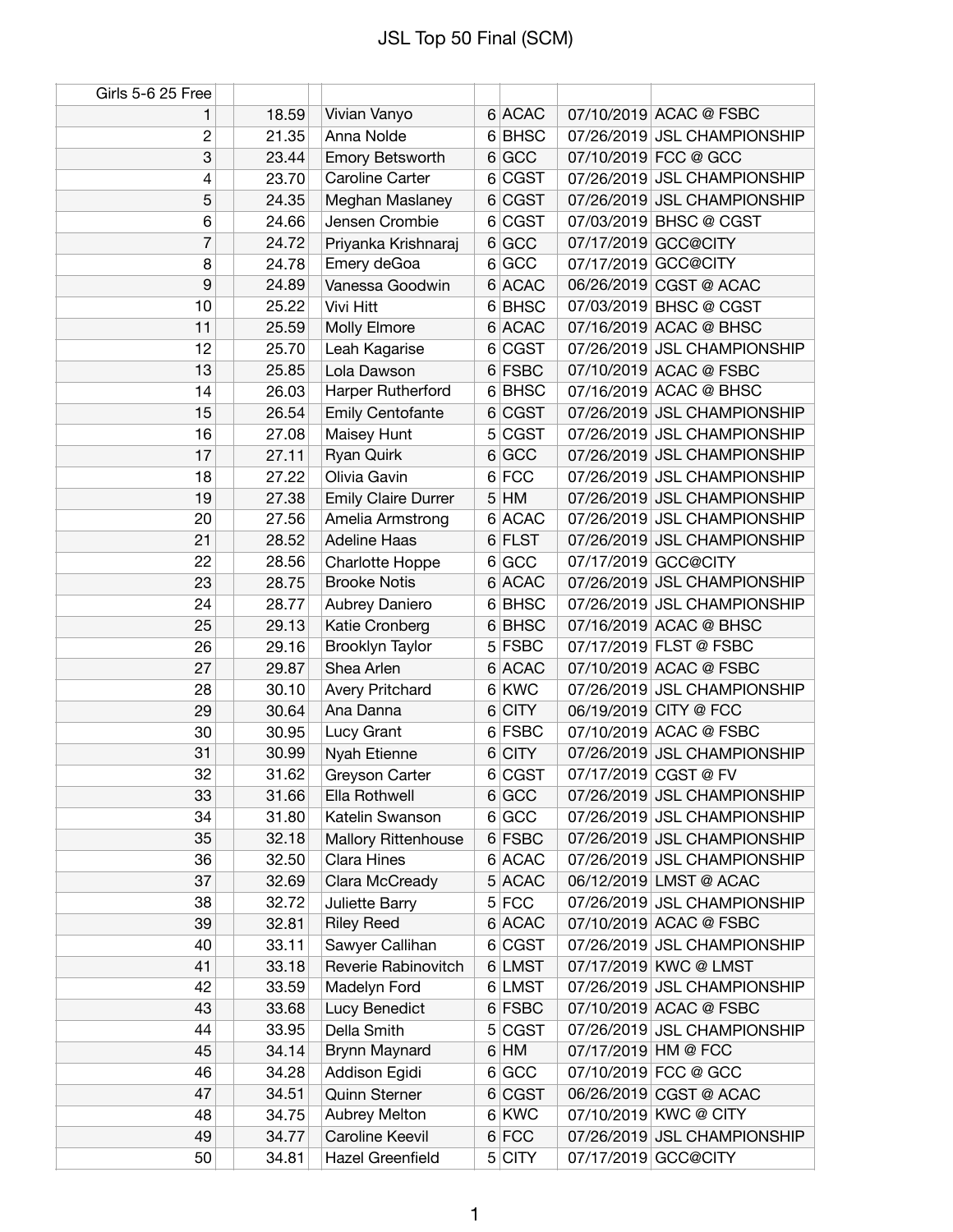| Girls 5-6 25 Back |       |                            |          |                      |                             |
|-------------------|-------|----------------------------|----------|----------------------|-----------------------------|
| 1                 | 21.40 | Vivian Vanyo               | 6 ACAC   |                      | 06/26/2019 CGST @ ACAC      |
| $\overline{c}$    | 25.42 | Caroline Carter            | 6 CGST   |                      | 07/26/2019 JSL CHAMPIONSHIP |
| 3                 | 25.91 | Leah Kagarise              | 6 CGST   | 07/17/2019 CGST @ FV |                             |
| 4                 | 26.53 | Anna Nolde                 | 6 BHSC   |                      | 07/16/2019 ACAC @ BHSC      |
| 5                 | 27.69 | Molly Elmore               | 6 ACAC   |                      | 07/26/2019 JSL CHAMPIONSHIP |
| 6                 | 27.91 | Meghan Maslaney            | 6 CGST   |                      | 07/26/2019 JSL CHAMPIONSHIP |
| 7                 | 28.59 | Emory Betsworth            | 6 GCC    | 07/17/2019 GCC@CITY  |                             |
| 8                 | 29.03 | Jensen Crombie             | 6 CGST   |                      | 07/26/2019 JSL CHAMPIONSHIP |
| 9                 | 29.60 | Vivi Hitt                  | 6 BHSC   |                      | 07/26/2019 JSL CHAMPIONSHIP |
| 10                | 29.63 | Emery deGoa                | 6 GCC    | 07/17/2019 GCC@CITY  |                             |
| 11                | 30.39 | <b>Emily Claire Durrer</b> | $5$ HM   | 06/19/2019 HM @ KWC  |                             |
| 12<br>$\star$     | 30.47 | <b>Emily Centofante</b>    | 6 CGST   |                      | 07/10/2019 CGST @ FLST      |
| 12<br>$\star$     | 30.47 | Harper Rutherford          | 6 BHSC   |                      | 07/16/2019 ACAC @ BHSC      |
| 14                | 30.50 | Amelia Armstrong           | 6 ACAC   |                      | 07/26/2019 JSL CHAMPIONSHIP |
| 15                | 30.74 | <b>Brooke Notis</b>        | 6 ACAC   |                      | 07/26/2019 JSL CHAMPIONSHIP |
| 16                | 30.99 | <b>Haley Schoeny</b>       | 6 CGST   |                      | 07/26/2019 JSL CHAMPIONSHIP |
| 17                | 31.45 | Aubrey Daniero             | 6 BHSC   |                      | 07/26/2019 JSL CHAMPIONSHIP |
| 18                | 31.75 | Vanessa Goodwin            | 6 ACAC   |                      | 07/03/2019 ACAC @ FLST      |
| 19                | 32.65 | Priyanka Krishnaraj        | 6 GCC    |                      | 07/26/2019 JSL CHAMPIONSHIP |
| 20                | 32.71 | Shea Arlen                 | 6 ACAC   |                      | 07/10/2019 ACAC @ FSBC      |
| 21                | 32.76 | Katie Cronberg             | 6 BHSC   |                      | 07/26/2019 JSL CHAMPIONSHIP |
| 22                | 32.97 | <b>Avery Pritchard</b>     | 6 KWC    |                      | 07/17/2019 KWC @ LMST       |
| 23                | 33.32 | Lola Dawson                | 6 FSBC   |                      | 07/26/2019 JSL CHAMPIONSHIP |
| 24                | 33.33 | Clara McCready             | 5 ACAC   | 06/19/2019 FV @ ACAC |                             |
| 25                | 33.64 | Ryan Quirk                 | 6 GCC    |                      | 07/03/2019 GCC @ KWC        |
| 26                | 33.66 | Greyson Carter             | 6 CGST   | 07/17/2019 CGST @ FV |                             |
| 27                | 34.34 | <b>Charlotte Hoppe</b>     | 6 GCC    | 07/17/2019 GCC@CITY  |                             |
| 28                | 34.46 | Nora Ostlund               | $6$ HM   | 07/03/2019 CITY @ HM |                             |
| 29                | 34.67 | Brooklyn Taylor            | $5$ FSBC |                      | 07/26/2019 JSL CHAMPIONSHIP |
| 30                | 34.74 | Juliette Barry             | $5$ FCC  |                      | 07/26/2019 JSL CHAMPIONSHIP |
| 31                | 34.83 | Maisey Hunt                | 5 CGST   |                      | 07/26/2019 JSL CHAMPIONSHIP |
| 32                | 35.03 | Addison Egidi              | 6 GCC    |                      | 07/26/2019 JSL CHAMPIONSHIP |
| 33                | 35.41 | Madelyn Ford               | 6 LMST   |                      | 07/02/2019 FCC @ LMST       |
| 34                | 35.53 | Ana Danna                  | 6 CITY   |                      | 07/26/2019 JSL CHAMPIONSHIP |
| 35                | 35.60 | Juliana Kelly              | 6 CGST   |                      | 07/26/2019 JSL CHAMPIONSHIP |
| 36                | 35.72 | Ella Rothwell              | 6 GCC    | 07/17/2019 GCC@CITY  |                             |
| 37                | 36.17 | Olivia Gavin               | 6 FCC    |                      | 07/26/2019 JSL CHAMPIONSHIP |
| 38                | 36.26 | <b>Adeline Haas</b>        | 6 FLST   |                      | 07/26/2019 JSL CHAMPIONSHIP |
| 39                | 36.69 | Quinn Sterner              | 6 CGST   |                      | 07/10/2019 CGST @ FLST      |
| 40                | 36.94 | Lucy Grant                 | 6 FSBC   |                      | 07/10/2019 ACAC @ FSBC      |
| 41                | 37.70 | Ruby Grace Pickell         | 6 FSBC   |                      | 07/17/2019 FLST @ FSBC      |
| 42                | 38.03 | Annelise Campbell          | 6 LMST   |                      | 07/02/2019 FCC @ LMST       |
| 43                | 38.18 | <b>Mallory Rittenhouse</b> | 6 FSBC   |                      | 07/26/2019 JSL CHAMPIONSHIP |
| 44                | 38.21 | <b>Isabel Wang</b>         | $6$ HM   |                      | 07/26/2019 JSL CHAMPIONSHIP |
| 45                | 38.33 | Charlotte Trimble          | 6 FSBC   |                      | 07/26/2019 JSL CHAMPIONSHIP |
| 46                | 38.41 | Scout Hall                 | 5 ELKS   |                      | 07/26/2019 JSL CHAMPIONSHIP |
| 47                | 38.45 | Catherine Hopkins          | 6 FSBC   |                      | 07/26/2019 JSL CHAMPIONSHIP |
| 48                | 38.53 | Della Smith                | 5 CGST   |                      | 07/26/2019 JSL CHAMPIONSHIP |
| 49                | 38.56 | <b>Riley Reed</b>          | 6 ACAC   |                      | 07/10/2019 ACAC @ FSBC      |
| 50                | 38.94 | <b>Elise Fealey</b>        | 6 ACAC   |                      | 07/10/2019 ACAC @ FSBC      |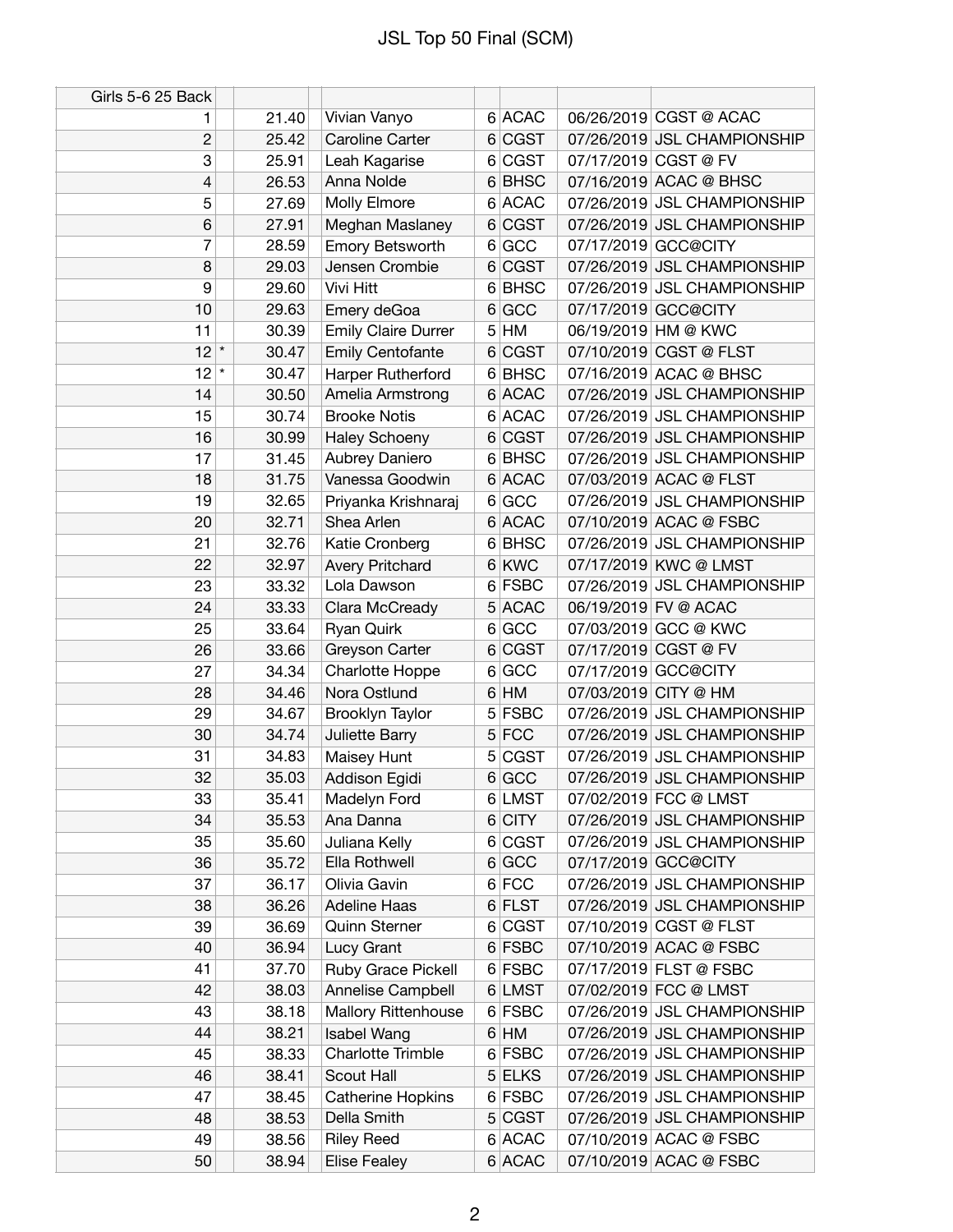| Girls 7-8 25 Free |        |                          |         |                             |
|-------------------|--------|--------------------------|---------|-----------------------------|
| 1                 | 16.84  | <b>Gincy King</b>        | 8 FCC   | 07/10/2019 FCC @ GCC        |
| $\overline{c}$    | 17.25  | Dilyn Carter             | 8 CGST  | 07/26/2019 JSL CHAMPIONSHIP |
| 3                 | 17.48  | Margaret Killian         | $8$ FV  | 07/26/2019 JSL CHAMPIONSHIP |
| $\overline{4}$    | 17.50  | Katherine Heilman        | 8 CGST  | 06/26/2019 CGST @ ACAC      |
| 5                 | 17.85  | <b>Willow Phillips</b>   | 8 CGST  | 06/26/2019 CGST @ ACAC      |
| 6                 | 17.87  | Taylor Kagarise          | 8 CGST  | 06/19/2019 FSBC @ CGST      |
| 7                 | 17.90  | Lulu Hitt                | 8 BHSC  | 06/26/2019 BHSC @ FSBC      |
| 8                 | 17.94  | <b>Emily Wells</b>       | $7$ FV  | 07/17/2019 CGST @ FV        |
| 9                 | 18.07  | Caroline Barcia          | 8 FSBC  | 07/10/2019 ACAC @ FSBC      |
| 10                | 18.10  | Sabina Kurtz             | 7 ACAC  | 07/16/2019 ACAC @ BHSC      |
| 11                | 18.57  | Monet Coleman            | 8 ACAC  | 06/12/2019 LMST @ ACAC      |
| 12                | 18.60  | <b>Lily Sturek</b>       | 8 FSBC  | 07/17/2019 FLST @ FSBC      |
| 13                | 18.68  | <b>Wallace Williams</b>  | 8 FCC   | 06/12/2019 FCC @ BHSC       |
| 14                | 18.98  | Clare Strassheim         | 8 GCC   | 07/03/2019 GCC @ KWC        |
| 15                | 19.01  | Laney Keller             | 8 CITY  | 07/26/2019 JSL CHAMPIONSHIP |
| 16                | 19.21  | <b>Scarlett Owney</b>    | 8 HM    | 07/10/2019 LMST @ HM        |
| 17                | 19.28  | Iona Reid                | 8 CGST  | 07/26/2019 JSL CHAMPIONSHIP |
| 18                | x19.34 | Sedona King              | 8 FLST  | 06/12/2019 FLST @ HM        |
| 19                | 19.50  | Lilly Kauffmann          | 8 CGST  | 07/10/2019 CGST @ FLST      |
| 20                | 19.53  | Madeline Lewis           | $8$ FV  | 07/17/2019 CGST @ FV        |
| 21                | 19.64  | Mila Clark               | 8BHSC   | 07/26/2019 JSL CHAMPIONSHIP |
| 22                | 19.66  | <b>Clementine Dawson</b> | 8 FSBC  | 07/26/2019 JSL CHAMPIONSHIP |
| 23                | 19.69  | Peyton Spencer           | 8 GCC   | 07/10/2019 FCC @ GCC        |
| 24                | 19.81  | Abby Caruso              | 8 FAST  | 07/10/2019 FAST @ GHG       |
| 25                | 19.87  | Gwynn Hall               | 8 KWC   | 06/19/2019 HM @ KWC         |
| 26                | 20.04  | Margot Murphy            | 8 FCC   | 07/02/2019 FCC @ LMST       |
| 27                | 20.15  | Mckenzie Taylor          | 7 FSBC  | 07/26/2019 JSL CHAMPIONSHIP |
| 28                | 20.25  | Ella Gray                | 8 FAST  | 07/26/2019 JSL CHAMPIONSHIP |
| 29                | 20.34  | Mattie Easton            | 8 ACAC  | 06/26/2019 CGST @ ACAC      |
| 30                | 20.38  | Lillian Fontenot         | 8BHSC   | 06/19/2019 FLST @ BHSC      |
| 31                | 20.52  | Clara Baldwin            | 7 BHSC  | 07/26/2019 JSL CHAMPIONSHIP |
| 32                | 20.69  | <b>Ellie Barry</b>       | $7$ FCC | 07/10/2019 FCC @ GCC        |
| 33                | 20.71  | Madeline Redick-Smi      | 8 FV    | 07/26/2019 JSL CHAMPIONSHIP |
| $34$ $*$          | 20.79  | Lily Syms                | 8 FLST  | 07/26/2019 JSL CHAMPIONSHIP |
| $34$ *            | 20.79  | Caroline Blank           | 8 FSBC  | 07/26/2019 JSL CHAMPIONSHIP |
| 36                | 20.96  | Evie Wayner              | $8$ FV  | 07/17/2019 CGST @ FV        |
| 37                | 21.01  | Anna Contiliano          | 7 BHSC  | 07/26/2019 JSL CHAMPIONSHIP |
| 38                | 21.19  | Addey Maynard            | $7$ HM  | 07/17/2019 HM @ FCC         |
| $39$ *            | 21.22  | Madelyn Jones            | 8 FLST  | 07/10/2019 CGST @ FLST      |
| $39$ $*$          | 21.22  | <b>Grace Galie</b>       | 7 GCC   | 06/19/2019 LMST @ GCC       |
| 41                | 21.50  | <b>Alexis Vergales</b>   | 8 GCC   | 06/19/2019 LMST @ GCC       |
| 42                | 21.65  | Natalie Barclay          | 8 ACAC  | 07/10/2019 ACAC @ FSBC      |
| 43                | 21.76  | Laney Ways               | 8 LG    | 07/10/2019 CCC @ LG         |
| 44                | 21.81  | Emma Lane Schnell        | 8 CGST  | 06/19/2019 FSBC @ CGST      |
| 45                | 21.90  | Grace Cang               | 8 FSBC  | 07/26/2019 JSL CHAMPIONSHIP |
| 46                | 21.97  | Claire Denham            | 7 CC    | 07/03/2019 GHG @ CCC        |
| 47                | 22.05  | <b>Isabel Blank</b>      | 8 FSBC  | 07/17/2019 FLST @ FSBC      |
| 48                | 22.07  | Kiersten Ring            | 8 FCC   | 06/12/2019 FCC @ BHSC       |
| $48$ *            | 22.07  | Kit Engel                | 8 KWC   | 06/19/2019 HM @ KWC         |
| 50                | 22.09  | Izzy Eby                 | 8 BHSC  | 07/16/2019 ACAC @ BHSC      |
|                   |        |                          |         |                             |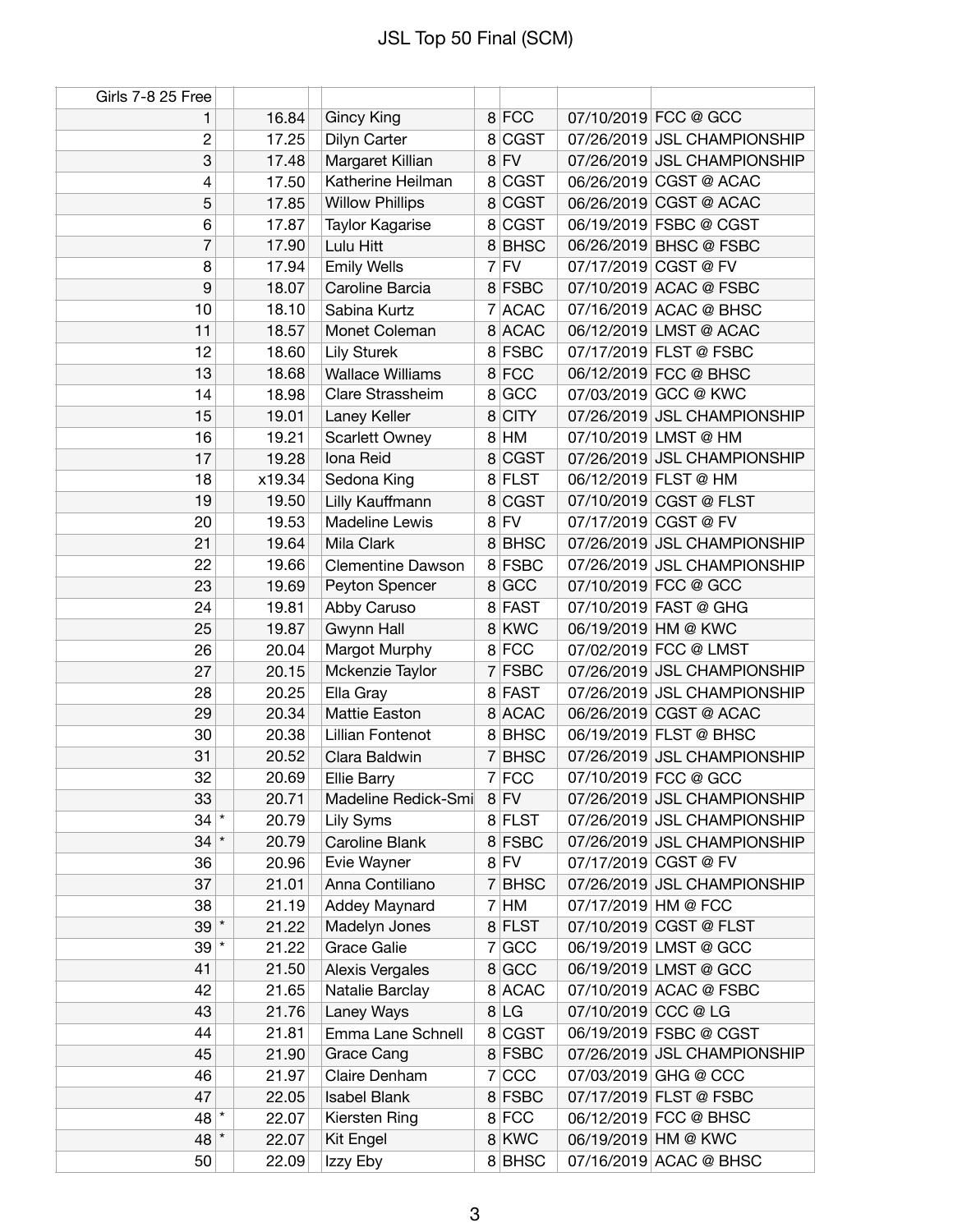| <b>Girls 7-8 50 Free</b> |        |                          |         |                             |
|--------------------------|--------|--------------------------|---------|-----------------------------|
| 1                        | 38.71  | Lulu Hitt                | 8BHSC   | 07/26/2019 JSL CHAMPIONSHIP |
| $\overline{c}$           | 38.89  | Dilyn Carter             | 8 CGST  | 07/26/2019 JSL CHAMPIONSHIP |
| 3                        | 39.18  | Gincy King               | 8 FCC   | 06/26/2019 KWC @ FCC        |
| 4                        | 39.74  | <b>Emily Wells</b>       | $7$ FV  | 07/26/2019 JSL CHAMPIONSHIP |
| 5                        | 40.58  | Katherine Heilman        | 8 CGST  | 06/26/2019 CGST @ ACAC      |
| 6                        | 40.63  | Sedona King              | 8 FLST  | 07/26/2019 JSL CHAMPIONSHIP |
| 7                        | x40.78 | Margaret Killian         | $8$ FV  | 07/10/2019 BHSC @ FV        |
| 8                        | 41.20  | Taylor Kagarise          | 8 CGST  | 06/26/2019 CGST @ ACAC      |
| 9                        | 41.82  | Sabina Kurtz             | 7 ACAC  | 07/26/2019 JSL CHAMPIONSHIP |
| $10$ $*$                 | 41.98  | Clare Strassheim         | 8 GCC   | 07/26/2019 JSL CHAMPIONSHIP |
| $\star$<br>10            | 41.98  | <b>Willow Phillips</b>   | 8 CGST  | 06/26/2019 CGST @ ACAC      |
| 12                       | 42.22  | Ella Gray                | 8 FAST  | 07/26/2019 JSL CHAMPIONSHIP |
| 13                       | 42.86  | Mila Clark               | 8BHSC   | 07/26/2019 JSL CHAMPIONSHIP |
| 14                       | 42.97  | Claire Denham            | 7 CCC   | 07/26/2019 JSL CHAMPIONSHIP |
| 15                       | 43.05  | Caroline Barcia          | 8 FSBC  | 07/17/2019 FLST @ FSBC      |
| 16                       | 43.07  | <b>Lily Sturek</b>       | 8 FSBC  | 06/26/2019 BHSC @ FSBC      |
| 17                       | 43.25  | Abby Caruso              | 8 FAST  | 07/26/2019 JSL CHAMPIONSHIP |
| 18                       | 44.00  | Addey Maynard            | $7$ HM  | 07/26/2019 JSL CHAMPIONSHIP |
| 19                       | 44.57  | Lilly Kauffmann          | 8 CGST  | 07/26/2019 JSL CHAMPIONSHIP |
| 20                       | 45.57  | Monet Coleman            | 8 ACAC  | 06/19/2019 FV @ ACAC        |
| 21                       | 45.65  | <b>Clementine Dawson</b> | 8 FSBC  | 07/26/2019 JSL CHAMPIONSHIP |
| 22                       | x46.00 | Laney Keller             | 8 CITY  | 06/26/2019 CITY @ LMST      |
| 23                       | 46.25  | Madeline Lewis           | $8$ FV  | 07/10/2019 BHSC @ FV        |
| 24                       | 46.97  | Margot Murphy            | 8 FCC   | 07/10/2019 FCC @ GCC        |
| 25                       | 47.46  | <b>Scarlett Owney</b>    | 8 HM    | 06/26/2019 HM @ GCC         |
| 26                       | 48.09  | Ellorie Dofflemyer       | 8 FCC   | 07/26/2019 JSL CHAMPIONSHIP |
| 27                       | 48.17  | Lily Syms                | 8 FLST  | 07/26/2019 JSL CHAMPIONSHIP |
| 28                       | 48.31  | <b>Grace Galie</b>       | 7 GCC   | 06/26/2019 HM @ GCC         |
| 29                       | 48.45  | Reagan Powell            | 8 FLST  | 07/17/2019 FLST @ FSBC      |
| 30                       | 48.50  | Peyton Spencer           | 8 GCC   | 06/26/2019 HM @ GCC         |
| 31                       | 48.62  | Mattie Easton            | 8 ACAC  | 06/12/2019 LMST @ ACAC      |
| 32                       | 48.79  | Paige Ritter             | 8 FLST  | 07/17/2019 FLST @ FSBC      |
| 33                       | 49.33  | Mckenzie Taylor          | 7 FSBC  | 07/17/2019 FLST @ FSBC      |
| 34                       | 49.91  | Madelyn Jones            | 8 FLST  | 07/26/2019 JSL CHAMPIONSHIP |
| 35                       | 50.17  | Lillian Fontenot         | 8 BHSC  | 07/10/2019 BHSC @ FV        |
| 36                       | 50.70  | Anna Contiliano          | 7 BHSC  | 06/26/2019 BHSC @ FSBC      |
| 37                       | x51.28 | <b>Ellie Barry</b>       | $7$ FCC | 07/10/2019 FCC @ GCC        |
| 38                       | 51.36  | Natalie Barclay          | 8 ACAC  | 06/19/2019 FV @ ACAC        |
| 39                       | 51.69  | <b>Alexis Vergales</b>   | 8 GCC   | 06/12/2019 GCC @ CGST       |
| 40                       | 51.70  | <b>Emory Driver</b>      | 8 CGST  | 06/26/2019 CGST @ ACAC      |
| 41                       | 52.28  | Ryann Smith              | 8 CCC   | 06/12/2019 CCC @ GHG        |
| 42                       | 52.31  | Mady Schettler           | 7 CITY  | 06/26/2019 CITY @ LMST      |
| 43                       | 52.59  | Eliza Richmond           | 8BHSC   | 07/10/2019 BHSC @ FV        |
| 44                       | 53.01  | Gwynn Hall               | 8 KWC   | 06/26/2019 KWC @ FCC        |
| 45                       | 53.08  | Libby Anne Durrer        | $7$ HM  | 06/12/2019 FLST @ HM        |
| 46                       | 53.09  | Laney Ways               | 8 LG    | 07/26/2019 JSL CHAMPIONSHIP |
| 47                       | 53.48  | Ella Smith               | 8 GCC   | 07/26/2019 JSL CHAMPIONSHIP |
| 48                       | 53.66  | Virginia Hartog          | 8 FCC   | 06/26/2019 KWC @ FCC        |
| 49                       | 53.75  | Evie Wayner              | $8$ FV  | 06/26/2019 FV @ FLST        |
| 50                       | 53.99  | Savannah Hankins         | 8 CGST  | 07/26/2019 JSL CHAMPIONSHIP |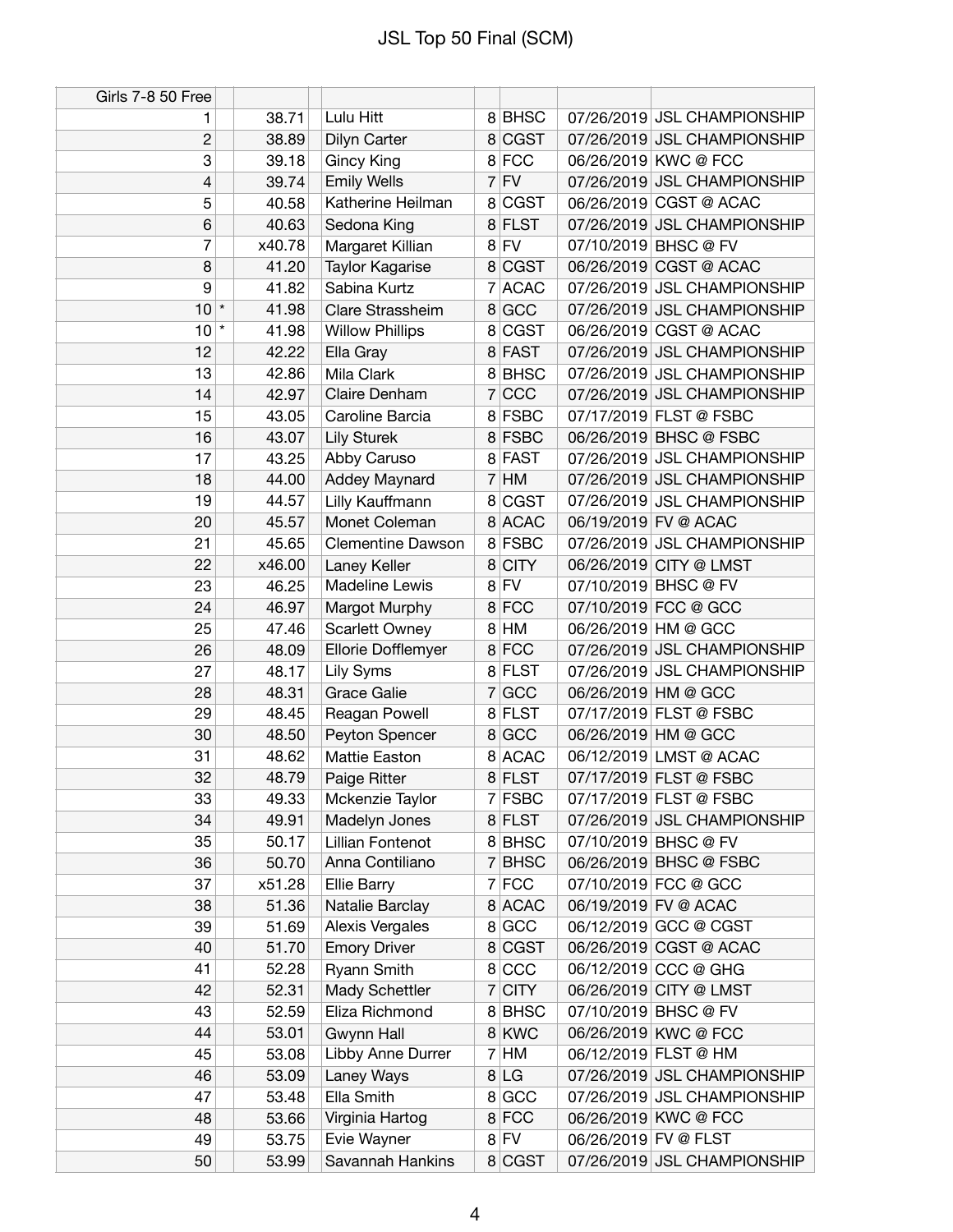| Girls 7-8 25 Back |                  |                         |          |                             |
|-------------------|------------------|-------------------------|----------|-----------------------------|
| 1                 | 20.25            | Dilyn Carter            | 8 CGST   | 07/17/2019 CGST @ FV        |
| $\boldsymbol{2}$  | 20.88            | <b>Willow Phillips</b>  | 8 CGST   | 06/26/2019 CGST @ ACAC      |
| 3                 | 21.13            | Clare Strassheim        | 8 GCC    | 07/26/2019 JSL CHAMPIONSHIP |
| 4                 | 21.64            | <b>Gincy King</b>       | 8 FCC    | 07/02/2019 FCC @ LMST       |
| 5                 | 22.31            | Abby Caruso             | 8 FAST   | 07/26/2019 JSL CHAMPIONSHIP |
| 6                 | x22.40           | <b>Emily Wells</b>      | $7$ FV   | 07/17/2019 CGST @ FV        |
| 7                 | 22.53            | Lilly Kauffmann         | 8 CGST   | 07/10/2019 CGST @ FLST      |
| 8                 | 22.63            | Lulu Hitt               | 8 BHSC   | 07/10/2019 BHSC @ FV        |
| 9                 | 22.68            | Mila Clark              | 8 BHSC   | 07/16/2019 ACAC @ BHSC      |
| 10                | 22.75            | Margaret Killian        | $8$ FV   | 07/17/2019 CGST @ FV        |
| 11                | 23.09            | Peyton Spencer          | 8 GCC    | 07/17/2019 GCC@CITY         |
| 12                | $\star$<br>23.18 | Claire Denham           | 7 CCC    | 06/19/2019 CCC @ FAST       |
| 12                | $\star$<br>23.18 | Caroline Barcia         | 8 FSBC   | 07/17/2019 FLST @ FSBC      |
| 14                | 23.34            | Lily Syms               | 8 FLST   | 07/17/2019 FLST @ FSBC      |
| 15                | 23.97            | Monet Coleman           | 8 ACAC   | 07/03/2019 ACAC @ FLST      |
| 16                | 24.08            | Esther D'Alessandro     | 7 FAST   | 06/12/2019 FAST, ELKS @ LG  |
| 17                | 24.22            | <b>Wallace Williams</b> | 8 FCC    | 06/12/2019 FCC @ BHSC       |
| 18                | 24.28            | Sedona King             | 8 FLST   | 07/03/2019 ACAC @ FLST      |
| 19                | 24.60            | Madeline Lewis          | $8$ FV   | 07/17/2019 CGST @ FV        |
| 20                | x24.66           | <b>Grace Galie</b>      | 7 GCC    | 07/10/2019 FCC @ GCC        |
| 21                | 24.79            | Lillian Fontenot        | 8 BHSC   | 07/16/2019 ACAC @ BHSC      |
| 22                | 24.89            | Caroline Blank          | 8 FSBC   | 07/17/2019 FLST @ FSBC      |
| 23                | 25.01            | Ella Gray               | 8 FAST   | 07/17/2019 FAST @ LG        |
| 24                | 25.18            | Alexis Vergales         | 8 GCC    | 06/19/2019 LMST @ GCC       |
| 25                | 25.40            | Kiersten Ring           | 8 FCC    | 07/17/2019 HM @ FCC         |
| $26$ $*$          | 25.45            | Madalyn Frink           | 8 FAST   | 07/17/2019 FAST @ LG        |
| $26*$             | 25.45            | Paige Ritter            | 8 FLST   | 07/26/2019 JSL CHAMPIONSHIP |
| 28                | 25.50            | Libby Anne Durrer       | 7 HM     | 07/26/2019 JSL CHAMPIONSHIP |
| 29                | 25.60            | Sabina Kurtz            | 7 ACAC   | 06/26/2019 CGST @ ACAC      |
| 30                | x25.62           | Evie Wayner             | $8$ FV   | 07/17/2019 CGST @ FV        |
| 31                | 25.62            | Grace Cang              | 8 FSBC   | 07/26/2019 JSL CHAMPIONSHIP |
| 32                | 25.63            | <b>Mattie Easton</b>    | 8 ACAC   | 06/19/2019 FV @ ACAC        |
| 33                | 25.96            | Anna Contiliano         | 7 BHSC   | 07/16/2019 ACAC @ BHSC      |
| 34                | 26.00            | Margot Murphy           | 8 FCC    | 06/26/2019 KWC @ FCC        |
| 35                | 26.03            | <b>Scarlett Owney</b>   | $8$ HM   | 07/10/2019 LMST @ HM        |
| 36                | x26.05           | <b>Addey Maynard</b>    | $7$ HM   | 07/03/2019 CITY @ HM        |
| 37                | 26.07            | Ashby White             | 8 FCC    | 07/17/2019 HM @ FCC         |
| 38                | 26.16            | Reagan Powell           | 8 FLST   | 07/17/2019 FLST @ FSBC      |
| 39                | 26.19            | Mady Schettler          | $7$ CITY | 07/10/2019 KWC @ CITY       |
| 40                | 26.25            | Emma Lane Schnell       | 8 CGST   | 07/26/2019 JSL CHAMPIONSHIP |
| 41                | 26.27            | Nadie Annos             | 8 BHSC   | 07/26/2019 JSL CHAMPIONSHIP |
| 42                | 26.46            | <b>Isabel Blank</b>     | 8 FSBC   | 06/26/2019 BHSC @ FSBC      |
| 43                | 26.56            | <b>Harper Spotts</b>    | 7 GCC    | 07/26/2019 JSL CHAMPIONSHIP |
| $44$ *            | 26.60            | Kayleigh Cherry         | $8$ GHG  | 07/03/2019 GHG @ CCC        |
| 44                | $\star$<br>26.60 | Madelyn Jones           | 8 FLST   | 07/26/2019 JSL CHAMPIONSHIP |
| 46                | 26.63            | Payton Lockhart         | 8 CITY   | 07/03/2019 CITY @ HM        |
| 47                | 26.66            | Laney Keller            | 8 CITY   | 06/19/2019 CITY @ FCC       |
| 48                | 26.75            | Iona Reid               | 8 CGST   | 06/26/2019 CGST @ ACAC      |
| 49                | 26.77            | Eleanor Erkelens        | 8 CITY   | 06/19/2019 CITY @ FCC       |
| 50                | 26.78            | <b>Ryann Smith</b>      | 8 CCC    | 07/03/2019 GHG @ CCC        |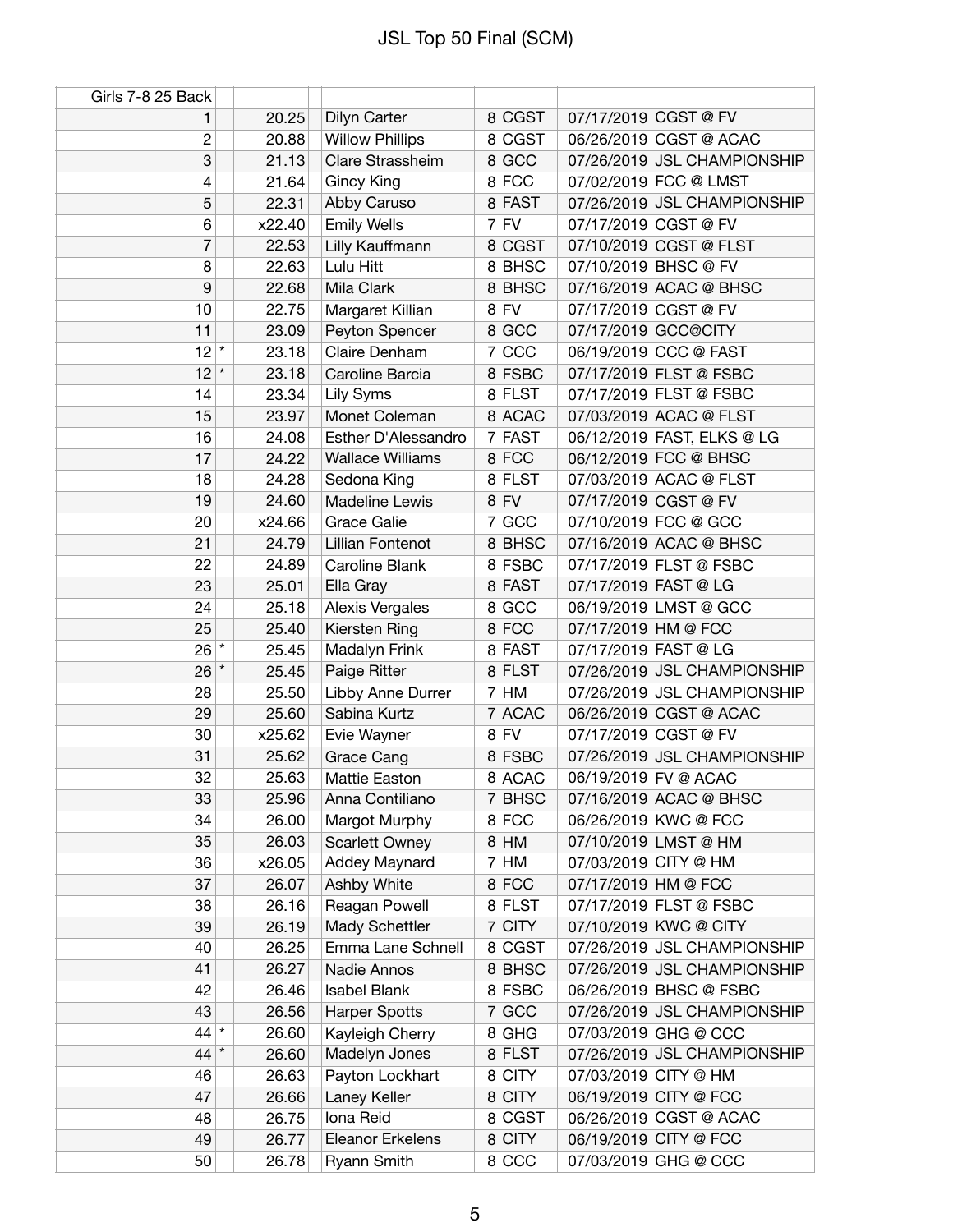| Girls 7-8 25 Breast |         |                |                                    |                   |                     |                                                            |
|---------------------|---------|----------------|------------------------------------|-------------------|---------------------|------------------------------------------------------------|
| 1                   | $\star$ | 23.51          | Lulu Hitt                          | 8BHSC             |                     | 07/26/2019 JSL CHAMPIONSHIP                                |
| 1                   | $\star$ | 23.51          | <b>Emily Wells</b>                 | $7$ FV            |                     | 07/26/2019 JSL CHAMPIONSHIP                                |
| 3                   |         | 23.78          | Katherine Heilman                  | 8 CGST            |                     | 07/26/2019 JSL CHAMPIONSHIP                                |
| 4                   |         | 23.80          | Peyton Spencer                     | 8 GCC             |                     | 07/26/2019 JSL CHAMPIONSHIP                                |
| 5                   |         | 24.03          | Caroline Barcia                    | 8 FSBC            |                     | 07/26/2019 JSL CHAMPIONSHIP                                |
| 6                   |         | 24.20          | Sedona King                        | 8 FLST            |                     | 07/26/2019 JSL CHAMPIONSHIP                                |
| 7                   |         | 24.91          | Mila Clark                         | 8 BHSC            |                     | 07/16/2019 ACAC @ BHSC                                     |
| 8                   |         | 25.03          | <b>Lily Sturek</b>                 | 8 FSBC            |                     | 06/26/2019 BHSC @ FSBC                                     |
| 9                   |         | 25.38          | Claire Denham                      | 7 CCC             |                     | 06/12/2019 CCC @ GHG                                       |
| 10                  |         | 25.56          | <b>Gincy King</b>                  | 8 FCC             |                     | 07/10/2019 FCC @ GCC                                       |
| 11                  |         | 25.66          | <b>Grace Galie</b>                 | 7 GCC             |                     | 07/17/2019 GCC@CITY                                        |
| 12                  |         | 26.25          | Taylor Kagarise                    | 8 CGST            |                     | 07/03/2019 BHSC @ CGST                                     |
| 13                  |         | 26.34          | Margaret Killian                   | $8$ FV            |                     | 06/19/2019 FV @ ACAC                                       |
| 14                  |         | 26.84          | Margot Murphy                      | 8 FCC             |                     | 07/10/2019 FCC @ GCC                                       |
| 15                  |         | 26.95          | Madeline Lewis                     | $8$ FV            |                     | 07/26/2019 JSL CHAMPIONSHIP                                |
| $16$ *              |         | 27.03          | <b>Isabel Blank</b>                | 8 FSBC            |                     | 07/26/2019 JSL CHAMPIONSHIP                                |
| 16                  | $\star$ | 27.03          | Iona Reid                          | 8 CGST            |                     | 07/10/2019 CGST @ FLST                                     |
| 18                  |         | 27.10          | Sabina Kurtz                       | 7 ACAC            |                     | 07/26/2019 JSL CHAMPIONSHIP                                |
| 19                  |         | 27.25          | Addey Maynard                      | $7$ HM            |                     | 07/26/2019 JSL CHAMPIONSHIP                                |
| 20                  |         | 27.65          | Clare Strassheim                   | 8 GCC             |                     | 07/03/2019 GCC @ KWC                                       |
| 21                  |         | 27.87          | <b>Clementine Dawson</b>           | 8 FSBC            |                     | 07/26/2019 JSL CHAMPIONSHIP                                |
| 22                  |         | 27.94          | Laney Keller                       | 8 CITY            |                     | 07/03/2019 CITY @ HM                                       |
| 23                  |         | 27.96          | Zephyr Chatowsky                   | 8 FSBC            |                     | 07/26/2019 JSL CHAMPIONSHIP                                |
| 24                  |         | x27.97         | Dilyn Carter                       | 8 CGST            |                     | 07/10/2019 CGST @ FLST                                     |
| 25                  |         | 28.12          | Monet Coleman                      | 8 ACAC            |                     | 07/16/2019 ACAC @ BHSC                                     |
| 26                  |         | 28.15          | Eliza Richmond                     | 8BHSC             |                     | 06/26/2019 BHSC @ FSBC                                     |
| 27                  |         | 28.17          | Abby Caruso                        | 8 FAST            |                     | 06/25/2019 ELKS @ FAST                                     |
| 28                  |         | 28.80          | Ella Gray                          | 8 FAST            |                     | 07/26/2019 JSL CHAMPIONSHIP                                |
| 29                  |         | 28.94          | Libby Anne Durrer                  | $7$ HM            |                     | 07/03/2019 CITY @ HM                                       |
| 30                  |         | 29.17          | <b>Cora Powers</b>                 | 8 CITY            |                     | 07/26/2019 JSL CHAMPIONSHIP                                |
| 31                  |         | 29.30          | Ryan Byrne                         | 8 GCC             |                     | 07/26/2019 JSL CHAMPIONSHIP                                |
| 32                  |         | 29.38          | Kit Engel                          | 8 KWC             |                     | 07/03/2019 GCC @ KWC                                       |
| 33                  |         | 29.45          | Paige Ritter                       | 8 FLST            |                     | 07/26/2019 JSL CHAMPIONSHIP                                |
| 34                  |         | 29.54          | Alice Wrightson                    | 7 FSBC            |                     | 07/17/2019 FLST @ FSBC                                     |
| 35                  |         |                |                                    |                   |                     |                                                            |
|                     |         | 29.94          | Ryann Smith<br>Clara Baldwin       | 8 CCC<br>$7$ BHSC | 07/10/2019 CCC @ LG | 07/26/2019 JSL CHAMPIONSHIP                                |
| 36                  |         | 30.28<br>30.30 |                                    |                   |                     |                                                            |
| 37                  |         | 30.34          | <b>Ellie Barry</b>                 | 7 FCC             |                     | 07/26/2019 JSL CHAMPIONSHIP<br>07/26/2019 JSL CHAMPIONSHIP |
| 38<br>39            |         |                | Savannah Hankins<br>Maeve Chandler | 8 CGST<br>$8$ FV  |                     | 07/26/2019 JSL CHAMPIONSHIP                                |
|                     |         | 30.48          |                                    |                   |                     |                                                            |
| 40                  |         | 30.62          | Kiersten Ring                      | 8 FCC             |                     | 06/19/2019 CITY @ FCC                                      |
| 41                  |         | 30.79          | Lauren Hockman                     | 8 LMST            |                     | 07/26/2019 JSL CHAMPIONSHIP                                |
| 42                  |         | 30.87          | Laney Ways                         | 8 LG              | 07/10/2019 CCC @ LG |                                                            |
| 43                  |         | 30.99          | Reagan Powell                      | 8 FLST            |                     | 07/26/2019 JSL CHAMPIONSHIP                                |
| 44                  |         | 31.16          | Hayes Bishop                       | 7 FCC             |                     | 07/10/2019 FCC @ GCC                                       |
| 45                  |         | 31.19          | Natalie Barclay                    | 8 ACAC            |                     | 07/10/2019 ACAC @ FSBC                                     |
| 46                  |         | 31.26          | Hyun soo Park                      | $8$ HM            |                     | 07/26/2019 JSL CHAMPIONSHIP                                |
| 47                  |         | 31.43          | Madelyn Jones                      | 8 FLST            |                     | 07/10/2019 CGST @ FLST<br>07/17/2019 CGST @ FV             |
| 48                  |         | 31.63          | Evie Wayner                        | $8$ FV            |                     |                                                            |
| 49                  |         | 31.64          | Lily Syms                          | 8 FLST            |                     | 07/17/2019 FLST @ FSBC                                     |
| 50                  |         | 32.19          | Madeleine Bowman                   | 7 CGST            |                     | 07/26/2019 JSL CHAMPIONSHIP                                |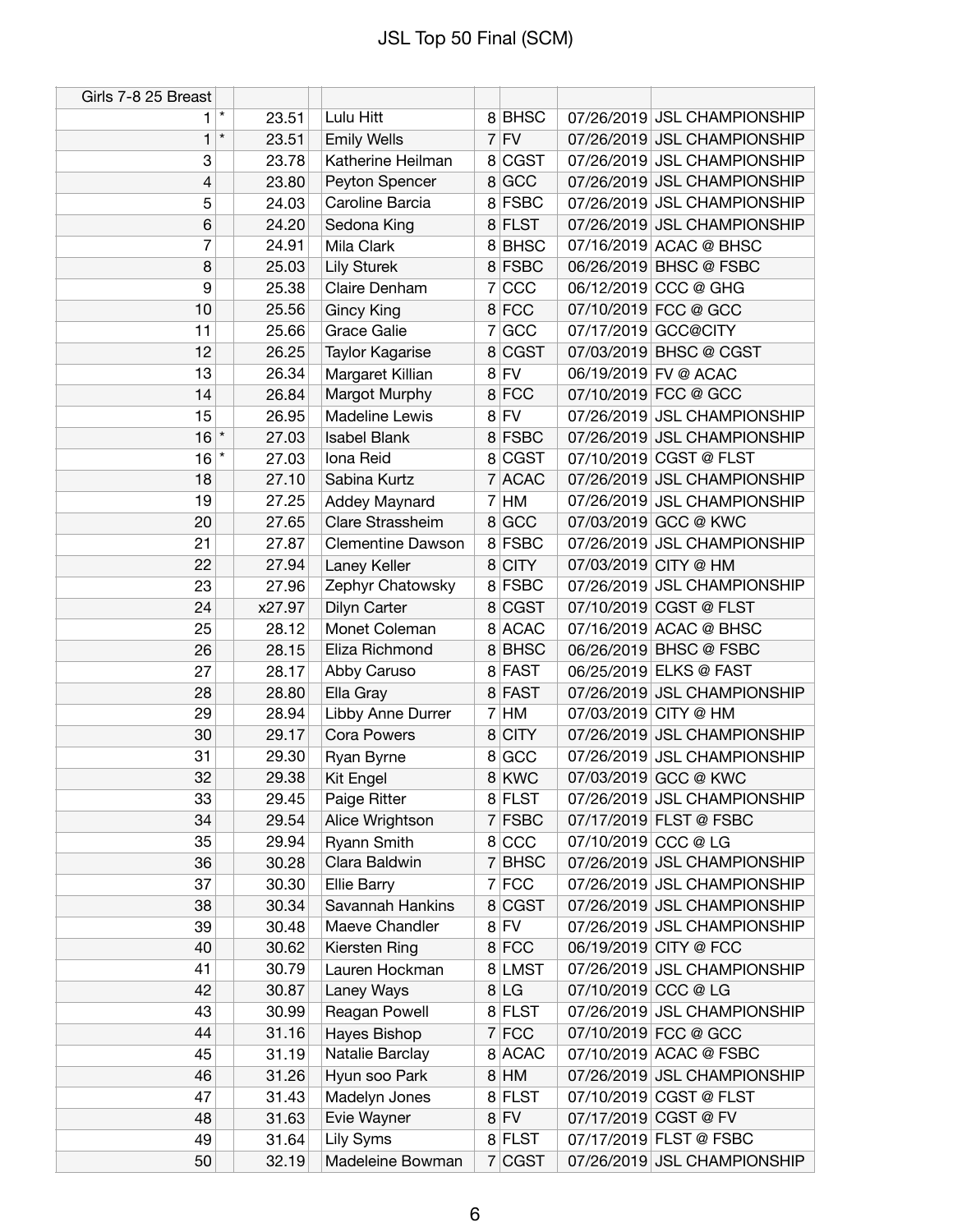| Girls 7-8 25 Fly |        |                        |        |        |                      |                             |
|------------------|--------|------------------------|--------|--------|----------------------|-----------------------------|
| 1                | 18.26  | Margaret Killian       | $8$ FV |        |                      | 07/26/2019 JSL CHAMPIONSHIP |
| 2                | 18.44  | Dilyn Carter           |        | 8 CGST |                      | 07/17/2019 CGST @ FV        |
| 3                | 18.72  | <b>Emily Wells</b>     | $7$ FV |        |                      | 07/03/2019 FSBC @ FV        |
| 4                | 18.96  | Lulu Hitt              |        | 8BHSC  |                      | 07/26/2019 JSL CHAMPIONSHIP |
| 5                | 19.25  | Katherine Heilman      |        | 8 CGST |                      | 06/26/2019 CGST @ ACAC      |
| 6                | 19.30  | <b>Willow Phillips</b> |        | 8 CGST |                      | 07/26/2019 JSL CHAMPIONSHIP |
| 7                | 20.50  | Abby Caruso            | 8 FAST |        | 07/17/2019 FAST @ LG |                             |
| 8                | 20.56  | Clare Strassheim       | 8 GCC  |        |                      | 07/26/2019 JSL CHAMPIONSHIP |
| 9                | 20.63  | Taylor Kagarise        |        | 8 CGST |                      | 07/17/2019 CGST @ FV        |
| 10               | 20.87  | Sedona King            | 8 FLST |        |                      | 07/26/2019 JSL CHAMPIONSHIP |
| 11               | 21.27  | Mattie Easton          |        | 8 ACAC |                      | 07/26/2019 JSL CHAMPIONSHIP |
| 12               | 21.62  | Madeline Lewis         | 8 FV   |        | 07/03/2019 FSBC @ FV |                             |
| 13               | 21.76  | <b>Gincy King</b>      | 8 FCC  |        |                      | 07/02/2019 FCC @ LMST       |
| 14               | 21.84  | <b>Lily Sturek</b>     |        | 8 FSBC |                      | 07/17/2019 FLST @ FSBC      |
| 15               | 22.13  | Claire Denham          | 7 CCC  |        |                      | 06/12/2019 CCC @ GHG        |
| 16               | x22.47 | Peyton Spencer         | 8 GCC  |        |                      | 07/17/2019 GCC@CITY         |
| 17               | 22.62  | Caroline Barcia        |        | 8 FSBC |                      | 07/17/2019 FLST @ FSBC      |
| 18               | 22.88  | Mila Clark             |        | 8BHSC  |                      | 07/16/2019 ACAC @ BHSC      |
| 19               | 23.25  | <b>Grace Galie</b>     | 7 GCC  |        |                      | 06/19/2019 LMST @ GCC       |
| 20               | 23.38  | Lillian Fontenot       |        | 8BHSC  |                      | 06/26/2019 BHSC @ FSBC      |
| 21               | 23.41  | Sabina Kurtz           |        | 7 ACAC |                      | 06/12/2019 LMST @ ACAC      |
| 22               | 23.60  | Monet Coleman          |        | 8 ACAC |                      | 06/19/2019 FV @ ACAC        |
| 23               | 24.18  | Margot Murphy          | 8 FCC  |        |                      | 06/19/2019 CITY @ FCC       |
| 24               | 24.32  | Libby Anne Durrer      | $7$ HM |        | 06/26/2019 HM @ GCC  |                             |
| $25$ *           | 24.40  | Laney Keller           | 8 CITY |        |                      | 06/19/2019 CITY @ FCC       |
| $25$ $*$         | 24.40  | Kit Engel              | 8 KWC  |        |                      | 07/26/2019 JSL CHAMPIONSHIP |
| 27               | 24.53  | Evie Wayner            | $8$ FV |        |                      | 07/17/2019 CGST @ FV        |
| 28               | 24.63  | <b>Eliza Powers</b>    | 7 FCC  |        |                      | 07/26/2019 JSL CHAMPIONSHIP |
| 29               | 24.74  | Mady Schettler         | 7 CITY |        |                      | 07/26/2019 JSL CHAMPIONSHIP |
| 30               | 25.40  | Anna Contiliano        |        | 7 BHSC |                      | 07/26/2019 JSL CHAMPIONSHIP |
| 31               | 25.66  | <b>Ellie Barry</b>     | 7 FCC  |        | 07/17/2019 HM @ FCC  |                             |
| 32               | 25.73  | Emma Lane Schnell      |        | 8 CGST |                      | 07/26/2019 JSL CHAMPIONSHIP |
| 33               | 25.88  | Esther D'Alessandro    | 7 FAST |        |                      | 06/19/2019 CCC @ FAST       |
| 34               | 25.91  | Delila Dolinger        | 8 HM   |        |                      | 07/26/2019 JSL CHAMPIONSHIP |
| 35               | 25.94  | <b>Astrid Parson</b>   | 8 FLST |        |                      | 07/26/2019 JSL CHAMPIONSHIP |
| 36               | 26.19  | Alexis Vergales        | 8 GCC  |        |                      | 06/19/2019 LMST @ GCC       |
| 37               | 26.35  | Addey Maynard          | $7$ HM |        | 07/03/2019 CITY @ HM |                             |
| 38               | 26.62  | Caroline Blank         |        | 8 FSBC |                      | 06/26/2019 BHSC @ FSBC      |
| 39               | 27.00  | Lily Syms              | 8 FLST |        |                      | 07/17/2019 FLST @ FSBC      |
| 40               | 27.39  | Laney Ways             | 8 LG   |        | 07/17/2019 FAST @ LG |                             |
| 41               | 27.50  | Jojo Rambo             | 8 FSBC |        |                      | 07/03/2019 FSBC @ FV        |
| 42               | 27.53  | Molly Moriarty         |        | 7 ACAC |                      | 07/26/2019 JSL CHAMPIONSHIP |
| 43               | 27.64  | Iona Reid              |        | 8 CGST |                      | 07/26/2019 JSL CHAMPIONSHIP |
| 44               | 28.03  | Mckenzie Taylor        |        | 7 FSBC |                      | 07/10/2019 ACAC @ FSBC      |
| 45               | 28.18  | Madelyn Jones          | 8 FLST |        |                      | 07/17/2019 FLST @ FSBC      |
| 46               | 28.65  | Natalie Barclay        |        | 8 ACAC |                      | 06/12/2019 LMST @ ACAC      |
| 47               | 28.69  | Ashlynn Shinault       | $8$ HM |        |                      | 07/10/2019 LMST @ HM        |
| 48               | 28.88  | Lizzy Whittle          |        | 7 FSBC |                      | 07/26/2019 JSL CHAMPIONSHIP |
| 49               | 28.89  | <b>Scarlett Owney</b>  | $8$ HM |        | 07/03/2019 CITY @ HM |                             |
| 50               | 29.24  | Sydney Meadows         | 8 LG   |        | 07/10/2019 CCC @ LG  |                             |
|                  |        |                        |        |        |                      |                             |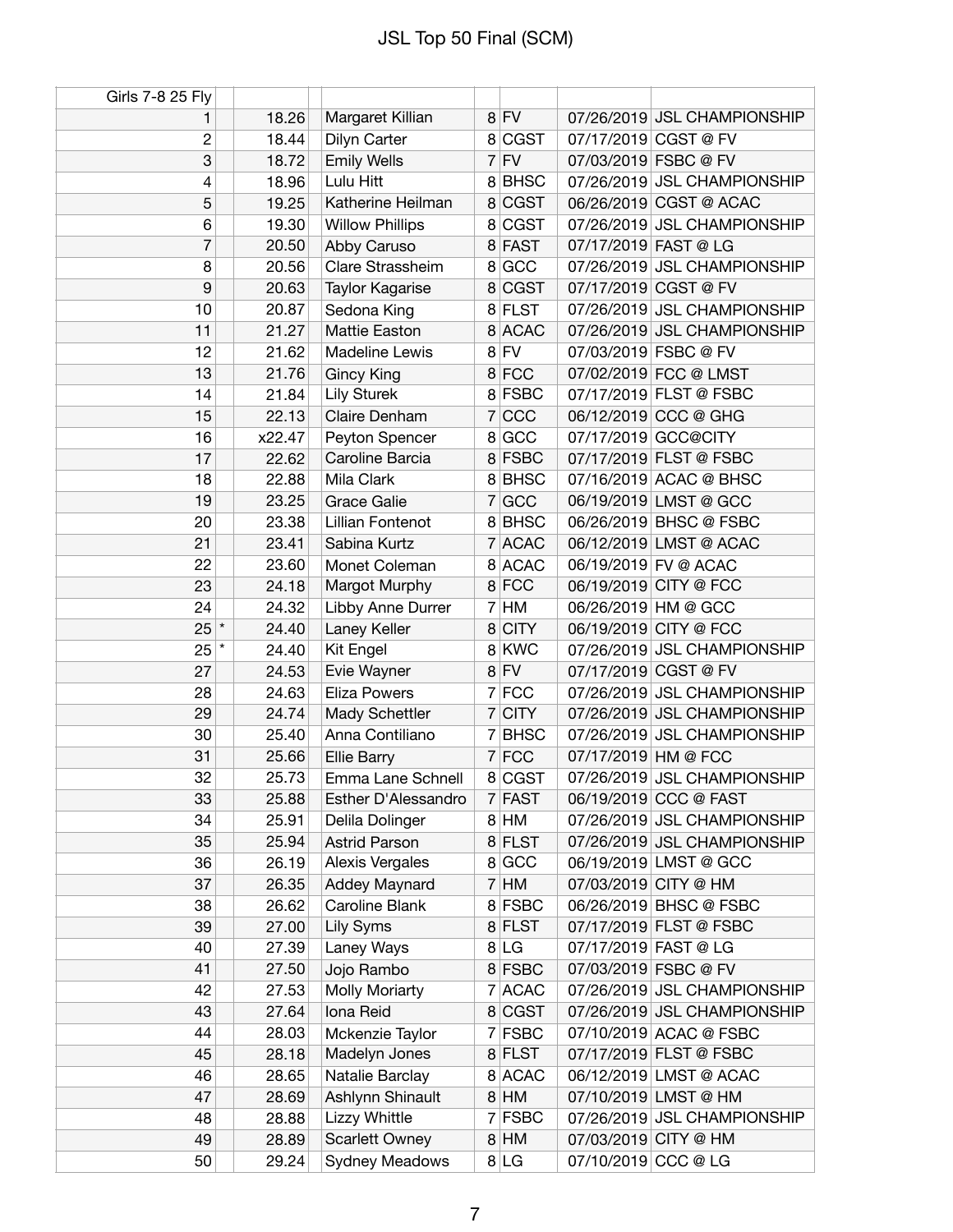| Girls 9-10 50 Free |        |                          |           |                             |
|--------------------|--------|--------------------------|-----------|-----------------------------|
| 1                  | 30.75  | Sofie Vanyo              | 10 ACAC   | 07/16/2019 ACAC @ BHSC      |
| $\overline{c}$     | 30.82  | <b>Miller Grimes</b>     | 10 BHSC   | 07/16/2019 ACAC @ BHSC      |
| 3                  | 33.51  | Nadia Mithqal            | 10 ACAC   | 06/19/2019 FV @ ACAC        |
| 4                  | 33.66  | <b>Ashton Kilfoil</b>    | $10$ FCC  | 07/26/2019 JSL CHAMPIONSHIP |
| 5                  | 34.51  | Amelie Meyer             | 9 ACAC    | 06/26/2019 CGST @ ACAC      |
| 6                  | 34.63  | Meghan Ayres             | 9 CGST    | 07/26/2019 JSL CHAMPIONSHIP |
| 7                  | 35.64  | Aureila Whitt            | 10 ACAC   | 06/19/2019 FV @ ACAC        |
| 8                  | 35.80  | Katie Steeper            | 10 ACAC   | 06/26/2019 CGST @ ACAC      |
| 9                  | 36.03  | <b>Kendall Davis</b>     | $10$ FV   | 07/26/2019 JSL CHAMPIONSHIP |
| 10                 | 36.58  | Angelina Gao             | 10 CGST   | 06/26/2019 CGST @ ACAC      |
| 11                 | 36.80  | Mikela Pilkey            | 9 KWC     | 06/19/2019 HM @ KWC         |
| 12                 | 37.00  | Lilly Jamison            | $10$ BHSC | 06/19/2019 FLST @ BHSC      |
| 13                 | 37.06  | <b>Berkeley Chambers</b> | 10 CGST   | 07/17/2019 CGST @ FV        |
| 14                 | x37.50 | <b>Esther Keppel</b>     | 10 FLST   | 06/26/2019 FV @ FLST        |
| 15                 | 37.51  | Sarina He                | 10 CGST   | 06/26/2019 CGST @ ACAC      |
| 16                 | 37.85  | Fiona Henry              | $10$ FV   | 07/17/2019 CGST @ FV        |
| 17                 | 38.07  | Erin Wood                | 9 ACAC    | 06/26/2019 CGST @ ACAC      |
| 18                 | 38.16  | <b>Blythe Sturman</b>    | $10$ FCC  | 07/26/2019 JSL CHAMPIONSHIP |
| 19                 | 38.18  | Dorothy Streit           | 9 CGST    | 07/26/2019 JSL CHAMPIONSHIP |
| 20                 | 38.25  | Reese Yowell             | 10 LMST   | 07/17/2019 KWC @ LMST       |
| 21                 | 38.36  | Sophie Hicks             | 10 GCC    | 07/03/2019 GCC @ KWC        |
| 22                 | 38.59  | Lila Kate Robinson       | 9 LMST    | 07/17/2019 KWC @ LMST       |
| 23                 | 38.84  | Maya Hernandez           | $10$ FAST | 07/26/2019 JSL CHAMPIONSHIP |
| 24                 | 39.03  | Zaharra Colla            | 10 FSBC   | 07/17/2019 FLST @ FSBC      |
| 25                 | 39.06  | Carter Kelsey            | 10 BHSC   | 07/26/2019 JSL CHAMPIONSHIP |
| 26                 | 39.10  | Tilda Rajagopalan        | 10 BHSC   | 06/19/2019 FLST @ BHSC      |
| 27                 | 39.13  | Claire Contiliano        | 10 BHSC   | 07/16/2019 ACAC @ BHSC      |
| $28 *$             | 39.19  | Mary Beth Garber         | $10$ HM   | 07/26/2019 JSL CHAMPIONSHIP |
| $28$ $^*$          | 39.19  | Abby Rowe                | 10 BHSC   | 07/16/2019 ACAC @ BHSC      |
| 30                 | x39.32 | Lucinda Ranalli          | 10 ACAC   | 07/16/2019 ACAC @ BHSC      |
| 31                 | 39.39  | <b>Emmy Williams</b>     | 10 BHSC   | 07/26/2019 JSL CHAMPIONSHIP |
| 32                 | 39.42  | Rowy/Woogie Wood         | $10$ HM   | 06/12/2019 FLST @ HM        |
| 33                 | 39.56  | Callie deGoa             | 9 GCC     | 07/17/2019 GCC@CITY         |
| 34                 | 39.69  | <b>Ellie Kupcis</b>      | 10 BHSC   | 07/16/2019 ACAC @ BHSC      |
| 35                 | 39.72  | <b>Sydney Davis</b>      | 9 GCC     | 06/26/2019 HM @ GCC         |
| 36                 | x40.25 | Lucy Foshay              | $10$ FCC  | 07/17/2019 HM @ FCC         |
| 37                 | 40.33  | <b>Caroline Curtis</b>   | $10$ FLST | 07/17/2019 FLST @ FSBC      |
| 38                 | 40.51  | Lysia Williams           | $10$ FLST | 06/19/2019 FLST @ BHSC      |
| 39                 | 40.56  | Cate Chavez              | $10$ BHSC | 07/16/2019 ACAC @ BHSC      |
| 40                 | 40.66  | Stella O'Connor          | $10$ FCC  | 07/26/2019 JSL CHAMPIONSHIP |
| 41                 | 40.73  | Lydia Cramer             | 10 FSBC   | 07/26/2019 JSL CHAMPIONSHIP |
| 42                 | 40.96  | Grace Browne             | $9$ FCC   | 07/02/2019 FCC @ LMST       |
| 43                 | 41.07  | Nakiyah Sorensen         | 10 CGST   | 06/26/2019 CGST @ ACAC      |
| 44                 | 41.23  | Peyton Anderson          | 10 CGST   | 06/26/2019 CGST @ ACAC      |
| 45                 | 41.39  | Nell Rambo               | 10 FSBC   | 07/10/2019 ACAC @ FSBC      |
| 46                 | 41.57  | Joohee Hahm              | 9 CITY    | 07/10/2019 KWC @ CITY       |
| 47                 | 41.60  | <b>Catherine Pearson</b> | 9 CGST    | 07/26/2019 JSL CHAMPIONSHIP |
| 48                 | 41.62  | Sisi Pohl                | $9$ CITY  | 07/26/2019 JSL CHAMPIONSHIP |
| 49                 | 41.65  | Maeve Driscoll           | 9 CGST    | 07/10/2019 CGST @ FLST      |
| 50                 | 41.68  | Ava Gray                 | $10$ FAST | 07/17/2019 FAST @ LG        |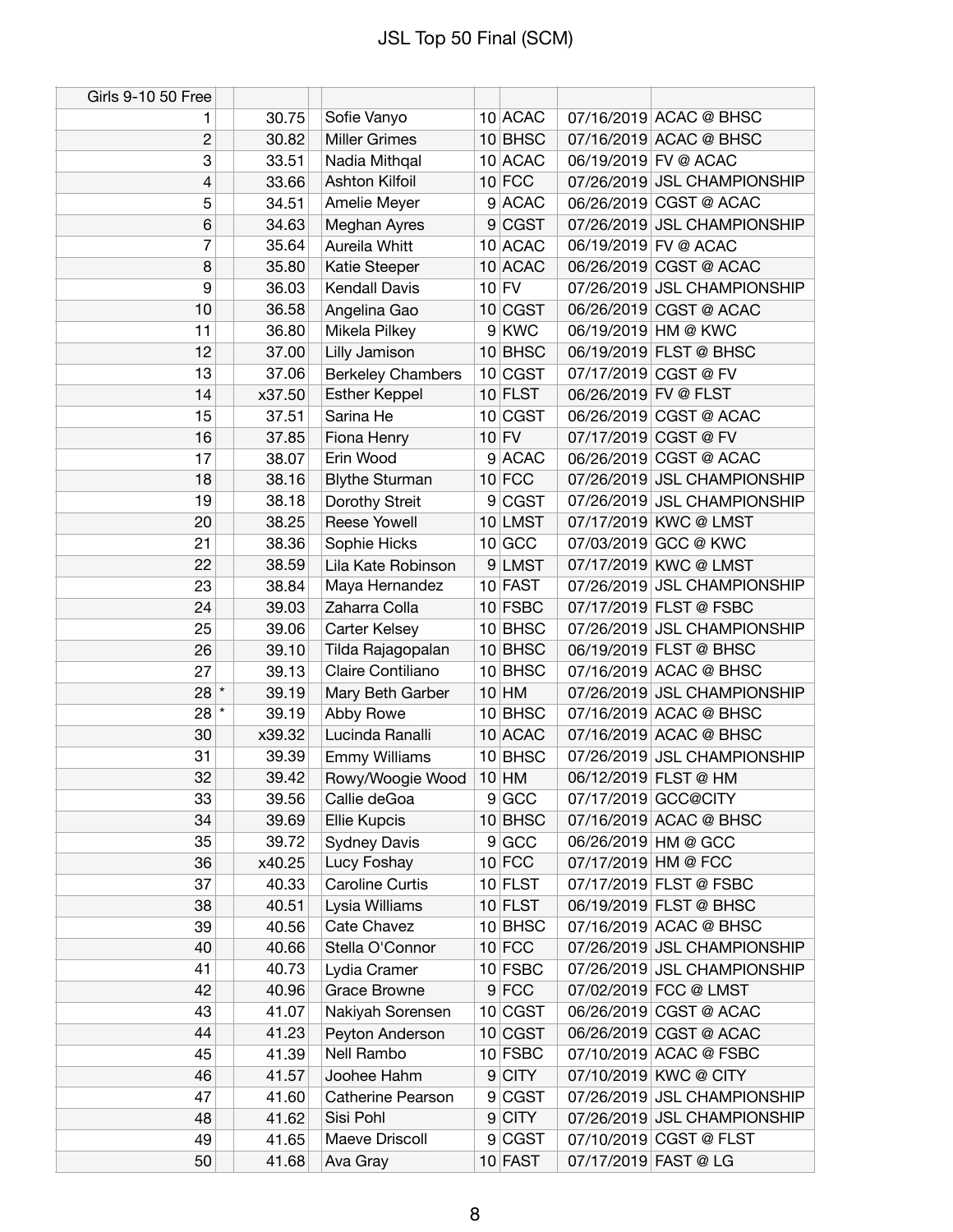| Girls 9-10 100 Free       |         |          |                          |           |                      |                             |
|---------------------------|---------|----------|--------------------------|-----------|----------------------|-----------------------------|
| 1                         |         | 1:09.96  | Sofie Vanyo              | 10 ACAC   |                      | 06/19/2019 FV @ ACAC        |
| $\overline{2}$            |         | 1:10.54  | <b>Miller Grimes</b>     | 10 BHSC   |                      | 07/26/2019 JSL CHAMPIONSHIP |
| $\ensuremath{\mathsf{3}}$ |         | 1:17.53  | Amelie Meyer             | 9 ACAC    |                      | 06/26/2019 CGST @ ACAC      |
| 4                         |         | 1:17.89  | Mikela Pilkey            | 9 KWC     |                      | 07/26/2019 JSL CHAMPIONSHIP |
| 5                         |         | 1:19.01  | Meghan Ayres             | 9 CGST    |                      | 07/26/2019 JSL CHAMPIONSHIP |
| 6                         |         | 1:21.12  | Nadia Mithqal            | 10 ACAC   |                      | 06/19/2019 FV @ ACAC        |
| 7                         |         | 1:22.68  | Katie Steeper            | 10 ACAC   |                      | 06/19/2019 FV @ ACAC        |
| 8                         | $\star$ | 1:23.75  | <b>Blythe Sturman</b>    | $10$ FCC  |                      | 07/26/2019 JSL CHAMPIONSHIP |
| 8                         | $\star$ | 1:23.75  | Angelina Gao             | 10 CGST   |                      | 07/26/2019 JSL CHAMPIONSHIP |
| 10                        |         | x1:24.56 | Ashton Kilfoil           | $10$ FCC  |                      | 07/10/2019 FCC @ GCC        |
| 11                        |         | 1:24.80  | Sophie Hicks             | $10$ GCC  |                      | 07/26/2019 JSL CHAMPIONSHIP |
| 12                        |         | 1:24.87  | <b>Kendall Davis</b>     | $10$ FV   |                      | 07/26/2019 JSL CHAMPIONSHIP |
| 13                        |         | 1:26.55  | Lauren Denham            | 9 CCC     | 07/10/2019 CCC @ LG  |                             |
| 14                        |         | 1:27.09  | Ellie Kupcis             | 10 BHSC   |                      | 07/26/2019 JSL CHAMPIONSHIP |
| 15                        |         | 1:27.18  | Lilly Jamison            | 10 BHSC   |                      | 06/26/2019 BHSC @ FSBC      |
| 16                        |         | 1:28.33  | Claire Contiliano        | 10 BHSC   |                      | 07/26/2019 JSL CHAMPIONSHIP |
| 17                        |         | 1:28.36  | Zaharra Colla            | 10 FSBC   |                      | 07/17/2019 FLST @ FSBC      |
| $18$ <sup>*</sup>         |         | 1:28.53  | Fiona Henry              | $10$ FV   |                      | 07/10/2019 BHSC @ FV        |
| $18$ *                    |         | 1:28.53  | Tilda Rajagopalan        | 10 BHSC   |                      | 07/10/2019 BHSC @ FV        |
| 20                        |         | 1:28.57  | Lila Kate Robinson       | 9 LMST    |                      | 07/10/2019 LMST @ HM        |
| 21                        | $\star$ | 1:29.09  | Rowy/Woogie Wood         | $10$ HM   |                      | 07/10/2019 LMST @ HM        |
| 21                        | $\star$ | 1:29.09  | Aureila Whitt            | 10 ACAC   |                      | 06/19/2019 FV @ ACAC        |
| 23                        |         | 1:29.68  | <b>Esther Keppel</b>     | $10$ FLST |                      | 06/12/2019 FLST @ HM        |
| 24                        |         | 1:30.16  | Dorothy Streit           | 9 CGST    |                      | 06/12/2019 GCC @ CGST       |
| 25                        |         | 1:31.09  | Erin Wood                | 9 ACAC    |                      | 06/12/2019 LMST @ ACAC      |
| 26                        |         | 1:31.13  | Lucinda Ranalli          | 10 ACAC   |                      | 07/26/2019 JSL CHAMPIONSHIP |
| 27                        |         | 1:31.53  | Maya Hernandez           | 10 FAST   |                      | 07/26/2019 JSL CHAMPIONSHIP |
| 28                        |         | 1:32.03  | <b>Berkeley Chambers</b> | 10 CGST   |                      | 06/12/2019 GCC @ CGST       |
| 29                        |         | 1:33.75  | Jane Friesen             | $10$ FCC  |                      | 07/10/2019 FCC @ GCC        |
| 30                        |         | 1:33.77  | Nell Rambo               | $10$ FSBC |                      | 07/10/2019 ACAC @ FSBC      |
| 31                        |         | 1:34.09  | <b>Sydney Davis</b>      | 9 GCC     |                      | 07/26/2019 JSL CHAMPIONSHIP |
| 32                        |         | 1:35.03  | Lucy Foshay              | $10$ FCC  |                      | 07/10/2019 FCC @ GCC        |
| 33                        |         | 1:35.06  | Nakiyah Sorensen         | 10 CGST   |                      | 06/26/2019 CGST @ ACAC      |
| 34                        |         | 1:35.63  | Reese Yowell             | 10 LMST   |                      | 07/10/2019 LMST @ HM        |
| 35                        |         | 1:35.90  | Carter Kelsey            | $10$ BHSC |                      | 06/12/2019 FCC @ BHSC       |
| 36                        |         | 1:35.97  | Callie deGoa             | 9 GCC     |                      | 06/12/2019 GCC @ CGST       |
| 37                        |         | 1:37.40  | Maeve Driscoll           | 9 CGST    |                      | 07/10/2019 CGST @ FLST      |
| 38                        |         | 1:38.34  | Lexi Cobert              | 10 CGST   |                      | 06/26/2019 CGST @ ACAC      |
| 39                        |         | x1:38.73 | Joohee Hahm              | $9$ CITY  | 06/12/2019 FV @ CITY |                             |
| 40                        |         | 1:39.15  | Caroline Curtis          | $10$ FLST |                      | 07/17/2019 FLST @ FSBC      |
| 41                        |         | 1:39.16  | Mary Beth Garber         | $10$ HM   |                      | 06/26/2019 HM @ GCC         |
| 42                        |         | 1:39.56  | Peyton Anderson          | $10$ CGST |                      | 06/12/2019 GCC @ CGST       |
| 43                        |         | 1:39.59  | Carrington Kincel        | $10$ FCC  |                      | 07/10/2019 FCC @ GCC        |
| 44                        |         | 1:39.85  | <b>Blair Freid</b>       | $10$ GHG  |                      | 06/26/2019 LG @ GHG         |
| 45                        |         | 1:40.00  | Kayleigh Herring         | 10 LMST   |                      | 07/10/2019 LMST @ HM        |
| 46                        |         | 1:40.03  | Lysia Williams           | $10$ FLST |                      | 06/26/2019 FV @ FLST        |
| 47                        |         | 1:40.32  | Maizey McCarthy          | 10 BHSC   |                      | 07/26/2019 JSL CHAMPIONSHIP |
| 48                        |         | 1:40.43  | Cate Chavez              | $10$ BHSC |                      | 07/10/2019 BHSC @ FV        |
| 49                        |         | 1:40.49  | Ava Gray                 | 10 FAST   |                      | 06/12/2019 FAST, ELKS @ LG  |
| 50                        |         | 1:40.54  | Reese Hull               | $10$ HM   |                      | 06/26/2019 HM @ GCC         |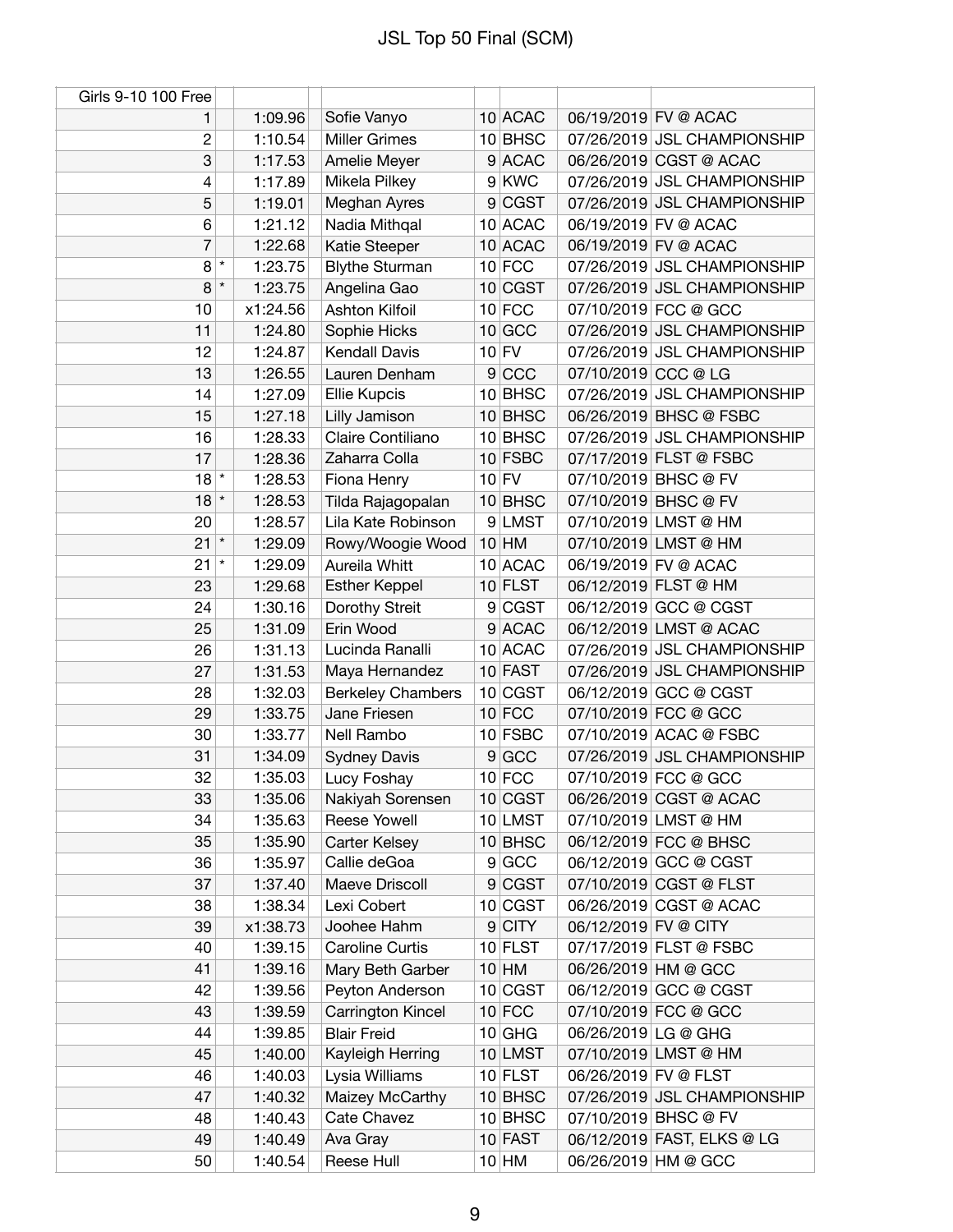| Girls 9-10 50 Back |        |                          |           |                     |                             |
|--------------------|--------|--------------------------|-----------|---------------------|-----------------------------|
| 1                  | 37.64  | <b>Ashton Kilfoil</b>    | $10$ FCC  |                     | 07/26/2019 JSL CHAMPIONSHIP |
| $\overline{2}$     | 38.20  | Katie Steeper            | 10 ACAC   |                     | 07/26/2019 JSL CHAMPIONSHIP |
| 3                  | 38.28  | Sofie Vanyo              | 10 ACAC   |                     | 06/26/2019 CGST @ ACAC      |
| 4                  | 41.03  | Amelie Meyer             | 9 ACAC    |                     | 07/16/2019 ACAC @ BHSC      |
| 5                  | x41.72 | Rowy/Woogie Wood         | $10$ HM   |                     | 07/10/2019 LMST @ HM        |
| 6                  | 42.18  | <b>Miller Grimes</b>     | 10 BHSC   |                     | 07/16/2019 ACAC @ BHSC      |
| 7                  | x42.41 | Mikela Pilkey            | 9 KWC     |                     | 07/10/2019 KWC @ CITY       |
| 8                  | 42.76  | Nadia Mithqal            | 10 ACAC   |                     | 06/19/2019 FV @ ACAC        |
| 9                  | 43.00  | Lilly Jamison            | 10 BHSC   |                     | 07/16/2019 ACAC @ BHSC      |
| 10                 | 43.40  | <b>Berkeley Chambers</b> | 10 CGST   |                     | 07/26/2019 JSL CHAMPIONSHIP |
| 11                 | 43.51  | Ellie Kupcis             | 10 BHSC   |                     | 07/26/2019 JSL CHAMPIONSHIP |
| 12                 | 44.71  | Sarina He                | 10 CGST   |                     | 07/03/2019 BHSC @ CGST      |
| 13                 | 44.72  | Zaharra Colla            | 10 FSBC   |                     | 07/26/2019 JSL CHAMPIONSHIP |
| 14                 | 45.07  | Erin Wood                | 9 ACAC    |                     | 07/16/2019 ACAC @ BHSC      |
| 15                 | 45.13  | Claire Contiliano        | 10 BHSC   |                     | 07/26/2019 JSL CHAMPIONSHIP |
| 16                 | 45.53  | Callie deGoa             | 9 GCC     |                     | 06/19/2019 LMST @ GCC       |
| 17                 | 45.67  | Lucinda Ranalli          | 10 ACAC   |                     | 07/26/2019 JSL CHAMPIONSHIP |
| 18                 | 45.85  | <b>Esther Keppel</b>     | $10$ FLST |                     | 07/26/2019 JSL CHAMPIONSHIP |
| $19$ <sup>*</sup>  | 46.03  | Lauren Denham            | 9 CCC     | 07/10/2019 CCC @ LG |                             |
| $19$ <sup>*</sup>  | 46.03  | Lucy Foshay              | $10$ FCC  |                     | 07/02/2019 FCC @ LMST       |
| 21                 | x46.53 | Tilda Rajagopalan        | 10 BHSC   |                     | 07/10/2019 BHSC @ FV        |
| 22                 | 46.78  | <b>Caroline Curtis</b>   | 10 FLST   |                     | 06/12/2019 FLST @ HM        |
| 23                 | 47.46  | Carter Kelsey            | 10 BHSC   |                     | 07/26/2019 JSL CHAMPIONSHIP |
| $24$ *             | 47.78  | Lily Heron               | 9 FLST    |                     | 07/03/2019 ACAC @ FLST      |
| $24$ $*$           | 47.78  | Lizzie Wirasaputra       | $10$ HM   |                     | 07/10/2019 LMST @ HM        |
| 26                 | 47.81  | <b>Kendall Davis</b>     | $10$ FV   |                     | 07/26/2019 JSL CHAMPIONSHIP |
| 27                 | 47.96  | Aureila Whitt            | 10 ACAC   |                     | 07/03/2019 ACAC @ FLST      |
| 28                 | x48.12 | Sophie Hicks             | $10$ GCC  |                     | 06/12/2019 GCC @ CGST       |
| 29                 | x49.08 | <b>Blythe Sturman</b>    | $10$ FCC  |                     | 06/26/2019 KWC @ FCC        |
| 30                 | 49.11  | Mary Beth Garber         | $10$ HM   |                     | 07/26/2019 JSL CHAMPIONSHIP |
| 31                 | x49.34 | <b>Emmy Williams</b>     | 10 BHSC   |                     | 07/16/2019 ACAC @ BHSC      |
| 32                 | 49.48  | <b>Madison Mitchell</b>  | 9 ACAC    |                     | 07/26/2019 JSL CHAMPIONSHIP |
| 33                 | 49.56  | Dorothy Streit           | 9 CGST    |                     | 07/17/2019 CGST @ FV        |
| 34                 | 49.69  | Reese Yowell             | 10 LMST   |                     | 07/02/2019 FCC @ LMST       |
| 35                 | 49.78  | Stella O'Connor          | $10$ FCC  |                     | 07/26/2019 JSL CHAMPIONSHIP |
| 36                 | 49.97  | Fiona Henry              | $10$ FV   |                     | 07/03/2019 FSBC @ FV        |
| 37                 | 49.98  | <b>Tessa Showalter</b>   | 9BHSC     |                     | 07/26/2019 JSL CHAMPIONSHIP |
| 38                 | 50.26  | Maya Hernandez           | 10 FAST   |                     | 07/17/2019 FAST @ LG        |
| 39                 | 50.31  | Lysia Williams           | $10$ FLST |                     | 07/17/2019 FLST @ FSBC      |
| 40                 | 50.46  | <b>Grace Browne</b>      | 9 FCC     |                     | 07/02/2019 FCC @ LMST       |
| 41                 | 50.87  | Joohee Hahm              | $9$ CITY  |                     | 06/19/2019 CITY @ FCC       |
| 42                 | 50.89  | Amelia Hodson            | 10 CGST   |                     | 07/26/2019 JSL CHAMPIONSHIP |
| $43$ *             | 50.93  | Maddie Dofflemyer        | $10$ FCC  |                     | 07/26/2019 JSL CHAMPIONSHIP |
| $43$ *             | 50.93  | Leanna Collier           | $10$ FAST |                     | 07/26/2019 JSL CHAMPIONSHIP |
| 45                 | 51.07  | Kayleigh Herring         | 10 LMST   |                     | 07/26/2019 JSL CHAMPIONSHIP |
| 46                 | 51.12  | Reese Hull               | $10$ HM   |                     | 07/03/2019 CITY @ HM        |
| 47                 | 51.25  | Clara Breihan            | $10$ FV   |                     | 07/10/2019 BHSC @ FV        |
| 48                 | 51.34  | Jane Friesen             | $10$ FCC  |                     | 06/26/2019 KWC @ FCC        |
| 49                 | 51.43  | Jorja Carpenter          | 10 ACAC   |                     | 07/26/2019 JSL CHAMPIONSHIP |
| 50                 | 51.58  | Nell Rambo               | 10 FSBC   |                     | 06/26/2019 BHSC @ FSBC      |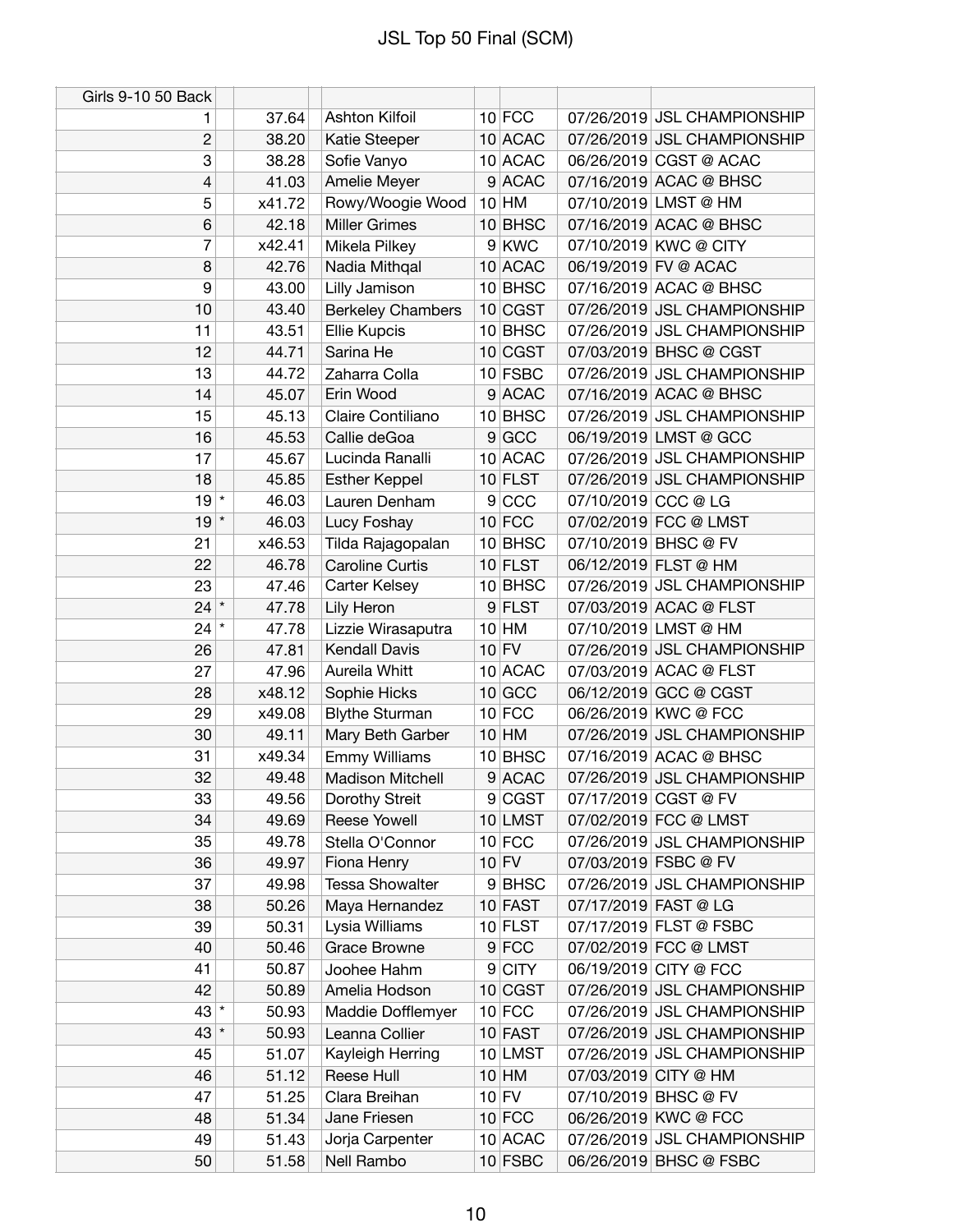| Girls 9-10 50 Breast |        |                              |           |                      |                             |
|----------------------|--------|------------------------------|-----------|----------------------|-----------------------------|
| 1                    | 40.60  | Sofie Vanyo                  | 10 ACAC   |                      | 06/19/2019 FV @ ACAC        |
| $\overline{c}$       | 44.10  | <b>Miller Grimes</b>         | 10 BHSC   |                      | 07/03/2019 BHSC @ CGST      |
| 3                    | 45.15  | Meghan Ayres                 | 9 CGST    |                      | 07/03/2019 BHSC @ CGST      |
| 4                    | 45.30  | Amelie Meyer                 | 9 ACAC    |                      | 07/26/2019 JSL CHAMPIONSHIP |
| 5                    | 45.91  | Abby Rowe                    | 10 BHSC   |                      | 07/26/2019 JSL CHAMPIONSHIP |
| 6                    | 47.00  | Fiona Henry                  | $10$ FV   |                      | 07/17/2019 CGST @ FV        |
| 7                    | 47.81  | Rowy/Woogie Wood             | $10$ HM   |                      | 07/10/2019 LMST @ HM        |
| 8                    | 48.25  | Tilda Rajagopalan            | 10 BHSC   |                      | 07/26/2019 JSL CHAMPIONSHIP |
| 9                    | 49.06  | Aureila Whitt                | 10 ACAC   |                      | 07/26/2019 JSL CHAMPIONSHIP |
| 10                   | 49.64  | Sophie Hicks                 | $10$ GCC  |                      | 07/26/2019 JSL CHAMPIONSHIP |
| 11                   | 49.78  | Sarina He                    | 10 CGST   |                      | 06/26/2019 CGST @ ACAC      |
| 12                   | 50.16  | Lucy Foshay                  | $10$ FCC  |                      | 07/10/2019 FCC @ GCC        |
| 13                   | 50.28  | Carrington Kincel            | $10$ FCC  |                      | 07/10/2019 FCC @ GCC        |
| 14                   | 50.39  | Mira Amato                   | $10$ GCC  |                      | 07/26/2019 JSL CHAMPIONSHIP |
| 15                   | 50.69  | Mikela Pilkey                | 9 KWC     |                      | 06/26/2019 KWC @ FCC        |
| 16                   | 50.75  | Nakiyah Sorensen             | 10 CGST   |                      | 06/26/2019 CGST @ ACAC      |
| 17                   | 51.15  | Katie Steeper                | 10 ACAC   |                      | 07/10/2019 ACAC @ FSBC      |
| 18                   | 51.59  | Erin Wood                    | 9 ACAC    |                      | 06/19/2019 FV @ ACAC        |
| 19                   | 51.72  | <b>Esther Keppel</b>         | $10$ FLST | 06/26/2019 FV @ FLST |                             |
| 20                   | 52.09  | <b>Whitney Spanos</b>        | 10 BHSC   |                      | 07/16/2019 ACAC @ BHSC      |
| 21                   | 52.22  | Lila Kate Robinson           | 9 LMST    |                      | 07/02/2019 FCC @ LMST       |
| 22                   | 52.92  | Maeve Driscoll               | 9 CGST    |                      | 07/26/2019 JSL CHAMPIONSHIP |
| 23                   | x53.14 | Ashton Kilfoil               | $10$ FCC  |                      | 06/26/2019 KWC @ FCC        |
| 24                   | 53.47  | Jane Friesen                 | $10$ FCC  |                      | 07/02/2019 FCC @ LMST       |
| 25                   | 53.57  | Reese Hull                   | $10$ HM   |                      | 07/26/2019 JSL CHAMPIONSHIP |
| 26                   | 53.75  | Chloe Bowman                 | 9BHSC     |                      | 07/16/2019 ACAC @ BHSC      |
| 27                   | 53.79  | <b>Emmy Williams</b>         | $10$ BHSC |                      | 07/26/2019 JSL CHAMPIONSHIP |
| 28                   | 53.84  | <b>Caroline Curtis</b>       | $10$ FLST |                      | 07/26/2019 JSL CHAMPIONSHIP |
| 29                   | 53.92  | Lauren Denham                | 9 CCC     |                      | 07/26/2019 JSL CHAMPIONSHIP |
| 30                   | 54.15  | Maizey McCarthy              | 10 BHSC   |                      | 06/26/2019 BHSC @ FSBC      |
| 31                   | 54.51  | Lizzie Wirasaputra           | $10$ HM   | 07/17/2019 HM @ FCC  |                             |
| 32                   | 54.56  | <b>Blair Freid</b>           | $10$ GHG  |                      | 07/10/2019 FAST @ GHG       |
| 33                   | x54.72 | <b>Blythe Sturman</b>        | $10$ FCC  | 07/17/2019 HM @ FCC  |                             |
| 34                   | 55.00  | Annabelle Statuta            | $10$ FCC  | 07/17/2019 HM @ FCC  |                             |
| 35                   | 55.09  | Lucinda Ranalli              | 10 ACAC   |                      | 06/12/2019 LMST @ ACAC      |
| 36                   | 55.15  | <b>Kendall Davis</b>         | $10$ FV   |                      | 07/10/2019 BHSC @ FV        |
| 37                   | 55.18  | Maya Hernandez               | 10 FAST   |                      | 07/26/2019 JSL CHAMPIONSHIP |
| 38                   | 55.21  | Elizabeth Harrop-Willi       | 9 FLST    |                      | 07/17/2019 FLST @ FSBC      |
| 39                   | 55.28  | Samantha Goff                | $10$ GHG  |                      | 07/10/2019 FAST @ GHG       |
| 40                   | 55.31  | Caris Garcia                 | 10 FSBC   |                      | 07/10/2019 ACAC @ FSBC      |
| 41                   | 55.46  | Olivia Goodwin               | 9 ACAC    |                      | 07/26/2019 JSL CHAMPIONSHIP |
| 42                   | 55.66  | Avery Chang                  | $9$ HM    |                      | 07/26/2019 JSL CHAMPIONSHIP |
| 43                   | 55.78  | <b>Sydney Davis</b>          | 9 GCC     |                      | 06/26/2019 HM @ GCC         |
| 44                   | 55.91  | <b>Crystal Feng</b>          | 10 CGST   |                      | 06/26/2019 CGST @ ACAC      |
| 45                   | 55.93  | Rg D'Alessandro              | 10 FAST   |                      | 07/26/2019 JSL CHAMPIONSHIP |
| 46                   | 56.49  | Marchelle Van der We 10 BHSC |           |                      | 07/26/2019 JSL CHAMPIONSHIP |
| 47                   | 56.53  | Elisabeth Scott              | 10 FSBC   |                      | 07/26/2019 JSL CHAMPIONSHIP |
| 48                   | 56.59  | Joohee Hahm                  | 9 CITY    |                      | 07/10/2019 KWC @ CITY       |
| 49                   | 56.69  | Valerie Swanson              | 9 GCC     |                      | 07/10/2019 FCC @ GCC        |
| 50                   | 57.25  | <b>Brooke Arlen</b>          | $9$ ACAC  |                      | 06/12/2019 LMST @ ACAC      |
|                      |        |                              |           |                      |                             |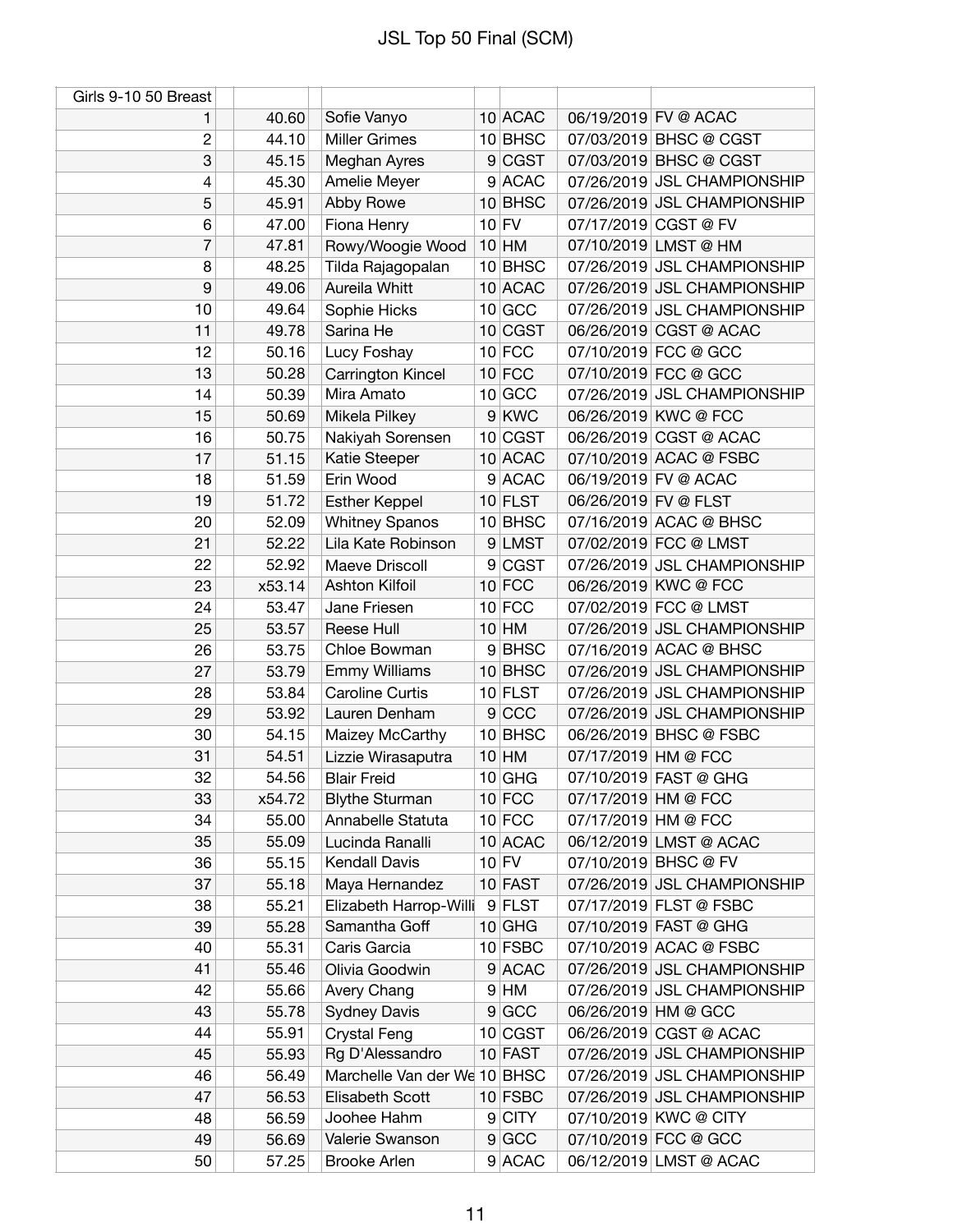| Girls 9-10 50 Fly |        |                           |                |             |                      |                             |
|-------------------|--------|---------------------------|----------------|-------------|----------------------|-----------------------------|
| 1                 | 34.55  | Sofie Vanyo               |                | 10 ACAC     |                      | 06/19/2019 FV @ ACAC        |
| $\overline{c}$    | 36.26  | <b>Miller Grimes</b>      |                | 10 BHSC     |                      | 07/26/2019 JSL CHAMPIONSHIP |
| 3                 | 38.62  | Tilda Rajagopalan         |                | 10 BHSC     |                      | 07/26/2019 JSL CHAMPIONSHIP |
| $\overline{4}$    | 38.65  | Katie Steeper             |                | 10 ACAC     |                      | 07/26/2019 JSL CHAMPIONSHIP |
| 5                 | 39.20  | Ashton Kilfoil            |                | $10$ FCC    | 07/17/2019 HM @ FCC  |                             |
| 6                 | 40.32  | Mikela Pilkey             |                | 9 KWC       |                      | 07/26/2019 JSL CHAMPIONSHIP |
| 7                 | 40.40  | Fiona Henry               |                | $10$ FV     |                      | 07/26/2019 JSL CHAMPIONSHIP |
| 8                 | 40.63  | Sophie Hicks              |                | $10$ GCC    |                      | 07/10/2019 FCC @ GCC        |
| 9                 | x40.88 | Amelie Meyer              |                | 9 ACAC      |                      | 07/16/2019 ACAC @ BHSC      |
| 10                | 41.47  | <b>Berkeley Chambers</b>  |                | 10 CGST     |                      | 07/26/2019 JSL CHAMPIONSHIP |
| 11                | 42.84  | Rowy/Woogie Wood          |                | $10$ HM     |                      | 06/26/2019 HM @ GCC         |
| 12                | 43.37  | <b>Ellie Kupcis</b>       |                | 10 BHSC     |                      | 07/26/2019 JSL CHAMPIONSHIP |
| 13                | 43.78  | <b>Blythe Sturman</b>     |                | $10$ FCC    |                      | 07/26/2019 JSL CHAMPIONSHIP |
| 14                | 44.03  | Angelina Gao              |                | 10 CGST     |                      | 07/26/2019 JSL CHAMPIONSHIP |
| 15                | 45.68  | Lila Kate Robinson        |                | 9 LMST      |                      | 07/26/2019 JSL CHAMPIONSHIP |
| 16                | 45.72  | Lauren Denham             |                | 9 CCC       | 07/10/2019 CCC @ LG  |                             |
| 17                | 46.60  | Sarina He                 |                | 10 CGST     |                      | 06/12/2019 GCC @ CGST       |
| 18                | 46.66  | Claire Contiliano         |                | 10 BHSC     |                      | 07/10/2019 BHSC @ FV        |
| 19                | 46.86  | Grace Browne              |                | $9$ FCC     |                      | 07/26/2019 JSL CHAMPIONSHIP |
| 20                | x47.00 | Callie deGoa              |                | $9$ GCC     |                      | 06/12/2019 GCC @ CGST       |
| 21                | 47.00  | <b>Esther Keppel</b>      |                | $10$ FLST   |                      | 07/17/2019 FLST @ FSBC      |
| 22                | x47.06 | <b>Kendall Davis</b>      |                | $10$ FV     |                      | 07/17/2019 CGST @ FV        |
| 23                | 47.28  | <b>Charlotte McCready</b> |                | 9 ACAC      |                      | 07/16/2019 ACAC @ BHSC      |
| 24                | 47.96  | Ava Gray                  |                | 10 FAST     |                      | 07/26/2019 JSL CHAMPIONSHIP |
| 25                | 48.09  | Sisi Pohl                 | 9 <sup>°</sup> | <b>CITY</b> |                      | 07/26/2019 JSL CHAMPIONSHIP |
| 26                | 48.54  | Maya Hernandez            |                | 10 FAST     |                      | 07/10/2019 FAST @ GHG       |
| 27                | 48.65  | <b>Reese Yowell</b>       |                | 10 LMST     |                      | 07/26/2019 JSL CHAMPIONSHIP |
| 28                | 48.66  | Nora Rosensweig           |                | 9 CITY      |                      | 07/26/2019 JSL CHAMPIONSHIP |
| 29                | 49.19  | <b>Sydney Davis</b>       |                | 9 GCC       |                      | 06/26/2019 HM @ GCC         |
| 30                | 49.23  | Erin Wood                 |                | 9 ACAC      |                      | 06/19/2019 FV @ ACAC        |
| 31                | 49.58  | Aureila Whitt             |                | 10 ACAC     |                      | 07/10/2019 ACAC @ FSBC      |
| 32                | 50.03  | Zaharra Colla             |                | $10$ FSBC   |                      | 07/03/2019 FSBC @ FV        |
| 33                | 50.19  | Lysia Williams            |                | $10$ FLST   |                      | 07/10/2019 CGST @ FLST      |
| 34                | 50.88  | Lucy Foshay               |                | $10$ FCC    |                      | 07/10/2019 FCC @ GCC        |
| 35                | 51.13  | Madison Mitchell          |                | 9 ACAC      |                      | 07/16/2019 ACAC @ BHSC      |
| 36                | 51.19  | Nakiyah Sorensen          |                | 10 CGST     |                      | 07/10/2019 CGST @ FLST      |
| 37                | x51.40 | Jane Friesen              |                | $10$ FCC    | 07/17/2019 HM @ FCC  |                             |
| 38                | 52.41  | Mary Beth Garber          |                | $10$ HM     |                      | 07/26/2019 JSL CHAMPIONSHIP |
| 39                | 52.63  | Cate Chavez               |                | 10 BHSC     |                      | 07/16/2019 ACAC @ BHSC      |
| 40                | 53.03  | Elizabeth Harrop-Willi    |                | $9$ FLST    | 06/26/2019 FV @ FLST |                             |
| 41                | 53.06  | Lucinda Ranalli           |                | 10 ACAC     |                      | 07/16/2019 ACAC @ BHSC      |
| 42                | 53.33  | Nell Rambo                |                | $10$ FSBC   |                      | 07/10/2019 ACAC @ FSBC      |
| 43                | 53.67  | <b>Caroline Curtis</b>    |                | $10$ FLST   |                      | 07/26/2019 JSL CHAMPIONSHIP |
| 44                | 54.27  | Avery Chang               |                | $9$ HM      |                      | 07/10/2019 LMST @ HM        |
| 45                | 54.52  | Amelia Hodson             |                | 10 CGST     |                      | 07/26/2019 JSL CHAMPIONSHIP |
| 46                | 54.87  | Maddy Belle Alimard       |                | 9 GCC       |                      | 06/12/2019 GCC @ CGST       |
| 47                | x54.91 | Lizzie Wirasaputra        |                | $10$ HM     |                      | 07/10/2019 LMST @ HM        |
| 48                | 55.03  | Joohee Hahm               |                | 9 CITY      |                      | 07/03/2019 CITY @ HM        |
| 49                | 55.58  | Isabelle Thompson         |                | 9 LMST      |                      | 07/26/2019 JSL CHAMPIONSHIP |
| 50                | 55.62  | Lydia Cramer              |                | $10$ FSBC   |                      | 07/26/2019 JSL CHAMPIONSHIP |
|                   |        |                           |                |             |                      |                             |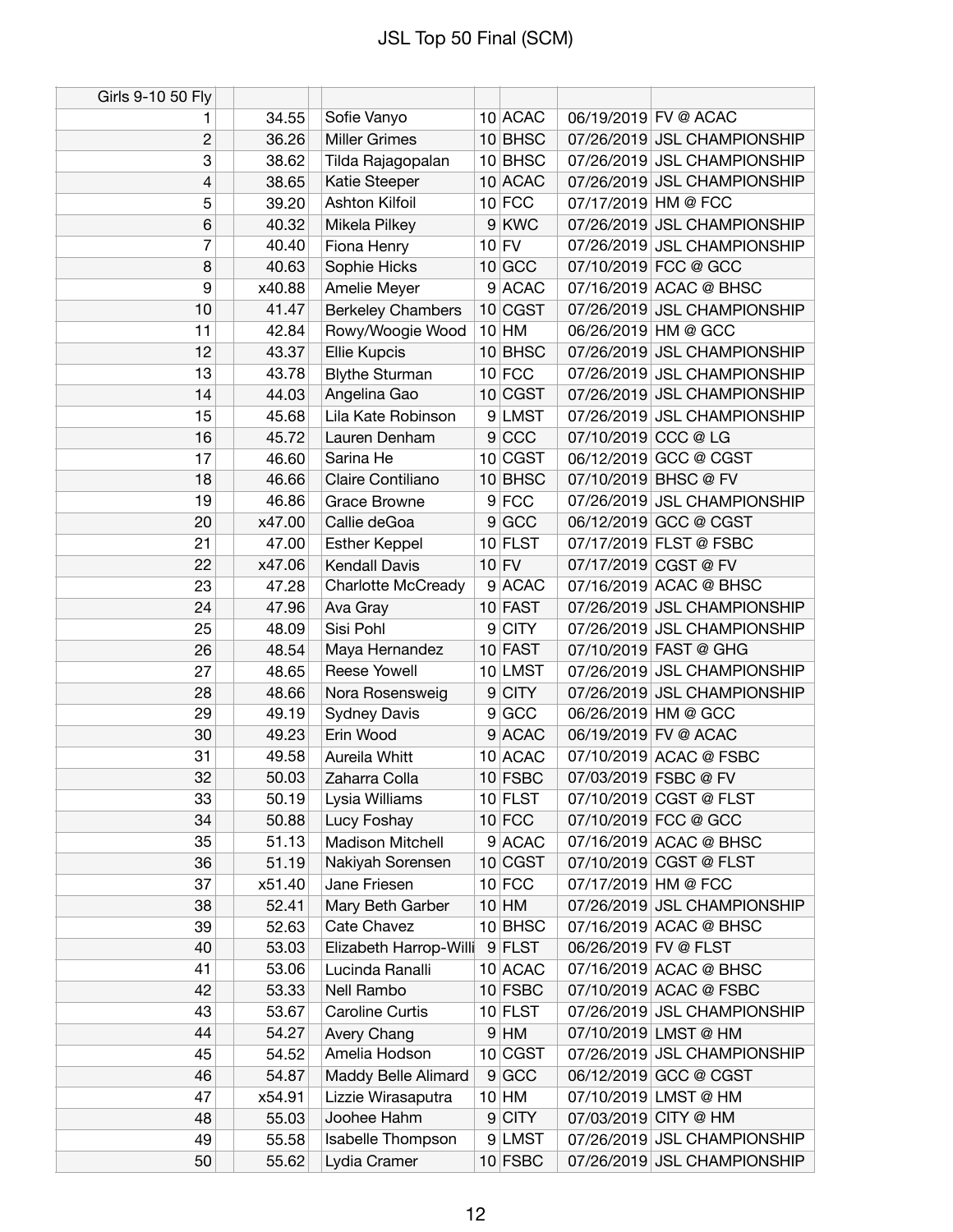| 10 ACAC<br>x1:18.54<br>Sofie Vanyo<br>07/16/2019 ACAC @ BHSC<br>1<br>$\overline{c}$<br><b>Miller Grimes</b><br>10 BHSC<br>06/19/2019 FLST @ BHSC<br>1:21.66<br>3<br>9 ACAC<br>07/16/2019 ACAC @ BHSC<br>1:28.28<br>Amelie Meyer<br>Ashton Kilfoil<br>$10$ FCC<br>07/17/2019 HM @ FCC<br>4<br>x1:28.96<br>9 KWC<br>07/03/2019 GCC @ KWC<br>5<br>Mikela Pilkey<br>1:30.46<br>6<br>1:31.37<br>10 BHSC<br>07/03/2019 BHSC @ CGST<br>Tilda Rajagopalan<br>7<br>9 CGST<br>07/03/2019 BHSC @ CGST<br>1:31.56<br>Meghan Ayres<br>$10$ FV<br>8<br>07/26/2019 JSL CHAMPIONSHIP<br>1:31.91<br>Fiona Henry<br>9<br>1:33.06<br>10 ACAC<br>07/16/2019 ACAC @ BHSC<br>Katie Steeper<br>10<br>1:34.78<br>Lilly Jamison<br>10 BHSC<br>07/03/2019 BHSC @ CGST<br>07/26/2019 JSL CHAMPIONSHIP<br><b>Esther Keppel</b><br>10 FLST<br>11<br>1:34.84<br>Sarina He<br>07/03/2019 BHSC @ CGST<br>12<br>1:35.65<br>10 CGST<br>13<br>1:35.75<br>10 CGST<br>06/19/2019 FSBC @ CGST<br><b>Berkeley Chambers</b><br>$10$ HM<br>07/03/2019 CITY @ HM<br>Rowy/Woogie Wood<br>14<br>1:36.06<br>9 ACAC<br>Erin Wood<br>07/16/2019 ACAC @ BHSC<br>15<br>1:36.44<br>16<br>1:38.00<br>07/03/2019 BHSC @ CGST<br>Angelina Gao<br>10 CGST<br>$10$ GCC<br>07/17/2019 GCC@CITY<br>17<br>x1:38.72<br>Sophie Hicks<br>$10$ FCC<br>07/26/2019 JSL CHAMPIONSHIP<br>18<br>1:39.23<br>Lucy Foshay<br>9 CCC<br>07/03/2019 GHG @ CCC<br>19<br>1:39.25<br>Lauren Denham<br>Lila Kate Robinson<br>9 LMST<br>07/02/2019 FCC @ LMST<br>1:39.32<br>20<br>Claire Contiliano<br>10 BHSC<br>07/26/2019 JSL CHAMPIONSHIP<br>21<br>1:39.83<br>10 ACAC<br>07/16/2019 ACAC @ BHSC<br>22<br>1:40.54<br>Aureila Whitt<br>$10$ FCC<br>07/02/2019 FCC @ LMST<br><b>Blythe Sturman</b><br>23<br>1:40.72<br>24<br>1:42.26<br>Carter Kelsey<br>10 BHSC<br>07/26/2019 JSL CHAMPIONSHIP<br>25<br>1:43.28<br>10 CGST<br>07/03/2019 BHSC @ CGST<br>Nakiyah Sorensen<br>Marchelle Van der We 10 BHSC<br>07/26/2019 JSL CHAMPIONSHIP<br>26<br>1:43.57<br>9 GCC<br>27<br>Callie deGoa<br>06/19/2019 LMST @ GCC<br>1:44.03<br>$10$ HM<br>07/26/2019 JSL CHAMPIONSHIP<br>28<br>1:44.67<br>Lizzie Wirasaputra<br>10 ACAC<br>07/26/2019 JSL CHAMPIONSHIP<br>Lucinda Ranalli<br>29<br>1:44.81<br>07/26/2019 JSL CHAMPIONSHIP<br>Caroline Curtis<br>$10$ FLST<br>30<br>1:45.21<br>31<br>1:45.63<br>$10$ FV<br>07/17/2019 CGST @ FV<br><b>Kendall Davis</b><br>32<br>1:45.75<br>$10$ FCC<br>07/17/2019 HM @ FCC<br>Jane Friesen<br>33<br>10 BHSC<br>07/16/2019 ACAC @ BHSC<br>1:45.97<br><b>Ellie Kupcis</b><br>$10$ HM<br>07/17/2019 HM @ FCC<br>34<br>1:46.20<br>Mary Beth Garber<br>35<br>1:46.34<br>Chloe Bowman<br>9BHSC<br>07/26/2019 JSL CHAMPIONSHIP<br>Mira Amato<br>10 GCC<br>07/26/2019 JSL CHAMPIONSHIP<br>36<br>1:46.37<br>37<br>Charlotte McCready<br>9 ACAC<br>07/26/2019 JSL CHAMPIONSHIP<br>1:46.60<br>10 FSBC<br>38<br>1:46.63<br>Elisabeth Scott<br>07/26/2019 JSL CHAMPIONSHIP<br>$9$ FCC<br><b>Grace Browne</b><br>07/26/2019 JSL CHAMPIONSHIP<br>39<br>1:47.10<br>10 BHSC<br>40<br><b>Emmy Williams</b><br>07/16/2019 ACAC @ BHSC<br>1:47.34<br>07/03/2019 BHSC @ CGST<br>41<br>x1:48.00<br>10 CGST<br><b>Crystal Feng</b><br>Joohee Hahm<br>9 CITY<br>06/19/2019 CITY @ FCC<br>42<br>1:48.12<br>43<br>1:49.13<br>Dorothy Streit<br>9 CGST<br>07/03/2019 BHSC @ CGST<br>44<br>10 BHSC<br>07/26/2019 JSL CHAMPIONSHIP<br>1:49.91<br><b>Whitney Spanos</b><br>Sisi Pohl<br>9 CITY<br>07/26/2019 JSL CHAMPIONSHIP<br>45<br>1:49.95<br>9 GCC<br>07/26/2019 JSL CHAMPIONSHIP<br>46<br><b>Sydney Davis</b><br>1:50.35<br>Reese Hull<br>$10$ HM<br>07/03/2019 CITY @ HM<br>47<br>1:50.57<br>Ava Gray<br>$10$ FAST<br>07/17/2019 FAST @ LG<br>48<br>1:50.76<br>49<br>Maddie Follin<br>10 LG<br>07/26/2019 JSL CHAMPIONSHIP<br>1:52.04<br>50<br>1:52.46<br>$10$ FSBC<br>06/19/2019 FSBC @ CGST<br>Nell Rambo | Girls 9-10 100 IM |  |  |  |
|------------------------------------------------------------------------------------------------------------------------------------------------------------------------------------------------------------------------------------------------------------------------------------------------------------------------------------------------------------------------------------------------------------------------------------------------------------------------------------------------------------------------------------------------------------------------------------------------------------------------------------------------------------------------------------------------------------------------------------------------------------------------------------------------------------------------------------------------------------------------------------------------------------------------------------------------------------------------------------------------------------------------------------------------------------------------------------------------------------------------------------------------------------------------------------------------------------------------------------------------------------------------------------------------------------------------------------------------------------------------------------------------------------------------------------------------------------------------------------------------------------------------------------------------------------------------------------------------------------------------------------------------------------------------------------------------------------------------------------------------------------------------------------------------------------------------------------------------------------------------------------------------------------------------------------------------------------------------------------------------------------------------------------------------------------------------------------------------------------------------------------------------------------------------------------------------------------------------------------------------------------------------------------------------------------------------------------------------------------------------------------------------------------------------------------------------------------------------------------------------------------------------------------------------------------------------------------------------------------------------------------------------------------------------------------------------------------------------------------------------------------------------------------------------------------------------------------------------------------------------------------------------------------------------------------------------------------------------------------------------------------------------------------------------------------------------------------------------------------------------------------------------------------------------------------------------------------------------------------------------------------------------------------------------------------------------------------------------------------------------------------------------------------------------------------------------------------------------------------------------------------------------------------------------------------------------------------------------------------------------------------------------------------------------------------------------------------------------------------------------------------------------------------------------------------------------------------------|-------------------|--|--|--|
|                                                                                                                                                                                                                                                                                                                                                                                                                                                                                                                                                                                                                                                                                                                                                                                                                                                                                                                                                                                                                                                                                                                                                                                                                                                                                                                                                                                                                                                                                                                                                                                                                                                                                                                                                                                                                                                                                                                                                                                                                                                                                                                                                                                                                                                                                                                                                                                                                                                                                                                                                                                                                                                                                                                                                                                                                                                                                                                                                                                                                                                                                                                                                                                                                                                                                                                                                                                                                                                                                                                                                                                                                                                                                                                                                                                                                                          |                   |  |  |  |
|                                                                                                                                                                                                                                                                                                                                                                                                                                                                                                                                                                                                                                                                                                                                                                                                                                                                                                                                                                                                                                                                                                                                                                                                                                                                                                                                                                                                                                                                                                                                                                                                                                                                                                                                                                                                                                                                                                                                                                                                                                                                                                                                                                                                                                                                                                                                                                                                                                                                                                                                                                                                                                                                                                                                                                                                                                                                                                                                                                                                                                                                                                                                                                                                                                                                                                                                                                                                                                                                                                                                                                                                                                                                                                                                                                                                                                          |                   |  |  |  |
|                                                                                                                                                                                                                                                                                                                                                                                                                                                                                                                                                                                                                                                                                                                                                                                                                                                                                                                                                                                                                                                                                                                                                                                                                                                                                                                                                                                                                                                                                                                                                                                                                                                                                                                                                                                                                                                                                                                                                                                                                                                                                                                                                                                                                                                                                                                                                                                                                                                                                                                                                                                                                                                                                                                                                                                                                                                                                                                                                                                                                                                                                                                                                                                                                                                                                                                                                                                                                                                                                                                                                                                                                                                                                                                                                                                                                                          |                   |  |  |  |
|                                                                                                                                                                                                                                                                                                                                                                                                                                                                                                                                                                                                                                                                                                                                                                                                                                                                                                                                                                                                                                                                                                                                                                                                                                                                                                                                                                                                                                                                                                                                                                                                                                                                                                                                                                                                                                                                                                                                                                                                                                                                                                                                                                                                                                                                                                                                                                                                                                                                                                                                                                                                                                                                                                                                                                                                                                                                                                                                                                                                                                                                                                                                                                                                                                                                                                                                                                                                                                                                                                                                                                                                                                                                                                                                                                                                                                          |                   |  |  |  |
|                                                                                                                                                                                                                                                                                                                                                                                                                                                                                                                                                                                                                                                                                                                                                                                                                                                                                                                                                                                                                                                                                                                                                                                                                                                                                                                                                                                                                                                                                                                                                                                                                                                                                                                                                                                                                                                                                                                                                                                                                                                                                                                                                                                                                                                                                                                                                                                                                                                                                                                                                                                                                                                                                                                                                                                                                                                                                                                                                                                                                                                                                                                                                                                                                                                                                                                                                                                                                                                                                                                                                                                                                                                                                                                                                                                                                                          |                   |  |  |  |
|                                                                                                                                                                                                                                                                                                                                                                                                                                                                                                                                                                                                                                                                                                                                                                                                                                                                                                                                                                                                                                                                                                                                                                                                                                                                                                                                                                                                                                                                                                                                                                                                                                                                                                                                                                                                                                                                                                                                                                                                                                                                                                                                                                                                                                                                                                                                                                                                                                                                                                                                                                                                                                                                                                                                                                                                                                                                                                                                                                                                                                                                                                                                                                                                                                                                                                                                                                                                                                                                                                                                                                                                                                                                                                                                                                                                                                          |                   |  |  |  |
|                                                                                                                                                                                                                                                                                                                                                                                                                                                                                                                                                                                                                                                                                                                                                                                                                                                                                                                                                                                                                                                                                                                                                                                                                                                                                                                                                                                                                                                                                                                                                                                                                                                                                                                                                                                                                                                                                                                                                                                                                                                                                                                                                                                                                                                                                                                                                                                                                                                                                                                                                                                                                                                                                                                                                                                                                                                                                                                                                                                                                                                                                                                                                                                                                                                                                                                                                                                                                                                                                                                                                                                                                                                                                                                                                                                                                                          |                   |  |  |  |
|                                                                                                                                                                                                                                                                                                                                                                                                                                                                                                                                                                                                                                                                                                                                                                                                                                                                                                                                                                                                                                                                                                                                                                                                                                                                                                                                                                                                                                                                                                                                                                                                                                                                                                                                                                                                                                                                                                                                                                                                                                                                                                                                                                                                                                                                                                                                                                                                                                                                                                                                                                                                                                                                                                                                                                                                                                                                                                                                                                                                                                                                                                                                                                                                                                                                                                                                                                                                                                                                                                                                                                                                                                                                                                                                                                                                                                          |                   |  |  |  |
|                                                                                                                                                                                                                                                                                                                                                                                                                                                                                                                                                                                                                                                                                                                                                                                                                                                                                                                                                                                                                                                                                                                                                                                                                                                                                                                                                                                                                                                                                                                                                                                                                                                                                                                                                                                                                                                                                                                                                                                                                                                                                                                                                                                                                                                                                                                                                                                                                                                                                                                                                                                                                                                                                                                                                                                                                                                                                                                                                                                                                                                                                                                                                                                                                                                                                                                                                                                                                                                                                                                                                                                                                                                                                                                                                                                                                                          |                   |  |  |  |
|                                                                                                                                                                                                                                                                                                                                                                                                                                                                                                                                                                                                                                                                                                                                                                                                                                                                                                                                                                                                                                                                                                                                                                                                                                                                                                                                                                                                                                                                                                                                                                                                                                                                                                                                                                                                                                                                                                                                                                                                                                                                                                                                                                                                                                                                                                                                                                                                                                                                                                                                                                                                                                                                                                                                                                                                                                                                                                                                                                                                                                                                                                                                                                                                                                                                                                                                                                                                                                                                                                                                                                                                                                                                                                                                                                                                                                          |                   |  |  |  |
|                                                                                                                                                                                                                                                                                                                                                                                                                                                                                                                                                                                                                                                                                                                                                                                                                                                                                                                                                                                                                                                                                                                                                                                                                                                                                                                                                                                                                                                                                                                                                                                                                                                                                                                                                                                                                                                                                                                                                                                                                                                                                                                                                                                                                                                                                                                                                                                                                                                                                                                                                                                                                                                                                                                                                                                                                                                                                                                                                                                                                                                                                                                                                                                                                                                                                                                                                                                                                                                                                                                                                                                                                                                                                                                                                                                                                                          |                   |  |  |  |
|                                                                                                                                                                                                                                                                                                                                                                                                                                                                                                                                                                                                                                                                                                                                                                                                                                                                                                                                                                                                                                                                                                                                                                                                                                                                                                                                                                                                                                                                                                                                                                                                                                                                                                                                                                                                                                                                                                                                                                                                                                                                                                                                                                                                                                                                                                                                                                                                                                                                                                                                                                                                                                                                                                                                                                                                                                                                                                                                                                                                                                                                                                                                                                                                                                                                                                                                                                                                                                                                                                                                                                                                                                                                                                                                                                                                                                          |                   |  |  |  |
|                                                                                                                                                                                                                                                                                                                                                                                                                                                                                                                                                                                                                                                                                                                                                                                                                                                                                                                                                                                                                                                                                                                                                                                                                                                                                                                                                                                                                                                                                                                                                                                                                                                                                                                                                                                                                                                                                                                                                                                                                                                                                                                                                                                                                                                                                                                                                                                                                                                                                                                                                                                                                                                                                                                                                                                                                                                                                                                                                                                                                                                                                                                                                                                                                                                                                                                                                                                                                                                                                                                                                                                                                                                                                                                                                                                                                                          |                   |  |  |  |
|                                                                                                                                                                                                                                                                                                                                                                                                                                                                                                                                                                                                                                                                                                                                                                                                                                                                                                                                                                                                                                                                                                                                                                                                                                                                                                                                                                                                                                                                                                                                                                                                                                                                                                                                                                                                                                                                                                                                                                                                                                                                                                                                                                                                                                                                                                                                                                                                                                                                                                                                                                                                                                                                                                                                                                                                                                                                                                                                                                                                                                                                                                                                                                                                                                                                                                                                                                                                                                                                                                                                                                                                                                                                                                                                                                                                                                          |                   |  |  |  |
|                                                                                                                                                                                                                                                                                                                                                                                                                                                                                                                                                                                                                                                                                                                                                                                                                                                                                                                                                                                                                                                                                                                                                                                                                                                                                                                                                                                                                                                                                                                                                                                                                                                                                                                                                                                                                                                                                                                                                                                                                                                                                                                                                                                                                                                                                                                                                                                                                                                                                                                                                                                                                                                                                                                                                                                                                                                                                                                                                                                                                                                                                                                                                                                                                                                                                                                                                                                                                                                                                                                                                                                                                                                                                                                                                                                                                                          |                   |  |  |  |
|                                                                                                                                                                                                                                                                                                                                                                                                                                                                                                                                                                                                                                                                                                                                                                                                                                                                                                                                                                                                                                                                                                                                                                                                                                                                                                                                                                                                                                                                                                                                                                                                                                                                                                                                                                                                                                                                                                                                                                                                                                                                                                                                                                                                                                                                                                                                                                                                                                                                                                                                                                                                                                                                                                                                                                                                                                                                                                                                                                                                                                                                                                                                                                                                                                                                                                                                                                                                                                                                                                                                                                                                                                                                                                                                                                                                                                          |                   |  |  |  |
|                                                                                                                                                                                                                                                                                                                                                                                                                                                                                                                                                                                                                                                                                                                                                                                                                                                                                                                                                                                                                                                                                                                                                                                                                                                                                                                                                                                                                                                                                                                                                                                                                                                                                                                                                                                                                                                                                                                                                                                                                                                                                                                                                                                                                                                                                                                                                                                                                                                                                                                                                                                                                                                                                                                                                                                                                                                                                                                                                                                                                                                                                                                                                                                                                                                                                                                                                                                                                                                                                                                                                                                                                                                                                                                                                                                                                                          |                   |  |  |  |
|                                                                                                                                                                                                                                                                                                                                                                                                                                                                                                                                                                                                                                                                                                                                                                                                                                                                                                                                                                                                                                                                                                                                                                                                                                                                                                                                                                                                                                                                                                                                                                                                                                                                                                                                                                                                                                                                                                                                                                                                                                                                                                                                                                                                                                                                                                                                                                                                                                                                                                                                                                                                                                                                                                                                                                                                                                                                                                                                                                                                                                                                                                                                                                                                                                                                                                                                                                                                                                                                                                                                                                                                                                                                                                                                                                                                                                          |                   |  |  |  |
|                                                                                                                                                                                                                                                                                                                                                                                                                                                                                                                                                                                                                                                                                                                                                                                                                                                                                                                                                                                                                                                                                                                                                                                                                                                                                                                                                                                                                                                                                                                                                                                                                                                                                                                                                                                                                                                                                                                                                                                                                                                                                                                                                                                                                                                                                                                                                                                                                                                                                                                                                                                                                                                                                                                                                                                                                                                                                                                                                                                                                                                                                                                                                                                                                                                                                                                                                                                                                                                                                                                                                                                                                                                                                                                                                                                                                                          |                   |  |  |  |
|                                                                                                                                                                                                                                                                                                                                                                                                                                                                                                                                                                                                                                                                                                                                                                                                                                                                                                                                                                                                                                                                                                                                                                                                                                                                                                                                                                                                                                                                                                                                                                                                                                                                                                                                                                                                                                                                                                                                                                                                                                                                                                                                                                                                                                                                                                                                                                                                                                                                                                                                                                                                                                                                                                                                                                                                                                                                                                                                                                                                                                                                                                                                                                                                                                                                                                                                                                                                                                                                                                                                                                                                                                                                                                                                                                                                                                          |                   |  |  |  |
|                                                                                                                                                                                                                                                                                                                                                                                                                                                                                                                                                                                                                                                                                                                                                                                                                                                                                                                                                                                                                                                                                                                                                                                                                                                                                                                                                                                                                                                                                                                                                                                                                                                                                                                                                                                                                                                                                                                                                                                                                                                                                                                                                                                                                                                                                                                                                                                                                                                                                                                                                                                                                                                                                                                                                                                                                                                                                                                                                                                                                                                                                                                                                                                                                                                                                                                                                                                                                                                                                                                                                                                                                                                                                                                                                                                                                                          |                   |  |  |  |
|                                                                                                                                                                                                                                                                                                                                                                                                                                                                                                                                                                                                                                                                                                                                                                                                                                                                                                                                                                                                                                                                                                                                                                                                                                                                                                                                                                                                                                                                                                                                                                                                                                                                                                                                                                                                                                                                                                                                                                                                                                                                                                                                                                                                                                                                                                                                                                                                                                                                                                                                                                                                                                                                                                                                                                                                                                                                                                                                                                                                                                                                                                                                                                                                                                                                                                                                                                                                                                                                                                                                                                                                                                                                                                                                                                                                                                          |                   |  |  |  |
|                                                                                                                                                                                                                                                                                                                                                                                                                                                                                                                                                                                                                                                                                                                                                                                                                                                                                                                                                                                                                                                                                                                                                                                                                                                                                                                                                                                                                                                                                                                                                                                                                                                                                                                                                                                                                                                                                                                                                                                                                                                                                                                                                                                                                                                                                                                                                                                                                                                                                                                                                                                                                                                                                                                                                                                                                                                                                                                                                                                                                                                                                                                                                                                                                                                                                                                                                                                                                                                                                                                                                                                                                                                                                                                                                                                                                                          |                   |  |  |  |
|                                                                                                                                                                                                                                                                                                                                                                                                                                                                                                                                                                                                                                                                                                                                                                                                                                                                                                                                                                                                                                                                                                                                                                                                                                                                                                                                                                                                                                                                                                                                                                                                                                                                                                                                                                                                                                                                                                                                                                                                                                                                                                                                                                                                                                                                                                                                                                                                                                                                                                                                                                                                                                                                                                                                                                                                                                                                                                                                                                                                                                                                                                                                                                                                                                                                                                                                                                                                                                                                                                                                                                                                                                                                                                                                                                                                                                          |                   |  |  |  |
|                                                                                                                                                                                                                                                                                                                                                                                                                                                                                                                                                                                                                                                                                                                                                                                                                                                                                                                                                                                                                                                                                                                                                                                                                                                                                                                                                                                                                                                                                                                                                                                                                                                                                                                                                                                                                                                                                                                                                                                                                                                                                                                                                                                                                                                                                                                                                                                                                                                                                                                                                                                                                                                                                                                                                                                                                                                                                                                                                                                                                                                                                                                                                                                                                                                                                                                                                                                                                                                                                                                                                                                                                                                                                                                                                                                                                                          |                   |  |  |  |
|                                                                                                                                                                                                                                                                                                                                                                                                                                                                                                                                                                                                                                                                                                                                                                                                                                                                                                                                                                                                                                                                                                                                                                                                                                                                                                                                                                                                                                                                                                                                                                                                                                                                                                                                                                                                                                                                                                                                                                                                                                                                                                                                                                                                                                                                                                                                                                                                                                                                                                                                                                                                                                                                                                                                                                                                                                                                                                                                                                                                                                                                                                                                                                                                                                                                                                                                                                                                                                                                                                                                                                                                                                                                                                                                                                                                                                          |                   |  |  |  |
|                                                                                                                                                                                                                                                                                                                                                                                                                                                                                                                                                                                                                                                                                                                                                                                                                                                                                                                                                                                                                                                                                                                                                                                                                                                                                                                                                                                                                                                                                                                                                                                                                                                                                                                                                                                                                                                                                                                                                                                                                                                                                                                                                                                                                                                                                                                                                                                                                                                                                                                                                                                                                                                                                                                                                                                                                                                                                                                                                                                                                                                                                                                                                                                                                                                                                                                                                                                                                                                                                                                                                                                                                                                                                                                                                                                                                                          |                   |  |  |  |
|                                                                                                                                                                                                                                                                                                                                                                                                                                                                                                                                                                                                                                                                                                                                                                                                                                                                                                                                                                                                                                                                                                                                                                                                                                                                                                                                                                                                                                                                                                                                                                                                                                                                                                                                                                                                                                                                                                                                                                                                                                                                                                                                                                                                                                                                                                                                                                                                                                                                                                                                                                                                                                                                                                                                                                                                                                                                                                                                                                                                                                                                                                                                                                                                                                                                                                                                                                                                                                                                                                                                                                                                                                                                                                                                                                                                                                          |                   |  |  |  |
|                                                                                                                                                                                                                                                                                                                                                                                                                                                                                                                                                                                                                                                                                                                                                                                                                                                                                                                                                                                                                                                                                                                                                                                                                                                                                                                                                                                                                                                                                                                                                                                                                                                                                                                                                                                                                                                                                                                                                                                                                                                                                                                                                                                                                                                                                                                                                                                                                                                                                                                                                                                                                                                                                                                                                                                                                                                                                                                                                                                                                                                                                                                                                                                                                                                                                                                                                                                                                                                                                                                                                                                                                                                                                                                                                                                                                                          |                   |  |  |  |
|                                                                                                                                                                                                                                                                                                                                                                                                                                                                                                                                                                                                                                                                                                                                                                                                                                                                                                                                                                                                                                                                                                                                                                                                                                                                                                                                                                                                                                                                                                                                                                                                                                                                                                                                                                                                                                                                                                                                                                                                                                                                                                                                                                                                                                                                                                                                                                                                                                                                                                                                                                                                                                                                                                                                                                                                                                                                                                                                                                                                                                                                                                                                                                                                                                                                                                                                                                                                                                                                                                                                                                                                                                                                                                                                                                                                                                          |                   |  |  |  |
|                                                                                                                                                                                                                                                                                                                                                                                                                                                                                                                                                                                                                                                                                                                                                                                                                                                                                                                                                                                                                                                                                                                                                                                                                                                                                                                                                                                                                                                                                                                                                                                                                                                                                                                                                                                                                                                                                                                                                                                                                                                                                                                                                                                                                                                                                                                                                                                                                                                                                                                                                                                                                                                                                                                                                                                                                                                                                                                                                                                                                                                                                                                                                                                                                                                                                                                                                                                                                                                                                                                                                                                                                                                                                                                                                                                                                                          |                   |  |  |  |
|                                                                                                                                                                                                                                                                                                                                                                                                                                                                                                                                                                                                                                                                                                                                                                                                                                                                                                                                                                                                                                                                                                                                                                                                                                                                                                                                                                                                                                                                                                                                                                                                                                                                                                                                                                                                                                                                                                                                                                                                                                                                                                                                                                                                                                                                                                                                                                                                                                                                                                                                                                                                                                                                                                                                                                                                                                                                                                                                                                                                                                                                                                                                                                                                                                                                                                                                                                                                                                                                                                                                                                                                                                                                                                                                                                                                                                          |                   |  |  |  |
|                                                                                                                                                                                                                                                                                                                                                                                                                                                                                                                                                                                                                                                                                                                                                                                                                                                                                                                                                                                                                                                                                                                                                                                                                                                                                                                                                                                                                                                                                                                                                                                                                                                                                                                                                                                                                                                                                                                                                                                                                                                                                                                                                                                                                                                                                                                                                                                                                                                                                                                                                                                                                                                                                                                                                                                                                                                                                                                                                                                                                                                                                                                                                                                                                                                                                                                                                                                                                                                                                                                                                                                                                                                                                                                                                                                                                                          |                   |  |  |  |
|                                                                                                                                                                                                                                                                                                                                                                                                                                                                                                                                                                                                                                                                                                                                                                                                                                                                                                                                                                                                                                                                                                                                                                                                                                                                                                                                                                                                                                                                                                                                                                                                                                                                                                                                                                                                                                                                                                                                                                                                                                                                                                                                                                                                                                                                                                                                                                                                                                                                                                                                                                                                                                                                                                                                                                                                                                                                                                                                                                                                                                                                                                                                                                                                                                                                                                                                                                                                                                                                                                                                                                                                                                                                                                                                                                                                                                          |                   |  |  |  |
|                                                                                                                                                                                                                                                                                                                                                                                                                                                                                                                                                                                                                                                                                                                                                                                                                                                                                                                                                                                                                                                                                                                                                                                                                                                                                                                                                                                                                                                                                                                                                                                                                                                                                                                                                                                                                                                                                                                                                                                                                                                                                                                                                                                                                                                                                                                                                                                                                                                                                                                                                                                                                                                                                                                                                                                                                                                                                                                                                                                                                                                                                                                                                                                                                                                                                                                                                                                                                                                                                                                                                                                                                                                                                                                                                                                                                                          |                   |  |  |  |
|                                                                                                                                                                                                                                                                                                                                                                                                                                                                                                                                                                                                                                                                                                                                                                                                                                                                                                                                                                                                                                                                                                                                                                                                                                                                                                                                                                                                                                                                                                                                                                                                                                                                                                                                                                                                                                                                                                                                                                                                                                                                                                                                                                                                                                                                                                                                                                                                                                                                                                                                                                                                                                                                                                                                                                                                                                                                                                                                                                                                                                                                                                                                                                                                                                                                                                                                                                                                                                                                                                                                                                                                                                                                                                                                                                                                                                          |                   |  |  |  |
|                                                                                                                                                                                                                                                                                                                                                                                                                                                                                                                                                                                                                                                                                                                                                                                                                                                                                                                                                                                                                                                                                                                                                                                                                                                                                                                                                                                                                                                                                                                                                                                                                                                                                                                                                                                                                                                                                                                                                                                                                                                                                                                                                                                                                                                                                                                                                                                                                                                                                                                                                                                                                                                                                                                                                                                                                                                                                                                                                                                                                                                                                                                                                                                                                                                                                                                                                                                                                                                                                                                                                                                                                                                                                                                                                                                                                                          |                   |  |  |  |
|                                                                                                                                                                                                                                                                                                                                                                                                                                                                                                                                                                                                                                                                                                                                                                                                                                                                                                                                                                                                                                                                                                                                                                                                                                                                                                                                                                                                                                                                                                                                                                                                                                                                                                                                                                                                                                                                                                                                                                                                                                                                                                                                                                                                                                                                                                                                                                                                                                                                                                                                                                                                                                                                                                                                                                                                                                                                                                                                                                                                                                                                                                                                                                                                                                                                                                                                                                                                                                                                                                                                                                                                                                                                                                                                                                                                                                          |                   |  |  |  |
|                                                                                                                                                                                                                                                                                                                                                                                                                                                                                                                                                                                                                                                                                                                                                                                                                                                                                                                                                                                                                                                                                                                                                                                                                                                                                                                                                                                                                                                                                                                                                                                                                                                                                                                                                                                                                                                                                                                                                                                                                                                                                                                                                                                                                                                                                                                                                                                                                                                                                                                                                                                                                                                                                                                                                                                                                                                                                                                                                                                                                                                                                                                                                                                                                                                                                                                                                                                                                                                                                                                                                                                                                                                                                                                                                                                                                                          |                   |  |  |  |
|                                                                                                                                                                                                                                                                                                                                                                                                                                                                                                                                                                                                                                                                                                                                                                                                                                                                                                                                                                                                                                                                                                                                                                                                                                                                                                                                                                                                                                                                                                                                                                                                                                                                                                                                                                                                                                                                                                                                                                                                                                                                                                                                                                                                                                                                                                                                                                                                                                                                                                                                                                                                                                                                                                                                                                                                                                                                                                                                                                                                                                                                                                                                                                                                                                                                                                                                                                                                                                                                                                                                                                                                                                                                                                                                                                                                                                          |                   |  |  |  |
|                                                                                                                                                                                                                                                                                                                                                                                                                                                                                                                                                                                                                                                                                                                                                                                                                                                                                                                                                                                                                                                                                                                                                                                                                                                                                                                                                                                                                                                                                                                                                                                                                                                                                                                                                                                                                                                                                                                                                                                                                                                                                                                                                                                                                                                                                                                                                                                                                                                                                                                                                                                                                                                                                                                                                                                                                                                                                                                                                                                                                                                                                                                                                                                                                                                                                                                                                                                                                                                                                                                                                                                                                                                                                                                                                                                                                                          |                   |  |  |  |
|                                                                                                                                                                                                                                                                                                                                                                                                                                                                                                                                                                                                                                                                                                                                                                                                                                                                                                                                                                                                                                                                                                                                                                                                                                                                                                                                                                                                                                                                                                                                                                                                                                                                                                                                                                                                                                                                                                                                                                                                                                                                                                                                                                                                                                                                                                                                                                                                                                                                                                                                                                                                                                                                                                                                                                                                                                                                                                                                                                                                                                                                                                                                                                                                                                                                                                                                                                                                                                                                                                                                                                                                                                                                                                                                                                                                                                          |                   |  |  |  |
|                                                                                                                                                                                                                                                                                                                                                                                                                                                                                                                                                                                                                                                                                                                                                                                                                                                                                                                                                                                                                                                                                                                                                                                                                                                                                                                                                                                                                                                                                                                                                                                                                                                                                                                                                                                                                                                                                                                                                                                                                                                                                                                                                                                                                                                                                                                                                                                                                                                                                                                                                                                                                                                                                                                                                                                                                                                                                                                                                                                                                                                                                                                                                                                                                                                                                                                                                                                                                                                                                                                                                                                                                                                                                                                                                                                                                                          |                   |  |  |  |
|                                                                                                                                                                                                                                                                                                                                                                                                                                                                                                                                                                                                                                                                                                                                                                                                                                                                                                                                                                                                                                                                                                                                                                                                                                                                                                                                                                                                                                                                                                                                                                                                                                                                                                                                                                                                                                                                                                                                                                                                                                                                                                                                                                                                                                                                                                                                                                                                                                                                                                                                                                                                                                                                                                                                                                                                                                                                                                                                                                                                                                                                                                                                                                                                                                                                                                                                                                                                                                                                                                                                                                                                                                                                                                                                                                                                                                          |                   |  |  |  |
|                                                                                                                                                                                                                                                                                                                                                                                                                                                                                                                                                                                                                                                                                                                                                                                                                                                                                                                                                                                                                                                                                                                                                                                                                                                                                                                                                                                                                                                                                                                                                                                                                                                                                                                                                                                                                                                                                                                                                                                                                                                                                                                                                                                                                                                                                                                                                                                                                                                                                                                                                                                                                                                                                                                                                                                                                                                                                                                                                                                                                                                                                                                                                                                                                                                                                                                                                                                                                                                                                                                                                                                                                                                                                                                                                                                                                                          |                   |  |  |  |
|                                                                                                                                                                                                                                                                                                                                                                                                                                                                                                                                                                                                                                                                                                                                                                                                                                                                                                                                                                                                                                                                                                                                                                                                                                                                                                                                                                                                                                                                                                                                                                                                                                                                                                                                                                                                                                                                                                                                                                                                                                                                                                                                                                                                                                                                                                                                                                                                                                                                                                                                                                                                                                                                                                                                                                                                                                                                                                                                                                                                                                                                                                                                                                                                                                                                                                                                                                                                                                                                                                                                                                                                                                                                                                                                                                                                                                          |                   |  |  |  |
|                                                                                                                                                                                                                                                                                                                                                                                                                                                                                                                                                                                                                                                                                                                                                                                                                                                                                                                                                                                                                                                                                                                                                                                                                                                                                                                                                                                                                                                                                                                                                                                                                                                                                                                                                                                                                                                                                                                                                                                                                                                                                                                                                                                                                                                                                                                                                                                                                                                                                                                                                                                                                                                                                                                                                                                                                                                                                                                                                                                                                                                                                                                                                                                                                                                                                                                                                                                                                                                                                                                                                                                                                                                                                                                                                                                                                                          |                   |  |  |  |
|                                                                                                                                                                                                                                                                                                                                                                                                                                                                                                                                                                                                                                                                                                                                                                                                                                                                                                                                                                                                                                                                                                                                                                                                                                                                                                                                                                                                                                                                                                                                                                                                                                                                                                                                                                                                                                                                                                                                                                                                                                                                                                                                                                                                                                                                                                                                                                                                                                                                                                                                                                                                                                                                                                                                                                                                                                                                                                                                                                                                                                                                                                                                                                                                                                                                                                                                                                                                                                                                                                                                                                                                                                                                                                                                                                                                                                          |                   |  |  |  |
|                                                                                                                                                                                                                                                                                                                                                                                                                                                                                                                                                                                                                                                                                                                                                                                                                                                                                                                                                                                                                                                                                                                                                                                                                                                                                                                                                                                                                                                                                                                                                                                                                                                                                                                                                                                                                                                                                                                                                                                                                                                                                                                                                                                                                                                                                                                                                                                                                                                                                                                                                                                                                                                                                                                                                                                                                                                                                                                                                                                                                                                                                                                                                                                                                                                                                                                                                                                                                                                                                                                                                                                                                                                                                                                                                                                                                                          |                   |  |  |  |
|                                                                                                                                                                                                                                                                                                                                                                                                                                                                                                                                                                                                                                                                                                                                                                                                                                                                                                                                                                                                                                                                                                                                                                                                                                                                                                                                                                                                                                                                                                                                                                                                                                                                                                                                                                                                                                                                                                                                                                                                                                                                                                                                                                                                                                                                                                                                                                                                                                                                                                                                                                                                                                                                                                                                                                                                                                                                                                                                                                                                                                                                                                                                                                                                                                                                                                                                                                                                                                                                                                                                                                                                                                                                                                                                                                                                                                          |                   |  |  |  |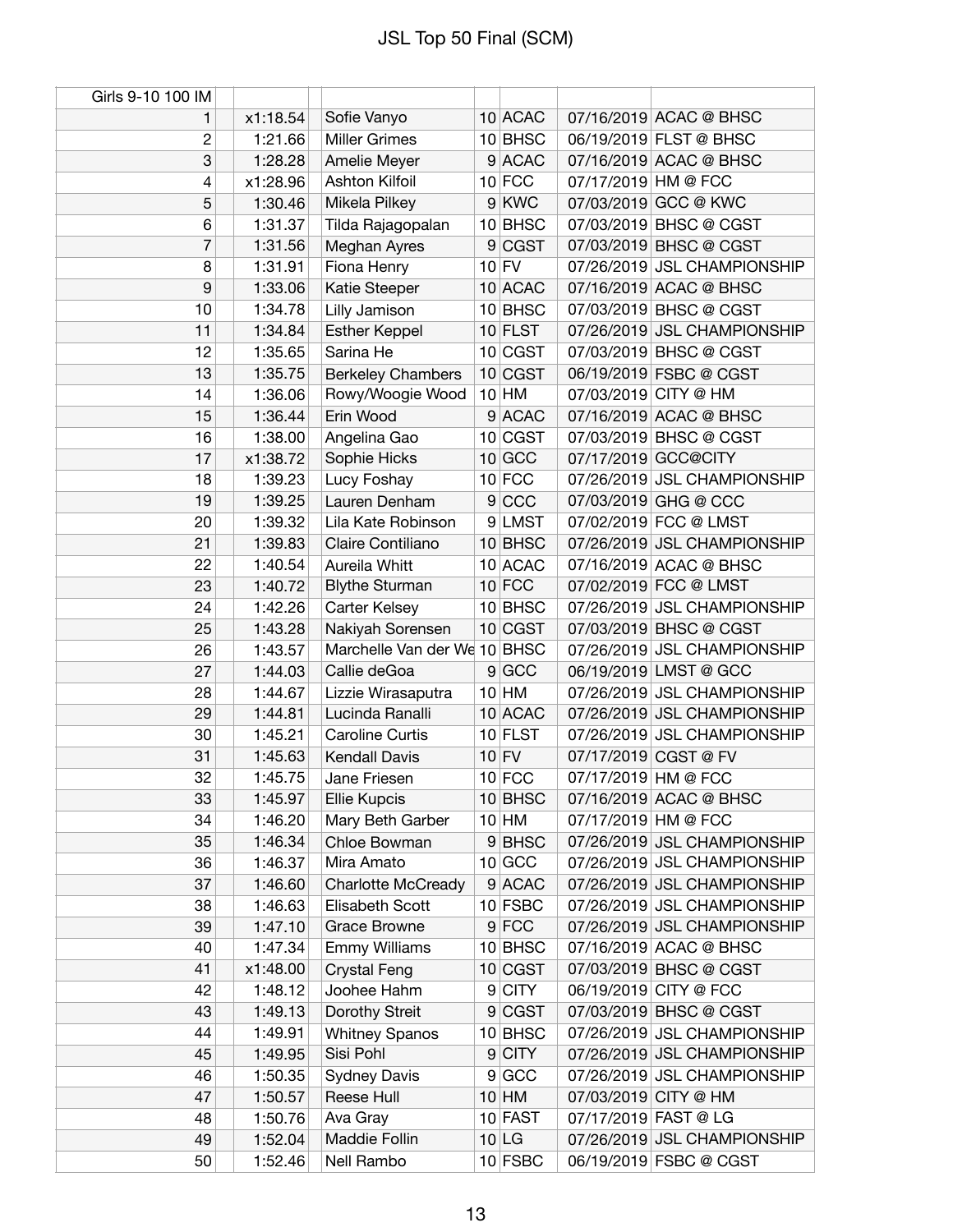| Girls 11-12 50 Free |         |        |                       |           |                      |                             |
|---------------------|---------|--------|-----------------------|-----------|----------------------|-----------------------------|
| 1                   |         | 29.84  | Lee Kestner           | $12$ FSBC |                      | 07/17/2019 FLST @ FSBC      |
| $\mathbf{2}$        |         | 30.26  | Layla Welsch          | $12$ FCC  |                      | 06/12/2019 FCC @ BHSC       |
| 3                   |         | 30.56  | Eliza Osada           | 11 BHSC   |                      | 07/16/2019 ACAC @ BHSC      |
| 4                   |         | 30.66  | Diana Ismailova       | $11$ FV   |                      | 07/03/2019 FSBC @ FV        |
| 5                   |         | 30.68  | Alex Fuller           | 12 ACAC   |                      | 07/16/2019 ACAC @ BHSC      |
| $6\phantom{1}$      |         | 31.29  | Sara Wells            | $11$ FV   |                      | 07/26/2019 JSL CHAMPIONSHIP |
| 7                   |         | 31.55  | Amelia Lynch          | $12$ FV   |                      | 07/26/2019 JSL CHAMPIONSHIP |
| 8                   | $\star$ | 32.11  | Anne Scherer          | 11 BHSC   |                      | 06/19/2019 FLST @ BHSC      |
| 8                   | $\star$ | 32.11  | Willa Simmons         | 12 CGST   |                      | 07/26/2019 JSL CHAMPIONSHIP |
| 10                  |         | 32.22  | Zoe Shelley           | $12$ GHG  |                      | 07/26/2019 JSL CHAMPIONSHIP |
| 11                  |         | 32.25  | Sara Czirjak          | $11$ FLST |                      | 07/10/2019 CGST @ FLST      |
| 12                  |         | 32.55  | <b>Skyler Powell</b>  | $12$ BHSC |                      | 07/26/2019 JSL CHAMPIONSHIP |
| 13                  |         | 32.60  | Kiara Bullard         | $12$ FSBC |                      | 07/26/2019 JSL CHAMPIONSHIP |
| 14                  |         | 32.67  | Sophia Garono         | 12 CGST   |                      | 07/26/2019 JSL CHAMPIONSHIP |
| 15                  |         | 32.76  | Emily Zhu             | 11 ACAC   |                      | 06/26/2019 CGST @ ACAC      |
| 16                  |         | 32.90  | <b>Ryleigh Fix</b>    | $11$ HM   |                      | 07/26/2019 JSL CHAMPIONSHIP |
| 17                  |         | 32.97  | Lauren Britt          | $12$ FV   | 06/26/2019 FV @ FLST |                             |
| 18                  |         | 33.16  | Sarah Jordan          | 12 CGST   |                      | 07/26/2019 JSL CHAMPIONSHIP |
| 19                  |         | 33.47  | Katie Shaps           | $11$ BHSC |                      | 07/16/2019 ACAC @ BHSC      |
| 20                  |         | 33.61  | Reese McCardle        | 11 BHSC   |                      | 07/26/2019 JSL CHAMPIONSHIP |
| 21                  |         | 33.63  | Macy Moody            | $12$ FV   |                      | 07/10/2019 BHSC @ FV        |
| 22                  |         | 34.11  | Nellie van Beek       | 12 ELKS   |                      | 07/26/2019 JSL CHAMPIONSHIP |
| 23                  |         | 34.14  | <b>Lily Phillips</b>  | $11$ CGST |                      | 06/26/2019 CGST @ ACAC      |
| 24                  |         | 34.17  | Ada Brantley          | $11$ FV   |                      | 07/26/2019 JSL CHAMPIONSHIP |
| $25$ $*$            |         | 34.40  | <b>Rio Freitas</b>    | $11$ FV   |                      | 06/19/2019 FV @ ACAC        |
| $25$ $*$            |         | 34.40  | Cara Hamil            | $12$ FSBC |                      | 07/10/2019 ACAC @ FSBC      |
| 27                  |         | 34.43  | <b>Avery Powell</b>   | $12$ BHSC |                      | 07/26/2019 JSL CHAMPIONSHIP |
| 28                  |         | 34.44  | Avery Ibbeken         | $12$ BHSC |                      | 06/19/2019 FLST @ BHSC      |
| 29                  |         | 34.79  | Maddie Kelly          | $12$ FV   |                      | 06/19/2019 FV @ ACAC        |
| 30                  |         | 34.85  | Astrid Cordano        | $11$ KWC  |                      | 06/12/2019 FSBC @ KWC       |
| 31                  |         | 34.87  | Aidan Forrest         | $12$ FV   |                      | 07/26/2019 JSL CHAMPIONSHIP |
| 32                  |         | 34.91  | Kylin Gahlmann        | $11$ FLST |                      | 07/26/2019 JSL CHAMPIONSHIP |
| 33                  |         | 34.95  | Georgia Dugas         | 12 ACAC   |                      | 06/19/2019 FV @ ACAC        |
| 34                  |         | 35.03  | James Smith           | 11 BHSC   |                      | 07/26/2019 JSL CHAMPIONSHIP |
| 35                  |         | 35.05  | <b>Molly Streit</b>   | 12 CGST   |                      | 07/26/2019 JSL CHAMPIONSHIP |
| $36$ $*$            |         | 35.07  | Ryan Davidson         | $11$ GCC  |                      | 06/26/2019 HM @ GCC         |
| $36$ $*$            |         | 35.07  | Genevieve Hathaway    | $12$ BHSC |                      | 07/10/2019 BHSC @ FV        |
| 38                  |         | 35.17  | Sophia Macklin        | $12$ FV   |                      | 06/19/2019 FV @ ACAC        |
| 39                  |         | 35.18  | Amanda Dale           | $12$ CCC  | 07/10/2019 CCC @ LG  |                             |
| 40                  |         | 35.25  | Olivia Wenert         | $11$ FLST |                      | 06/19/2019 FLST @ BHSC      |
| 41                  |         | 35.30  | Kirsten Stevens       | 12 CGST   |                      | 07/26/2019 JSL CHAMPIONSHIP |
| 42                  |         | 35.32  | Ella Wagner           | 12 CGST   |                      | 07/26/2019 JSL CHAMPIONSHIP |
| 43                  |         | 35.36  | <b>Hunter Scherer</b> | $11$ BHSC |                      | 07/26/2019 JSL CHAMPIONSHIP |
| 44                  |         | x35.44 | Suah Kwon             | $12$ FV   | 06/26/2019 FV @ FLST |                             |
| 45                  |         | 35.48  | <b>Audrey Miracle</b> | 12 CGST   |                      | 07/26/2019 JSL CHAMPIONSHIP |
| 46                  |         | 35.56  | Skylar Brown          | $12$ CITY |                      | 07/10/2019 KWC @ CITY       |
| 47                  |         | 35.58  | Tate Grossman         | 11 BHSC   |                      | 06/26/2019 BHSC @ FSBC      |
| 48                  |         | 35.62  | Sophie Pace           | 11 LMST   |                      | 07/17/2019 KWC @ LMST       |
| 49                  |         | 35.82  | <b>Lily Smith</b>     | 12 CGST   |                      | 07/26/2019 JSL CHAMPIONSHIP |
| 50                  |         | 36.03  | Amy Wang              | $11$ FLST |                      | 07/10/2019 CGST @ FLST      |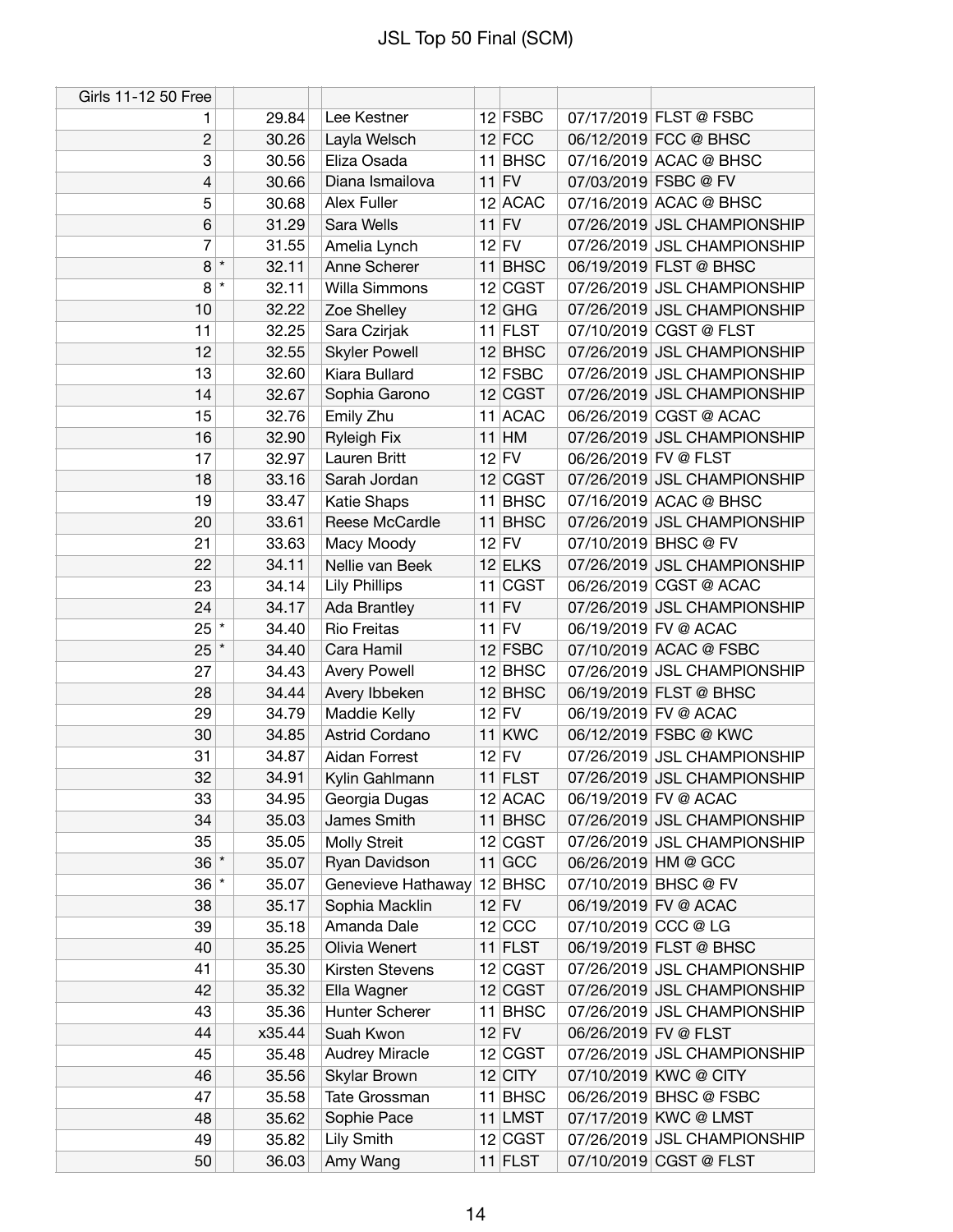| Girls 11-12 100 Free |          |                             |                       |                      |                                                       |
|----------------------|----------|-----------------------------|-----------------------|----------------------|-------------------------------------------------------|
| 1                    | 1:06.37  | Layla Welsch                | $12$ FCC              |                      | 06/26/2019 KWC @ FCC                                  |
| $\overline{c}$       | 1:07.10  | Diana Ismailova             | $11$ FV               |                      | 07/26/2019 JSL CHAMPIONSHIP                           |
| 3                    | 1:07.34  | Lee Kestner                 | $12$ FSBC             |                      | 07/10/2019 ACAC @ FSBC                                |
| 4                    | 1:09.03  | Anne Scherer                | $11$ BHSC             |                      | 07/26/2019 JSL CHAMPIONSHIP                           |
| 5                    | 1:09.23  | Alex Fuller                 | 12 ACAC               |                      | 07/26/2019 JSL CHAMPIONSHIP                           |
| 6                    | 1:09.81  | Sara Wells                  | $11$ FV               |                      | 07/26/2019 JSL CHAMPIONSHIP                           |
| 7                    | 1:11.16  | Eliza Osada                 | 11 BHSC               |                      | 06/12/2019 FCC @ BHSC                                 |
| 8                    | 1:11.52  | <b>Ryleigh Fix</b>          | $11$ HM               |                      | 07/26/2019 JSL CHAMPIONSHIP                           |
| 9                    | 1:11.97  | Sophia Garono               | 12 CGST               |                      | 07/26/2019 JSL CHAMPIONSHIP                           |
| 10                   | 1:12.84  | <b>Katie Shaps</b>          | 11 BHSC               |                      | 07/26/2019 JSL CHAMPIONSHIP                           |
| 11                   | 1:13.44  | Sara Czirjak                | $11$ FLST             | 06/26/2019 FV @ FLST |                                                       |
| 12                   | 1:13.97  | Willa Simmons               | 12 CGST               |                      | 07/26/2019 JSL CHAMPIONSHIP                           |
| 13                   | 1:14.12  | Emily Zhu                   | 11 ACAC               |                      | 06/12/2019 LMST @ ACAC                                |
| 14                   | 1:14.31  | Olivia Denham               | $11$ CCC              |                      | 06/12/2019 CCC @ GHG                                  |
| 15                   | x1:14.60 | Zoe Shelley                 | $12$ GHG              |                      | 06/12/2019 CCC @ GHG                                  |
| 16                   | 1:14.69  | Maddie Blank                | $12$ FSBC             |                      | 07/26/2019 JSL CHAMPIONSHIP                           |
| 17                   | 1:15.61  | Sarah Jordan                | 12 CGST               |                      | 07/26/2019 JSL CHAMPIONSHIP                           |
| 18                   | 1:16.47  | <b>Lily Phillips</b>        | 11 CGST               |                      | 07/26/2019 JSL CHAMPIONSHIP                           |
| 19                   | 1:16.75  | Lauren Britt                | $12$ FV               |                      | 07/10/2019 BHSC @ FV                                  |
| 20                   | 1:16.91  | Reese McCardle              | 11 BHSC               |                      | 07/26/2019 JSL CHAMPIONSHIP                           |
| 21                   | 1:17.12  | Macy Moody                  | $12$ FV               |                      | 07/26/2019 JSL CHAMPIONSHIP                           |
| $22^{\star}$         | 1:17.49  | Astrid Cordano              | 11 KWC                |                      | 06/12/2019 FSBC @ KWC                                 |
| $22$ $*$             | 1:17.49  | Olivia Wenert               | $11$ FLST             |                      | 07/26/2019 JSL CHAMPIONSHIP                           |
| 24                   | 1:17.54  | Kiara Bullard               | $12$ FSBC             |                      | 07/26/2019 JSL CHAMPIONSHIP                           |
| 25                   | 1:19.46  | Ryan Davidson               | $11$ GCC              |                      | 06/26/2019 HM @ GCC                                   |
| 26                   | 1:19.84  | <b>Rio Freitas</b>          | $11$ FV               |                      | 06/19/2019 FV @ ACAC                                  |
| 27                   | 1:20.21  | Kirsten Stevens             | 12 CGST               |                      | 07/10/2019 CGST @ FLST                                |
| 28                   | 1:20.23  | <b>Skyler Powell</b>        | $12$ BHSC             |                      | 06/26/2019 BHSC @ FSBC                                |
| 29                   | 1:20.47  | Ella Wagner                 | 12 CGST               |                      | 06/12/2019 GCC @ CGST                                 |
| 30                   | 1:20.59  | Sophia Macklin              | $12$ FV               |                      | 07/26/2019 JSL CHAMPIONSHIP                           |
| 31                   | 1:20.62  | Maddie Kelly                | $12$ FV               |                      | 06/19/2019 FV @ ACAC                                  |
| 32                   | 1:21.60  |                             | $11$ FLST             |                      | 07/17/2019 FLST @ FSBC                                |
| 33                   | 1:21.84  | Kylin Gahlmann              | 12 GCC                |                      | 07/26/2019 JSL CHAMPIONSHIP                           |
|                      | 1:21.98  | Eveley Byrne                | $12$ FSBC             |                      | 06/12/2019 FSBC @ KWC                                 |
| 34<br>35             |          | Cara Hamil                  |                       |                      | 06/12/2019 GCC @ CGST                                 |
|                      | 1:22.09  | <b>Molly Streit</b>         | 12 CGST               |                      |                                                       |
| 36<br>37             | 1:22.35  | Anna Messinger              | $12$ KWC<br>$12$ CITY |                      | 07/26/2019 JSL CHAMPIONSHIP<br>06/26/2019 CITY @ LMST |
|                      | 1:22.90  | Skylar Brown                |                       |                      |                                                       |
| 38                   | 1:23.28  | Amelia Lynch<br>Anna Amato  | $12$ FV<br>$12$ LMST  |                      | 06/19/2019 FV @ ACAC<br>07/10/2019 LMST @ HM          |
| 39                   | 1:23.75  |                             |                       |                      |                                                       |
| 40                   | 1:23.86  | Tate Grossman               | $11$ BHSC             |                      | 07/26/2019 JSL CHAMPIONSHIP                           |
| 41                   | 1:24.05  | Saige Smith                 | $12$ CCC              | 07/10/2019 CCC @ LG  |                                                       |
| 42                   | 1:24.28  | Georgia Dugas               | $12$ ACAC             |                      | 07/10/2019 ACAC @ FSBC                                |
| 43                   | 1:24.34  | Amy Wang                    | $11$ FLST             |                      | 06/12/2019 FLST @ HM                                  |
| 44                   | 1:24.37  | Danielle Delawder           | 12 LG                 |                      | 07/26/2019 JSL CHAMPIONSHIP                           |
| 45                   | 1:24.53  | <b>Audrey Miracle</b>       | 12 CGST               |                      | 07/10/2019 CGST @ FLST                                |
| 46                   | 1:24.57  | Jean-Niko Van der W(12 BHSC |                       |                      | 07/10/2019 BHSC @ FV                                  |
| 47                   | 1:24.84  | Angelina Hoang              | 11 FLST               |                      | 07/10/2019 CGST @ FLST                                |
| 48                   | 1:25.10  | Elizabeth Haslam            | $11$ CGST             |                      | 07/10/2019 CGST @ FLST                                |
| 49                   | 1:25.15  | Sydney Barclay              | 11 ACAC               |                      | 06/19/2019 FV @ ACAC                                  |
| 50                   | 1:26.72  | <b>Emerson Ritter</b>       | 11 BHSC               |                      | 07/10/2019 BHSC @ FV                                  |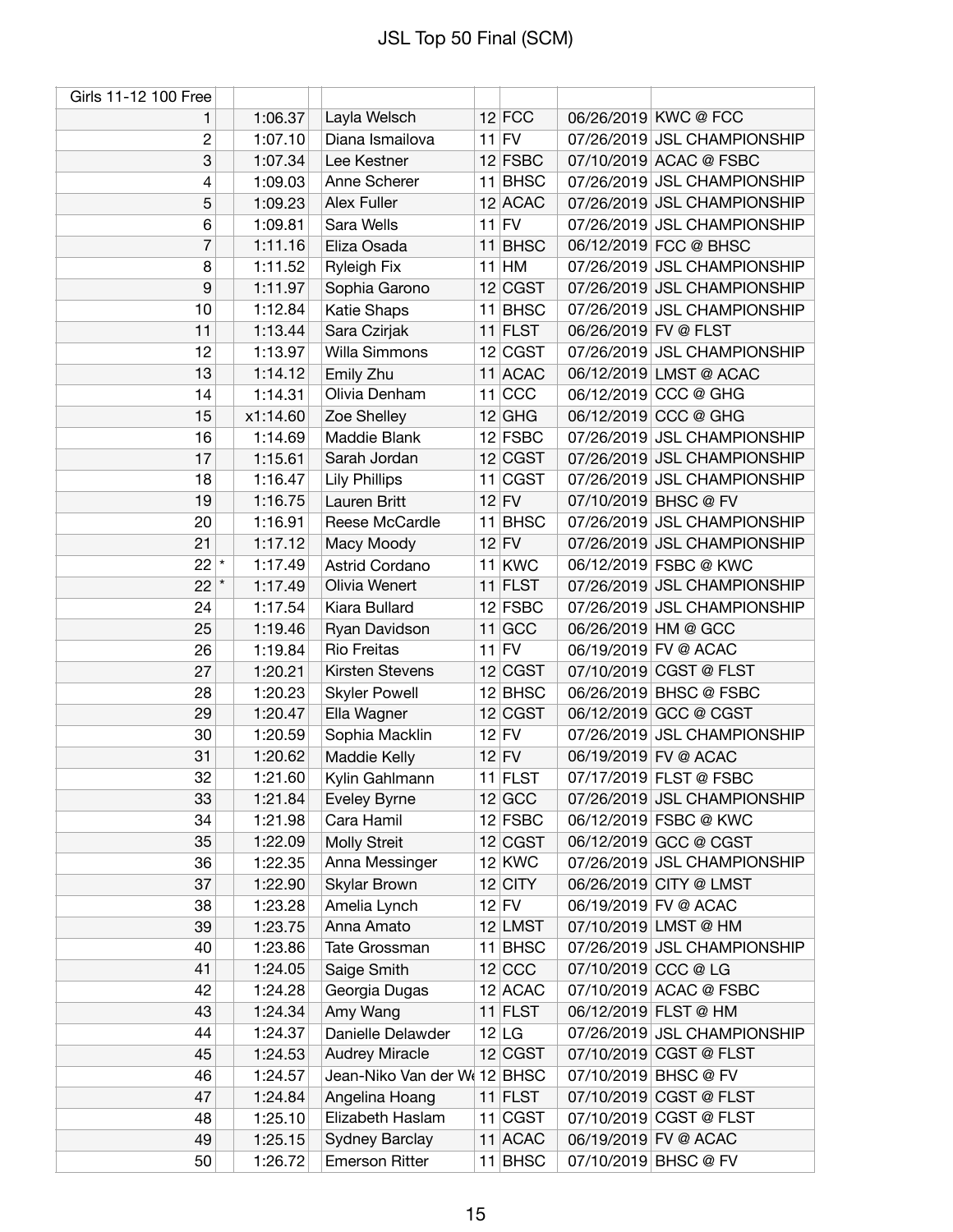| Girls 11-12 50 Back |                |                            |           |                      |                                               |
|---------------------|----------------|----------------------------|-----------|----------------------|-----------------------------------------------|
| 1                   | 33.83          | Lee Kestner                | $12$ FSBC |                      | 07/26/2019 JSL CHAMPIONSHIP                   |
| $\mathbf{2}$        | 36.17          | Sara Czirjak               | $11$ FLST |                      | 07/26/2019 JSL CHAMPIONSHIP                   |
| 3                   | 36.24          | Anne Scherer               | 11 BHSC   |                      | 07/26/2019 JSL CHAMPIONSHIP                   |
| $\overline{4}$      | 36.78          | Eliza Osada                | $11$ BHSC |                      | 07/10/2019 BHSC @ FV                          |
| 5                   | 36.80          | Mariam Mithqal             | $12$ ACAC |                      | 06/19/2019 FV @ ACAC                          |
| $6\phantom{1}$      | 37.34          | Diana Ismailova            | $11$ FV   |                      | 07/17/2019 CGST @ FV                          |
| 7                   | 37.36          | Maddie Blank               | $12$ FSBC |                      | 07/26/2019 JSL CHAMPIONSHIP                   |
| 8                   | 37.37          | Katie Shaps                | $11$ BHSC |                      | 07/26/2019 JSL CHAMPIONSHIP                   |
| 9                   | 37.53          | Macy Moody                 | $12$ FV   | 06/26/2019 FV @ FLST |                                               |
| 10                  | 38.20          | Emily Zhu                  | 11 ACAC   |                      | 07/26/2019 JSL CHAMPIONSHIP                   |
| 11                  | x38.21         | Layla Welsch               | $12$ FCC  |                      | 06/19/2019 CITY @ FCC                         |
| 12                  | 38.59          | Sara Wells                 | $11$ FV   | 06/26/2019 FV @ FLST |                                               |
| 13                  | 39.41          | <b>Lily Phillips</b>       | $11$ CGST |                      | 07/26/2019 JSL CHAMPIONSHIP                   |
| 14                  | 39.84          | Alex Fuller                | 12 ACAC   |                      | 06/26/2019 CGST @ ACAC                        |
| 15                  | 40.00          | Lauren Britt               | $12$ FV   |                      | 07/26/2019 JSL CHAMPIONSHIP                   |
| 16                  | 40.07          | Maddie Kelly               | $12$ FV   |                      | 07/26/2019 JSL CHAMPIONSHIP                   |
| 17                  | 40.53          | Kirsten Stevens            | 12 CGST   |                      | 07/26/2019 JSL CHAMPIONSHIP                   |
| 18                  | 40.60          | Kylin Gahlmann             | $11$ FLST |                      | 07/26/2019 JSL CHAMPIONSHIP                   |
| 19                  | 40.75          | Kiara Bullard              | $12$ FSBC |                      | 07/26/2019 JSL CHAMPIONSHIP                   |
| 20                  | 41.00          | Olivia Denham              | $11$ CCC  | 07/10/2019 CCC @ LG  |                                               |
| 21                  | 41.03          | Amelia Lynch               | $12$ FV   |                      | 07/10/2019 BHSC @ FV                          |
| 22                  | 41.16          | Elle Amato                 | $12$ GCC  |                      | 07/10/2019 FCC @ GCC                          |
| 23                  | 41.29          | Hunter Scherer             | 11 BHSC   |                      | 07/26/2019 JSL CHAMPIONSHIP                   |
| 24                  | 41.37          | <b>Taylor Florin</b>       | $11$ FCC  |                      | 07/26/2019 JSL CHAMPIONSHIP                   |
| $25$ $*$            | 41.87          | Saige Smith                | 12 CCC    | 07/10/2019 CCC @ LG  |                                               |
| $25$ $*$            | 41.87          | Amanda Dale                | $12$ CCC  | 07/10/2019 CCC @ LG  |                                               |
| 27                  | 41.90          | Astrid Cordano             | $11$ KWC  |                      | 06/19/2019 HM @ KWC                           |
| 28                  | 41.99          | Suah Kwon                  | $12$ FV   |                      | 07/26/2019 JSL CHAMPIONSHIP                   |
| 29                  | 42.00          | Skylar Brown               | $12$ CITY |                      | 07/17/2019 GCC@CITY                           |
| 30                  | 42.12          | Avery Ibbeken              | $12$ BHSC |                      | 06/12/2019 FCC @ BHSC                         |
| 31                  | 42.21          | Tate Grossman              | 11 BHSC   |                      | 07/26/2019 JSL CHAMPIONSHIP                   |
| 32                  | 42.40          | Olivia Wenert              | $11$ FLST | 06/26/2019 FV @ FLST |                                               |
| 33                  | 42.46          | <b>Ryleigh Fix</b>         | $11$ HM   |                      | 06/19/2019 HM @ KWC                           |
| 34                  | 42.69          | <b>Riley Maynard</b>       | $12$ HM   |                      | 07/26/2019 JSL CHAMPIONSHIP                   |
| 35                  | 43.07          | Anna Messinger             | $12$ KWC  |                      | 07/26/2019 JSL CHAMPIONSHIP                   |
| 36                  | 43.34          | Amy Wang                   | $11$ FLST |                      | 06/12/2019 FLST @ HM                          |
| 37                  | 43.42          | Sarah Jordan               | 12 CGST   |                      | 07/26/2019 JSL CHAMPIONSHIP                   |
| 38                  | 43.49          | <b>Lily Smith</b>          | 12 CGST   |                      | 07/26/2019 JSL CHAMPIONSHIP                   |
| 39                  | 43.71          | Campbell Derrico           | 11 BHSC   |                      | 07/26/2019 JSL CHAMPIONSHIP                   |
| 40                  | 43.84          | Ryan Davidson              | 11 GCC    |                      | 07/03/2019 GCC @ KWC                          |
| 41                  | 43.90          |                            | $11$ GCC  |                      | 07/26/2019 JSL CHAMPIONSHIP                   |
| 42                  | 44.15          | Lia deGoa<br>Georgia Dugas | $12$ ACAC |                      | 07/10/2019 ACAC @ FSBC                        |
|                     |                |                            | 11 KWC    |                      |                                               |
| 43<br>44            | 44.23<br>44.25 | Lily Colle<br>Rio Freitas  | $11$ FV   |                      | 06/12/2019 FSBC @ KWC<br>07/10/2019 BHSC @ FV |
| 45                  | 44.50          | Sophia Macklin             | $12$ FV   |                      | 06/26/2019 FV @ FLST                          |
|                     | 44.52          |                            |           |                      |                                               |
| 46                  |                | <b>Audrey Miracle</b>      | 12 CGST   |                      | 07/26/2019 JSL CHAMPIONSHIP                   |
| 47                  | 44.94          | Latane Wise                | $11$ FCC  |                      | 07/26/2019 JSL CHAMPIONSHIP                   |
| 48                  | 45.00          | <b>Emerson Ritter</b>      | $11$ BHSC |                      | 07/03/2019 BHSC @ CGST                        |
| 49                  | 45.03          | Anna Amato                 | 12 LMST   |                      | 07/10/2019 LMST @ HM                          |
| 50                  | 45.27          | <b>Brynne Pemberton</b>    | $11$ HM   | 07/17/2019 HM @ FCC  |                                               |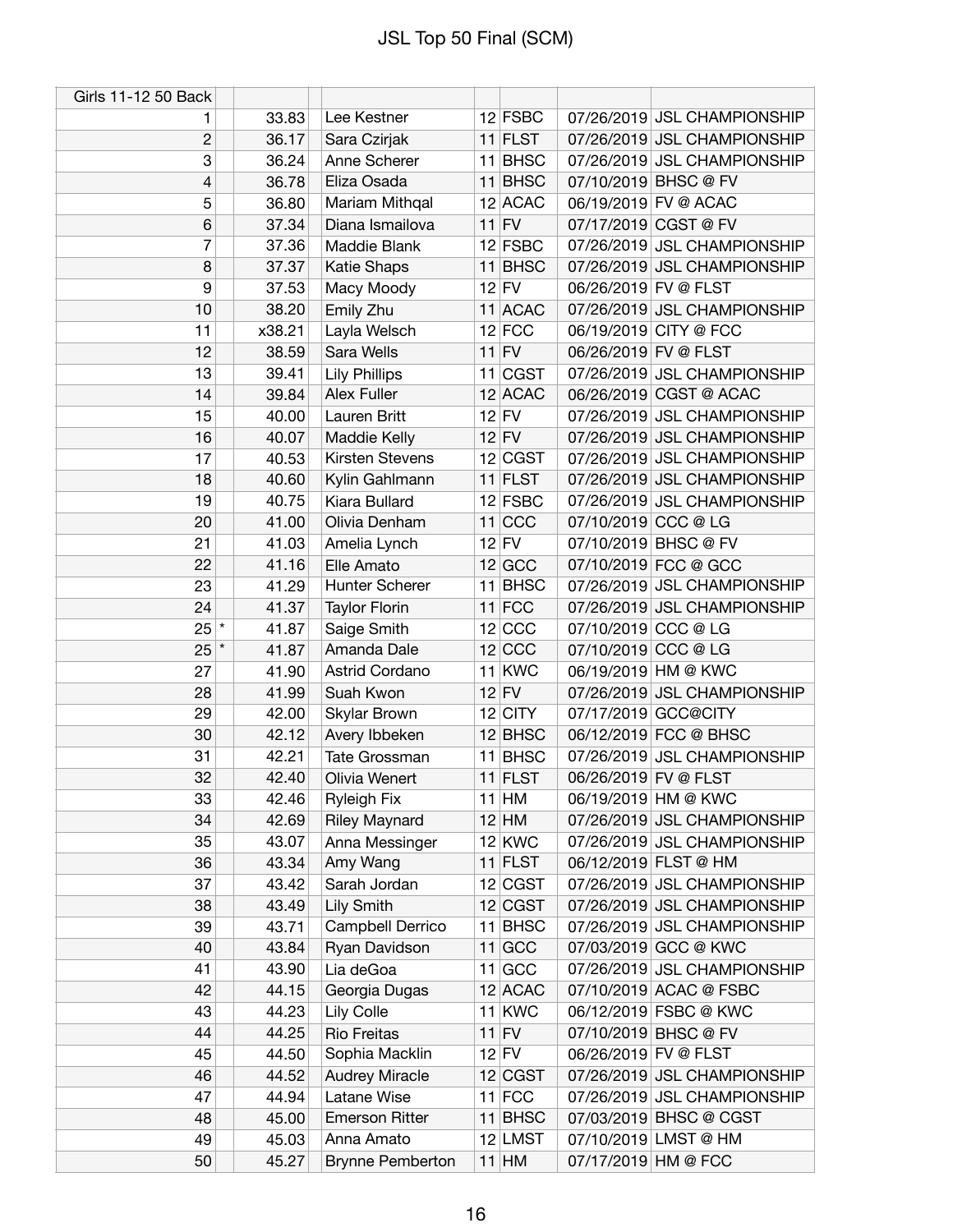| Girls 11-12 50 Breast |         |        |                             |           |                      |                             |
|-----------------------|---------|--------|-----------------------------|-----------|----------------------|-----------------------------|
| 1                     |         | 36.60  | Layla Welsch                | $12$ FCC  |                      | 07/10/2019 FCC @ GCC        |
| $2^{\mathbf{z}}$      |         | 37.09  | Diana Ismailova             | $11$ FV   |                      | 07/26/2019 JSL CHAMPIONSHIP |
| $\overline{c}$        | $\star$ | 37.09  | Sara Czirjak                | 11 FLST   |                      | 07/26/2019 JSL CHAMPIONSHIP |
| 4                     |         | 37.90  | Mariam Mithqal              | 12 ACAC   |                      | 06/19/2019 FV @ ACAC        |
| 5                     |         | 39.46  | Genevieve Hathaway          | $12$ BHSC |                      | 07/26/2019 JSL CHAMPIONSHIP |
| 6                     |         | 40.01  | Lee Kestner                 | $12$ FSBC |                      | 06/12/2019 FSBC @ KWC       |
| $\overline{7}$        |         | 40.03  | Anne Scherer                | 11 BHSC   |                      | 07/10/2019 BHSC @ FV        |
| 8                     |         | 40.50  | Emily Zhu                   | 11 ACAC   |                      | 07/26/2019 JSL CHAMPIONSHIP |
| 9                     |         | 41.63  | Sara Wells                  | $11$ FV   |                      | 07/17/2019 CGST @ FV        |
| 10                    |         | 42.54  | Suah Kwon                   | $12$ FV   |                      | 07/26/2019 JSL CHAMPIONSHIP |
| 11                    |         | 42.91  | Cara Hamil                  | $12$ FSBC |                      | 06/26/2019 BHSC @ FSBC      |
| 12                    |         | x43.19 | Eliza Osada                 | 11 BHSC   |                      | 07/03/2019 BHSC @ CGST      |
| 13                    |         | 43.60  | <b>Alex Fuller</b>          | 12 ACAC   |                      | 06/12/2019 LMST @ ACAC      |
| 14                    |         | 43.72  | <b>Skyler Powell</b>        | $12$ BHSC |                      | 07/26/2019 JSL CHAMPIONSHIP |
| 15                    |         | 43.89  | Anna Messinger              | $12$ KWC  |                      | 07/26/2019 JSL CHAMPIONSHIP |
| $16$ *                |         | 44.16  | Amelia Lynch                | $12$ FV   |                      | 07/10/2019 BHSC @ FV        |
| 16                    | $\star$ | 44.16  | Ryan Davidson               | $11$ GCC  |                      | 07/03/2019 GCC @ KWC        |
| 18                    |         | 44.30  | Astrid Cordano              | $11$ KWC  |                      | 07/03/2019 GCC @ KWC        |
| 19                    |         | 44.31  | Anna Amato                  | 12 LMST   |                      | 07/02/2019 FCC @ LMST       |
| 20                    |         | 44.56  | Zoe Shelley                 | $12$ GHG  |                      | 07/10/2019 FAST @ GHG       |
| 21                    |         | 45.17  | <b>Emerson Ritter</b>       | 11 BHSC   |                      | 07/26/2019 JSL CHAMPIONSHIP |
| 22                    |         | x45.34 | Amy Wang                    | $11$ FLST | 06/26/2019 FV @ FLST |                             |
| 23                    |         | 45.72  | Sophia Garono               | 12 CGST   |                      | 07/10/2019 CGST @ FLST      |
| 24                    |         | 45.75  | Georgia Dugas               | 12 ACAC   |                      | 06/26/2019 CGST @ ACAC      |
| 25                    |         | x45.85 | <b>Katie Shaps</b>          | 11 BHSC   |                      | 07/03/2019 BHSC @ CGST      |
| 26                    |         | 46.01  | Aidan Forrest               | $12$ FV   |                      | 07/26/2019 JSL CHAMPIONSHIP |
| 27                    |         | 46.18  | Marin Pohl                  | $12$ CITY |                      | 07/26/2019 JSL CHAMPIONSHIP |
| 28                    |         | 46.21  | Nora Little                 | 11 BHSC   |                      | 07/26/2019 JSL CHAMPIONSHIP |
| 29                    |         | 46.34  | Jean-Niko Van der W(12 BHSC |           |                      | 07/26/2019 JSL CHAMPIONSHIP |
| 30                    |         | 46.71  | Reese Dalton                | $12$ FLST |                      | 06/12/2019 FLST @ HM        |
| 31                    |         | 46.76  | Ella Wagner                 | 12 CGST   |                      | 06/26/2019 CGST @ ACAC      |
| 32                    |         | 46.78  | <b>Hunter Scherer</b>       | 11 BHSC   |                      | 06/26/2019 BHSC @ FSBC      |
| 33                    |         | 46.81  | <b>Eveley Byrne</b>         | $12$ GCC  |                      | 07/26/2019 JSL CHAMPIONSHIP |
| 34                    |         | 46.83  | Amanda Dale                 | $12$ CCC  | 07/10/2019 CCC @ LG  |                             |
| 35                    |         | x46.83 | Reese McCardle              | 11 BHSC   |                      | 06/12/2019 FCC @ BHSC       |
| 36                    |         | x46.92 | <b>Ryleigh Fix</b>          | $11$ HM   | 07/17/2019 HM @ FCC  |                             |
| 37                    |         | 47.00  | Skylar Brown                | $12$ CITY |                      | 06/26/2019 CITY @ LMST      |
| 38                    |         | 47.27  | Sophia Macklin              | $12$ FV   |                      | 07/26/2019 JSL CHAMPIONSHIP |
| 39                    |         | 47.48  | Sophia Daniero              | $12$ BHSC |                      | 07/16/2019 ACAC @ BHSC      |
| 40                    |         | 47.52  | Madeline Roper              | 12 CGST   |                      | 06/26/2019 CGST @ ACAC      |
| 41                    |         | 47.57  | Emilia Jones                | $11$ HM   |                      | 06/26/2019 HM @ GCC         |
| 42                    |         | 47.59  | Willow Pemberton            | $11$ HM   |                      | 06/26/2019 HM @ GCC         |
| 43                    |         | 47.71  | Adonyah Sorensen            | 12 CGST   |                      | 06/12/2019 GCC @ CGST       |
| 44                    |         | 47.75  | <b>Avery Powell</b>         | $12$ BHSC |                      | 07/26/2019 JSL CHAMPIONSHIP |
| 45                    |         | 47.81  | Maddie Kelly                | $12$ FV   |                      | 06/19/2019 FV @ ACAC        |
| 46                    |         | 47.87  | Lauren Britt                | $12$ FV   |                      | 07/03/2019 FSBC @ FV        |
| 47                    |         | 48.14  | Danielle Delawder           | 12 LG     |                      | 07/26/2019 JSL CHAMPIONSHIP |
| 48                    |         | x48.22 | Lia deGoa                   | $11$ GCC  |                      | 06/26/2019 HM @ GCC         |
| 49                    |         | 48.32  | Meredith Bouch              | 11 KWC    |                      | 07/03/2019 GCC @ KWC        |
| 50                    |         | 48.37  | Macy Moody                  | $12$ FV   | 06/12/2019 FV @ CITY |                             |
|                       |         |        |                             |           |                      |                             |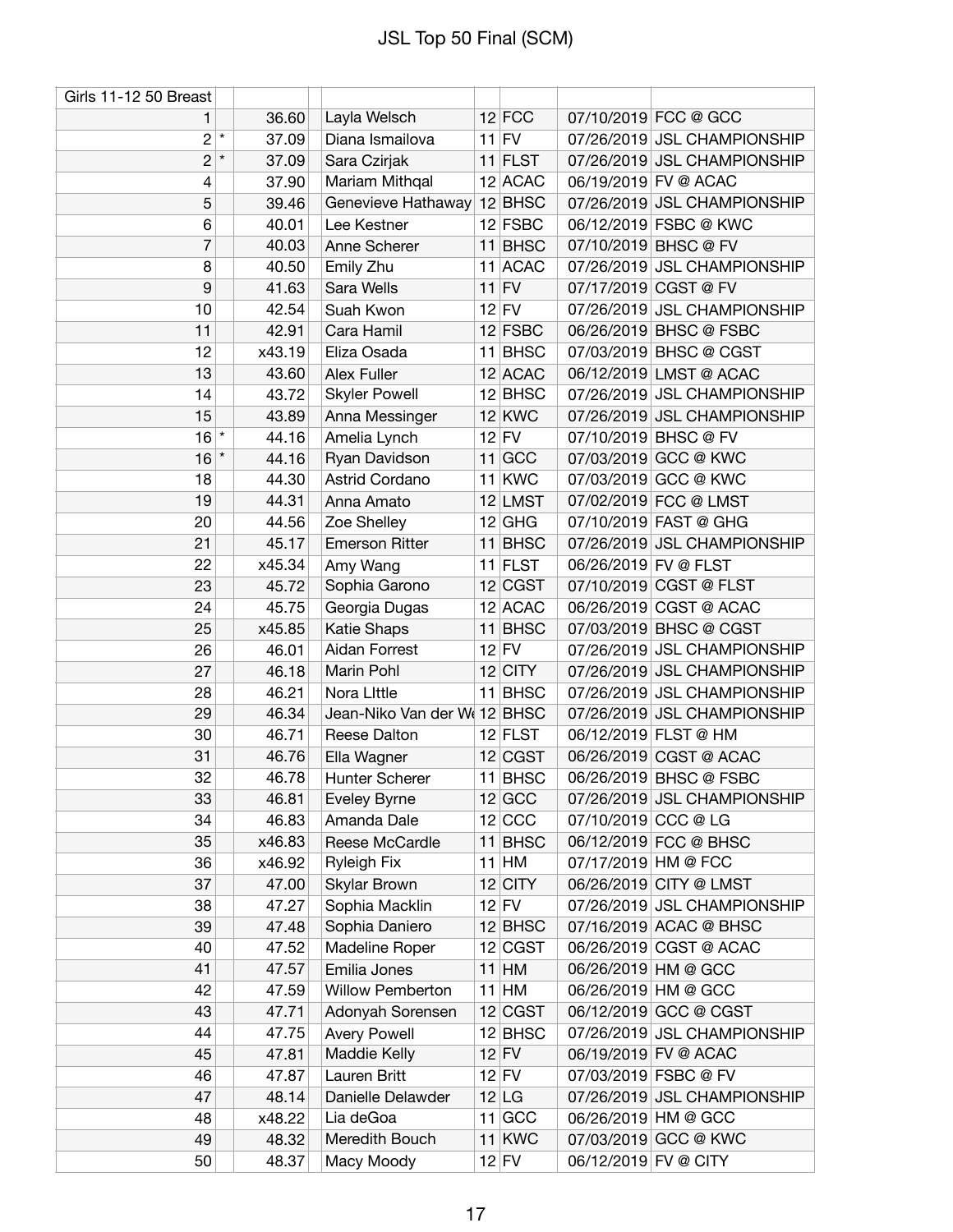| Girls 11-12 50 Fly |         |        |                           |           |                      |                             |
|--------------------|---------|--------|---------------------------|-----------|----------------------|-----------------------------|
| 1                  |         | 31.80  | Lee Kestner               | $12$ FSBC |                      | 07/26/2019 JSL CHAMPIONSHIP |
| $\overline{c}$     |         | 32.43  | Eliza Osada               | 11 BHSC   |                      | 07/16/2019 ACAC @ BHSC      |
| 3                  |         | 33.09  | Alex Fuller               | $12$ ACAC |                      | 07/16/2019 ACAC @ BHSC      |
| 4                  | $\star$ | 33.81  | Amelia Lynch              | $12$ FV   |                      | 07/26/2019 JSL CHAMPIONSHIP |
| 4                  | $\star$ | 33.81  | Sara Wells                | $11$ FV   |                      | 07/26/2019 JSL CHAMPIONSHIP |
| 6                  |         | 34.36  | Diana Ismailova           | $11$ FV   |                      | 07/17/2019 CGST @ FV        |
| 7                  |         | 34.63  | Zoe Shelley               | $12$ GHG  |                      | 07/26/2019 JSL CHAMPIONSHIP |
| 8                  |         | 34.67  | Layla Welsch              | $12$ FCC  |                      | 07/02/2019 FCC @ LMST       |
| 9                  |         | 35.19  | Katie Shaps               | 11 BHSC   |                      | 06/26/2019 BHSC @ FSBC      |
| 10                 |         | 35.30  | Willa Simmons             | 12 CGST   |                      | 07/26/2019 JSL CHAMPIONSHIP |
| 11                 |         | 35.44  | Maddie Blank              | $12$ FSBC |                      | 07/26/2019 JSL CHAMPIONSHIP |
| 12                 |         | 35.83  | Emily Zhu                 | 11 ACAC   |                      | 06/26/2019 CGST @ ACAC      |
| 13                 |         | 36.94  | Genevieve Hathaway        | $12$ BHSC |                      | 07/26/2019 JSL CHAMPIONSHIP |
| 14                 |         | 37.17  | <b>Ryleigh Fix</b>        | $11$ HM   |                      | 07/26/2019 JSL CHAMPIONSHIP |
| 15                 |         | 37.43  | <b>Astrid Cordano</b>     | $11$ KWC  |                      | 07/10/2019 KWC @ CITY       |
| 16                 |         | 37.47  | Suah Kwon                 | $12$ FV   |                      | 07/17/2019 CGST @ FV        |
| 17                 |         | 37.55  | Sophia Garono             | $12$ CGST |                      | 07/26/2019 JSL CHAMPIONSHIP |
| 18                 |         | 37.60  | Olivia Wenert             | $11$ FLST |                      | 07/26/2019 JSL CHAMPIONSHIP |
| 19                 |         | 37.68  | Sara Czirjak              | $11$ FLST | 06/26/2019 FV @ FLST |                             |
| $20$ $*$           |         | 38.44  | <b>Lily Phillips</b>      | $11$ CGST |                      | 07/26/2019 JSL CHAMPIONSHIP |
| $20^{*}$           |         | 38.44  | Ella Wagner               | 12 CGST   |                      | 06/12/2019 GCC @ CGST       |
| 22                 |         | 38.47  | Lauren Britt              | $12$ FV   | 06/12/2019 FV @ CITY |                             |
| 23                 |         | 38.95  | Kylin Gahlmann            | 11 FLST   |                      | 07/26/2019 JSL CHAMPIONSHIP |
| 24                 |         | 39.00  | Macy Moody                | $12$ FV   | 06/26/2019 FV @ FLST |                             |
| 25                 |         | 39.15  | Hunter Scherer            | 11 BHSC   |                      | 07/16/2019 ACAC @ BHSC      |
| 26                 |         | 39.57  | Ada Brantley              | $11$ FV   |                      | 07/26/2019 JSL CHAMPIONSHIP |
| 27                 |         | 39.84  | Maddie Kelly              | $12$ FV   |                      | 07/10/2019 BHSC @ FV        |
| 28                 |         | 40.09  |                           | $12$ FV   |                      | 07/26/2019 JSL CHAMPIONSHIP |
| 29                 |         | 40.32  | Irelyn Hearn<br>Lia deGoa | 11 GCC    |                      | 07/26/2019 JSL CHAMPIONSHIP |
| $30*$              |         | 40.56  | <b>Kirsten Stevens</b>    | 12 CGST   |                      | 07/03/2019 BHSC @ CGST      |
| $30$ $*$           |         | 40.56  |                           |           |                      |                             |
|                    |         |        | James Smith               | 11 BHSC   |                      | 06/12/2019 FCC @ BHSC       |
| 32                 |         | 40.66  | Amy Wang                  | $11$ FLST | 06/26/2019 FV @ FLST |                             |
| 33                 |         | 41.10  | Aidan Forrest             | $12$ FV   | 06/26/2019 FV @ FLST |                             |
| 34                 |         | 41.48  | Meredith Bouch            | $11$ KWC  |                      | 07/26/2019 JSL CHAMPIONSHIP |
| 35                 |         | 41.76  | Sophia Macklin            | $12$ FV   |                      | 06/19/2019 FV @ ACAC        |
| 36                 |         | 41.94  | Olivia Denham             | $11$ CCC  | 07/10/2019 CCC @ LG  |                             |
| 37                 |         | x42.03 | Skylar Brown              | $12$ CITY |                      | 07/10/2019 KWC @ CITY       |
| 38                 |         | 42.19  | Reese McCardle            | 11 BHSC   |                      | 07/16/2019 ACAC @ BHSC      |
| 39                 |         | 42.28  | Campbell Derrico          | 11 BHSC   |                      | 07/16/2019 ACAC @ BHSC      |
| 40                 |         | 42.37  | Katie Higgins             | $12$ KWC  |                      | 07/26/2019 JSL CHAMPIONSHIP |
| 41                 |         | 42.38  | <b>Taylor Florin</b>      | $11$ FCC  |                      | 07/26/2019 JSL CHAMPIONSHIP |
| 42                 |         | 42.42  | Georgia Dugas             | $12$ ACAC |                      | 06/19/2019 FV @ ACAC        |
| 43                 |         | 42.53  | Anna Amato                | 12 LMST   |                      | 06/19/2019 LMST @ GCC       |
| 44                 |         | 42.83  | <b>Riley Maynard</b>      | $12$ HM   |                      | 07/26/2019 JSL CHAMPIONSHIP |
| 45                 |         | 42.85  | Sarah Jordan              | 12 CGST   |                      | 06/12/2019 GCC @ CGST       |
| 46                 |         | 42.99  | Elizabeth Haslam          | 11 CGST   |                      | 07/26/2019 JSL CHAMPIONSHIP |
| 47                 |         | 43.03  | Evy Pham                  | 11 ACAC   |                      | 07/26/2019 JSL CHAMPIONSHIP |
| 48                 |         | 43.10  | Rio Freitas               | $11$ FV   | 06/12/2019 FV @ CITY |                             |
| 49                 |         | 43.12  | Marin Pohl                | $12$ CITY |                      | 07/26/2019 JSL CHAMPIONSHIP |
| 50                 |         | 43.41  | Avery Ibbeken             | $12$ BHSC |                      | 06/12/2019 FCC @ BHSC       |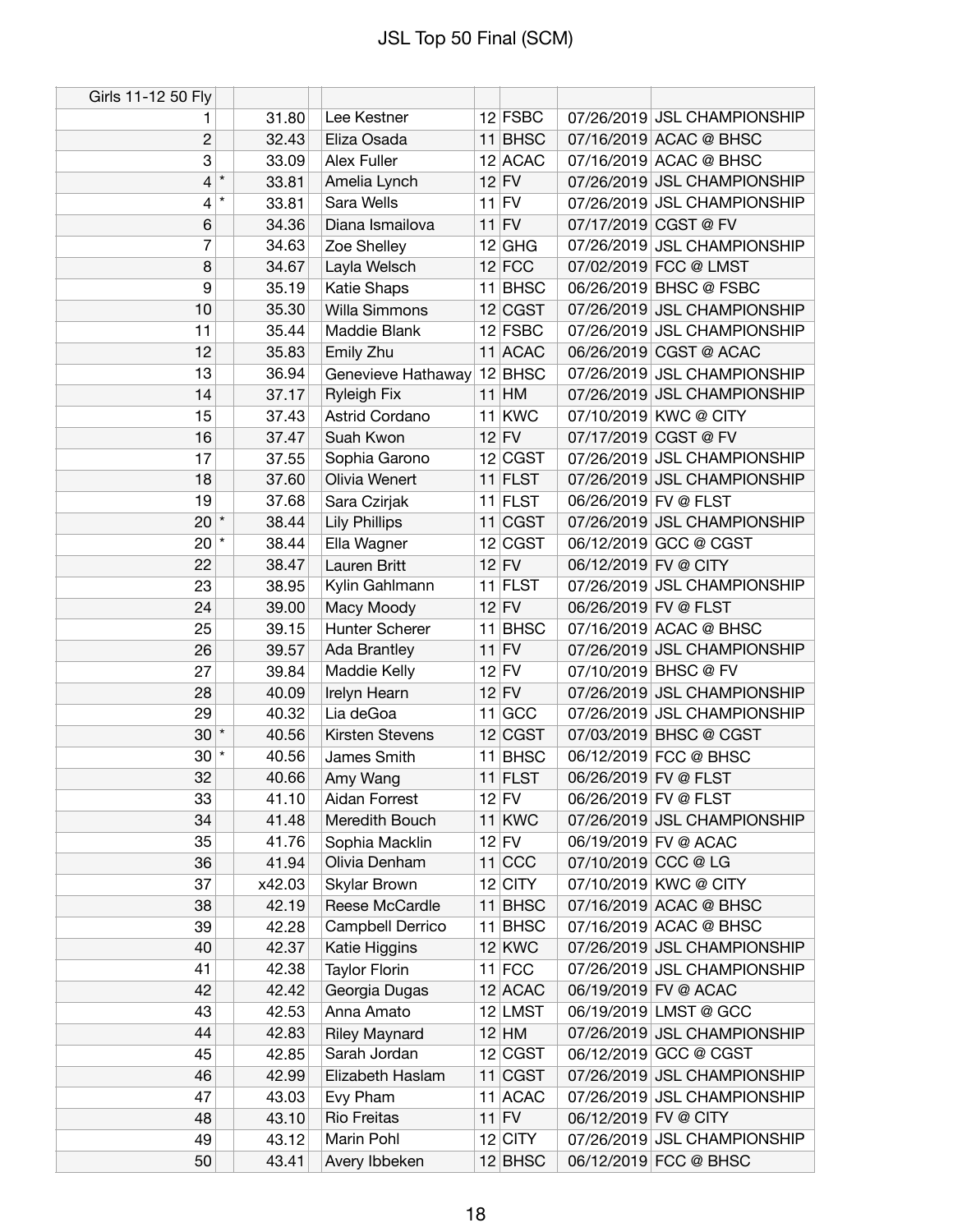| Girls 11-12 100 IM |         |                               |                      |                             |
|--------------------|---------|-------------------------------|----------------------|-----------------------------|
| 1                  | 1:12.57 | Lee Kestner                   | $12$ FSBC            | 07/26/2019 JSL CHAMPIONSHIP |
| $\overline{c}$     | 1:13.66 | Layla Welsch                  | $12$ FCC             | 06/19/2019 CITY @ FCC       |
| 3                  | 1:14.78 | Diana Ismailova               | $11$ FV              | 07/26/2019 JSL CHAMPIONSHIP |
| 4                  | 1:15.97 | Eliza Osada                   | 11 BHSC              | 07/26/2019 JSL CHAMPIONSHIP |
| 5                  | 1:17.65 | <b>Alex Fuller</b>            | $12$ ACAC            | 07/16/2019 ACAC @ BHSC      |
| 6                  | 1:17.70 | Sara Czirjak                  | $11$ FLST            | 07/26/2019 JSL CHAMPIONSHIP |
| 7                  | 1:19.56 | Emily Zhu                     | 11 ACAC              | 07/26/2019 JSL CHAMPIONSHIP |
| 8                  | 1:20.19 | Anne Scherer                  | 11 BHSC              | 07/16/2019 ACAC @ BHSC      |
| 9                  | 1:20.47 | Sara Wells                    | $11$ FV              | 07/17/2019 CGST @ FV        |
| 10                 | 1:21.50 | Katie Shaps                   | 11 BHSC              | 07/26/2019 JSL CHAMPIONSHIP |
| 11                 | 1:21.97 | Amelia Lynch                  | $12$ FV              | 07/26/2019 JSL CHAMPIONSHIP |
| 12                 | 1:23.66 | Zoe Shelley                   | $12$ GHG             | 07/26/2019 JSL CHAMPIONSHIP |
| 13                 | 1:24.49 | <b>Astrid Cordano</b>         | $11$ KWC             | 06/19/2019 HM @ KWC         |
| 14                 | 1:26.04 | Olivia Wenert                 | $11$ FLST            | 07/26/2019 JSL CHAMPIONSHIP |
| 15                 | 1:26.31 | Sophia Garono                 | 12 CGST              | 06/19/2019 FSBC @ CGST      |
| 16                 | 1:26.34 | Macy Moody                    | $12$ FV              | 07/26/2019 JSL CHAMPIONSHIP |
| 17                 | 1:26.78 | Ella Wagner                   | 12 CGST              | 07/26/2019 JSL CHAMPIONSHIP |
| 18                 | 1:27.29 | <b>Lily Phillips</b>          | $11$ CGST            | 07/17/2019 CGST @ FV        |
| 19                 | 1:27.50 | Kirsten Stevens               | 12 CGST              | 06/19/2019 FSBC @ CGST      |
| $20^{*}$           | 1:28.10 | <b>Ryleigh Fix</b>            | $11$ HM              | 06/19/2019 HM @ KWC         |
| $20$ $*$           | 1:28.10 | Olivia Denham                 | $11$ CCC             | 07/26/2019 JSL CHAMPIONSHIP |
| 22                 | 1:28.87 | Maddie Kelly                  | $12$ FV              | 07/26/2019 JSL CHAMPIONSHIP |
| 23                 | 1:29.10 | Ryan Davidson                 | $11$ GCC             | 06/19/2019 LMST @ GCC       |
| 24                 | 1:29.19 | Reese McCardle                | 11 BHSC              | 06/19/2019 FLST @ BHSC      |
| 25                 | 1:29.22 |                               |                      | 06/19/2019 FLST @ BHSC      |
|                    |         | Amy Wang<br>Lauren Britt      | $11$ FLST<br>$12$ FV | 07/03/2019 FSBC @ FV        |
| 26                 | 1:29.25 |                               |                      |                             |
| 27                 | 1:29.63 | <b>Skyler Powell</b>          | $12$ BHSC            | 07/03/2019 BHSC @ CGST      |
| 28                 | 1:29.88 | Willa Simmons<br>Sarah Jordan | 12 CGST              | 07/03/2019 BHSC @ CGST      |
| 29                 | 1:30.05 |                               | 12 CGST              | 06/19/2019 FSBC @ CGST      |
| 30                 | 1:30.11 | <b>Emerson Ritter</b>         | 11 BHSC              | 07/26/2019 JSL CHAMPIONSHIP |
| 31                 | 1:30.40 | Maddie Blank                  | 12 FSBC              | 06/19/2019 FSBC @ CGST      |
| 32                 | 1:31.06 | Suah Kwon                     | $12$ FV              | 07/03/2019 FSBC @ FV        |
| 33                 | 1:31.23 | Anna Amato                    | 12 LMST              | 07/26/2019 JSL CHAMPIONSHIP |
| 34                 | 1:31.88 | Kylin Gahlmann                | $11$ FLST            | 06/19/2019 FLST @ BHSC      |
| 35                 | 1:32.09 | Genevieve Hathaway            | $12$ BHSC            | 06/19/2019 FLST @ BHSC      |
| 36                 | 1:32.36 | Angelina Hoang                | $11$ FLST            | 07/26/2019 JSL CHAMPIONSHIP |
| 37                 | 1:32.40 | Ada Brantley                  | $11$ FV              | 07/26/2019 JSL CHAMPIONSHIP |
| 38                 | 1:32.66 | Elizabeth Haslam              | 11 CGST              | 07/17/2019 CGST @ FV        |
| 39                 | 1:32.86 | Georgia Dugas                 | $12$ ACAC            | 07/26/2019 JSL CHAMPIONSHIP |
| 40                 | 1:32.90 | Hunter Scherer                | 11 BHSC              | 07/16/2019 ACAC @ BHSC      |
| 41                 | 1:32.97 | <b>Taylor Florin</b>          | $11$ FCC             | 07/26/2019 JSL CHAMPIONSHIP |
| 42                 | 1:33.03 | Saige Smith                   | $12$ CCC             | 06/19/2019 CCC @ FAST       |
| 43                 | 1:33.64 | Eveley Byrne                  | $12$ GCC             | 07/26/2019 JSL CHAMPIONSHIP |
| 44                 | 1:33.82 | Marin Pohl                    | $12$ CITY            | 07/26/2019 JSL CHAMPIONSHIP |
| 45                 | 1:34.05 | Lia deGoa                     | $11$ GCC             | 07/26/2019 JSL CHAMPIONSHIP |
| 46                 | 1:34.06 | Cara Hamil                    | $12$ FSBC            | 06/19/2019 FSBC @ CGST      |
| 47                 | 1:34.40 | Irelyn Hearn                  | $12$ FV              | 07/17/2019 CGST @ FV        |
| 48                 | 1:34.44 | James Smith                   | $11$ BHSC            | 06/19/2019 FLST @ BHSC      |
| 49                 | 1:34.92 | Meredith Bouch                | $11$ KWC             | 07/26/2019 JSL CHAMPIONSHIP |
| 50                 | 1:34.94 | Sophia Macklin                | $12$ FV              | 07/03/2019 FSBC @ FV        |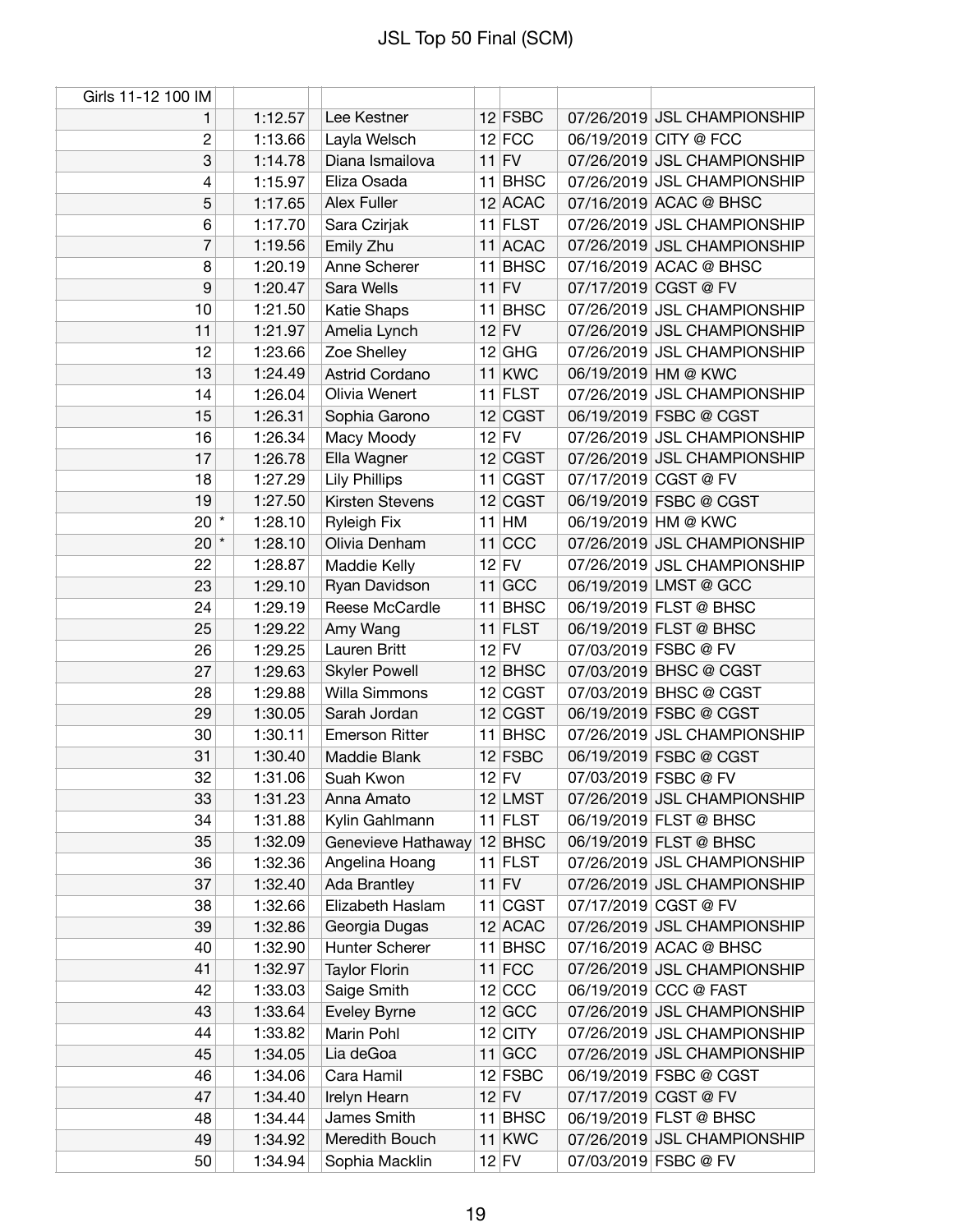| Girls 13-14 50 Free |        |                        |           |                      |                             |
|---------------------|--------|------------------------|-----------|----------------------|-----------------------------|
| 1                   | 26.75  | Grey Davis             | $13$ FCC  |                      | 07/26/2019 JSL CHAMPIONSHIP |
| $\mathbf{2}$        | 28.08  | <b>Maddie Wells</b>    | $14$ FV   |                      | 07/26/2019 JSL CHAMPIONSHIP |
| 3                   | 28.62  | Lara Sikman            | $14$ BHSC |                      | 07/26/2019 JSL CHAMPIONSHIP |
| 4                   | x28.63 | Avery Huang            | $14$ CITY |                      | 07/03/2019 CITY @ HM        |
| 5                   | 28.63  | <b>Eloise Weary</b>    | $13$ FV   |                      | 07/26/2019 JSL CHAMPIONSHIP |
| $6\phantom{1}$      | x29.00 | Grace McCardle         | 13 BHSC   |                      | 06/12/2019 FCC @ BHSC       |
| 7                   | 29.01  | Melissa Alms           | $13$ FV   |                      | 06/19/2019 FV @ ACAC        |
| 8                   | 29.07  | Julie Addison          | 14 CGST   |                      | 07/10/2019 CGST @ FLST      |
| 9                   | 29.20  | Cayden Fix             | $14$ HM   | 07/17/2019 HM @ FCC  |                             |
| 10                  | 29.22  | <b>Haley Sheffield</b> | 13 CGST   |                      | 07/03/2019 BHSC @ CGST      |
| 11                  | 29.50  | Marissa Trader         | 13 FLST   |                      | 07/10/2019 CGST @ FLST      |
| 12                  | 29.68  | Cameron Smith          | $13$ FV   | 06/12/2019 FV @ CITY |                             |
| 13                  | 29.87  | Maria Paschina         | $13$ FV   |                      | 07/26/2019 JSL CHAMPIONSHIP |
| 14                  | 29.89  | Amy Wang               | $14$ FV   |                      | 06/19/2019 FV @ ACAC        |
| 15                  | 30.19  | Annabeth Stancil       | $14$ BHSC |                      | 07/26/2019 JSL CHAMPIONSHIP |
| 16                  | 30.44  | <b>Courtney Elhart</b> | $14$ FV   |                      | 07/26/2019 JSL CHAMPIONSHIP |
| 17                  | 30.53  | Rachael Elhart         | $13$ FV   |                      | 07/26/2019 JSL CHAMPIONSHIP |
| 18                  | 30.54  | Alexis Alms            | $13$ FV   |                      | 07/26/2019 JSL CHAMPIONSHIP |
| 19                  | 30.55  | Eve Czirjak            | $14$ FLST |                      | 07/26/2019 JSL CHAMPIONSHIP |
| 20                  | 30.56  | <b>Bg Cave</b>         | $14$ FSBC |                      | 07/26/2019 JSL CHAMPIONSHIP |
| 21                  | x30.69 | <b>Weining Ding</b>    | $14$ FLST |                      | 06/12/2019 FLST @ HM        |
| 22                  | 30.72  | Madisyn Carter         | $13$ CCC  |                      | 06/19/2019 CCC @ FAST       |
| 23                  | 30.99  | <b>Grace Farist</b>    | 14 LMST   |                      | 07/26/2019 JSL CHAMPIONSHIP |
| 24                  | 31.04  | Hannah Shannon         | 13 CGST   |                      | 07/26/2019 JSL CHAMPIONSHIP |
| 25                  | 31.06  | Izzy Reed              | $13$ CITY |                      | 07/26/2019 JSL CHAMPIONSHIP |
| 26                  | 31.08  | Ella Campbell          | 13 BHSC   |                      | 07/26/2019 JSL CHAMPIONSHIP |
| 27                  | x31.27 | Maddie malone          | $14$ HM   |                      | 06/12/2019 FLST @ HM        |
| 28                  | 31.37  | Cambria Jones          | $13$ HM   |                      | 07/03/2019 CITY @ HM        |
| 29                  | 31.41  | Jaya Vaidhyanathan     | $13$ FSBC |                      | 07/26/2019 JSL CHAMPIONSHIP |
| 30                  | 31.50  | Mary Cramer            | $14$ FSBC |                      | 06/19/2019 FSBC @ CGST      |
| 31                  | 31.51  | <b>Allison Bendall</b> | $13$ FV   |                      | 07/26/2019 JSL CHAMPIONSHIP |
| 32                  | x31.68 | <b>Emily Farist</b>    | 13 LMST   |                      | 07/17/2019 KWC @ LMST       |
| 33                  | 31.73  | Eliah Dojack           | $13$ GHG  |                      | 07/26/2019 JSL CHAMPIONSHIP |
| $34$ *              | 31.75  | Noa Steven             | 13 CGST   |                      | 07/10/2019 CGST @ FLST      |
| $34$ *              | 31.75  | Emlly ZHU              | $13$ HM   |                      | 07/10/2019 LMST @ HM        |
| 36                  | 32.00  | Megan Farist           | 14 LMST   |                      | 07/26/2019 JSL CHAMPIONSHIP |
| 37                  | 32.09  | Ava Amato              | 14 LMST   |                      | 07/26/2019 JSL CHAMPIONSHIP |
| 38                  | 32.12  | Lorelei Henry          | $13$ FV   |                      | 07/26/2019 JSL CHAMPIONSHIP |
| 39                  | 32.19  | Maggie Teweles         | $13$ FV   |                      | 07/10/2019 BHSC @ FV        |
| 40                  | 32.25  | Mirabel DiVita         | 14 GCC    |                      | 06/19/2019 LMST @ GCC       |
| 41                  | 32.26  | Mirah Rose             | 13 ACAC   |                      | 06/19/2019 FV @ ACAC        |
| 42                  | 32.29  | Claire DeGuzman        | $14$ ACAC |                      | 07/26/2019 JSL CHAMPIONSHIP |
| 43                  | 32.33  | Juliette Gunter        | 13 CITY   |                      | 07/26/2019 JSL CHAMPIONSHIP |
| 44                  | 32.40  | <b>Hadley Hunt</b>     | 13 CGST   |                      | 07/26/2019 JSL CHAMPIONSHIP |
| 45                  | 32.45  | Lillian Peskova        | 14 ACAC   |                      | 06/26/2019 CGST @ ACAC      |
| 46                  | 32.47  | Tori Garber            | $14$ HM   |                      | 07/26/2019 JSL CHAMPIONSHIP |
| 47                  | 32.50  | Elie Dodson            | $14$ CCC  | 07/10/2019 CCC @ LG  |                             |
| 48                  | 32.53  | Isabella Sonen         | 14 CGST   |                      | 06/19/2019 FSBC @ CGST      |
| 49                  | 32.61  | Alison Soriano         | 14 LG     |                      | 06/12/2019 FAST, ELKS @ LG  |
| 50                  | x32.70 | <b>Ellie Shaps</b>     | 14 BHSC   |                      | 06/12/2019 FCC @ BHSC       |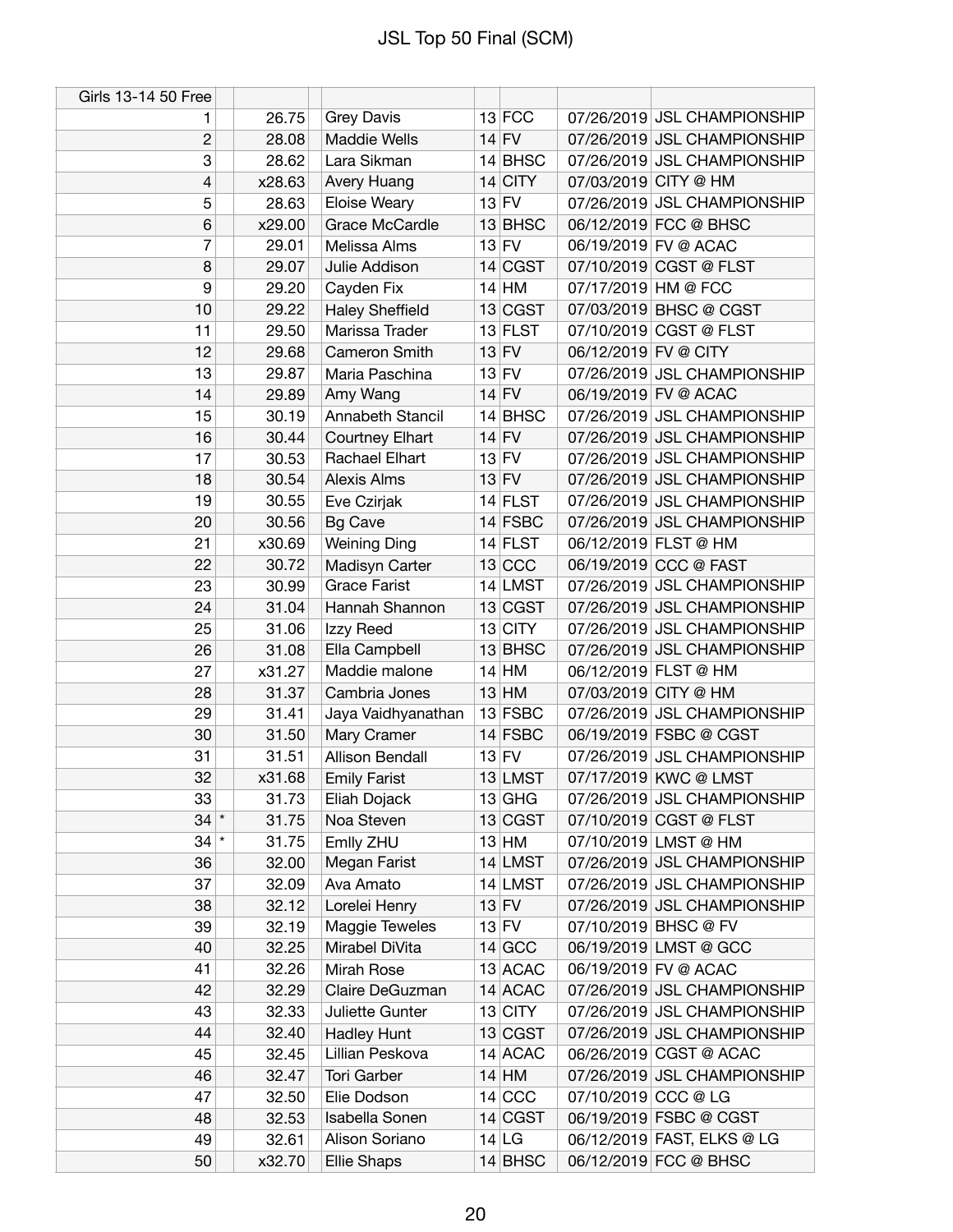| Girls 13-14 100 Free |          |                        |           |                      |                             |
|----------------------|----------|------------------------|-----------|----------------------|-----------------------------|
| 1                    | 1:00.40  | <b>Maddie Wells</b>    | $14$ FV   |                      | 07/26/2019 JSL CHAMPIONSHIP |
| $\overline{c}$       | 1:01.67  | Grace McCardle         | 13 BHSC   |                      | 07/26/2019 JSL CHAMPIONSHIP |
| 3                    | 1:01.89  | Cameron Smith          | $13$ FV   |                      | 07/26/2019 JSL CHAMPIONSHIP |
| 4                    | 1:01.95  | Lara Sikman            | $14$ BHSC |                      | 07/26/2019 JSL CHAMPIONSHIP |
| 5                    | 1:02.62  | Avery Huang            | $14$ CITY |                      | 07/10/2019 KWC @ CITY       |
| 6                    | 1:02.68  | <b>Grey Davis</b>      | $13$ FCC  |                      | 06/12/2019 FCC @ BHSC       |
| 7                    | 1:03.63  | Julie Addison          | 14 CGST   |                      | 06/12/2019 GCC @ CGST       |
| 8                    | 1:03.77  | Eloise Weary           | $13$ FV   |                      | 07/26/2019 JSL CHAMPIONSHIP |
| 9                    | 1:04.00  | Mary Cramer            | $14$ FSBC |                      | 07/26/2019 JSL CHAMPIONSHIP |
| 10                   | 1:04.12  | Cayden Fix             | $14$ HM   |                      | 07/26/2019 JSL CHAMPIONSHIP |
| 11                   | 1:04.25  | Melissa Alms           | $13$ FV   | 06/26/2019 FV @ FLST |                             |
| 12                   | 1:04.53  | <b>Haley Sheffield</b> | 13 CGST   |                      | 06/12/2019 GCC @ CGST       |
| 13                   | 1:05.05  | Madisyn Carter         | 13 CCC    | 07/10/2019 CCC @ LG  |                             |
| 14                   | 1:06.16  | Marissa Trader         | $13$ FLST | 06/26/2019 FV @ FLST |                             |
| 15                   | 1:06.30  | Josefine van Beek      | 14 ELKS   |                      | 07/26/2019 JSL CHAMPIONSHIP |
| 16                   | 1:06.53  | <b>Weining Ding</b>    | $14$ FLST |                      | 07/26/2019 JSL CHAMPIONSHIP |
| 17                   | 1:06.87  | Maria Paschina         | $13$ FV   |                      | 06/19/2019 FV @ ACAC        |
| 18                   | 1:07.17  | <b>Emily Farist</b>    | 13 LMST   |                      | 07/26/2019 JSL CHAMPIONSHIP |
| 19                   | 1:07.52  | Elizabeth Jackson      | 14 ACAC   |                      | 07/26/2019 JSL CHAMPIONSHIP |
| 20                   | 1:07.60  | <b>Bg Cave</b>         | $14$ FSBC |                      | 07/26/2019 JSL CHAMPIONSHIP |
| 21                   | 1:07.73  | <b>Ellie Shaps</b>     | $14$ BHSC |                      | 07/26/2019 JSL CHAMPIONSHIP |
| 22                   | 1:07.75  | Eliah Dojack           | $13$ GHG  |                      | 07/26/2019 JSL CHAMPIONSHIP |
| 23                   | 1:07.96  | Amy Wang               | $14$ FV   |                      | 07/10/2019 BHSC @ FV        |
| 24                   | 1:08.53  | Eve Czirjak            | $14$ FLST | 06/26/2019 FV @ FLST |                             |
| $25$ *               | 1:08.89  | Elie Dodson            | $14$ CCC  | 07/10/2019 CCC @ LG  |                             |
| $25$ $*$             | 1:08.89  | Maggie Teweles         | $13$ FV   |                      | 07/26/2019 JSL CHAMPIONSHIP |
| 27                   | 1:09.84  | Noa Steven             | 13 CGST   |                      | 06/26/2019 CGST @ ACAC      |
| 28                   | 1:10.13  | Cambria Jones          | $13$ HM   |                      | 07/10/2019 LMST @ HM        |
| 29                   | 1:10.72  | Hannah Shannon         | 13 CGST   |                      | 06/12/2019 GCC @ CGST       |
| 30                   | 1:11.04  | Rachael Elhart         | $13$ FV   |                      | 07/10/2019 BHSC @ FV        |
| 31                   | 1:11.51  | Megan Life             | 14 CGST   |                      | 07/26/2019 JSL CHAMPIONSHIP |
| 32                   |          |                        |           |                      |                             |
|                      | 1:11.54  | <b>Hadley Hunt</b>     | 13 CGST   |                      | 06/26/2019 CGST @ ACAC      |
| 33                   | 1:11.60  | Annabeth Stancil       | $14$ BHSC |                      | 06/12/2019 FCC @ BHSC       |
| 34                   | x1:11.69 | Emlly ZHU              | $13$ HM   |                      | 07/10/2019 LMST @ HM        |
| 35                   | x1:11.78 | <b>Courtney Elhart</b> | $14$ FV   | 06/26/2019 FV @ FLST |                             |
| 36                   | 1:11.84  | <b>Grace Farist</b>    | 14 LMST   |                      | 07/10/2019 LMST @ HM        |
| 37                   | 1:11.93  | Tori Garber            | $14$ HM   |                      | 07/26/2019 JSL CHAMPIONSHIP |
| 38                   | 1:12.15  | Ellie Schundler        | 13 BHSC   |                      | 07/10/2019 BHSC @ FV        |
| 39                   | 1:12.65  | Lillian Peskova        | $14$ ACAC |                      | 07/26/2019 JSL CHAMPIONSHIP |
| 40                   | 1:12.92  | Jaya Vaidhyanathan     | $13$ FSBC |                      | 06/26/2019 BHSC @ FSBC      |
| 41                   | 1:13.06  | Maddie malone          | $14$ HM   |                      | 06/12/2019 FLST @ HM        |
| 42                   | 1:13.14  | Paige Hutchinson       | $13$ FCC  |                      | 07/26/2019 JSL CHAMPIONSHIP |
| 43                   | 1:13.87  | Mirabel DiVita         | $14$ GCC  |                      | 07/10/2019 FCC @ GCC        |
| 44                   | 1:13.89  | Caroline Ding          | $14$ CITY |                      | 07/26/2019 JSL CHAMPIONSHIP |
| 45                   | 1:13.91  | Julia Tomaras          | 13 LMST   |                      | 06/26/2019 CITY @ LMST      |
| 46                   | x1:14.03 | <b>Bethany Yost</b>    | $13$ HM   | 06/26/2019 HM @ GCC  |                             |
| 47                   | 1:14.38  | Lyndsey Stemland       | $13$ GCC  |                      | 07/26/2019 JSL CHAMPIONSHIP |
| 48                   | 1:14.47  | Megan Farist           | 14 LMST   |                      | 06/26/2019 CITY @ LMST      |
| 49                   | 1:15.12  | Alexis Alms            | $13$ FV   |                      | 06/19/2019 FV @ ACAC        |
| 50                   | x1:15.50 | Izzy Reed              | $13$ CITY |                      | 07/10/2019 KWC @ CITY       |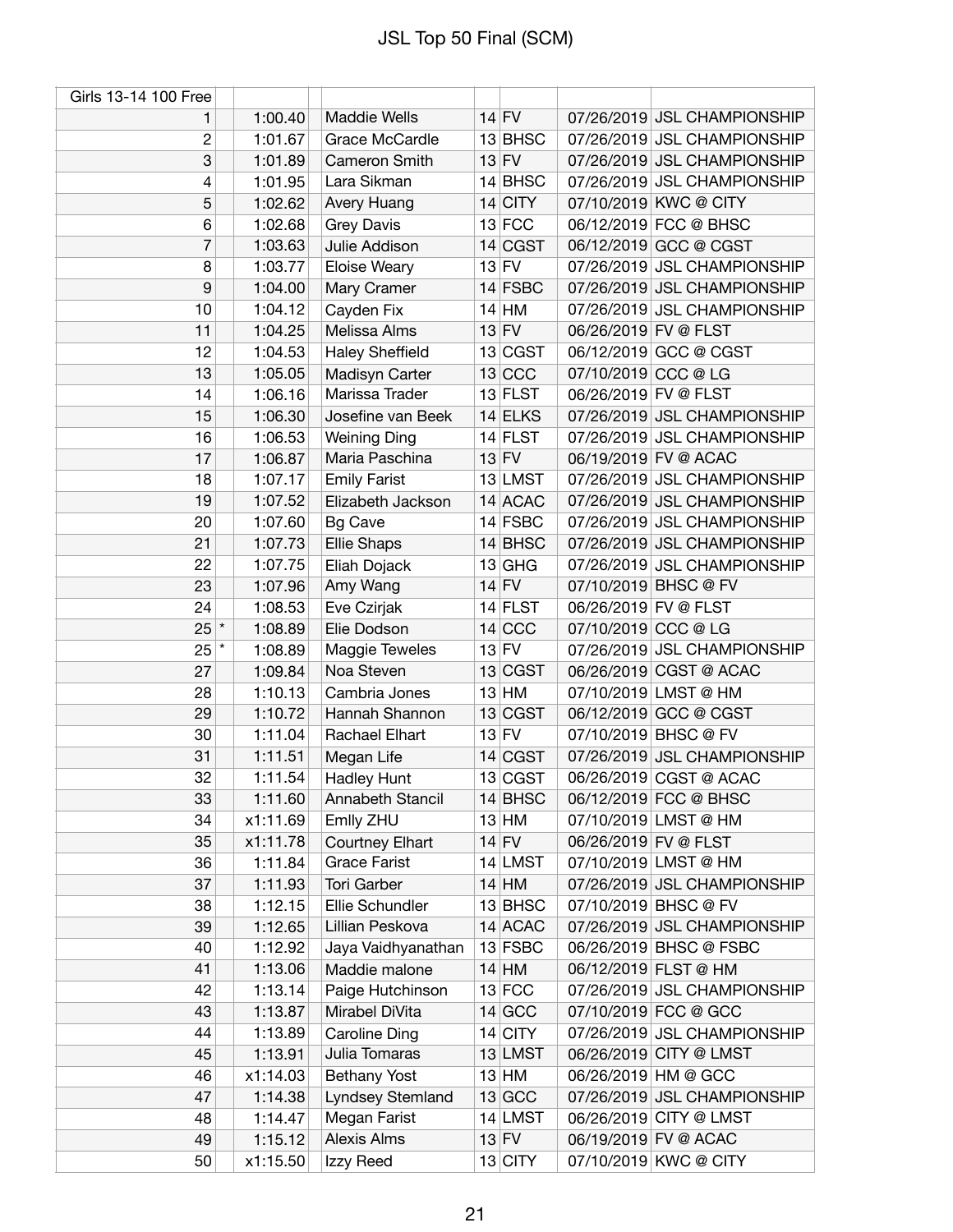| Girls 13-14 50 Back |                  |                        |           |                      |                             |
|---------------------|------------------|------------------------|-----------|----------------------|-----------------------------|
| 1                   | 30.13            | <b>Grey Davis</b>      | $13$ FCC  |                      | 07/26/2019 JSL CHAMPIONSHIP |
| $\overline{c}$      | 31.77            | Grace McCardle         | 13 BHSC   |                      | 07/26/2019 JSL CHAMPIONSHIP |
| 3                   | 32.13            | Madisyn Carter         | 13 CCC    |                      | 07/26/2019 JSL CHAMPIONSHIP |
| 4                   | 32.68            | Lara Sikman            | $14$ BHSC |                      | 07/26/2019 JSL CHAMPIONSHIP |
| 5                   | 32.82            | <b>Haley Sheffield</b> | 13 CGST   |                      | 07/03/2019 BHSC @ CGST      |
| 6                   | x33.07           | Julie Addison          | 14 CGST   |                      | 07/17/2019 CGST @ FV        |
| 7                   | 33.23            | Cayden Fix             | $14$ HM   |                      | 07/26/2019 JSL CHAMPIONSHIP |
| 8                   | 33.53            | Avery Huang            | $14$ CITY |                      | 07/03/2019 CITY @ HM        |
| 9                   | 33.59            | Melissa Alms           | $13$ FV   |                      | 07/26/2019 JSL CHAMPIONSHIP |
| 10                  | 33.62            | Amy Wang               | $14$ FV   |                      | 07/26/2019 JSL CHAMPIONSHIP |
| 11                  | 33.82            | Maria Paschina         | $13$ FV   |                      | 07/26/2019 JSL CHAMPIONSHIP |
| 12                  | 34.21            | Noa Steven             | 13 CGST   |                      | 07/26/2019 JSL CHAMPIONSHIP |
| 13                  | 34.39            | <b>Bg Cave</b>         | $14$ FSBC |                      | 07/26/2019 JSL CHAMPIONSHIP |
| 14                  | 34.45            | <b>Courtney Elhart</b> | $14$ FV   |                      | 07/26/2019 JSL CHAMPIONSHIP |
| 15                  | x35.39           | <b>Maddie Wells</b>    | $14$ FV   | 06/12/2019 FV @ CITY |                             |
| 16                  | 35.41            | Maggie Teweles         | $13$ FV   |                      | 07/26/2019 JSL CHAMPIONSHIP |
| 17                  | 35.59            | Rachael Elhart         | $13$ FV   |                      | 07/10/2019 BHSC @ FV        |
| 18                  | 35.81            | Marissa Trader         | $13$ FLST |                      | 07/26/2019 JSL CHAMPIONSHIP |
| 19                  | 35.84            | Elizabeth Jackson      | 14 ACAC   |                      | 07/26/2019 JSL CHAMPIONSHIP |
| 20                  | 36.19            | Emma Niehaus           | 13 FLST   |                      | 07/10/2019 CGST @ FLST      |
| 21                  | $\star$<br>36.25 | Cameron Smith          | $13$ FV   |                      | 07/03/2019 FSBC @ FV        |
| 21                  | $\star$<br>36.25 | Josefine van Beek      | 14 ELKS   |                      | 06/25/2019 ELKS @ FAST      |
| 23                  | 36.49            | Megan Farist           | $14$ LMST |                      | 07/26/2019 JSL CHAMPIONSHIP |
| 24                  | 36.68            | Ellie Schundler        | 13 BHSC   |                      | 07/16/2019 ACAC @ BHSC      |
| 25                  | 37.00            | Emlly ZHU              | $13$ HM   |                      | 06/26/2019 HM @ GCC         |
| 26                  | 37.51            | <b>Tori Garber</b>     | $14$ HM   |                      | 07/03/2019 CITY @ HM        |
| 27                  | 37.55            | Vaile Altherr          | 13 ACAC   |                      | 07/26/2019 JSL CHAMPIONSHIP |
| 28                  | 37.65            | Eve Czirjak            | $14$ FLST | 06/26/2019 FV @ FLST |                             |
| 29                  | 37.78            | <b>Emily Farist</b>    | $13$ LMST |                      | 06/26/2019 CITY @ LMST      |
| 30                  | 37.84            | Jaya Vaidhyanathan     | 13 FSBC   |                      | 06/19/2019 FSBC @ CGST      |
| 31                  | 37.91            | Mary Cramer            | $14$ FSBC |                      | 06/26/2019 BHSC @ FSBC      |
| 32                  | 38.00            | Lada Dmytriyeva        | $13$ CITY |                      | 07/10/2019 KWC @ CITY       |
| 33                  | 38.08            | Izzy Reed              | $13$ CITY |                      | 07/26/2019 JSL CHAMPIONSHIP |
| 34                  | 38.13            | Cambria Jones          | $13$ HM   |                      | 07/10/2019 LMST @ HM        |
| 35                  | 38.38            | <b>Weining Ding</b>    | $14$ FLST | 06/26/2019 FV @ FLST |                             |
| 36                  | x38.41           | Eloise Weary           | $13$ FV   | 06/26/2019 FV @ FLST |                             |
| $37$ $*$            | 38.41            | Ella Campbell          | $13$ BHSC |                      | 07/16/2019 ACAC @ BHSC      |
| $37$ $*$            | 38.41            | Alison Soriano         | 14 LG     |                      | 07/02/2019 LG @ ELKS        |
| 39                  | x38.44           | Isabella Sonen         | 14 CGST   |                      | 07/03/2019 BHSC @ CGST      |
| 40                  | x38.52           | Eliah Dojack           | $13$ GHG  |                      | 07/10/2019 FAST @ GHG       |
| 41                  | 38.64            | Abbie Ford             | 13 LMST   |                      | 07/26/2019 JSL CHAMPIONSHIP |
| 42                  | 38.67            | Maddie malone          | $14$ HM   |                      | 06/19/2019 HM @ KWC         |
| 43                  | 38.78            | Julia Tomaras          | 13 LMST   |                      | 06/19/2019 LMST @ GCC       |
| 44                  | 39.22            | Annabeth Stancil       | $14$ BHSC |                      | 07/16/2019 ACAC @ BHSC      |
| 45                  | 39.57            | Alexis Alms            | $13$ FV   | 06/26/2019 FV @ FLST |                             |
| 46                  | 39.68            | Lillian Peskova        | 14 ACAC   |                      | 07/03/2019 ACAC @ FLST      |
| 47                  | 39.75            | Megan Life             | 14 CGST   |                      | 06/19/2019 FSBC @ CGST      |
| 48                  | 40.03            | <b>Ellie Shaps</b>     | $14$ BHSC |                      | 07/03/2019 BHSC @ CGST      |
| 49                  | 40.37            | Paige Hutchinson       | $13$ FCC  |                      | 07/10/2019 FCC @ GCC        |
| 50                  | 40.41            | Lucy Baumann           | $14$ KWC  |                      | 06/26/2019 KWC @ FCC        |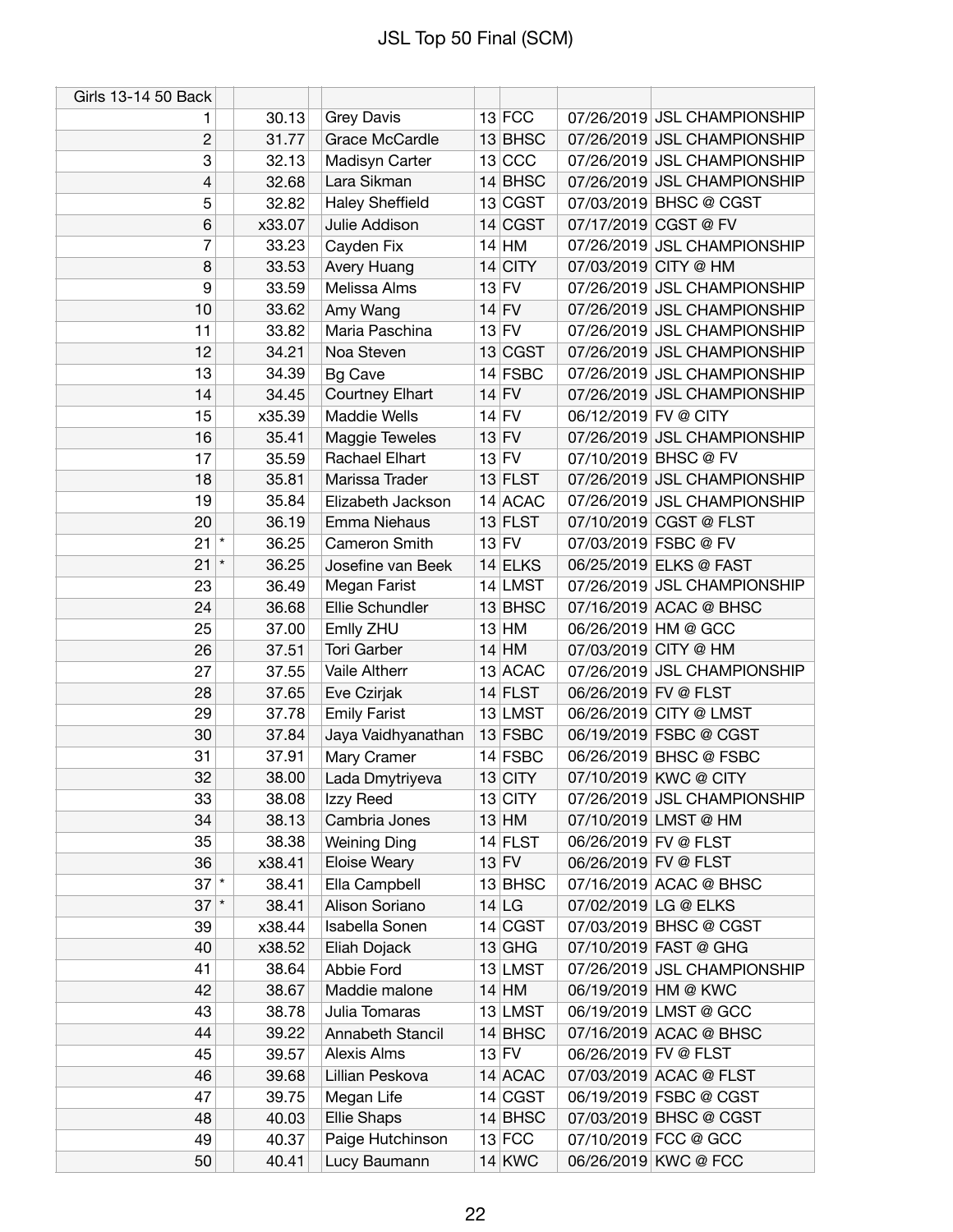| Girls 13-14 50 Breast |                |                                 |                      |                      |                                                      |
|-----------------------|----------------|---------------------------------|----------------------|----------------------|------------------------------------------------------|
| 1                     | 32.00          | Maggie Teweles                  | $13$ FV              | 06/12/2019 FV @ CITY |                                                      |
| $\overline{2}$        | 35.42          | Cameron Smith                   | $13$ FV              |                      | 07/26/2019 JSL CHAMPIONSHIP                          |
| 3                     | 35.91          | Avery Huang                     | $14$ CITY            |                      | 06/26/2019 CITY @ LMST                               |
| 4                     | 36.06          | Grey Davis                      | $13$ FCC             |                      | 06/19/2019 CITY @ FCC                                |
| 5                     | x37.59         | <b>Maddie Wells</b>             | $14$ FV              | 06/26/2019 FV @ FLST |                                                      |
| 6                     | 37.71          | <b>Weining Ding</b>             | $14$ FLST            |                      | 07/26/2019 JSL CHAMPIONSHIP                          |
| $\overline{7}$        | 37.88          | <b>Courtney Elhart</b>          | $14$ FV              |                      | 07/26/2019 JSL CHAMPIONSHIP                          |
| 8                     | 38.13          | Julie Addison                   | 14 CGST              |                      | 07/17/2019 CGST @ FV                                 |
| 9                     | 38.26          | <b>Allison Bendall</b>          | $13$ FV              |                      | 07/26/2019 JSL CHAMPIONSHIP                          |
| 10                    | 38.36          | Juliette Gunter                 | $13$ CITY            |                      | 07/26/2019 JSL CHAMPIONSHIP                          |
| 11                    | 38.66          | Eve Czirjak                     | $14$ FLST            |                      | 07/26/2019 JSL CHAMPIONSHIP                          |
| 12                    | 38.78          | Ellie Shaps                     | $14$ BHSC            |                      | 07/26/2019 JSL CHAMPIONSHIP                          |
| 13                    | 38.83          | Ellie Schundler                 | 13 BHSC              |                      | 07/26/2019 JSL CHAMPIONSHIP                          |
| 14                    | 39.45          | Emlly ZHU                       | $13$ HM              |                      | 07/26/2019 JSL CHAMPIONSHIP                          |
| 15                    | 39.46          | Maddie malone                   | $14$ HM              |                      | 07/26/2019 JSL CHAMPIONSHIP                          |
| 16                    | 39.63          | Amy Wang                        | $14$ FV              |                      | 07/10/2019 BHSC @ FV                                 |
| 17                    | x39.72         | Melissa Alms                    | $13$ FV              | 06/26/2019 FV @ FLST |                                                      |
| 18                    | 40.06          | Julia Tomaras                   | 13 LMST              |                      | 07/26/2019 JSL CHAMPIONSHIP                          |
| 19                    | 40.44          | Mary Cramer                     | 14 FSBC              |                      | 06/26/2019 BHSC @ FSBC                               |
| 20                    | 40.58          | Megan Life                      | 14 CGST              |                      | 07/26/2019 JSL CHAMPIONSHIP                          |
| 21                    | 40.99          | Jaya Vaidhyanathan              | 13 FSBC              |                      | 07/26/2019 JSL CHAMPIONSHIP                          |
| 22                    | 41.35          | Cayden Fix                      | $14$ HM              |                      | 06/19/2019 HM @ KWC                                  |
| 23                    | 41.41          | <b>Isabella Sonen</b>           | 14 CGST              |                      | 07/26/2019 JSL CHAMPIONSHIP                          |
| 24                    | 41.44          | Bethany Yost                    | $13$ HM              | 07/17/2019 HM @ FCC  |                                                      |
| 25                    | 41.51          | <b>Alexis Alms</b>              | $13$ FV              |                      | 07/26/2019 JSL CHAMPIONSHIP                          |
| 26                    | 41.81          | Maria Paschina                  | $13$ FV              |                      | 06/19/2019 FV @ ACAC                                 |
| 27                    | 41.94          | Elie Dodson                     | $14$ CCC             | 07/10/2019 CCC @ LG  |                                                      |
| 28                    | 42.29          | <b>Emmy Mandell</b>             | 13 BHSC              |                      | 07/26/2019 JSL CHAMPIONSHIP                          |
| 29                    | 42.37          | Cambria Jones                   | $13$ HM              |                      | 06/12/2019 FLST @ HM                                 |
| 30                    | 42.72          | Rachael Elhart                  | $13$ FV              | 06/26/2019 FV @ FLST |                                                      |
| 31                    | 42.74          | Anna Kate Gaskin                | 13 GCC               |                      | 07/26/2019 JSL CHAMPIONSHIP                          |
| 32                    | 43.16          | Hannah Shannon                  | 13 CGST              |                      | 06/26/2019 CGST @ ACAC                               |
| 33                    | 43.27          | Anne Barnes                     | $14$ BHSC            |                      | 07/26/2019 JSL CHAMPIONSHIP                          |
| 34                    | 43.40          | Ashlyn Shreve                   | 14 LMST              |                      | 07/26/2019 JSL CHAMPIONSHIP                          |
| 35                    | 43.50          | Mirabel DiVita                  | 14 GCC               |                      | 06/19/2019 LMST @ GCC                                |
| 36                    | 43.73          | Alison Soriano                  | 14 LG                | 06/26/2019 LG @ GHG  |                                                      |
| 37                    | 43.84          | Lucy Baumann                    | $14$ KWC             |                      | 06/19/2019 HM @ KWC                                  |
| 38                    | 44.17          |                                 | 14 ACAC              |                      | 07/26/2019 JSL CHAMPIONSHIP                          |
| 39                    | 44.24          | Claire DeGuzman<br>Olivia Kim   | $13$ HM              |                      | 07/26/2019 JSL CHAMPIONSHIP                          |
| 40                    | 44.44          |                                 | $13$ FV              |                      | 06/19/2019 FV @ ACAC                                 |
| 41                    | 44.47          | Eloise Weary                    | 14 FSBC              |                      | 06/12/2019 FSBC @ KWC                                |
| $42$ *                |                | <b>Bg Cave</b><br>Leah Bambrick | $13$ ACAC            |                      | 07/16/2019 ACAC @ BHSC                               |
| $42$ *                | 44.50          |                                 |                      |                      |                                                      |
| 44                    | 44.50<br>44.68 | Lada Dmytriyeva<br>Ava Amato    | $13$ CITY            |                      | 07/10/2019 KWC @ CITY<br>07/26/2019 JSL CHAMPIONSHIP |
|                       | 44.86          | Caroline Hughlett               | 14 LMST<br>$14$ FLST |                      | 07/26/2019 JSL CHAMPIONSHIP                          |
| 45<br>46              | 45.06          | Noa Steven                      | 13 CGST              |                      | 06/12/2019 GCC @ CGST                                |
| 47                    |                |                                 | $13$ CITY            |                      | 07/10/2019 KWC @ CITY                                |
|                       | x45.09         | Izzy Reed                       | 14 CGST              |                      | 06/26/2019 CGST @ ACAC                               |
| 48<br>49              | 45.12          | Sequoyah Sorensen               |                      |                      |                                                      |
|                       | 45.19          | Martha Oakey                    | $13$ FCC             |                      | 06/19/2019 CITY @ FCC                                |
| 50                    | 45.44          | Kayleigh Kalagher               | $14$ GCC             |                      | 07/03/2019 GCC @ KWC                                 |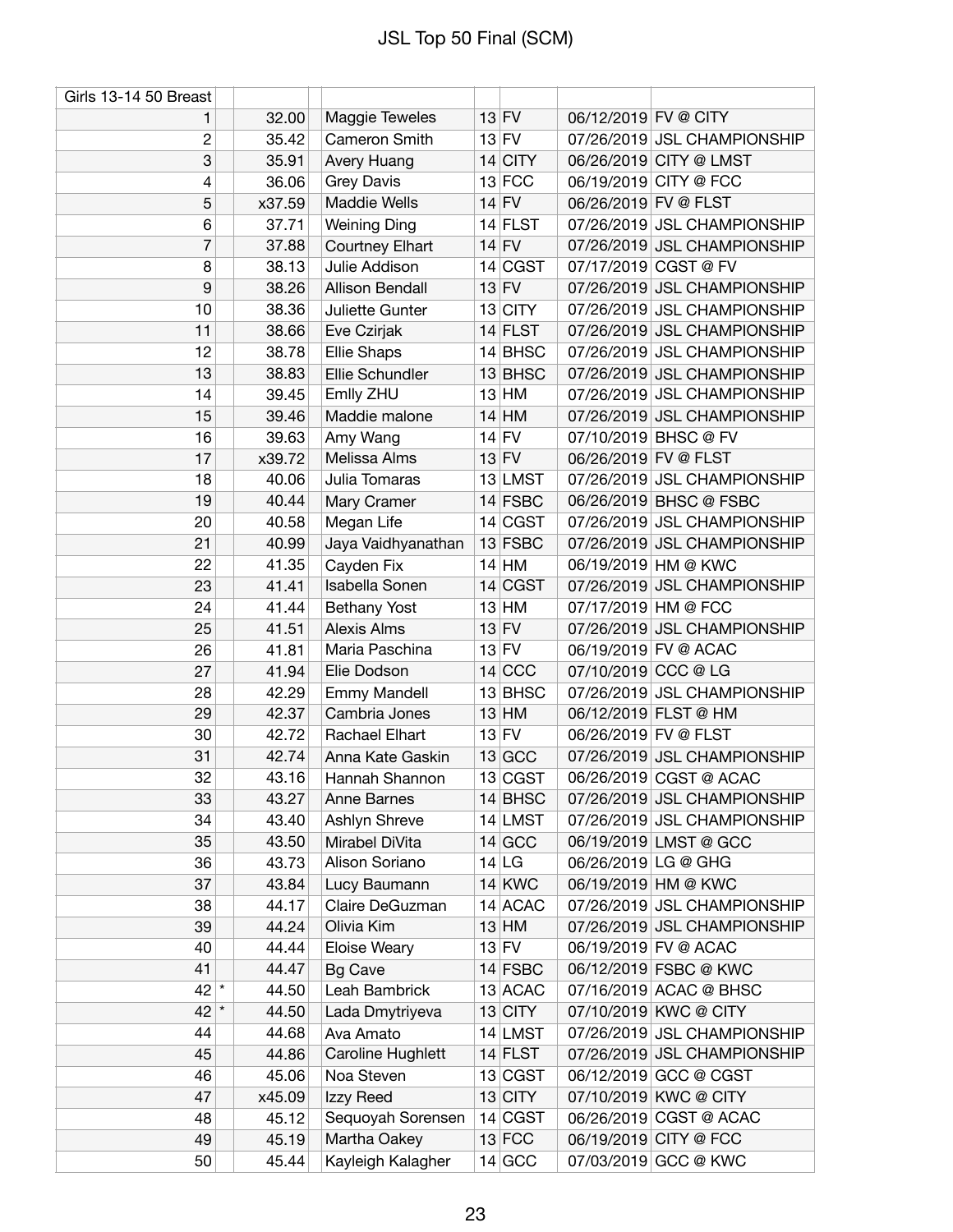| Girls 13-14 50 Fly |        |                        |           |                      |                             |
|--------------------|--------|------------------------|-----------|----------------------|-----------------------------|
| 1                  | 28.74  | <b>Grey Davis</b>      | $13$ FCC  |                      | 07/26/2019 JSL CHAMPIONSHIP |
| $\overline{c}$     | 29.26  | Madisyn Carter         | 13 CCC    |                      | 07/26/2019 JSL CHAMPIONSHIP |
| 3                  | 29.32  | <b>Maddie Wells</b>    | $14$ FV   |                      | 07/26/2019 JSL CHAMPIONSHIP |
| 4                  | 30.94  | Grace McCardle         | 13 BHSC   |                      | 07/26/2019 JSL CHAMPIONSHIP |
| 5                  | 31.00  | Amy Wang               | $14$ FV   |                      | 07/26/2019 JSL CHAMPIONSHIP |
| $6\phantom{1}$     | 31.03  | Avery Huang            | $14$ CITY |                      | 07/10/2019 KWC @ CITY       |
| 7                  | 31.22  | Lyndsey Stemland       | 13 GCC    |                      | 07/10/2019 FCC @ GCC        |
| 8                  | 31.49  | <b>Haley Sheffield</b> | 13 CGST   |                      | 07/17/2019 CGST @ FV        |
| 9                  | 31.68  | Mary Cramer            | $14$ FSBC |                      | 07/26/2019 JSL CHAMPIONSHIP |
| 10                 | 31.72  | Julie Addison          | 14 CGST   |                      | 07/17/2019 CGST @ FV        |
| 11                 | 31.77  | Marissa Trader         | $13$ FLST |                      | 07/26/2019 JSL CHAMPIONSHIP |
| 12                 | 32.00  | Rachael Elhart         | $13$ FV   |                      | 07/26/2019 JSL CHAMPIONSHIP |
| 13                 | 32.28  | Melissa Alms           | $13$ FV   |                      | 07/10/2019 BHSC @ FV        |
| 14                 | 32.65  | <b>Alexis Alms</b>     | $13$ FV   |                      | 07/26/2019 JSL CHAMPIONSHIP |
| 15                 | 32.76  | <b>Grace Farist</b>    | 14 LMST   |                      | 07/26/2019 JSL CHAMPIONSHIP |
| 16                 | 32.93  | <b>Emily Farist</b>    | 13 LMST   |                      | 07/26/2019 JSL CHAMPIONSHIP |
| 17                 | 32.96  | Annabeth Stancil       | $14$ BHSC |                      | 07/26/2019 JSL CHAMPIONSHIP |
| 18                 | 33.02  | Cameron Smith          | $13$ FV   |                      | 06/19/2019 FV @ ACAC        |
| 19                 | 33.07  | Josefine van Beek      | $14$ ELKS |                      | 07/26/2019 JSL CHAMPIONSHIP |
| 20                 | 33.09  | Cayden Fix             | $14$ HM   | 07/17/2019 HM @ FCC  |                             |
| 21                 | 33.16  | Ellie Schundler        | 13 BHSC   |                      | 07/26/2019 JSL CHAMPIONSHIP |
| 22                 | 33.68  | Ella Campbell          | 13 BHSC   |                      | 07/26/2019 JSL CHAMPIONSHIP |
| 23                 | 33.78  | Eloise Weary           | $13$ FV   | 06/26/2019 FV @ FLST |                             |
| 24                 | 34.20  | Hannah Shannon         | 13 CGST   |                      | 06/26/2019 CGST @ ACAC      |
| 25                 | 34.30  | Lillian Peskova        | 14 ACAC   |                      | 06/26/2019 CGST @ ACAC      |
| 26                 | 34.54  | Maddie malone          | $14$ HM   |                      | 07/10/2019 LMST @ HM        |
| 27                 | x34.65 | Maria Paschina         | $13$ FV   |                      | 07/17/2019 CGST @ FV        |
| 28                 | 34.71  | Emlly ZHU              | $13$ HM   |                      | 07/26/2019 JSL CHAMPIONSHIP |
| 29                 | 34.83  | Eliah Dojack           | $13$ GHG  |                      | 07/26/2019 JSL CHAMPIONSHIP |
| 30                 | 34.94  | Elizabeth Jackson      | 14 ACAC   |                      | 07/16/2019 ACAC @ BHSC      |
| 31                 | 35.00  | <b>Weining Ding</b>    | $14$ FLST | 06/26/2019 FV @ FLST |                             |
| 32                 | 35.03  | Isabella Sonen         | 14 CGST   |                      | 06/12/2019 GCC @ CGST       |
| 33                 | 35.16  | Alison Soriano         | 14 LG     | 06/26/2019 LG @ GHG  |                             |
| 34                 | x35.16 | Noa Steven             | 13 CGST   |                      | 07/03/2019 BHSC @ CGST      |
| 35                 | 35.40  | Eve Czirjak            | $14$ FLST |                      | 06/12/2019 FLST @ HM        |
| 36                 | 35.56  | Mirah Rose             | 13 ACAC   |                      | 07/26/2019 JSL CHAMPIONSHIP |
| 37                 | 35.74  | <b>Ellie Shaps</b>     | 14 BHSC   |                      | 06/26/2019 BHSC @ FSBC      |
| 38                 | 35.84  | Ava Amato              | 14 LMST   |                      | 07/26/2019 JSL CHAMPIONSHIP |
| 39                 | 35.95  | Paige Hutchinson       | $13$ FCC  |                      | 07/26/2019 JSL CHAMPIONSHIP |
| 40                 | 35.99  | Lorelei Henry          | $13$ FV   |                      | 07/26/2019 JSL CHAMPIONSHIP |
| 41                 | 36.07  | Courtney Elhart        | $14$ FV   |                      | 06/19/2019 FV @ ACAC        |
| 42                 | 36.09  | Maggie Teweles         | $13$ FV   |                      | 07/03/2019 FSBC @ FV        |
| 43                 | 36.13  | Megan Life             | 14 CGST   |                      | 07/26/2019 JSL CHAMPIONSHIP |
| 44                 | x36.53 | Cambria Jones          | $13$ HM   |                      | 06/26/2019 HM @ GCC         |
| 45                 | 36.69  | Leah Bambrick          | 13 ACAC   |                      | 07/16/2019 ACAC @ BHSC      |
| 46                 | x36.75 | <b>Tori Garber</b>     | $14$ HM   | 07/17/2019 HM @ FCC  |                             |
| 47                 | 36.80  | Reilly Bonham          | $14$ FLST |                      | 07/26/2019 JSL CHAMPIONSHIP |
| 48                 | 36.81  | Eleanor Pekary         | $14$ LG   | 07/10/2019 CCC @ LG  |                             |
| 49                 | 36.94  | Caroline Ding          | $14$ CITY |                      | 07/26/2019 JSL CHAMPIONSHIP |
| 50                 | 36.97  | Megan Farist           | 14 LMST   |                      | 07/10/2019 LMST @ HM        |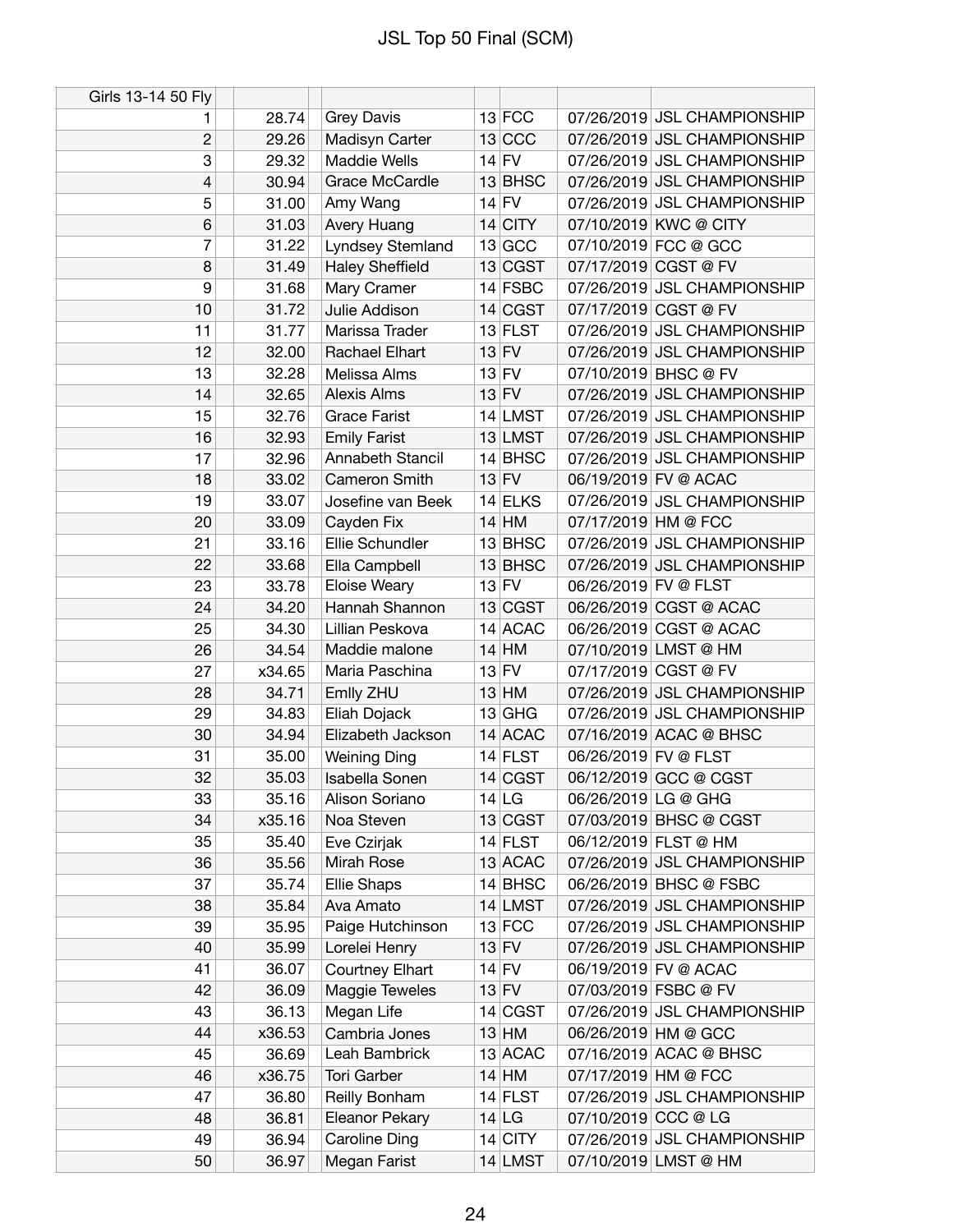| Girls 13-14 100 IM       |                    |                     |           |                     |                             |
|--------------------------|--------------------|---------------------|-----------|---------------------|-----------------------------|
| 1                        | 1:06.70            | <b>Grey Davis</b>   | $13$ FCC  |                     | 06/19/2019 CITY @ FCC       |
| $\overline{c}$           | 1:09.05            | Cameron Smith       | $13$ FV   |                     | 07/26/2019 JSL CHAMPIONSHIP |
| 3                        | 1:09.42            | Madisyn Carter      | $13$ CCC  |                     | 07/26/2019 JSL CHAMPIONSHIP |
| $\overline{\mathcal{L}}$ | $\star$<br>1:10.22 | Julie Addison       | 14 CGST   |                     | 07/17/2019 CGST @ FV        |
| 4                        | $\star$<br>1:10.22 | <b>Maddie Wells</b> | $14$ FV   |                     | 07/17/2019 CGST @ FV        |
| 6                        | 1:10.72            | Avery Huang         | $14$ CITY |                     | 07/03/2019 CITY @ HM        |
| $\overline{7}$           | 1:11.15            | Melissa Alms        | $13$ FV   |                     | 07/26/2019 JSL CHAMPIONSHIP |
| 8                        | 1:12.74            | Amy Wang            | $14$ FV   |                     | 07/26/2019 JSL CHAMPIONSHIP |
| 9                        | 1:13.34            | Mary Cramer         | 14 FSBC   |                     | 07/26/2019 JSL CHAMPIONSHIP |
| 10                       | 1:14.81            | Cayden Fix          | $14$ HM   |                     | 07/03/2019 CITY @ HM        |
| 11                       | x1:15.03           | Grace McCardle      | $13$ BHSC |                     | 06/19/2019 FLST @ BHSC      |
| 12                       | 1:15.28            | Lara Sikman         | $14$ BHSC |                     | 06/19/2019 FLST @ BHSC      |
| 13                       | 1:15.54            | Maddie malone       | $14$ HM   |                     | 07/26/2019 JSL CHAMPIONSHIP |
| 14                       | 1:15.80            | <b>Weining Ding</b> | $14$ FLST |                     | 07/26/2019 JSL CHAMPIONSHIP |
| 15                       | 1:16.37            | Ellie Schundler     | 13 BHSC   |                     | 07/26/2019 JSL CHAMPIONSHIP |
| 16                       | 1:16.47            | Ellie Shaps         | $14$ BHSC |                     | 07/26/2019 JSL CHAMPIONSHIP |
| 17                       | 1:16.86            | Elizabeth Jackson   | 14 ACAC   |                     | 07/26/2019 JSL CHAMPIONSHIP |
| 18                       | 1:17.05            | Marissa Trader      | $13$ FLST |                     | 07/26/2019 JSL CHAMPIONSHIP |
| 19                       | 1:17.21            | Rachael Elhart      | $13$ FV   |                     | 07/26/2019 JSL CHAMPIONSHIP |
| 20                       | 1:17.25            | Eve Czirjak         | $14$ FLST |                     | 06/19/2019 FLST @ BHSC      |
| 21                       | 1:17.57            | Noa Steven          | 13 CGST   |                     | 07/26/2019 JSL CHAMPIONSHIP |
| 22                       | 1:17.77            | Hannah Shannon      | 13 CGST   |                     | 07/26/2019 JSL CHAMPIONSHIP |
| 23                       | 1:18.13            | Eloise Weary        | $13$ FV   |                     | 07/17/2019 CGST @ FV        |
| 24                       | 1:18.94            | Josefine van Beek   | $14$ ELKS |                     | 07/26/2019 JSL CHAMPIONSHIP |
| 25                       | 1:19.22            | Courtney Elhart     | $14$ FV   |                     | 07/17/2019 CGST @ FV        |
| 26                       | 1:19.31            | Emlly ZHU           | $13$ HM   |                     | 07/03/2019 CITY @ HM        |
| 27                       | 1:19.37            | Maria Paschina      | $13$ FV   |                     | 07/17/2019 CGST @ FV        |
| 28                       | 1:19.56            | <b>Grace Farist</b> | 14 LMST   |                     | 07/17/2019 KWC @ LMST       |
| 29                       | 1:20.03            | Juliette Gunter     | $13$ CITY |                     | 07/26/2019 JSL CHAMPIONSHIP |
| 30                       | 1:20.56            | <b>Bg Cave</b>      | $14$ FSBC |                     | 06/19/2019 FSBC @ CGST      |
| 31                       | 1:20.71            | Isabella Sonen      | 14 CGST   |                     | 07/03/2019 BHSC @ CGST      |
| 32                       | 1:20.81            | Jaya Vaidhyanathan  | $13$ FSBC |                     | 07/26/2019 JSL CHAMPIONSHIP |
| 33                       | 1:21.42            | Izzy Reed           | $13$ CITY |                     | 07/26/2019 JSL CHAMPIONSHIP |
| 34                       | 1:21.76            | Alison Soriano      | 14 LG     |                     | 07/02/2019 LG @ ELKS        |
| 35                       | 1:21.86            | Cambria Jones       | $13$ HM   |                     | 07/03/2019 CITY @ HM        |
| 36                       | 1:21.97            | Allison Bendall     | $13$ FV   |                     | 07/17/2019 CGST @ FV        |
| 37                       | 1:22.84            | Julia Tomaras       | 13 LMST   |                     | 06/19/2019 LMST @ GCC       |
| 38                       | 1:22.88            | Mirabel DiVita      | $14$ GCC  |                     | 06/19/2019 LMST @ GCC       |
| 39                       | 1:23.03            | Maggie Teweles      | $13$ FV   |                     | 07/03/2019 FSBC @ FV        |
| 40                       | 1:23.47            | Lillian Peskova     | 14 ACAC   |                     | 07/16/2019 ACAC @ BHSC      |
| 41                       | x1:23.63           | <b>Tori Garber</b>  | $14$ HM   |                     | 07/03/2019 CITY @ HM        |
| 42                       | 1:24.41            | Elie Dodson         | $14$ CCC  |                     | 07/03/2019 GHG @ CCC        |
| 43                       | 1:24.47            | <b>Bethany Yost</b> | $13$ HM   | 07/17/2019 HM @ FCC |                             |
| 44                       | 1:24.72            | Megan Life          | 14 CGST   |                     | 07/03/2019 BHSC @ CGST      |
| 45                       | 1:24.84            | Emma Niehaus        | $13$ FLST |                     | 06/19/2019 FLST @ BHSC      |
| 46                       | 1:24.88            | Lucy Baumann        | $14$ KWC  |                     | 07/17/2019 KWC @ LMST       |
| 47                       | 1:25.64            | Reilly Bonham       | $14$ FLST |                     | 07/26/2019 JSL CHAMPIONSHIP |
| 48                       | 1:25.66            | <b>Hadley Hunt</b>  | 13 CGST   |                     | 06/19/2019 FSBC @ CGST      |
| 49                       | 1:25.88            | Megan Farist        | 14 LMST   |                     | 06/19/2019 LMST @ GCC       |
| 50                       | 1:26.85            | Lorelei Henry       | $13$ FV   |                     | 07/17/2019 CGST @ FV        |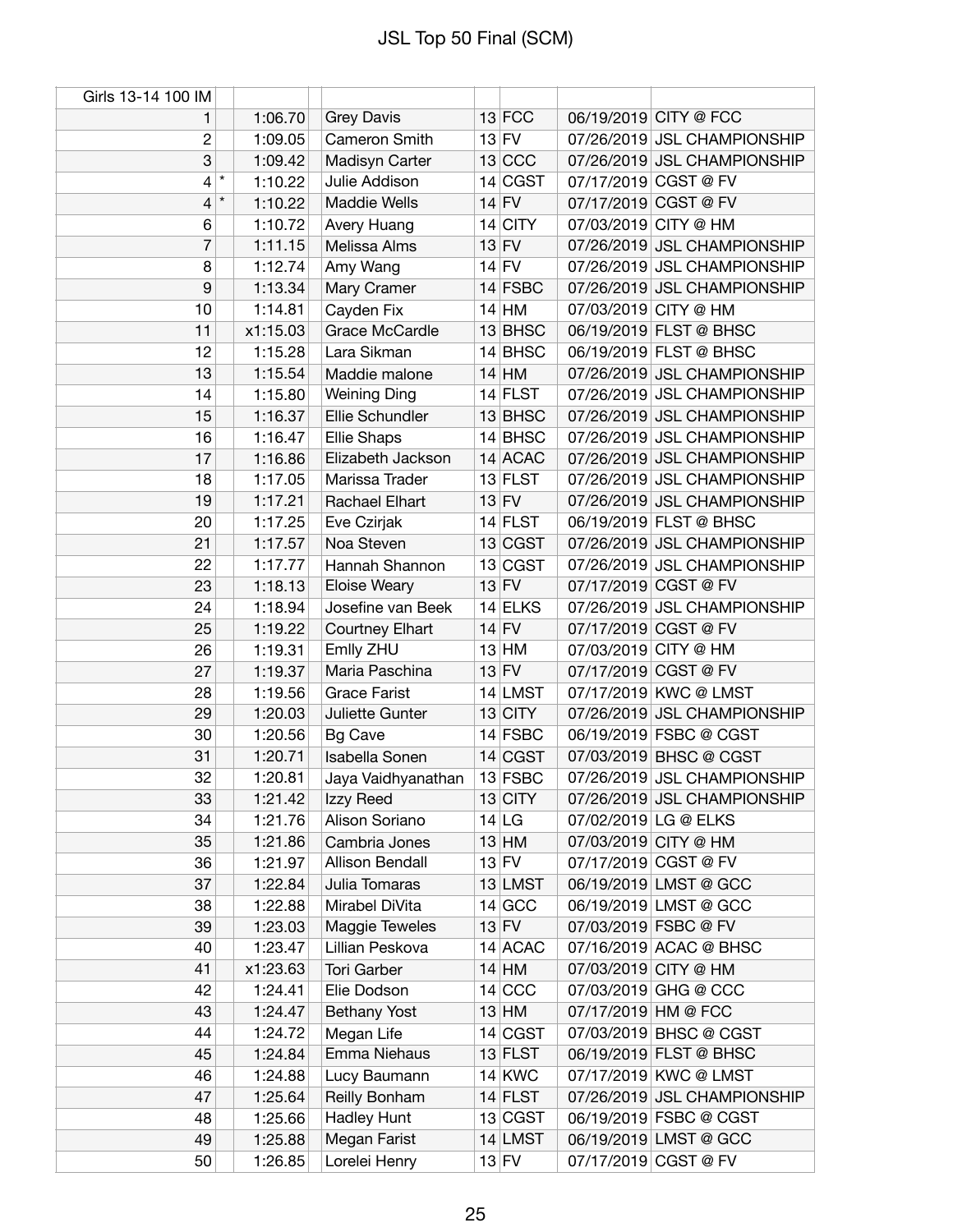| Girls 15-18 50 Free |        |                            |           |                             |
|---------------------|--------|----------------------------|-----------|-----------------------------|
| 1                   | 26.45  | Abby Fuller                | 15 ACAC   | 06/19/2019 FV @ ACAC        |
| $\overline{c}$      | 27.17  | Kathryn Burr               | 16 CGST   | 07/26/2019 JSL CHAMPIONSHIP |
| 3                   | 27.46  | Hannah Brown               | 18 CGST   | 07/26/2019 JSL CHAMPIONSHIP |
| 4                   | 27.47  | Claire Moody               | $16$ FV   | 07/26/2019 JSL CHAMPIONSHIP |
| 5                   | 28.09  | Libby Addison              | 15 CGST   | 07/26/2019 JSL CHAMPIONSHIP |
| 6                   | 28.10  | Sophie Haise               | 16 ACAC   | 07/10/2019 ACAC @ FSBC      |
| 7                   | 28.23  | Athena Vanyo               | 15 ACAC   | 06/26/2019 CGST @ ACAC      |
| 8                   | 28.25  | Sophia Yu                  | $15$ FLST | 07/10/2019 CGST @ FLST      |
| 9                   | 28.37  | Izzy Bradley               | $15$ CITY | 07/10/2019 KWC @ CITY       |
| 10                  | 28.67  | Abigail Brown              | 16 CGST   | 06/26/2019 CGST @ ACAC      |
| 11                  | 28.73  | Rachel Murray              | $15$ FV   | 07/26/2019 JSL CHAMPIONSHIP |
| 12                  | 28.80  | Emmaline Woodworth 17 FCC  |           | 07/26/2019 JSL CHAMPIONSHIP |
| 13                  | 28.83  | Maya Chatterson            | 16 CGST   | 07/26/2019 JSL CHAMPIONSHIP |
| 14                  | 28.84  | Arianna Tosi               | $15$ FV   | 07/10/2019 BHSC @ FV        |
| 15                  | 28.87  | Abigayle Harlow            | 16 LMST   | 07/02/2019 FCC @ LMST       |
| 16                  | 28.95  | Ruby Kidd                  | $15$ HM   | 07/26/2019 JSL CHAMPIONSHIP |
| 17                  | 29.03  | Sophie O'Donnell           | $16$ FCC  | 06/26/2019 KWC @ FCC        |
| 18                  | 29.06  | Elke Beaumont              | 15 CGST   | 07/26/2019 JSL CHAMPIONSHIP |
| 19                  | 29.20  | Eve Umberger               | $16$ FV   | 07/26/2019 JSL CHAMPIONSHIP |
| 20                  | x29.25 | <b>Casey Phillips</b>      | $15$ BHSC | 06/12/2019 FCC @ BHSC       |
| 21                  | 29.38  | Allyson Lounsbury          | $15$ LMST | 07/26/2019 JSL CHAMPIONSHIP |
| 22                  | 29.44  | Ella Dofflemyer            | $15$ FV   | 07/26/2019 JSL CHAMPIONSHIP |
| 23                  | 29.60  | Maeci Frank                | $15$ BHSC | 07/26/2019 JSL CHAMPIONSHIP |
| 24                  | 29.66  | Adah MacDonald             | 18 FSBC   | 07/26/2019 JSL CHAMPIONSHIP |
| 25                  | 29.69  |                            | 16 FSBC   | 07/26/2019 JSL CHAMPIONSHIP |
|                     |        | Kayleigh Stebbins          | 16 ACAC   | 07/26/2019 JSL CHAMPIONSHIP |
| 26                  | 29.73  | Morgan Breza               |           |                             |
| 27                  | 29.76  | <b>Grace Gillenwater</b>   | $15$ FLST | 06/19/2019 FLST @ BHSC      |
| 28                  | 29.86  | Emma Johnston              | 15 BHSC   | 07/26/2019 JSL CHAMPIONSHIP |
| 29                  | 29.89  | Virginia Smith             | $15$ BHSC | 07/26/2019 JSL CHAMPIONSHIP |
| $30*$               | 30.03  | Claudia James              | 17 BHSC   | 07/26/2019 JSL CHAMPIONSHIP |
| $30$ $*$            | 30.03  | Sarah Randolph Warr 16 FCC |           | 07/26/2019 JSL CHAMPIONSHIP |
| 32                  | 30.13  | Elisabeth Bendall          | $15$ FV   | 07/17/2019 CGST @ FV        |
| 33                  | 30.17  | Zoe DeGuzman               | 15 ACAC   | 06/26/2019 CGST @ ACAC      |
| 34                  | 30.24  | Meghan Walin               | $18$ GCC  | 07/26/2019 JSL CHAMPIONSHIP |
| 35                  | x30.47 | <b>Blair Stilley</b>       | $16$ FLST | 06/19/2019 FLST @ BHSC      |
| 36                  | 30.48  | <b>Lindsay Morton</b>      | $15$ FV   | 06/19/2019 FV @ ACAC        |
| 37                  | 30.52  | Anna Baker                 | $18$ HM   | 07/03/2019 CITY @ HM        |
| 38                  | 30.57  | Emma DiFazio               | $17$ FAST | 06/25/2019 ELKS @ FAST      |
| 39                  | 30.61  | Darrah Sheehan             | $15$ BHSC | 07/26/2019 JSL CHAMPIONSHIP |
| 40                  | 30.81  | Megan Rinald               | $16$ HM   | 06/26/2019 HM @ GCC         |
| 41                  | 30.82  | Clare O'Connell            | $17$ BHSC | 07/26/2019 JSL CHAMPIONSHIP |
| 42                  | 30.84  | Katie Jordan               | 15 CGST   | 07/26/2019 JSL CHAMPIONSHIP |
| 43                  | 31.07  | Caitlin Nguyen             | 16 ACAC   | 06/26/2019 CGST @ ACAC      |
| 44                  | 31.11  | Kayleigh Jumper            | $18$ BHSC | 06/26/2019 BHSC @ FSBC      |
| 45                  | 31.16  | Claire Rude                | $15$ FSBC | 06/26/2019 BHSC @ FSBC      |
| 46                  | 31.20  | Meghan Dech                | 15 LMST   | 07/26/2019 JSL CHAMPIONSHIP |
| 47                  | 31.25  | Audrey Kashatus            | $16$ FV   | 07/03/2019 FSBC @ FV        |
| $48*$               | 31.29  | Kimball Sheehan            | $16$ BHSC | 07/26/2019 JSL CHAMPIONSHIP |
| 48 *                | 31.29  | Vaya Chhabra               | 15 BHSC   | 07/26/2019 JSL CHAMPIONSHIP |
| 50                  | 31.39  | Elizabeth Cramer           | 17 FSBC   | 07/26/2019 JSL CHAMPIONSHIP |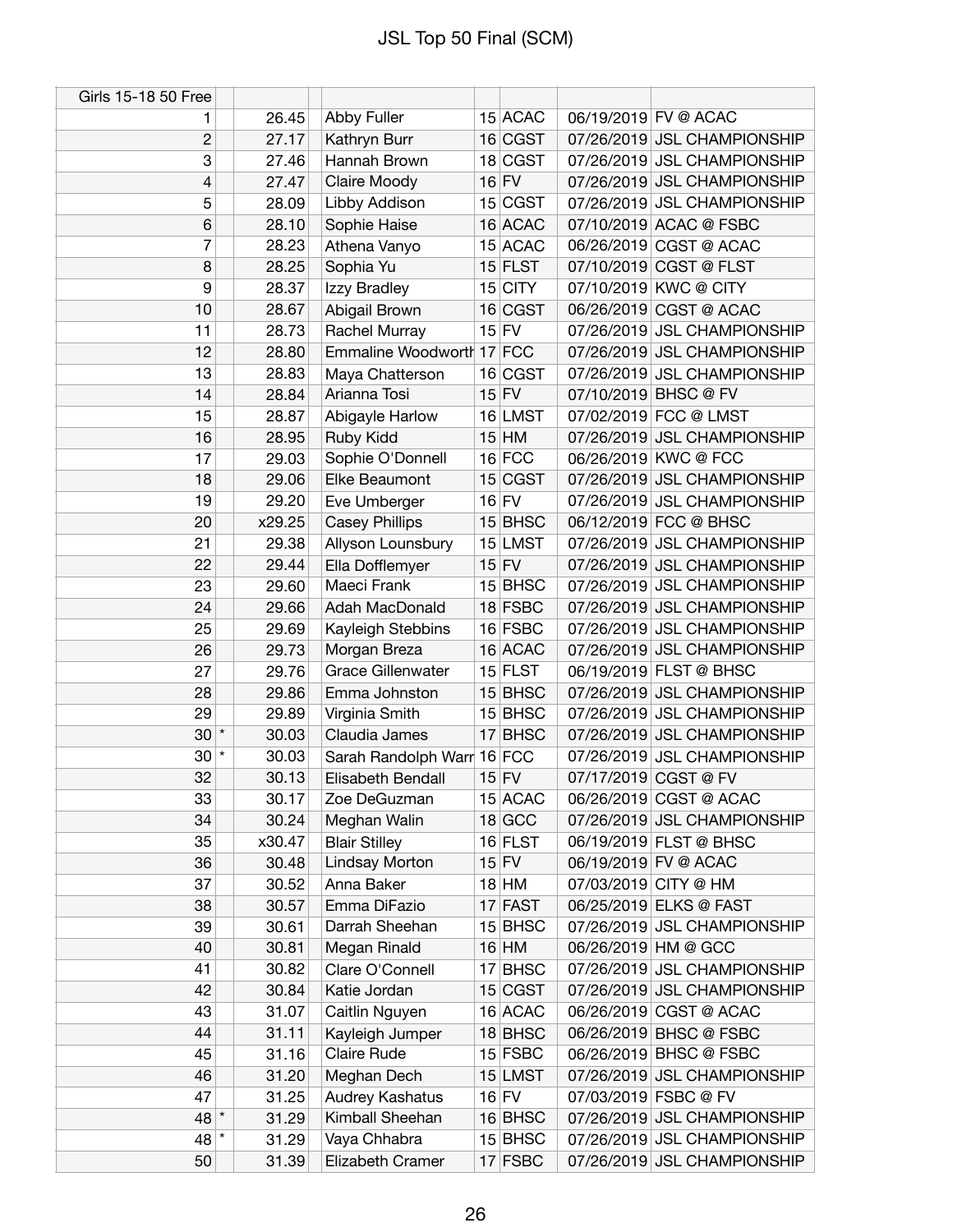| Girls 15-18 100 Free |          |                           |           |                      |                             |
|----------------------|----------|---------------------------|-----------|----------------------|-----------------------------|
| 1                    | 58.35    | Abby Fuller               | 15 ACAC   |                      | 07/26/2019 JSL CHAMPIONSHIP |
| $\overline{c}$       | 59.83    | Kathryn Burr              | 16 CGST   |                      | 07/26/2019 JSL CHAMPIONSHIP |
| 3                    | 1:00.15  | Hannah Brown              | 18 CGST   |                      | 07/26/2019 JSL CHAMPIONSHIP |
| 4                    | 1:00.37  | Athena Vanyo              | 15 ACAC   |                      | 07/10/2019 ACAC @ FSBC      |
| 5                    | 1:00.57  | Arianna Tosi              | $15$ FV   |                      | 07/26/2019 JSL CHAMPIONSHIP |
| 6                    | 1:01.34  | Claire Moody              | $16$ FV   |                      | 07/26/2019 JSL CHAMPIONSHIP |
| 7                    | 1:02.06  | Izzy Bradley              | $15$ CITY | 06/12/2019 FV @ CITY |                             |
| 8                    | 1:02.63  | Sophie O'Donnell          | $16$ FCC  |                      | 06/12/2019 FCC @ BHSC       |
| 9                    | 1:03.18  | <b>Casey Phillips</b>     | 15 BHSC   |                      | 07/26/2019 JSL CHAMPIONSHIP |
| 10                   | 1:03.31  | Lindsay Morton            | $15$ FV   |                      | 07/26/2019 JSL CHAMPIONSHIP |
| 11                   | 1:03.43  | Ruby Kidd                 | $15$ HM   |                      | 07/26/2019 JSL CHAMPIONSHIP |
| 12                   | 1:03.66  | Zoe DeGuzman              | 15 ACAC   |                      | 07/26/2019 JSL CHAMPIONSHIP |
| 13                   | 1:04.14  | Emmaline Woodworth 17 FCC |           |                      | 07/26/2019 JSL CHAMPIONSHIP |
| 14                   | 1:04.29  | Eve Umberger              | $16$ FV   |                      | 07/26/2019 JSL CHAMPIONSHIP |
| 15                   | 1:04.32  | Libby Addison             | 15 CGST   |                      | 07/26/2019 JSL CHAMPIONSHIP |
| 16                   | 1:04.75  | Sophia Yu                 | $15$ FLST | 06/26/2019 FV @ FLST |                             |
| 17                   | 1:05.15  | Sophie Haise              | 16 ACAC   |                      | 06/12/2019 LMST @ ACAC      |
| 18                   | 1:05.31  | Abigayle Harlow           | 16 LMST   |                      | 07/10/2019 LMST @ HM        |
| 19                   | 1:05.93  | Claudia James             | 17 BHSC   |                      | 07/26/2019 JSL CHAMPIONSHIP |
| 20                   | 1:05.98  | Kayleigh Stebbins         | 16 FSBC   |                      | 07/26/2019 JSL CHAMPIONSHIP |
| 21                   | 1:06.27  | Emma DiFazio              | 17 FAST   |                      | 07/26/2019 JSL CHAMPIONSHIP |
| 22                   | 1:06.31  | Kayleigh Jumper           | 18 BHSC   |                      | 07/10/2019 BHSC @ FV        |
| 23                   | 1:06.47  | Virginia Smith            | $15$ BHSC |                      | 07/26/2019 JSL CHAMPIONSHIP |
| 24                   | 1:06.63  | Audrey Kashatus           | $16$ FV   | 06/26/2019 FV @ FLST |                             |
| 25                   | 1:06.71  | Maya Chatterson           | 16 CGST   |                      | 07/10/2019 CGST @ FLST      |
| 26                   | 1:06.93  | Claire Rude               | $15$ FSBC |                      | 06/12/2019 FSBC @ KWC       |
| 27                   | 1:06.97  | Katie Jordan              | 15 CGST   |                      | 07/26/2019 JSL CHAMPIONSHIP |
| 28                   | 1:07.05  | Rachel Murray             | $15$ FV   |                      | 06/19/2019 FV @ ACAC        |
| 29                   | 1:07.37  | Morgan Breza              | 16 ACAC   |                      | 06/19/2019 FV @ ACAC        |
| 30                   | 1:07.68  | Rachel Hill               | $15$ GHG  |                      | 07/26/2019 JSL CHAMPIONSHIP |
| 31                   | 1:08.47  | Megan Rinald              | $16$ HM   |                      | 06/26/2019 HM @ GCC         |
| 32                   | 1:08.62  | Adah MacDonald            | 18 FSBC   |                      | 07/17/2019 FLST @ FSBC      |
| 33                   | 1:08.88  | Kylie van Ek              | 17 ACAC   |                      | 07/26/2019 JSL CHAMPIONSHIP |
| 34                   | 1:09.41  | Anna Livermon             | 17 BHSC   |                      | 07/26/2019 JSL CHAMPIONSHIP |
| 35                   | 1:09.53  | <b>Blair Stilley</b>      | $16$ FLST |                      | 07/26/2019 JSL CHAMPIONSHIP |
| 36                   | 1:09.84  | Caitlin Nguyen            | 16 ACAC   |                      | 07/26/2019 JSL CHAMPIONSHIP |
| 37                   | 1:10.09  | Aoife Arras               | $15$ CITY |                      | 07/26/2019 JSL CHAMPIONSHIP |
| 38                   | 1:10.60  | Lauren Dessent            | 15 LG     | 07/10/2019 CCC @ LG  |                             |
| 39                   | 1:12.08  | Meghan Dech               | 15 LMST   |                      | 06/12/2019 LMST @ ACAC      |
| 40                   | 1:12.19  | Elke Beaumont             | 15 CGST   |                      | 07/10/2019 CGST @ FLST      |
| 41                   | 1:12.31  | Abby Shell                | 15 FSBC   |                      | 07/17/2019 FLST @ FSBC      |
| 42                   | 1:12.34  | Elizabeth Cramer          | 17 FSBC   |                      | 07/26/2019 JSL CHAMPIONSHIP |
| 43                   | 1:12.36  | <b>Grace Gillenwater</b>  | $15$ FLST |                      | 07/26/2019 JSL CHAMPIONSHIP |
| 44                   | 1:12.50  | Anna Baker                | $18$ HM   |                      | 06/12/2019 FLST @ HM        |
| 45                   | x1:12.59 | Elisabeth Bendall         | $15$ FV   |                      | 07/10/2019 BHSC @ FV        |
| 46                   | 1:12.64  | Mackenzie Elward          | $15$ FV   |                      | 07/26/2019 JSL CHAMPIONSHIP |
| 47                   | 1:12.69  | Maeci Frank               | $15$ BHSC |                      | 07/10/2019 BHSC @ FV        |
| 48                   | 1:13.08  | Lilah Hassell             | $16$ FV   |                      | 07/26/2019 JSL CHAMPIONSHIP |
| 49                   | 1:13.16  | Audrey Ragsdale           | 15 FSBC   |                      | 06/12/2019 FSBC @ KWC       |
| 50                   | 1:13.18  | Catherine Lambert         | 15 BHSC   |                      | 07/10/2019 BHSC @ FV        |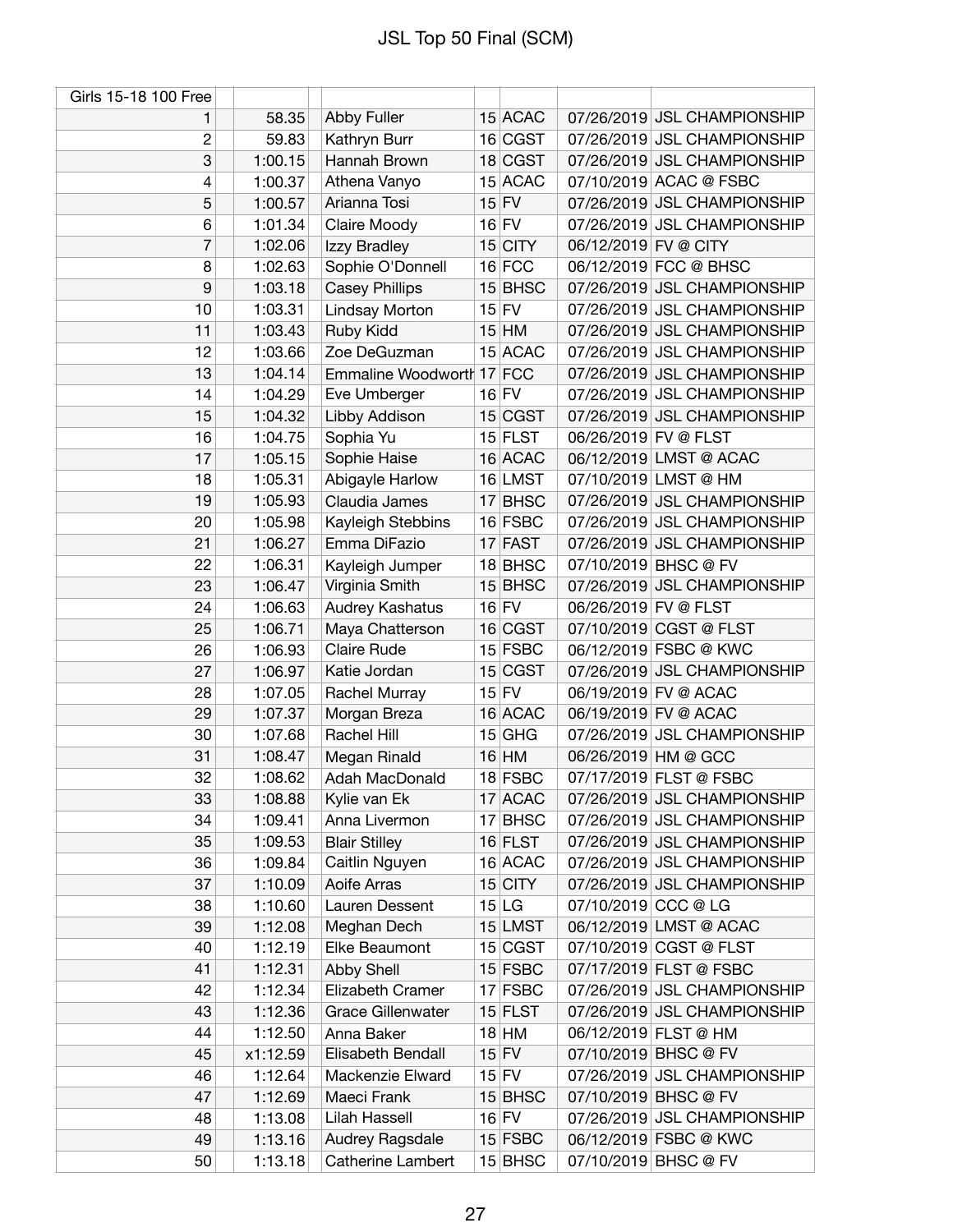| Girls 15-18 50 Back |                 |                           |         |                     |                      |                                                            |
|---------------------|-----------------|---------------------------|---------|---------------------|----------------------|------------------------------------------------------------|
| 1                   | 29.29           | Izzy Bradley              |         | $15$ CITY           |                      | 07/26/2019 JSL CHAMPIONSHIP                                |
| $\overline{c}$      | 29.69           | Athena Vanyo              |         | 15 ACAC             |                      | 07/26/2019 JSL CHAMPIONSHIP                                |
| 3                   | 30.78           | Kayleigh Jumper           |         | 18 BHSC             |                      | 07/26/2019 JSL CHAMPIONSHIP                                |
| 4                   | 31.36           | Libby Addison             |         | 15 CGST             |                      | 07/26/2019 JSL CHAMPIONSHIP                                |
| 5                   | 31.99           | Claire Moody              | $16$ FV |                     |                      | 07/26/2019 JSL CHAMPIONSHIP                                |
| 6                   | 32.20           | Hannah Brown              |         | 18 CGST             |                      | 07/26/2019 JSL CHAMPIONSHIP                                |
| 7                   | 32.65           | Abby Fuller               |         | 15 ACAC             |                      | 06/12/2019 LMST @ ACAC                                     |
| 8                   | 32.89           | Emmaline Woodworth 17 FCC |         |                     |                      | 07/26/2019 JSL CHAMPIONSHIP                                |
| 9                   | 33.02           | Ella Dofflemyer           |         | $15$ FV             |                      | 07/26/2019 JSL CHAMPIONSHIP                                |
| 10                  | 33.37           | Sophie O'Donnell          |         | $16$ FCC            |                      | 07/10/2019 FCC @ GCC                                       |
| 11                  | 33.50           | Meghan Walin              |         | 18 GCC              |                      | 07/26/2019 JSL CHAMPIONSHIP                                |
| 12                  | 33.66           | Emma DiFazio              |         | 17 FAST             |                      | 07/26/2019 JSL CHAMPIONSHIP                                |
| 13                  | 33.76           | Audrey Kashatus           | $16$ FV |                     |                      | 07/26/2019 JSL CHAMPIONSHIP                                |
| 14                  | 33.78           | Audrey Ragsdale           |         | $15$ FSBC           |                      | 07/26/2019 JSL CHAMPIONSHIP                                |
| 15                  | 33.90           | Zoe DeGuzman              |         | 15 ACAC             |                      | 07/26/2019 JSL CHAMPIONSHIP                                |
| 16                  | 34.01           | <b>Blair Stilley</b>      |         | 16 FLST             |                      | 07/26/2019 JSL CHAMPIONSHIP                                |
| 17                  | 34.10           | Rachel Murray             | $15$ FV |                     |                      | 07/26/2019 JSL CHAMPIONSHIP                                |
| 18                  | 34.28           | Darrah Sheehan            |         | 15 BHSC             |                      | 07/26/2019 JSL CHAMPIONSHIP                                |
| 19                  | x34.33          | Arianna Tosi              | $15$ FV |                     | 06/26/2019 FV @ FLST |                                                            |
| 20                  | 34.42           | Clare O'Connell           |         | $17$ BHSC           |                      | 07/26/2019 JSL CHAMPIONSHIP                                |
| 21                  | 34.48           | Elke Beaumont             |         | 15 CGST             |                      | 07/26/2019 JSL CHAMPIONSHIP                                |
| 22                  | 34.53           | Allyson Lounsbury         |         | 15 LMST             |                      | 07/26/2019 JSL CHAMPIONSHIP                                |
| 23                  | 34.57           | Abigayle Harlow           |         | 16 LMST             |                      | 07/02/2019 FCC @ LMST                                      |
| 24                  | 34.95           | Katie Jordan              |         | 15 CGST             |                      | 07/26/2019 JSL CHAMPIONSHIP                                |
| 25                  | 34.98           | Claire Rude               |         | $15$ FSBC           |                      | 07/26/2019 JSL CHAMPIONSHIP                                |
| 26                  | 35.01           | Virginia Smith            |         | $15$ BHSC           |                      | 07/26/2019 JSL CHAMPIONSHIP                                |
| 27                  | 35.25           | Sophia Yu                 |         | $15$ FLST           | 06/26/2019 FV @ FLST |                                                            |
| 28                  | 35.34           | <b>Sydney Dutton</b>      |         | 16 CGST             |                      | 06/19/2019 FSBC @ CGST                                     |
| 29                  | 35.51           | Maya Goldstein            |         | 18 BHSC             |                      | 07/26/2019 JSL CHAMPIONSHIP                                |
| 30                  | x35.52          | Elisabeth Bendall         | $15$ FV |                     |                      | 07/17/2019 CGST @ FV                                       |
| 31                  | 35.56           | Kathryn Burr              |         | 16 CGST             |                      | 06/12/2019 GCC @ CGST                                      |
| 32                  | 35.65           | Sophie Haise              |         | 16 ACAC             |                      | 06/19/2019 FV @ ACAC                                       |
| 33                  | 35.76           | Olivia Strickland         |         | 18 LMST             |                      | 07/26/2019 JSL CHAMPIONSHIP                                |
| 34                  | 35.79           |                           |         | $15$ BHSC           |                      | 06/26/2019 BHSC @ FSBC                                     |
| 35                  | 35.92           | <b>Casey Phillips</b>     |         |                     |                      |                                                            |
|                     |                 | Kate Hynes<br>Rachel Hill |         | $16$ HM<br>$15$ GHG |                      | 07/26/2019 JSL CHAMPIONSHIP<br>07/26/2019 JSL CHAMPIONSHIP |
| 36                  | 36.02           |                           |         |                     |                      |                                                            |
| 37                  | x36.07<br>36.47 | Eve Umberger              |         | $16$ FV             | 06/26/2019 FV @ FLST | 07/10/2019 BHSC @ FV                                       |
| 38                  |                 | Lindsay Morton            |         | $15$ FV             |                      | 06/26/2019 HM @ GCC                                        |
| 39<br>$40$ *        | 36.71           | Ruby Kidd                 |         | $15$ HM             |                      |                                                            |
| $40$ *              | 36.75           | Cordy O'Connell           |         | 16 BHSC             |                      | 07/16/2019 ACAC @ BHSC                                     |
|                     | 36.75           | Caitlin Nguyen            |         | 16 ACAC             |                      | 07/16/2019 ACAC @ BHSC                                     |
| 42                  | 36.79           | Morgan Breza              |         | 16 ACAC             |                      | 07/10/2019 ACAC @ FSBC                                     |
| 43                  | 36.81           | Anna Baker                |         | $18$ HM             |                      | 06/19/2019 HM @ KWC                                        |
| 44                  | 36.85           | Julia Buddington          |         | 17 CITY             |                      | 07/26/2019 JSL CHAMPIONSHIP                                |
| 45                  | 37.00           | Maya Chatterson           |         | 16 CGST             |                      | 06/12/2019 GCC @ CGST                                      |
| 46                  | 37.17           | Emma Johnston             |         | $15$ BHSC           |                      | 07/26/2019 JSL CHAMPIONSHIP                                |
| 47                  | 37.51           | Erin Young                |         | $17$ GCC            |                      | 07/26/2019 JSL CHAMPIONSHIP                                |
| 48                  | 37.71           | Kayleigh Stebbins         |         | 16 FSBC             |                      | 06/19/2019 FSBC @ CGST                                     |
| 49                  | 37.87           | Zoe Moreland              |         | $16$ CITY           |                      | 07/10/2019 KWC @ CITY                                      |
| 50                  | 37.97           | Adah MacDonald            |         | 18 FSBC             |                      | 07/03/2019 FSBC @ FV                                       |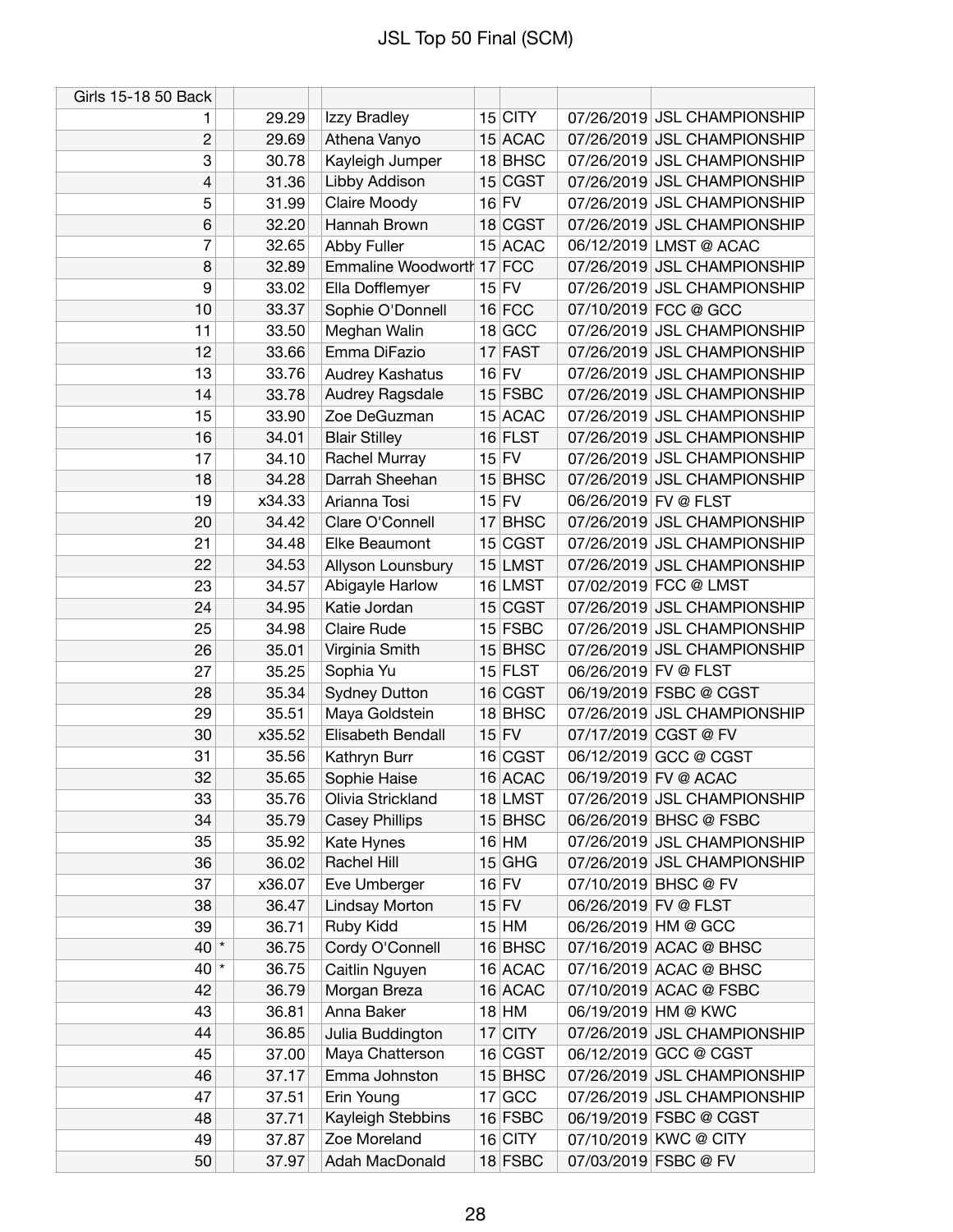| Girls 15-18 50 Breast |        |                            |           |                      |                             |
|-----------------------|--------|----------------------------|-----------|----------------------|-----------------------------|
| 1                     | 33.68  | Abby Fuller                | 15 ACAC   |                      | 07/26/2019 JSL CHAMPIONSHIP |
| $\mathbf{2}$          | 33.70  | Elisabeth Bendall          | $15$ FV   |                      | 07/26/2019 JSL CHAMPIONSHIP |
| 3                     | 33.90  | Abigayle Harlow            | 16 LMST   |                      | 07/26/2019 JSL CHAMPIONSHIP |
| 4                     | 35.16  | Athena Vanyo               | 15 ACAC   |                      | 06/19/2019 FV @ ACAC        |
| $\star$<br>5          | 35.90  | Sophia Yu                  | $15$ FLST |                      | 07/26/2019 JSL CHAMPIONSHIP |
| 5<br>$\star$          | 35.90  | Kathryn Burr               | 16 CGST   |                      | 07/26/2019 JSL CHAMPIONSHIP |
| 7                     | 36.11  | Abigail Brown              | 16 CGST   |                      | 07/26/2019 JSL CHAMPIONSHIP |
| 8                     | 36.34  | Sophie Haise               | 16 ACAC   |                      | 07/26/2019 JSL CHAMPIONSHIP |
| 9                     | 36.40  | Maeci Frank                | 15 BHSC   |                      | 07/26/2019 JSL CHAMPIONSHIP |
| 10                    | 36.72  | Kimball Sheehan            | 16 BHSC   |                      | 07/26/2019 JSL CHAMPIONSHIP |
| 11                    | x37.12 | Claire Moody               | $16$ FV   |                      | 07/17/2019 CGST @ FV        |
| 12                    | 37.57  | Izzy Bradley               | $15$ CITY | 06/12/2019 FV @ CITY |                             |
| 13                    | 37.98  | Megan Rinald               | $16$ HM   |                      | 07/26/2019 JSL CHAMPIONSHIP |
| 14                    | 38.01  | Lindsay Morton             | $15$ FV   |                      | 07/26/2019 JSL CHAMPIONSHIP |
| 15                    | 38.20  | Kristen Farabaugh          | 15 CGST   |                      | 07/26/2019 JSL CHAMPIONSHIP |
| 16                    | 38.59  | Audrey Kashatus            | $16$ FV   |                      | 07/26/2019 JSL CHAMPIONSHIP |
| 17                    | 38.75  | Maya Goldstein             | 18 BHSC   |                      | 07/26/2019 JSL CHAMPIONSHIP |
| 18                    | 39.12  | Arianna Tosi               | $15$ FV   | 06/26/2019 FV @ FLST |                             |
| 19                    | 39.46  | Vaya Chhabra               | 15 BHSC   |                      | 07/26/2019 JSL CHAMPIONSHIP |
| 20                    | 39.56  | Emma Lawson                | $17$ FSBC |                      | 06/26/2019 BHSC @ FSBC      |
| 21                    | 39.74  | Morgan Breza               | 16 ACAC   |                      | 07/26/2019 JSL CHAMPIONSHIP |
| 22                    | 39.75  | Kayleigh Stebbins          | 16 FSBC   |                      | 07/26/2019 JSL CHAMPIONSHIP |
| 23                    | 39.98  | Samantha Lange             | $16$ KWC  |                      | 07/26/2019 JSL CHAMPIONSHIP |
| 24                    | 40.06  | Anna Baker                 | $18$ HM   |                      | 06/19/2019 HM @ KWC         |
| 25                    | 40.30  | Olivia Strickland          | 18 LMST   |                      | 07/26/2019 JSL CHAMPIONSHIP |
| 26                    | 40.42  | Madelyn Packer             | 16 BHSC   |                      | 07/26/2019 JSL CHAMPIONSHIP |
| 27                    | 40.53  | Zoe DeGuzman               | 15 ACAC   |                      | 07/16/2019 ACAC @ BHSC      |
| 28                    | 40.95  | Macy Drumheller            | $16$ KWC  |                      | 06/26/2019 KWC @ FCC        |
| 29                    | 41.19  | <b>Finley Pettitt</b>      | 15 FSBC   |                      | 07/26/2019 JSL CHAMPIONSHIP |
| 30                    | 41.23  | Annalee Holstege           | 16 GCC    |                      | 07/26/2019 JSL CHAMPIONSHIP |
| 31                    | x41.34 | Rachel Murray              | $15$ FV   | 06/26/2019 FV @ FLST |                             |
| 32                    | 41.65  | Eve Umberger               | $16$ FV   |                      | 07/03/2019 FSBC @ FV        |
| 33                    | 41.69  | Erin Young                 | 17 GCC    |                      | 07/26/2019 JSL CHAMPIONSHIP |
| 34                    | 41.75  | Maya Chatterson            | 16 CGST   |                      | 06/12/2019 GCC @ CGST       |
| 35                    | x41.81 | Ella Dofflemyer            | $15$ FV   | 06/26/2019 FV @ FLST |                             |
| 36                    | 41.89  | Mackenzie Elward           | $15$ FV   |                      | 07/26/2019 JSL CHAMPIONSHIP |
| 37                    | 41.90  | Emmaline Woodworth 17 FCC  |           |                      | 07/10/2019 FCC @ GCC        |
| 38                    | 41.94  | Audrey Ragsdale            | $15$ FSBC |                      | 07/10/2019 ACAC @ FSBC      |
| 39                    | 42.06  | Meghan Dech                | 15 LMST   |                      | 07/17/2019 KWC @ LMST       |
| 40                    | 42.19  | Ruby Kidd                  | $15$ HM   | 07/17/2019 HM @ FCC  |                             |
| 41                    | 42.22  | Adah MacDonald             | 18 FSBC   |                      | 07/10/2019 ACAC @ FSBC      |
| 42                    | 42.35  | Sophia Espie               | $17$ FSBC |                      | 07/26/2019 JSL CHAMPIONSHIP |
| 43                    | 42.86  | Nina Perrone               | 15 CGST   |                      | 07/26/2019 JSL CHAMPIONSHIP |
| 44                    | 42.87  | Katie Jordan               | 15 CGST   |                      | 07/17/2019 CGST @ FV        |
| 45                    | 42.94  | Nora Wells                 | 15 LMST   |                      | 06/26/2019 CITY @ LMST      |
| 46                    | 43.09  | Ella Yoder                 | 17 CITY   |                      | 07/03/2019 CITY @ HM        |
| 47                    | 43.19  | <b>Grace Gillenwater</b>   | $15$ FLST |                      | 06/19/2019 FLST @ BHSC      |
| 48                    | 43.41  | Ally Schoolcraft           | 16 ACAC   |                      | 06/12/2019 LMST @ ACAC      |
| 49                    | 43.50  | Ella Baumann               | $15$ KWC  |                      | 07/10/2019 KWC @ CITY       |
| 50                    | 43.55  | Gwendolyn Fulkerson 16 GCC |           |                      | 07/26/2019 JSL CHAMPIONSHIP |
|                       |        |                            |           |                      |                             |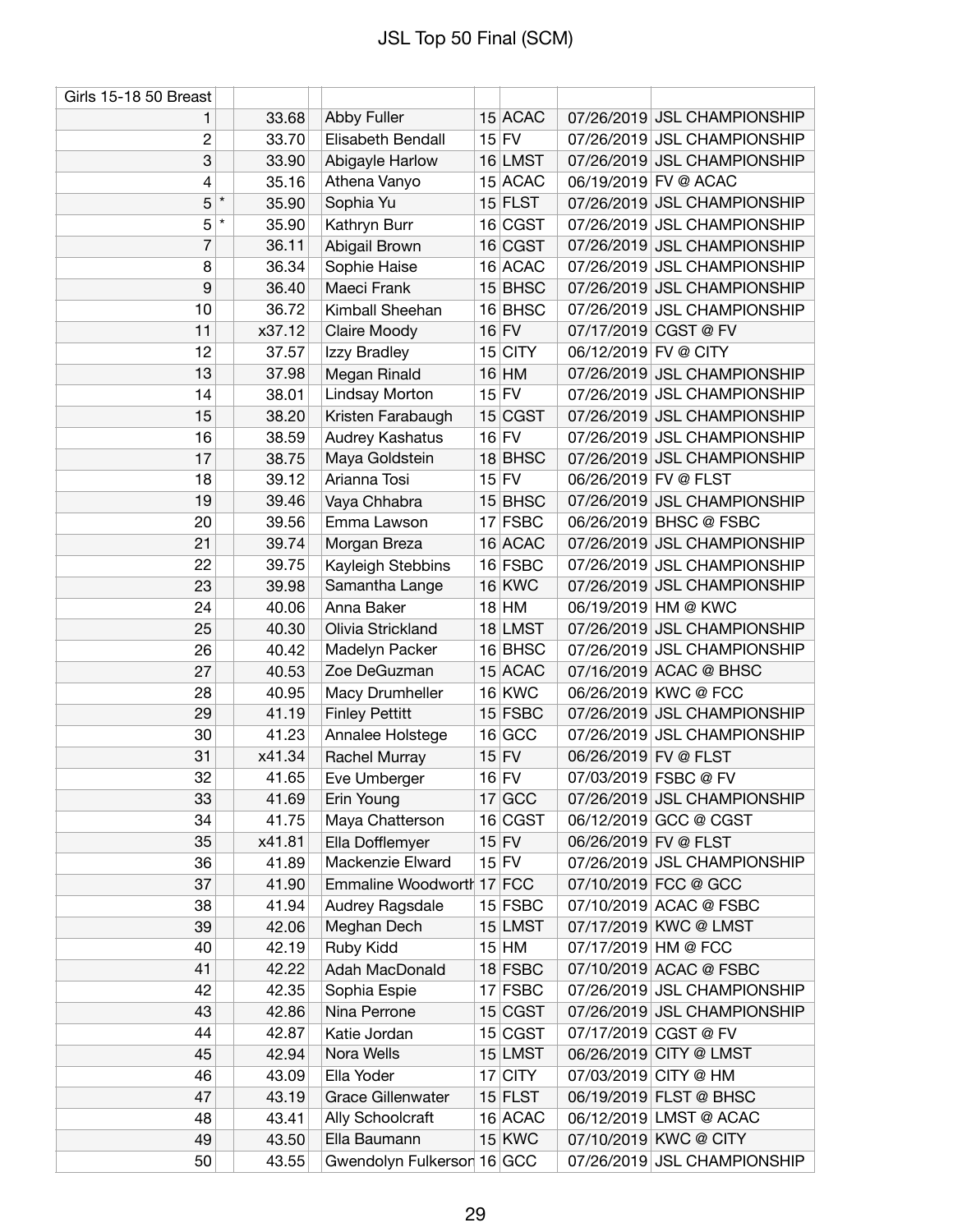| Girls 15-18 50 Fly |         |        |                            |         |           |                      |                             |
|--------------------|---------|--------|----------------------------|---------|-----------|----------------------|-----------------------------|
| 1                  |         | 27.83  | Athena Vanyo               |         | 15 ACAC   |                      | 07/26/2019 JSL CHAMPIONSHIP |
| 2                  |         | 28.77  | Izzy Bradley               |         | $15$ CITY |                      | 07/26/2019 JSL CHAMPIONSHIP |
| 3                  |         | 29.05  | Abby Fuller                |         | 15 ACAC   |                      | 06/19/2019 FV @ ACAC        |
| 4                  | $\star$ | 29.74  | Abigail Brown              |         | 16 CGST   |                      | 07/26/2019 JSL CHAMPIONSHIP |
| 4                  | $\star$ | 29.74  | Sophia Yu                  |         | $15$ FLST |                      | 07/26/2019 JSL CHAMPIONSHIP |
| 6                  |         | 30.09  | Abigayle Harlow            |         | 16 LMST   |                      | 07/26/2019 JSL CHAMPIONSHIP |
| 7                  |         | 30.26  | <b>Casey Phillips</b>      |         | $15$ BHSC |                      | 07/26/2019 JSL CHAMPIONSHIP |
| 8                  |         | 30.91  | Sophie O'Donnell           |         | $16$ FCC  |                      | 06/12/2019 FCC @ BHSC       |
| $\boldsymbol{9}$   | $\star$ | 31.00  | Eve Umberger               |         | $16$ FV   |                      | 07/26/2019 JSL CHAMPIONSHIP |
| 9                  | $\star$ | 31.00  | Allyson Lounsbury          |         | 15 LMST   |                      | 07/26/2019 JSL CHAMPIONSHIP |
| 11                 |         | 31.06  | Arianna Tosi               |         | $15$ FV   |                      | 07/26/2019 JSL CHAMPIONSHIP |
| 12                 |         | 31.07  | Kayleigh Jumper            |         | 18 BHSC   |                      | 07/26/2019 JSL CHAMPIONSHIP |
| 13                 |         | 31.17  | Maya Chatterson            |         | 16 CGST   |                      | 07/26/2019 JSL CHAMPIONSHIP |
| 14                 |         | 31.42  | Libby Addison              |         | 15 CGST   |                      | 06/26/2019 CGST @ ACAC      |
| 15                 |         | 31.73  | Morgan Breza               |         | 16 ACAC   |                      | 07/26/2019 JSL CHAMPIONSHIP |
| 16                 |         | 32.21  | Adah MacDonald             |         | 18 FSBC   |                      | 07/26/2019 JSL CHAMPIONSHIP |
| 17                 |         | 32.36  | Audrey Kashatus            |         | $16$ FV   |                      | 07/26/2019 JSL CHAMPIONSHIP |
| 18                 |         | 32.50  | Claire Moody               | $16$ FV |           |                      | 07/03/2019 FSBC @ FV        |
| 19                 |         | 32.73  | Emma DiFazio               |         | 17 FAST   |                      | 07/26/2019 JSL CHAMPIONSHIP |
| 20                 |         | 33.00  | Zoe DeGuzman               |         | 15 ACAC   |                      | 07/16/2019 ACAC @ BHSC      |
| 21                 |         | 33.10  | Zoe Moreland               |         | $16$ CITY |                      | 07/26/2019 JSL CHAMPIONSHIP |
| 22                 |         | 33.12  | <b>Blair Stilley</b>       |         | $16$ FLST |                      | 07/26/2019 JSL CHAMPIONSHIP |
| 23                 |         | 33.20  | Meg Bowen                  |         | $18$ FCC  |                      | 07/26/2019 JSL CHAMPIONSHIP |
| 24                 |         | 33.22  | Annalee Holstege           |         | 16 GCC    |                      | 07/26/2019 JSL CHAMPIONSHIP |
| 25                 |         | 33.29  | Sarah Randolph Warr 16 FCC |         |           |                      | 07/26/2019 JSL CHAMPIONSHIP |
| 26                 |         | 33.36  | Lindsay Morton             | $15$ FV |           |                      | 06/19/2019 FV @ ACAC        |
| 27                 |         | 33.48  | Kayleigh Stebbins          |         | 16 FSBC   |                      | 06/26/2019 BHSC @ FSBC      |
| 28                 |         | 33.50  | Kate Hynes                 |         | $16$ HM   |                      | 07/26/2019 JSL CHAMPIONSHIP |
| $29^{+}$           |         | 33.53  | Rachel Murray              |         | $15$ FV   | 07/03/2019 FSBC @ FV |                             |
| $29$ $*$           |         | 33.53  | Claudia James              |         | $17$ BHSC |                      | 07/26/2019 JSL CHAMPIONSHIP |
| 31                 |         | 33.64  | Caitlin Nguyen             |         | 16 ACAC   |                      | 07/26/2019 JSL CHAMPIONSHIP |
| 32                 |         | 33.68  | Hannah Brown               |         | 18 CGST   |                      | 07/17/2019 CGST @ FV        |
| 33                 |         | 33.72  | Elisabeth Bendall          |         | $15$ FV   |                      | 07/10/2019 BHSC @ FV        |
| 34                 |         | 33.90  | Ella Dofflemyer            |         | $15$ FV   |                      | 07/10/2019 BHSC @ FV        |
| 35                 |         | 33.95  | Audrey Ragsdale            |         | $15$ FSBC |                      | 07/26/2019 JSL CHAMPIONSHIP |
| 36                 |         | 34.11  | Lauren Dessent             |         | 15 LG     |                      | 07/26/2019 JSL CHAMPIONSHIP |
| $37$ <sup>*</sup>  |         | 34.16  | Kate Nemergut              |         | 15 CGST   |                      | 07/17/2019 CGST @ FV        |
| $37$ $*$           |         | 34.16  | Kylie van Ek               |         | 17 ACAC   |                      | 07/16/2019 ACAC @ BHSC      |
| 39                 |         | 34.61  | Anna Livermon              |         | 17 BHSC   |                      | 07/26/2019 JSL CHAMPIONSHIP |
| 40                 |         | x34.78 | <b>Grace Gillenwater</b>   |         | $15$ FLST | 06/26/2019 FV @ FLST |                             |
| 41                 |         | 34.97  | Leigh Young                |         | $15$ GCC  |                      | 06/26/2019 HM @ GCC         |
| 42                 |         | 35.02  | <b>Claire Rude</b>         |         | $15$ FSBC |                      | 06/12/2019 FSBC @ KWC       |
| 43                 |         | 35.03  | Clare O'Connell            |         | $17$ BHSC |                      | 07/16/2019 ACAC @ BHSC      |
| 44                 |         | 35.08  | Lilah Hassell              |         | $16$ FV   |                      | 07/26/2019 JSL CHAMPIONSHIP |
| 45                 |         | 35.16  | <b>Catherine Lambert</b>   |         | 15 BHSC   |                      | 07/26/2019 JSL CHAMPIONSHIP |
| $46$ *             |         | 35.22  | Emmaline Woodworth 17 FCC  |         |           |                      | 06/26/2019 KWC @ FCC        |
| $46$ *             |         | 35.22  | Elke Beaumont              |         | 15 CGST   |                      | 07/17/2019 CGST @ FV        |
| $48$ *             |         | 35.28  | Rachel Hill                |         | $15$ GHG  | 06/26/2019 LG @ GHG  |                             |
| $48$ *             |         | 35.28  | <b>Sydney Dutton</b>       |         | 16 CGST   |                      | 06/12/2019 GCC @ CGST       |
| 50                 |         | 35.51  | Elizabeth Cramer           |         | 17 FSBC   |                      | 07/26/2019 JSL CHAMPIONSHIP |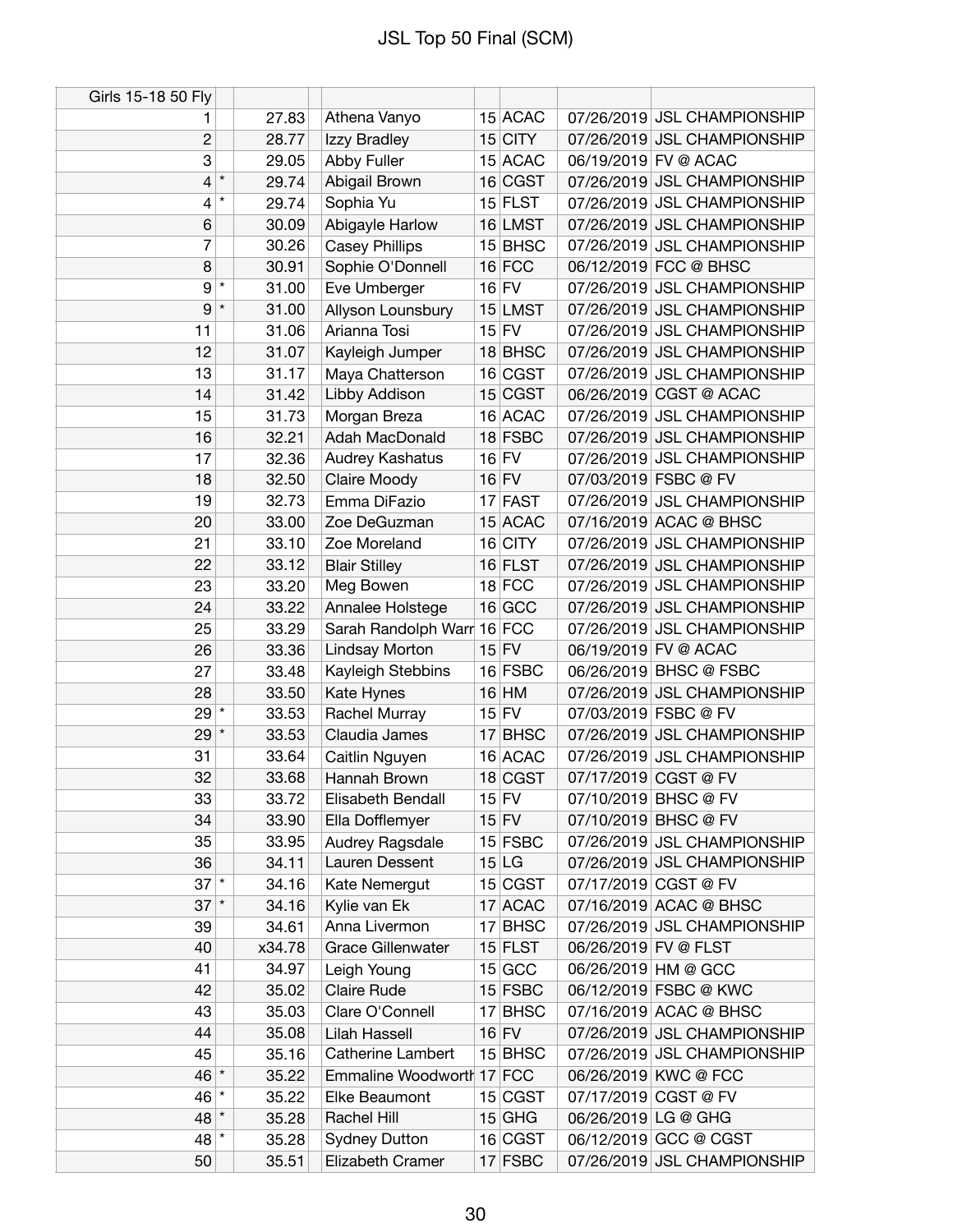| Girls 15-18 100 IM |          |                                   |         |                    |                      |                             |
|--------------------|----------|-----------------------------------|---------|--------------------|----------------------|-----------------------------|
| 1                  | 1:04.15  | Athena Vanyo                      |         | 15 ACAC            |                      | 07/26/2019 JSL CHAMPIONSHIP |
| $\overline{c}$     | 1:05.72  | Izzy Bradley                      |         | $15$ CITY          |                      | 07/26/2019 JSL CHAMPIONSHIP |
| 3                  | 1:07.78  | Abigail Brown                     |         | 16 CGST            |                      | 07/26/2019 JSL CHAMPIONSHIP |
| 4                  | 1:08.91  | Abigayle Harlow                   |         | 16 LMST            |                      | 07/26/2019 JSL CHAMPIONSHIP |
| 5                  | 1:08.98  | Sophia Yu                         |         | $15$ FLST          |                      | 07/26/2019 JSL CHAMPIONSHIP |
| 6                  | 1:09.54  | Arianna Tosi                      |         | $15$ FV            |                      | 07/26/2019 JSL CHAMPIONSHIP |
| 7                  | 1:09.60  | <b>Abby Fuller</b>                |         | 15 ACAC            |                      | 07/03/2019 ACAC @ FLST      |
| 8                  | 1:09.72  | <b>Casey Phillips</b>             |         | $15$ BHSC          |                      | 07/26/2019 JSL CHAMPIONSHIP |
| 9                  | 1:09.73  | Kayleigh Jumper                   |         | 18 BHSC            |                      | 07/26/2019 JSL CHAMPIONSHIP |
| 10                 | 1:09.75  | Claire Moody                      |         | $16$ FV            |                      | 07/17/2019 CGST @ FV        |
| 11                 | 1:10.19  | Sophie O'Donnell                  |         | $16$ FCC           |                      | 07/26/2019 JSL CHAMPIONSHIP |
| 12                 | 1:10.55  | Maya Chatterson                   |         | 16 CGST            |                      | 07/26/2019 JSL CHAMPIONSHIP |
| 13                 | 1:10.71  | Sophie Haise                      |         | 16 ACAC            |                      | 07/26/2019 JSL CHAMPIONSHIP |
| 14                 | 1:11.08  | Elisabeth Bendall                 | $15$ FV |                    |                      | 07/26/2019 JSL CHAMPIONSHIP |
| 15                 | 1:11.31  | Lindsay Morton                    |         | $15$ FV            |                      | 07/26/2019 JSL CHAMPIONSHIP |
| 16                 | 1:11.47  | Kathryn Burr                      |         | 16 CGST            |                      | 07/03/2019 BHSC @ CGST      |
| 17                 | 1:13.37  | Adah MacDonald                    |         | 18 FSBC            |                      | 07/26/2019 JSL CHAMPIONSHIP |
| 18                 | 1:14.99  | Clare O'Connell                   |         | 17 BHSC            |                      | 07/26/2019 JSL CHAMPIONSHIP |
| 19                 | 1:15.10  | Audrey Ragsdale                   |         | 15 FSBC            |                      | 07/26/2019 JSL CHAMPIONSHIP |
| 20                 | 1:15.57  | Zoe DeGuzman                      |         | 15 ACAC            |                      | 07/03/2019 ACAC @ FLST      |
| 21                 | x1:15.66 | Audrey Kashatus                   |         | $16$ FV            |                      | 07/17/2019 CGST @ FV        |
| 22                 | 1:15.90  | Megan Rinald                      |         | $16$ HM            |                      | 07/26/2019 JSL CHAMPIONSHIP |
| 23                 | 1:16.06  | Ella Dofflemyer                   |         | $15$ FV            |                      | 07/26/2019 JSL CHAMPIONSHIP |
| 24                 | 1:16.25  |                                   | $16$ FV |                    |                      | 07/03/2019 FSBC @ FV        |
| 25                 | 1:16.79  | Eve Umberger                      |         |                    |                      | 07/16/2019 ACAC @ BHSC      |
|                    |          | Morgan Breza<br>Olivia Strickland |         | 16 ACAC<br>18 LMST |                      | 07/26/2019 JSL CHAMPIONSHIP |
| 26                 | 1:17.26  |                                   |         |                    |                      |                             |
| 27                 | 1:17.53  | Kimball Sheehan                   |         | 16 BHSC            |                      | 07/26/2019 JSL CHAMPIONSHIP |
| 28                 | 1:17.66  | Emma DiFazio                      |         | 17 FAST            |                      | 06/19/2019 CCC @ FAST       |
| 29                 | x1:18.08 | Emmaline Woodworth 17 FCC         |         |                    | 07/17/2019 HM @ FCC  |                             |
| 30                 | 1:18.26  | Rachel Hill                       |         | $15$ GHG           |                      | 07/26/2019 JSL CHAMPIONSHIP |
| 31                 | 1:18.60  | Anna Baker                        |         | $18$ HM            |                      | 06/19/2019 HM @ KWC         |
| $32$ $^{\star}$    | 1:18.69  | Allyson Lounsbury                 |         | 15 LMST            |                      | 07/02/2019 FCC @ LMST       |
| $32$ *             | 1:18.69  | Claire Rude                       |         | $15$ FSBC          |                      | 06/19/2019 FSBC @ CGST      |
| 34                 | 1:18.87  | Maeci Frank                       |         | 15 BHSC            |                      | 06/19/2019 FLST @ BHSC      |
| 35                 | 1:19.12  | Kylie van Ek                      |         | 17 ACAC            |                      | 07/26/2019 JSL CHAMPIONSHIP |
| 36                 | 1:19.16  | Ruby Kidd                         |         | $15$ HM            |                      | 07/03/2019 CITY @ HM        |
| 37                 | 1:19.23  | Vaya Chhabra                      |         | $15$ BHSC          |                      | 07/26/2019 JSL CHAMPIONSHIP |
| 38                 | 1:19.78  | Kayleigh Stebbins                 |         | 16 FSBC            |                      | 06/19/2019 FSBC @ CGST      |
| 39                 | 1:19.93  | Erin Young                        |         | $17$ GCC           |                      | 07/26/2019 JSL CHAMPIONSHIP |
| 40                 | 1:20.00  | <b>Blair Stilley</b>              |         | $16$ FLST          |                      | 06/19/2019 FLST @ BHSC      |
| 41                 | 1:20.67  | Kate Nemergut                     |         | 15 CGST            |                      | 07/03/2019 BHSC @ CGST      |
| 42                 | 1:20.75  | Sarah Randolph Warr 16 FCC        |         |                    |                      | 07/26/2019 JSL CHAMPIONSHIP |
| 43                 | 1:21.19  | Kate Hynes                        |         | $16$ HM            | 07/03/2019 CITY @ HM |                             |
| 44                 | 1:21.36  | Annalee Holstege                  |         | 16 GCC             |                      | 07/26/2019 JSL CHAMPIONSHIP |
| 45                 | 1:21.50  | Meghan Dech                       |         | 15 LMST            |                      | 06/19/2019 LMST @ GCC       |
| 46                 | 1:21.91  | Caitlin Nguyen                    |         | 16 ACAC            |                      | 07/16/2019 ACAC @ BHSC      |
| 47                 | 1:22.04  | Aoife Arras                       |         | $15$ CITY          |                      | 07/26/2019 JSL CHAMPIONSHIP |
| 48                 | 1:23.18  | Maya Goldstein                    |         | 18 BHSC            |                      | 06/19/2019 FLST @ BHSC      |
| 49                 | 1:23.59  | Leigh Young                       |         | $15$ GCC           |                      | 07/03/2019 GCC @ KWC        |
| 50                 | 1:23.63  | Catherine Lambert                 |         | $15$ BHSC          |                      | 07/03/2019 BHSC @ CGST      |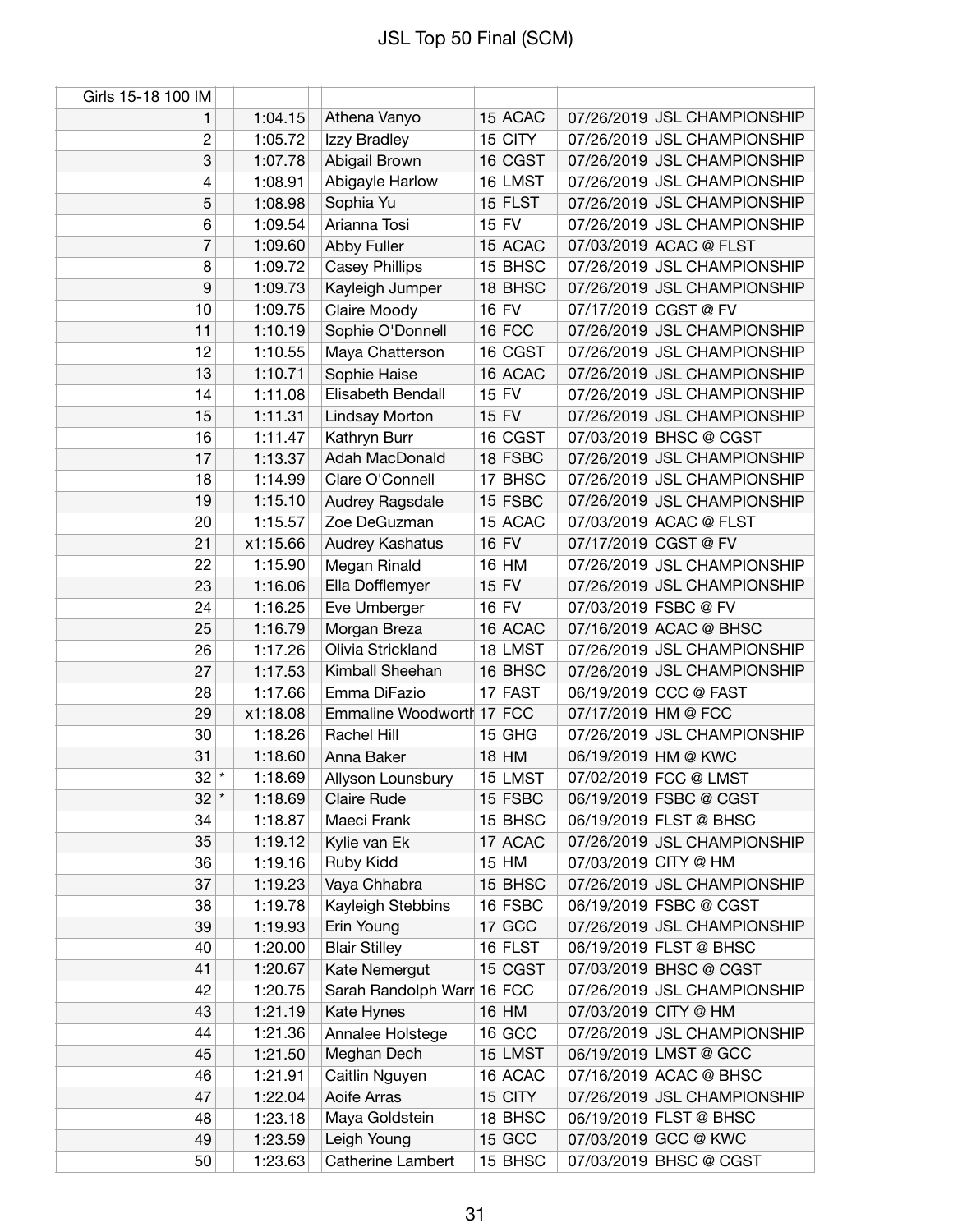| Boys 5-6 25 Free |       |                        |          |                     |                             |
|------------------|-------|------------------------|----------|---------------------|-----------------------------|
| 1                | 19.34 | Matthew Killian        | $6$ FV   |                     | 07/26/2019 JSL CHAMPIONSHIP |
| 2                | 21.12 | Patrick Sheeran        | 6 BHSC   |                     | 07/26/2019 JSL CHAMPIONSHIP |
| 3                | 22.06 | Jeb Bloxsom            | 6 FCC    |                     | 07/26/2019 JSL CHAMPIONSHIP |
| 4                | 22.69 | Knox O'Connor          | 6 FCC    | 07/17/2019 HM @ FCC |                             |
| 5                | 23.37 | Sutton Jaskot          | 6 KWC    |                     | 07/10/2019 KWC @ CITY       |
| 6                | 23.49 | <b>Tyler Roth</b>      | 6 BHSC   |                     | 07/26/2019 JSL CHAMPIONSHIP |
| 7                | 24.65 | Wills Murphy           | 6 FCC    | 07/17/2019 HM @ FCC |                             |
| 8                | 24.66 | Khiam Brinson          | 6 FLST   |                     | 07/17/2019 FLST @ FSBC      |
| 9                | 25.13 | Henry Sanders          | 6 BHSC   |                     | 07/26/2019 JSL CHAMPIONSHIP |
| 10               | 25.54 | Malcolm Lavery         | 6 CITY   |                     | 07/26/2019 JSL CHAMPIONSHIP |
| 11               | 25.75 | Harrison Lawson        | 6 ACAC   |                     | 06/26/2019 CGST @ ACAC      |
| 12               | 26.06 | Daniel Myc             | $6$ FV   |                     | 07/26/2019 JSL CHAMPIONSHIP |
| 13               | 26.52 | <b>Tobiah Sorensen</b> | 6 CGST   |                     | 06/26/2019 CGST @ ACAC      |
| 14               | 26.57 | Shane Myers-Johans     | 6 ACAC   |                     | 07/26/2019 JSL CHAMPIONSHIP |
| 15               | 26.65 | <b>Turner Envall</b>   | 6 BHSC   |                     | 07/26/2019 JSL CHAMPIONSHIP |
| 16               | 27.08 | Will Darby             | 6 CITY   |                     | 07/26/2019 JSL CHAMPIONSHIP |
| 17               | 27.15 | Ari Moses              | 6 FSBC   |                     | 07/17/2019 FLST @ FSBC      |
| 18               | 27.97 | Arden Warrington       | 6 ACAC   |                     | 07/26/2019 JSL CHAMPIONSHIP |
| 19               | 28.06 | Jackson Hale           | 6 CC     | 07/10/2019 CCC @ LG |                             |
| 20               | 28.33 | Max Davis              | 6 BHSC   |                     | 07/26/2019 JSL CHAMPIONSHIP |
| 21               | 28.40 | Nathan Matz            | 5 ACAC   |                     | 06/12/2019 LMST @ ACAC      |
| 22               | 28.92 | <b>Ryder Easton</b>    | 5 ACAC   |                     | 07/26/2019 JSL CHAMPIONSHIP |
| 23               | 29.31 | Jayce Anderson         | 6 CGST   |                     | 07/10/2019 CGST @ FLST      |
| 24               | 29.53 | Luca Minutella         | 5 GCC    |                     | 07/10/2019 FCC @ GCC        |
| $25$ $*$         | 29.81 | Marcus Xie             | 6 FLST   |                     | 07/26/2019 JSL CHAMPIONSHIP |
| $25$ $*$         | 29.81 | Ben Bowman             | 5 CGST   |                     | 07/26/2019 JSL CHAMPIONSHIP |
| 27               | 30.04 | Sean DeVries           | 6 CGST   |                     | 07/26/2019 JSL CHAMPIONSHIP |
| $28 *$           | 30.34 | Connor Kennedy         | 6 GCC    |                     | 06/19/2019 LMST @ GCC       |
| $28$ $*$         | 30.34 | <b>Stuart Ochs</b>     | 6 FCC    |                     | 07/26/2019 JSL CHAMPIONSHIP |
| $30*$            | 30.39 | <b>Brennan Singer</b>  | 6 ACAC   |                     | 06/26/2019 CGST @ ACAC      |
| $30$ $*$         | 30.39 | <b>Connor Stewart</b>  | 6 CGST   |                     | 07/26/2019 JSL CHAMPIONSHIP |
| 32               | 30.41 | <b>Ethan Russell</b>   | 6 ACAC   |                     | 07/26/2019 JSL CHAMPIONSHIP |
| 33               | 30.56 | James Levin            | 5 BHSC   |                     | 07/26/2019 JSL CHAMPIONSHIP |
| 34               | 31.25 | Steele Erickson        | 6 FSBC   |                     | 07/17/2019 FLST @ FSBC      |
| 35               | 31.31 | Liam Poole             | 5 LMST   |                     | 07/10/2019 LMST @ HM        |
| 36               | 31.33 | Trail Gorman           | 6 FSBC   |                     | 07/10/2019 ACAC @ FSBC      |
| 37               | 31.53 | Joshua Weimer          | 6 LMST   |                     | 07/17/2019 KWC @ LMST       |
| 38               | 31.81 | Benjamin Kashindi      | 5 FSBC   |                     | 07/17/2019 FLST @ FSBC      |
| 39               | 32.11 | Miles Hurst            | 6 FSBC   |                     | 07/26/2019 JSL CHAMPIONSHIP |
| 40               | 32.33 | Cole Miller            | 6 CGST   |                     | 07/17/2019 CGST @ FV        |
| 41               | 32.47 | Xander Easter          | 6 CITY   |                     | 06/26/2019 CITY @ LMST      |
| 42               | 32.60 | <b>Bo Rogers</b>       | 6 BHSC   |                     | 07/16/2019 ACAC @ BHSC      |
| 43               | 33.06 | Wes Johnston           | $5$ FSBC |                     | 07/26/2019 JSL CHAMPIONSHIP |
| 44               | 33.23 | <b>Holden Staples</b>  | 5 ACAC   |                     | 07/26/2019 JSL CHAMPIONSHIP |
| 45               | 33.31 | <b>Trenten Cheney</b>  | $6$ FLST |                     | 07/26/2019 JSL CHAMPIONSHIP |
| 46               | 33.46 | Paxton Strickland      | 6 FAST   |                     | 07/26/2019 JSL CHAMPIONSHIP |
| 47               | 33.57 | Jake Larson            | 6 BHSC   |                     | 07/26/2019 JSL CHAMPIONSHIP |
| 48               | 33.62 | Armando Ruiz-Gutieri   | 6 FSBC   |                     | 07/26/2019 JSL CHAMPIONSHIP |
| 49               | 33.67 | Jonah England          | 6 FAST   |                     | 07/26/2019 JSL CHAMPIONSHIP |
| 50               | 34.07 | Dean Miracle           | 6 CGST   |                     | 07/26/2019 JSL CHAMPIONSHIP |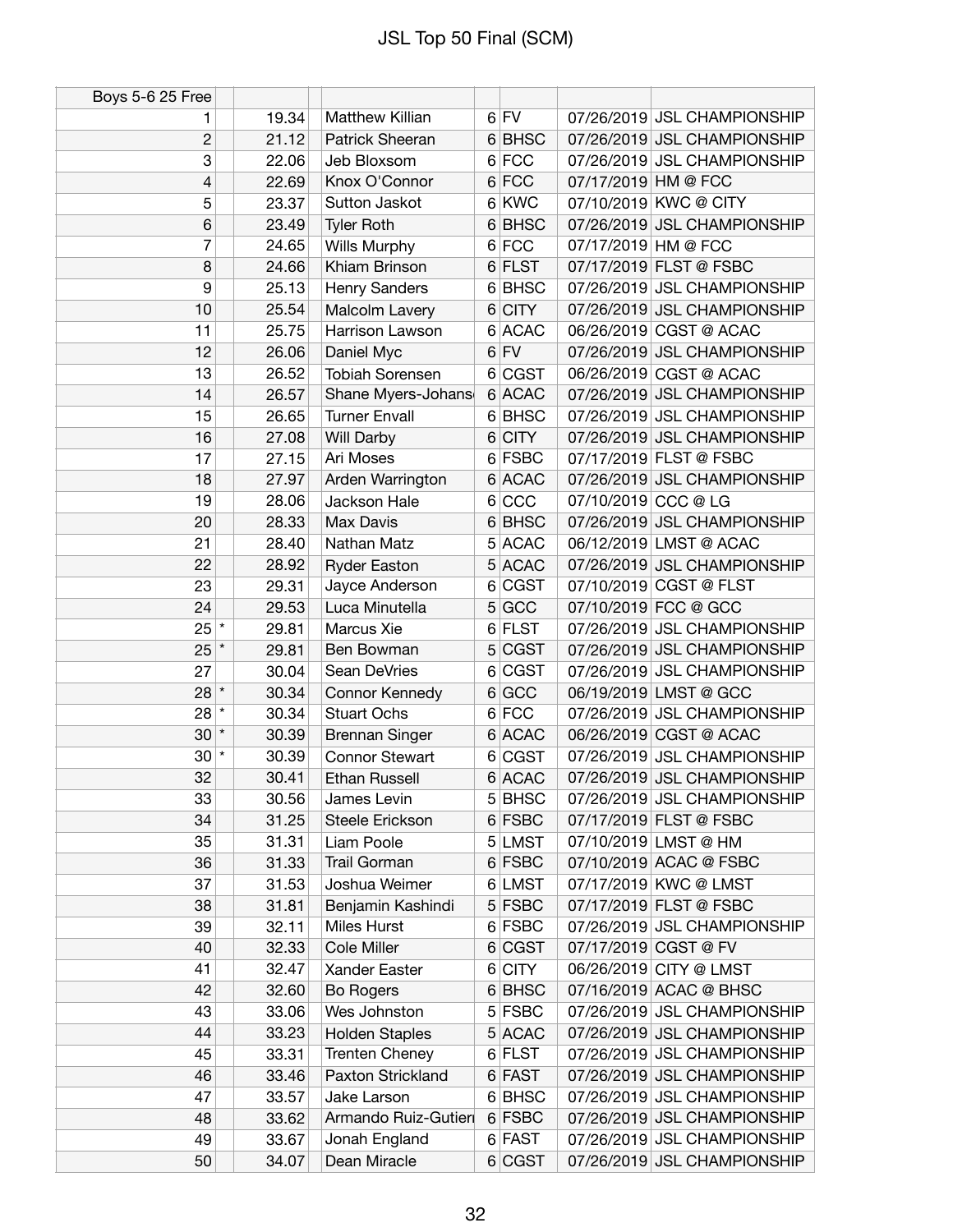| Boys 5-6 25 Back |       |                          |   |        |                      |                             |
|------------------|-------|--------------------------|---|--------|----------------------|-----------------------------|
| 1                | 25.90 | Matthew Killian          |   | $6$ FV |                      | 07/26/2019 JSL CHAMPIONSHIP |
| $\mathbf{2}$     | 26.04 | Jeb Bloxsom              |   | 6 FCC  |                      | 07/26/2019 JSL CHAMPIONSHIP |
| 3                | 26.62 | Patrick Sheeran          |   | 6 BHSC |                      | 07/26/2019 JSL CHAMPIONSHIP |
| 4                | 27.85 | Max Davis                |   | 6 BHSC |                      | 07/26/2019 JSL CHAMPIONSHIP |
| 5                | 28.01 | Sutton Jaskot            |   | 6 KWC  |                      | 07/26/2019 JSL CHAMPIONSHIP |
| 6                | 28.39 | <b>Ryder Easton</b>      |   | 5 ACAC |                      | 07/26/2019 JSL CHAMPIONSHIP |
| 7                | 28.66 | <b>Tyler Roth</b>        |   | 6 BHSC |                      | 07/16/2019 ACAC @ BHSC      |
| 8                | 28.72 | Knox O'Connor            |   | 6 FCC  | 07/17/2019 HM @ FCC  |                             |
| 9                | 30.49 | Wills Murphy             |   | 6 FCC  |                      | 07/26/2019 JSL CHAMPIONSHIP |
| 10               | 30.90 | <b>Harrison Lawson</b>   |   | 6 ACAC |                      | 07/10/2019 ACAC @ FSBC      |
| 11               | 31.07 | Marcus Xie               |   | 6 FLST | 06/26/2019 FV @ FLST |                             |
| 12               | 31.14 | Shane Myers-Johans       |   | 6 ACAC |                      | 07/26/2019 JSL CHAMPIONSHIP |
| 13               | 31.30 | Malcolm Lavery           |   | 6 CITY |                      | 06/19/2019 CITY @ FCC       |
| 14               | 31.66 | Nathan Matz              |   | 5 ACAC |                      | 07/26/2019 JSL CHAMPIONSHIP |
| 15               | 31.69 | Paxton Strickland        |   | 6 FAST |                      | 07/26/2019 JSL CHAMPIONSHIP |
| 16               | 31.77 | <b>Holden Staples</b>    |   | 5 ACAC |                      | 07/26/2019 JSL CHAMPIONSHIP |
| 17               | 32.10 | Arden Warrington         |   | 6 ACAC |                      | 07/26/2019 JSL CHAMPIONSHIP |
| 18               | 32.22 | <b>Stuart Ochs</b>       |   | 6 FCC  |                      | 07/26/2019 JSL CHAMPIONSHIP |
| 19               | 32.81 | Daniel Myc               |   | $6$ FV |                      | 07/17/2019 CGST @ FV        |
| 20               | 32.84 | <b>Brennan Singer</b>    |   | 6 ACAC |                      | 07/26/2019 JSL CHAMPIONSHIP |
| 21               | 32.88 | Khiam Brinson            |   | 6 FLST |                      | 07/17/2019 FLST @ FSBC      |
| 22               | 32.91 | Jayce Anderson           |   | 6 CGST |                      | 07/10/2019 CGST @ FLST      |
| 23               | 33.09 | Henry Sanders            |   | 6 BHSC |                      | 07/26/2019 JSL CHAMPIONSHIP |
| 24               | 33.66 | <b>Turner Envall</b>     |   | 6 BHSC |                      | 07/16/2019 ACAC @ BHSC      |
| 25               | 33.72 | Jonah England            |   | 6 FAST |                      | 06/25/2019 ELKS @ FAST      |
| 26               | 33.90 | Jackson Hale             | 6 | ccc    |                      | 07/26/2019 JSL CHAMPIONSHIP |
| 27               | 34.21 | Liam Leake               |   | 5 LG   |                      | 07/02/2019 LG @ ELKS        |
| 28               | 34.23 | Connor Kennedy           |   | 6 GCC  |                      | 07/26/2019 JSL CHAMPIONSHIP |
| 29               | 34.41 | <b>Tobiah Sorensen</b>   |   | 6 CGST |                      | 06/26/2019 CGST @ ACAC      |
| 30               | 34.53 | Connor Wood              |   | 6 ACAC |                      | 07/10/2019 ACAC @ FSBC      |
| 31               | 34.55 | <b>Connor Stewart</b>    |   | 6 CGST |                      | 07/26/2019 JSL CHAMPIONSHIP |
| 32               | 34.58 | Abie Schwartzman         |   | 6 CITY |                      | 07/26/2019 JSL CHAMPIONSHIP |
| 33               | 34.97 | Sean DeVries             |   | 6 CGST |                      | 07/26/2019 JSL CHAMPIONSHIP |
| 34               | 35.04 | Will Darby               |   | 6 CITY |                      | 07/17/2019 GCC@CITY         |
| 35               | 35.20 | Liam Poole               |   | 5 LMST |                      | 07/26/2019 JSL CHAMPIONSHIP |
| 36               | 35.42 | James Levin              |   | 5 BHSC |                      | 07/26/2019 JSL CHAMPIONSHIP |
| 37               | 36.09 | Ben Bowman               |   | 5 CGST |                      | 07/26/2019 JSL CHAMPIONSHIP |
| 38               | 36.75 | Luca Minutella           |   | 5 GCC  |                      | 07/17/2019 GCC@CITY         |
| 39               | 37.25 | Cole Miller              |   | 6 CGST |                      | 07/17/2019 CGST @ FV        |
| 40               | 37.47 | James Bendahan           |   | 5 BHSC |                      | 07/26/2019 JSL CHAMPIONSHIP |
| 41               | 37.60 | Benjamin Kashindi        |   | 5 FSBC |                      | 07/26/2019 JSL CHAMPIONSHIP |
| 42               | 37.76 | Dean Miracle             |   | 6 CGST |                      | 07/26/2019 JSL CHAMPIONSHIP |
| 43               | 37.86 | <b>Colin Littlefield</b> |   | $5$ HM |                      | 07/26/2019 JSL CHAMPIONSHIP |
| 44               | 38.24 | Thomas Hoppin            |   | 6 FCC  |                      | 06/19/2019 CITY @ FCC       |
| 45               | 38.33 | <b>Cullen Peck</b>       |   | 5 BHSC |                      | 07/26/2019 JSL CHAMPIONSHIP |
| 46               | 38.35 | Ari Moses                |   | 6 FSBC |                      | 07/26/2019 JSL CHAMPIONSHIP |
| 47               | 38.53 | Levi Strickland          |   | 6 FAST |                      | 07/26/2019 JSL CHAMPIONSHIP |
| 48               | 38.84 | Elias Drake              |   | 6 LMST |                      | 07/26/2019 JSL CHAMPIONSHIP |
| 49               | 39.27 | <b>Brady Key</b>         |   | 6 ACAC |                      | 06/19/2019 FV @ ACAC        |
| 50               | 39.48 | Alan Plaskey             |   | 6 LG   |                      | 07/26/2019 JSL CHAMPIONSHIP |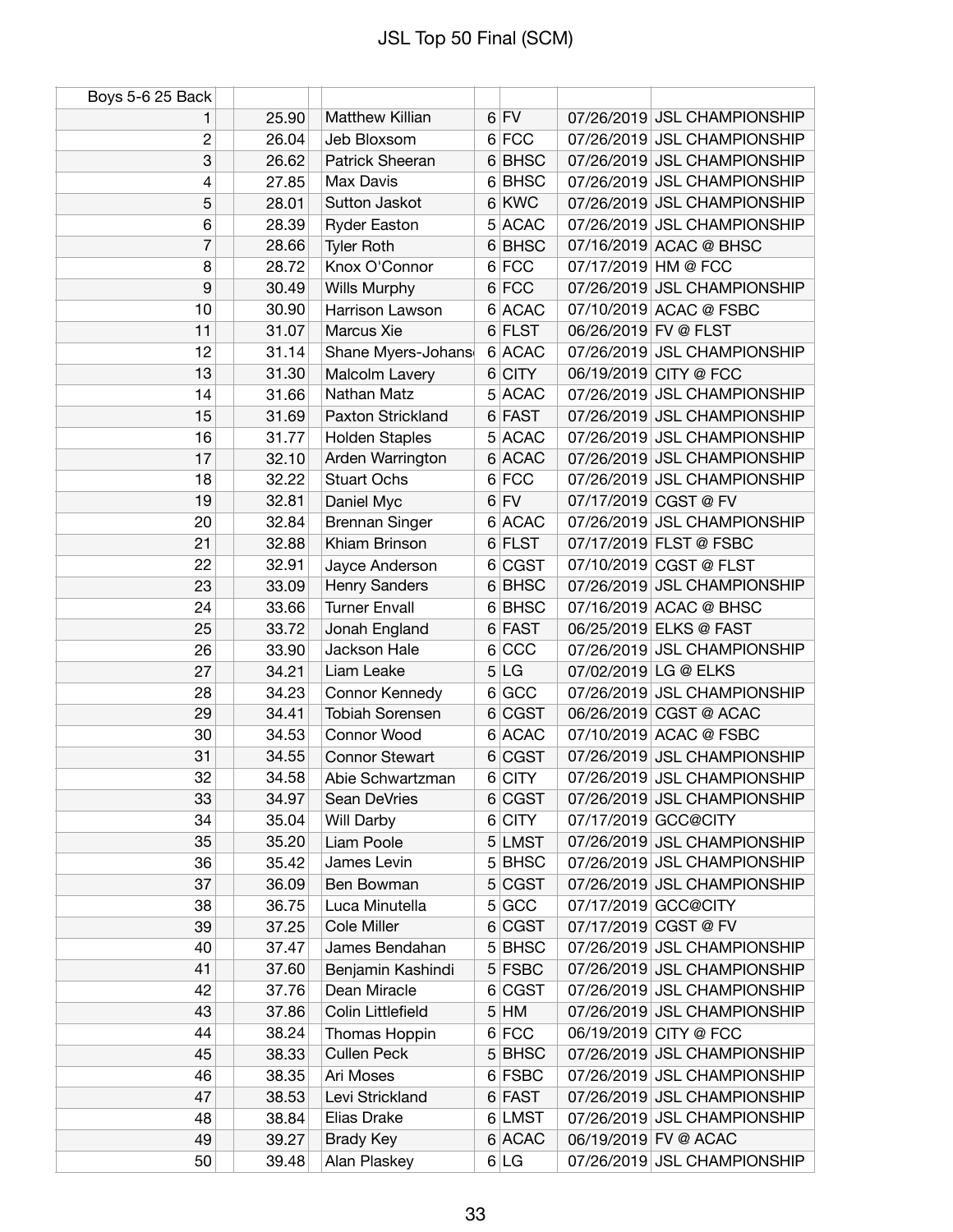| Boys 7-8 25 Free |        |                          |          |                     |                             |
|------------------|--------|--------------------------|----------|---------------------|-----------------------------|
| 1                | 16.16  | <b>Ben Charlton</b>      | 8 FSBC   |                     | 07/26/2019 JSL CHAMPIONSHIP |
| $\overline{c}$   | 16.23  | <b>Walker Easton</b>     | 8 ACAC   |                     | 07/26/2019 JSL CHAMPIONSHIP |
| 3                | 16.49  | Bowen Hunt               | 8 CGST   |                     | 07/26/2019 JSL CHAMPIONSHIP |
| 4                | 16.86  | Eli Rutherford           | 8BHSC    |                     | 07/16/2019 ACAC @ BHSC      |
| 5                | 16.89  | Keegan Mejias            | 8 HM     |                     | 07/26/2019 JSL CHAMPIONSHIP |
| 6                | 17.25  | Jack Byrne               | 8 GCC    |                     | 07/26/2019 JSL CHAMPIONSHIP |
| 7                | x17.58 | Luke Wenert              | 8 FLST   |                     | 06/19/2019 FLST @ BHSC      |
| 8                | 17.62  | <b>Tommy Rockwell</b>    | 8 CGST   |                     | 07/26/2019 JSL CHAMPIONSHIP |
| 9                | 17.81  | David Roberts            | $8$ FV   |                     | 07/17/2019 CGST @ FV        |
| 10               | 18.14  | Jamie Madden             | 8 BHSC   |                     | 06/19/2019 FLST @ BHSC      |
| 11               | 18.34  | <b>Bennie Lineweaver</b> | 8 CGST   |                     | 07/26/2019 JSL CHAMPIONSHIP |
| 12               | x18.44 | <b>Gabe Cullaty</b>      | $8$ FV   |                     | 07/10/2019 BHSC @ FV        |
| 13               | 18.48  | Daxten Gahlmann          | 7 FLST   |                     | 07/26/2019 JSL CHAMPIONSHIP |
| 14               | 18.55  | Cam Betsworth            | 8 GCC    |                     | 07/17/2019 GCC@CITY         |
| 15               | 18.63  | Thomas Bouch             | 8 KWC    |                     | 07/10/2019 KWC @ CITY       |
| 16               | 18.66  | Jake Jung                | $8$ HM   |                     | 07/03/2019 CITY @ HM        |
| 17               | 18.73  | <b>Braden Ostlund</b>    | $8$ HM   |                     | 06/19/2019 HM @ KWC         |
| 18               | 19.12  | Bodie Jamison            | 8 BHSC   |                     | 06/19/2019 FLST @ BHSC      |
| 19               | 19.25  | Henry Moore              | 8 CITY   |                     | 07/10/2019 KWC @ CITY       |
| 20               | 19.42  | <b>Brendan Hanley</b>    | 8 GCC    |                     | 06/26/2019 HM @ GCC         |
| 21               | 19.44  | Jake Miller              | 8 CGST   |                     | 07/17/2019 CGST @ FV        |
| 22               | x19.50 | Jackson Hall             | $8$ FV   |                     | 07/03/2019 FSBC @ FV        |
| 23               | 19.59  | Alex Hansen              | 8 ACAC   |                     | 07/03/2019 ACAC @ FLST      |
| 24               | 19.60  | <b>Richard Schramm</b>   | $8$ HM   |                     | 07/26/2019 JSL CHAMPIONSHIP |
| 25               | 19.91  | <b>Braden Luck</b>       | 8 FSBC   |                     | 07/03/2019 FSBC @ FV        |
| 26               | 19.97  | <b>Colin Uthlaut</b>     | $8$ FV   |                     | 07/17/2019 CGST @ FV        |
| $27$ $*$         | 20.06  | Cade McCall              | 7 BHSC   |                     | 07/16/2019 ACAC @ BHSC      |
| $27$ $*$         | 20.06  | Colin Jones              | 8 FLST   |                     | 07/10/2019 CGST @ FLST      |
| 29               | 20.10  | Luca Perrone             | 8 FCC    |                     | 07/26/2019 JSL CHAMPIONSHIP |
| 30               | 20.19  | Holden Taylor            | $8$ FV   |                     | 06/19/2019 FV @ ACAC        |
| 31               | 20.21  | Parker Envall            | 8BHSC    |                     | 07/26/2019 JSL CHAMPIONSHIP |
| 32               | 20.31  | Yusuf Ismailov           | $8$ FV   |                     | 06/19/2019 FV @ ACAC        |
| 33               | 20.40  | Jett Palmer              | 8 CGST   |                     | 07/26/2019 JSL CHAMPIONSHIP |
| 34               | 20.43  | <b>Reid Florin</b>       | 7 FCC    | 07/17/2019 HM @ FCC |                             |
| 35               | 20.46  | Max Friesen              | 8 FCC    | 07/17/2019 HM @ FCC |                             |
| 36               | 20.47  | <b>Woods Austin</b>      | $7$ CITY |                     | 07/17/2019 GCC@CITY         |
| 37               | 20.50  | Drew Pariseau            | 8 ACAC   |                     | 07/26/2019 JSL CHAMPIONSHIP |
| 38               | 20.55  | Michael Cronberg         | 7 BHSC   |                     | 07/26/2019 JSL CHAMPIONSHIP |
| 39               | 20.62  | Nate Earnhardt           | 8 FCC    |                     | 07/10/2019 FCC @ GCC        |
| 40               | 20.69  | Daniel Dumene            | $8$ HM   |                     | 06/26/2019 HM @ GCC         |
| 41               | 21.08  | Luke Chulis              | 8 FCC    |                     | 07/26/2019 JSL CHAMPIONSHIP |
| 42               | 21.21  | Jack Kibler              | $7$ GHG  |                     | 07/26/2019 JSL CHAMPIONSHIP |
| 43               | 21.26  | Mason McGinn             | 7 CGST   |                     | 07/26/2019 JSL CHAMPIONSHIP |
| 44               | 21.27  | Andy Kilfoil             | 7 FCC    | 07/17/2019 HM @ FCC |                             |
| 45               | 21.37  | Sunjoo Hahm              | $7$ CITY |                     | 07/03/2019 CITY @ HM        |
| 46               | 21.43  | Dylan Russell            | 8 ACAC   |                     | 06/12/2019 LMST @ ACAC      |
| 47               | 21.44  | Maxwell Turpin           | 8 KWC    |                     | 07/17/2019 KWC @ LMST       |
| 48               | 21.59  | Derrick Groff            | $7$ CITY |                     | 07/17/2019 GCC@CITY         |
| 49               | 21.63  | Cole Johnston            | 8 FSBC   |                     | 06/19/2019 FSBC @ CGST      |
| 50               | 21.66  | Mateo Achmad-Guzn        | 7 LMST   |                     | 07/17/2019 KWC @ LMST       |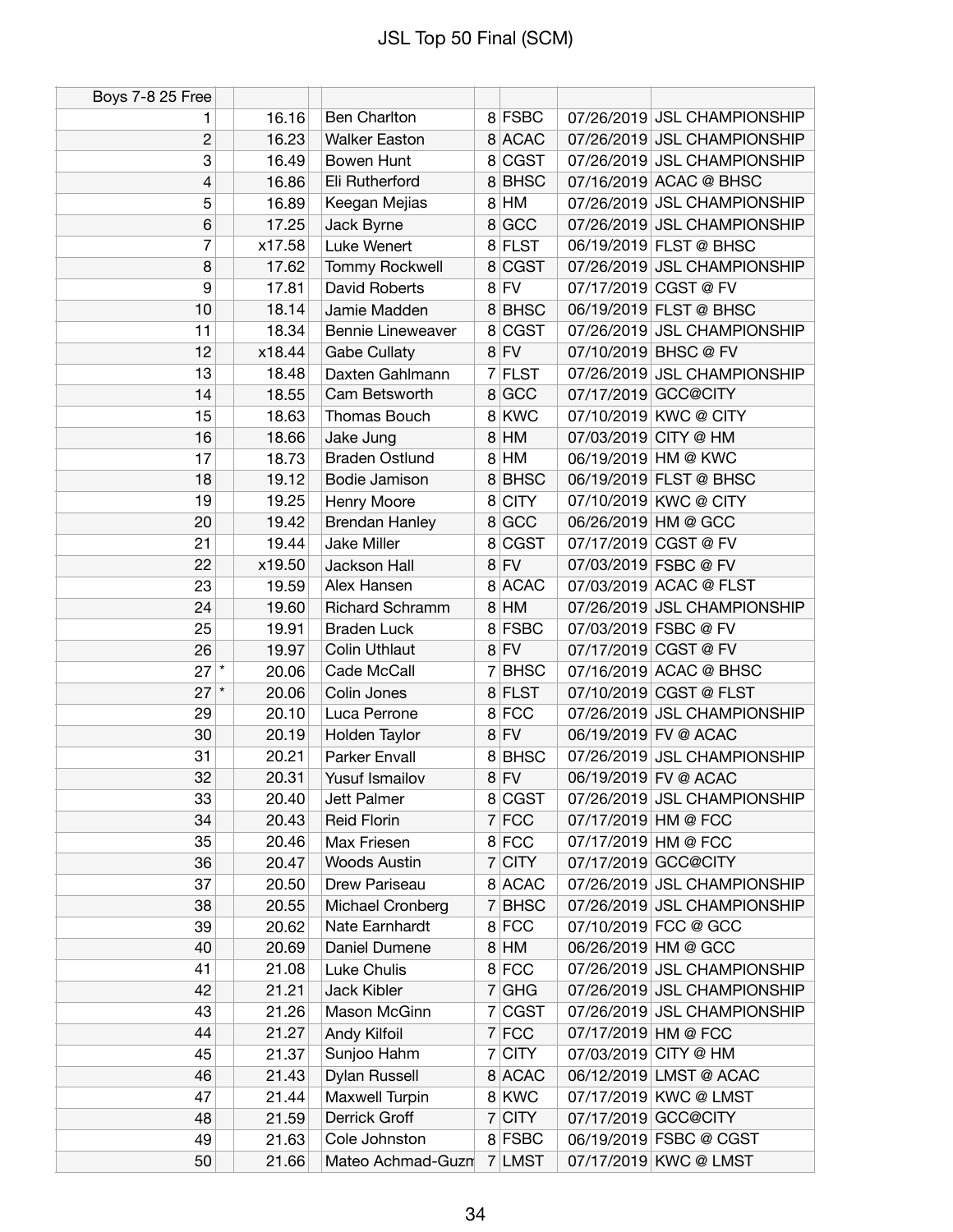| Boys 7-8 50 Free |        |                        |         |                             |
|------------------|--------|------------------------|---------|-----------------------------|
| 1                | 36.37  | <b>Walker Easton</b>   | 8 ACAC  | 06/26/2019 CGST @ ACAC      |
| $\overline{c}$   | 38.03  | <b>David Roberts</b>   | $8$ FV  | 07/26/2019 JSL CHAMPIONSHIP |
| 3                | 38.07  | Bowen Hunt             | 8 CGST  | 07/26/2019 JSL CHAMPIONSHIP |
| 4                | 38.10  | <b>Ben Charlton</b>    | 8 FSBC  | 07/10/2019 ACAC @ FSBC      |
| 5                | 38.70  | Luke Wenert            | 8 FLST  | 07/17/2019 FLST @ FSBC      |
| 6                | 39.24  | Keegan Mejias          | 8 HM    | 07/26/2019 JSL CHAMPIONSHIP |
| 7                | 41.06  | Jack Byrne             | 8 GCC   | 07/26/2019 JSL CHAMPIONSHIP |
| 8                | 41.10  | Eli Rutherford         | 8BHSC   | 07/26/2019 JSL CHAMPIONSHIP |
| 9                | 42.02  | James Jones            | 7 ACAC  | 06/19/2019 FV @ ACAC        |
| 10               | 42.75  | Henry Moore            | 8 CITY  | 07/26/2019 JSL CHAMPIONSHIP |
| 11               | 43.28  | Cam Betsworth          | 8 GCC   | 07/10/2019 FCC @ GCC        |
| 12               | 43.95  | Bodie Jamison          | 8BHSC   | 06/26/2019 BHSC @ FSBC      |
| 13               | 44.10  | Gabe Cullaty           | $8$ FV  | 07/26/2019 JSL CHAMPIONSHIP |
| 14               | 44.23  | Alex Hansen            | 8 ACAC  | 06/12/2019 LMST @ ACAC      |
| 15               | x44.50 | Jamie Madden           | 8 BHSC  | 06/12/2019 FCC @ BHSC       |
| 16               | 44.58  | Bennie Lineweaver      | 8 CGST  | 07/26/2019 JSL CHAMPIONSHIP |
| 17               | 45.03  | Holden Taylor          | $8$ FV  | 07/26/2019 JSL CHAMPIONSHIP |
| 18               | 45.11  | Yusuf Ismailov         | 8 FV    | 07/26/2019 JSL CHAMPIONSHIP |
| 19               | 45.15  | <b>Richard Schramm</b> | 8 HM    | 07/26/2019 JSL CHAMPIONSHIP |
| 20               | 45.22  | Jake Jung              | 8 HM    | 06/12/2019 FLST @ HM        |
| 21               | 45.38  | <b>Braden Ostlund</b>  | 8 HM    | 06/12/2019 FLST @ HM        |
| 22               | 45.44  | <b>Brendan Hanley</b>  | 8 GCC   | 06/26/2019 HM @ GCC         |
| 23               | 46.54  | <b>Braden Luck</b>     | 8 FSBC  | 07/26/2019 JSL CHAMPIONSHIP |
| 24               | 46.86  | Jake Miller            | 8 CGST  | 06/26/2019 CGST @ ACAC      |
| $25$ $*$         | 47.53  | Mateo Achmad-Guzn      | 7 LMST  | 06/26/2019 CITY @ LMST      |
| $25^{*}$         | 47.53  | <b>Reid Florin</b>     | $7$ FCC | 07/10/2019 FCC @ GCC        |
| 27               | 47.54  | Tommy Rockwell         | 8 CGST  | 06/12/2019 GCC @ CGST       |
| 28               | 48.00  | Max Friesen            | 8 FCC   | 07/26/2019 JSL CHAMPIONSHIP |
| 29               | 48.19  | Colin Jones            | 8 FLST  | 07/26/2019 JSL CHAMPIONSHIP |
| 30               | 48.61  | Thomas Bouch           | 8 KWC   | 06/12/2019 FSBC @ KWC       |
| 31               | 48.91  | Gavin McClellan        | 8 LG    | 07/26/2019 JSL CHAMPIONSHIP |
| 32               | 48.93  | Cole Johnston          | 8 FSBC  | 07/26/2019 JSL CHAMPIONSHIP |
| 33               | 48.97  | Malcolm Washington     | 8 CITY  | 06/26/2019 CITY @ LMST      |
| 34               | 48.98  | Jackson Hall           | $8$ FV  | 06/19/2019 FV @ ACAC        |
| 35               | 49.04  | Luke Chulis            | 8 FCC   | 07/26/2019 JSL CHAMPIONSHIP |
| 36               | 49.06  | Nate Earnhardt         | 8 FCC   | 07/10/2019 FCC @ GCC        |
| 37               | x49.25 | Daniel Dumene          | $8$ HM  | 06/26/2019 HM @ GCC         |
| 38               | 49.33  | Jett Palmer            | 8 CGST  | 07/26/2019 JSL CHAMPIONSHIP |
| 39               | x49.63 | Luca Perrone           | 8 FCC   | 07/10/2019 FCC @ GCC        |
| 40               | 49.85  | <b>Colin Uthlaut</b>   | $8$ FV  | 06/19/2019 FV @ ACAC        |
| 41               | 50.07  | Daxten Gahlmann        | 7 FLST  | 06/12/2019 FLST @ HM        |
| 42               | 50.28  | John Kerrigan          | 7 ACAC  | 07/10/2019 ACAC @ FSBC      |
| 43               | 50.44  | Thomas Statuta         | 7 FCC   | 07/26/2019 JSL CHAMPIONSHIP |
| 44               | 51.13  | Sunjoo Hahm            | 7 CITY  | 06/26/2019 CITY @ LMST      |
| 45               | 51.16  | Drew Pariseau          | 8 ACAC  | 07/10/2019 ACAC @ FSBC      |
| 46               | 51.83  | Silas Hull             | $7$ HM  | 07/26/2019 JSL CHAMPIONSHIP |
| 47               | 51.84  | Cade McCall            | 7 BHSC  | 06/26/2019 BHSC @ FSBC      |
| 48               | 51.96  | Corban Rapp            | 7 FSBC  | 07/26/2019 JSL CHAMPIONSHIP |
| 49               | 52.05  | Michael Cronberg       | 7 BHSC  | 07/26/2019 JSL CHAMPIONSHIP |
| 50               | 52.08  | Hunter Hale            | 8 CCC   | 07/26/2019 JSL CHAMPIONSHIP |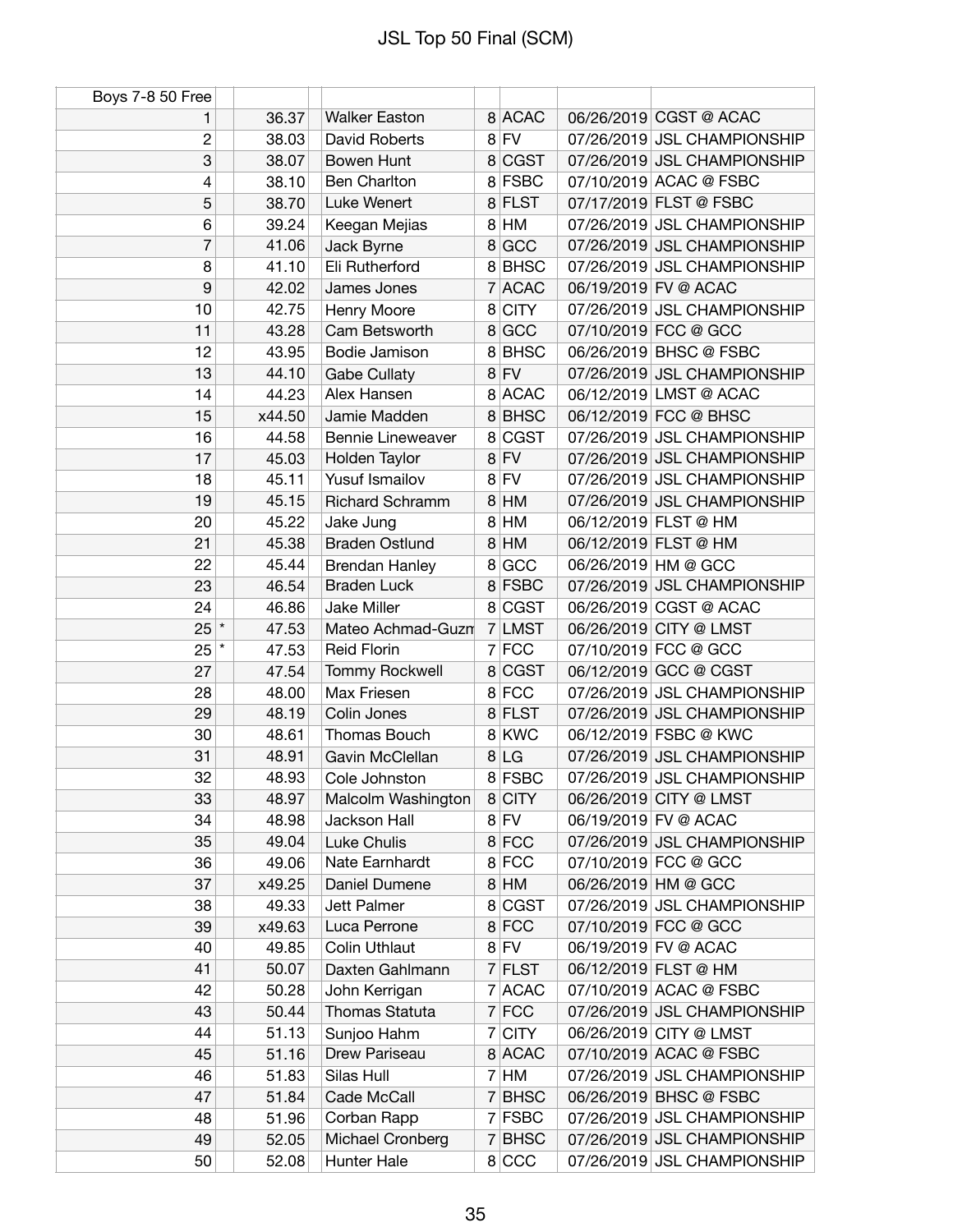| Boys 7-8 25 Back |        |                                 |         |                      |                             |
|------------------|--------|---------------------------------|---------|----------------------|-----------------------------|
| 1                | 20.39  | Eli Rutherford                  | 8 BHSC  |                      | 07/26/2019 JSL CHAMPIONSHIP |
| $\overline{c}$   | 20.50  | Keegan Mejias                   | $8$ HM  |                      | 07/26/2019 JSL CHAMPIONSHIP |
| 3                | 20.70  | Ben Charlton                    | 8 FSBC  |                      | 07/26/2019 JSL CHAMPIONSHIP |
| 4                | 20.77  | David Roberts                   | 8 FV    |                      | 07/26/2019 JSL CHAMPIONSHIP |
| 5                | 21.06  | Thomas Bouch                    | 8 KWC   |                      | 07/03/2019 GCC @ KWC        |
| 6                | 21.21  | Luke Wenert                     | 8 FLST  |                      | 07/10/2019 CGST @ FLST      |
| 7                | 21.54  | <b>Walker Easton</b>            | 8 ACAC  |                      | 06/19/2019 FV @ ACAC        |
| 8                | x22.22 | <b>Tommy Rockwell</b>           | 8 CGST  |                      | 06/19/2019 FSBC @ CGST      |
| 9                | 22.25  | Daxten Gahlmann                 | 7 FLST  |                      | 07/10/2019 CGST @ FLST      |
| 10               | 22.30  | <b>Yusuf Ismailov</b>           | $8$ FV  |                      | 07/26/2019 JSL CHAMPIONSHIP |
|                  |        |                                 | 8 CGST  |                      | 07/17/2019 CGST @ FV        |
| 11               | 22.40  | Bowen Hunt                      |         |                      |                             |
| 12               | 22.57  | Alex Hansen                     | 8 ACAC  |                      | 07/10/2019 ACAC @ FSBC      |
| 13               | 22.81  | <b>Richard Schramm</b>          | $8$ HM  |                      | 06/26/2019 HM @ GCC         |
| 14               | 23.43  | Gabe Cullaty                    | $8$ FV  |                      | 07/26/2019 JSL CHAMPIONSHIP |
| 15               | x23.56 | <b>Braden Ostlund</b>           | 8 HM    |                      | 06/12/2019 FLST @ HM        |
| 16               | 23.73  | Cam Betsworth                   | 8 GCC   |                      | 07/17/2019 GCC@CITY         |
| 17               | 23.79  | <b>Reid Florin</b>              | $7$ FCC |                      | 07/26/2019 JSL CHAMPIONSHIP |
| 18               | 24.05  | <b>William Rankin</b>           | 8 FLST  |                      | 06/12/2019 FLST @ HM        |
| 19               | x24.69 | Jackson Hall                    | $8$ FV  |                      | 07/10/2019 BHSC @ FV        |
| 20               | 24.79  | Daniel Dumene                   | $8$ HM  | 07/17/2019 HM @ FCC  |                             |
| 21               | 25.02  | Landon Schoeny                  | 8 CGST  |                      | 07/26/2019 JSL CHAMPIONSHIP |
| 22               | 25.03  | Luca Perrone                    | 8 FCC   | 07/17/2019 HM @ FCC  |                             |
| 23               | 25.04  | Jake Miller                     | 8 CGST  |                      | 07/17/2019 CGST @ FV        |
| $24$ *           | 25.06  | Dylan Russell                   | 8 ACAC  |                      | 07/16/2019 ACAC @ BHSC      |
| $24$ $*$         | 25.06  | Gavin McClellan                 | 8 LG    |                      | 07/26/2019 JSL CHAMPIONSHIP |
| 26               | 25.16  | John Kerrigan                   | 7 ACAC  |                      | 07/26/2019 JSL CHAMPIONSHIP |
| 27               | x25.35 | Caiden Bowman                   | 8 BHSC  |                      | 07/16/2019 ACAC @ BHSC      |
| 28               | 25.39  | Paul Ripple                     | 8 CITY  |                      | 07/26/2019 JSL CHAMPIONSHIP |
| 29               | 25.44  | Nate Earnhardt                  | 8 FCC   |                      | 07/26/2019 JSL CHAMPIONSHIP |
| 30               | 25.46  | Cade McCall                     | 7 BHSC  |                      | 07/26/2019 JSL CHAMPIONSHIP |
| 31               | 25.75  | <b>Gabin Finot</b>              | 8 BHSC  |                      | 07/26/2019 JSL CHAMPIONSHIP |
| 32               | 25.95  | Cole Johnston                   | 8 FSBC  |                      | 06/26/2019 BHSC @ FSBC      |
| 33               | 26.08  | Bodie Jamison                   | 8 BHSC  |                      | 06/26/2019 BHSC @ FSBC      |
| 34               | 26.18  | Ryan Dumene                     | $7$ HM  |                      | 07/26/2019 JSL CHAMPIONSHIP |
| 35               | 26.20  | <b>Anderson Edwards</b>         | 8BHSC   |                      | 07/26/2019 JSL CHAMPIONSHIP |
| 36               | 26.22  |                                 | 7 BHSC  |                      | 07/26/2019 JSL CHAMPIONSHIP |
| 37               | 26.35  | Michael Cronberg<br>Colin Jones | 8 FLST  |                      | 07/10/2019 CGST @ FLST      |
| 38               | x26.47 | <b>Colin Uthlaut</b>            | $8$ FV  | 06/26/2019 FV @ FLST |                             |
| 39               | 26.53  | Malcolm Washington              | 8 CITY  |                      | 07/10/2019 KWC @ CITY       |
| 40               | 26.73  | <b>Jack Brand</b>               | 8 CCC   |                      | 07/03/2019 GHG @ CCC        |
| 41               | 26.90  | Corban Rapp                     | 7 FSBC  |                      | 07/26/2019 JSL CHAMPIONSHIP |
| 42               | 26.97  | <b>Walker Noland</b>            | 8 FCC   | 07/17/2019 HM @ FCC  |                             |
| 43               | 27.02  | Zachary Davis                   | 8 KWC   |                      | 07/26/2019 JSL CHAMPIONSHIP |
| 44               | 27.10  | <b>Brendan Hanley</b>           | 8 GCC   |                      | 07/03/2019 GCC @ KWC        |
| 45               | x27.10 | Josiah Sorensen                 | 8 CGST  |                      | 06/19/2019 FSBC @ CGST      |
| 46               | 27.15  | Max Friesen                     | 8 FCC   | 07/17/2019 HM @ FCC  |                             |
| 47               | 27.22  | <b>Bennie Lineweaver</b>        | 8 CGST  |                      | 07/10/2019 CGST @ FLST      |
| 48               | 27.28  | Jett Palmer                     | 8 CGST  |                      | 07/26/2019 JSL CHAMPIONSHIP |
| 49               | 27.39  | Parker Barrett                  | 7 BHSC  |                      | 07/26/2019 JSL CHAMPIONSHIP |
| $50$ *           | 27.50  | Silas Hull                      | $7$ HM  |                      | 07/10/2019 LMST @ HM        |
| $50$ $*$         | 27.50  | Caleb Davis                     | 8 HM    |                      | 06/26/2019 HM @ GCC         |
|                  |        |                                 |         |                      |                             |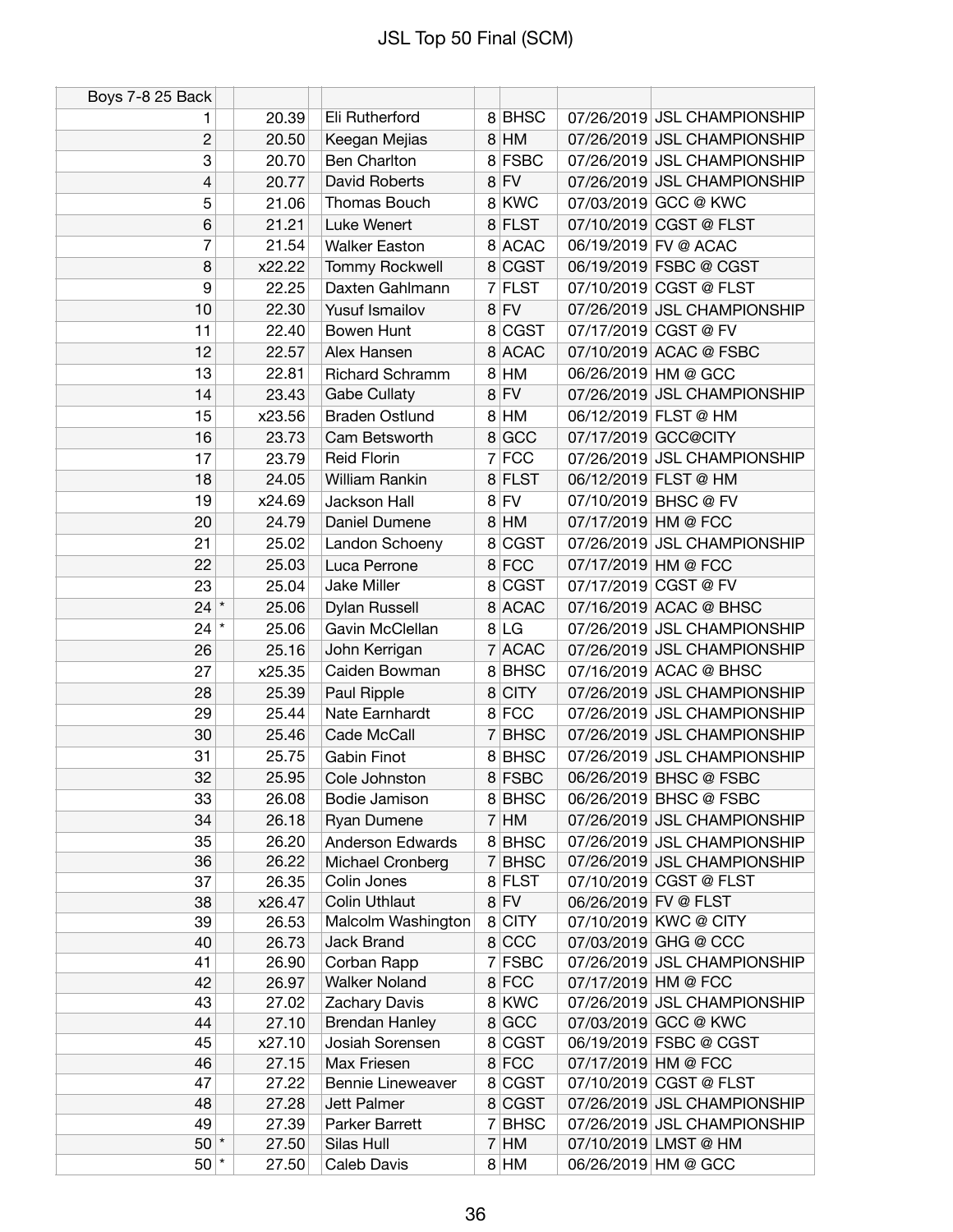| Boys 7-8 25 Breast |                  |                        |         |                        |                             |
|--------------------|------------------|------------------------|---------|------------------------|-----------------------------|
| 1                  | 22.33            | Daniel Dumene          | 8 HM    |                        | 07/26/2019 JSL CHAMPIONSHIP |
| $\overline{c}$     | 23.33            | <b>Ben Charlton</b>    | 8 FSBC  |                        | 07/26/2019 JSL CHAMPIONSHIP |
| 3                  | 24.04            | <b>Walker Easton</b>   | 8 ACAC  | 06/12/2019 LMST @ ACAC |                             |
| 4                  | 24.06            | <b>Colin Uthlaut</b>   | $8$ FV  | 07/17/2019 CGST @ FV   |                             |
| 5                  | 24.28            | Jamie Madden           | 8BHSC   | 06/12/2019 FCC @ BHSC  |                             |
| 6                  | $\star$<br>24.34 | Luke Wenert            | 8 FLST  | 06/12/2019 FLST @ HM   |                             |
| 6                  | $\star$<br>24.34 | Keegan Mejias          | $8$ HM  | 07/03/2019 CITY @ HM   |                             |
| 8                  | 24.49            | <b>Reid Florin</b>     | $7$ FCC |                        | 07/26/2019 JSL CHAMPIONSHIP |
| 9                  | 24.70            | Cam Betsworth          | 8 GCC   |                        | 07/26/2019 JSL CHAMPIONSHIP |
| 10                 | 25.22            | Thomas Bouch           | 8 KWC   |                        | 07/26/2019 JSL CHAMPIONSHIP |
| 11                 | 25.46            | Dylan Russell          | 8 ACAC  |                        | 07/26/2019 JSL CHAMPIONSHIP |
| 12                 | 25.54            | Holden Taylor          | $8$ FV  |                        | 07/26/2019 JSL CHAMPIONSHIP |
| 13                 | 25.82            | Henry Moore            | 8 CITY  |                        | 07/26/2019 JSL CHAMPIONSHIP |
| 14                 | 26.17            | Jackson Hall           | $8$ FV  |                        | 07/26/2019 JSL CHAMPIONSHIP |
| 15                 | 26.34            | Josiah Sorensen        | 8 CGST  | 07/10/2019 CGST @ FLST |                             |
| 16                 | 26.69            | <b>Gabe Cullaty</b>    | $8$ FV  | 07/17/2019 CGST @ FV   |                             |
| 17                 | 26.74            | Timothy Choo           | 8 CITY  |                        | 07/26/2019 JSL CHAMPIONSHIP |
| 18                 | 26.80            | Luke Chulis            | 8 FCC   |                        | 07/26/2019 JSL CHAMPIONSHIP |
| 19                 | 26.88            | Alex Hansen            | 8 ACAC  | 07/10/2019 ACAC @ FSBC |                             |
| 20                 | x26.97           | David Roberts          | $8$ FV  | 06/26/2019 FV @ FLST   |                             |
| 21                 | 27.03            | <b>Walker Noland</b>   | 8 FCC   | 07/10/2019 FCC @ GCC   |                             |
| 22                 | 27.13            | Yusuf Ismailov         | $8$ FV  | 06/12/2019 FV @ CITY   |                             |
| 23                 | 27.37            | Daxten Gahlmann        | 7 FLST  | 07/03/2019 ACAC @ FLST |                             |
| 24                 | 27.44            | Jack Byrne             | 8 GCC   | 07/17/2019 GCC@CITY    |                             |
| 25                 | x27.44           | Eli Rutherford         | 8BHSC   | 07/03/2019 BHSC @ CGST |                             |
| $26*$              | 27.65            | Miles Gosse            | 8 FSBC  | 06/26/2019 BHSC @ FSBC |                             |
| $26$ $*$           | 27.65            | Jake Jung              | 8 HM    | 07/03/2019 CITY @ HM   |                             |
| 28                 | 27.72            | <b>Braden Ostlund</b>  | $8$ HM  | 06/19/2019 HM @ KWC    |                             |
| 29                 | 27.81            | Cole Johnston          | 8 FSBC  |                        | 07/26/2019 JSL CHAMPIONSHIP |
| 30                 | 28.09            | Bodie Jamison          | 8BHSC   | 07/03/2019 BHSC @ CGST |                             |
| 31                 | 28.35            | Colin McNerney         | 8 ACAC  |                        | 07/26/2019 JSL CHAMPIONSHIP |
| 32                 | 28.37            | Mason McGinn           | 7 CGST  |                        | 07/26/2019 JSL CHAMPIONSHIP |
| 33                 | 28.75            | Drew Pariseau          | 8 ACAC  |                        | 07/26/2019 JSL CHAMPIONSHIP |
| 34                 | 28.80            | Case Kincel            | $7$ FCC |                        | 07/26/2019 JSL CHAMPIONSHIP |
| 35                 | 28.88            | Sunjoo Hahm            | 7 CITY  | 07/03/2019 CITY @ HM   |                             |
| 36                 | 29.17            | Maxwell Turpin         | 8 KWC   | 07/03/2019 GCC @ KWC   |                             |
| 37                 | 29.37            | Caiden Bowman          | 8 BHSC  |                        | 07/26/2019 JSL CHAMPIONSHIP |
| 38                 | 29.47            | Nayan Krishnaraj       | 8 GCC   | 06/26/2019 HM @ GCC    |                             |
| 39                 | 29.54            | Rhys Hamilton          | 8 CGST  |                        | 07/26/2019 JSL CHAMPIONSHIP |
| 40                 | 29.57            | Crosby Smith           | 8 CGST  |                        | 07/26/2019 JSL CHAMPIONSHIP |
| 41                 | 30.18            | Parker Barrett         | 7 BHSC  |                        | 07/26/2019 JSL CHAMPIONSHIP |
| 42                 | 30.62            | <b>Richard Schramm</b> | $8$ HM  | 06/19/2019 HM @ KWC    |                             |
| 43                 | 30.79            | <b>Brendan Hanley</b>  | 8 GCC   | 07/17/2019 GCC@CITY    |                             |
| 44                 | 30.86            | Finn Henry             | $8$ FV  |                        | 07/26/2019 JSL CHAMPIONSHIP |
| 45                 | 31.38            | John Kerrigan          | 7 ACAC  | 07/16/2019 ACAC @ BHSC |                             |
| 46                 | 31.46            | <b>Bouldin Lucas</b>   | 7 CCC   | 07/10/2019 CCC @ LG    |                             |
| 47                 | 31.85            | Ben Selmer             | 8 CGST  | 07/17/2019 CGST @ FV   |                             |
| 48                 | 31.94            | Silas Hull             | $7$ HM  | 07/10/2019 LMST @ HM   |                             |
| 49                 | 31.97            | Ishan Kundu            | 8 ACAC  | 07/03/2019 ACAC @ FLST |                             |
| 50                 | 32.12            | Landon Schoeny         | 8 CGST  | 07/17/2019 CGST @ FV   |                             |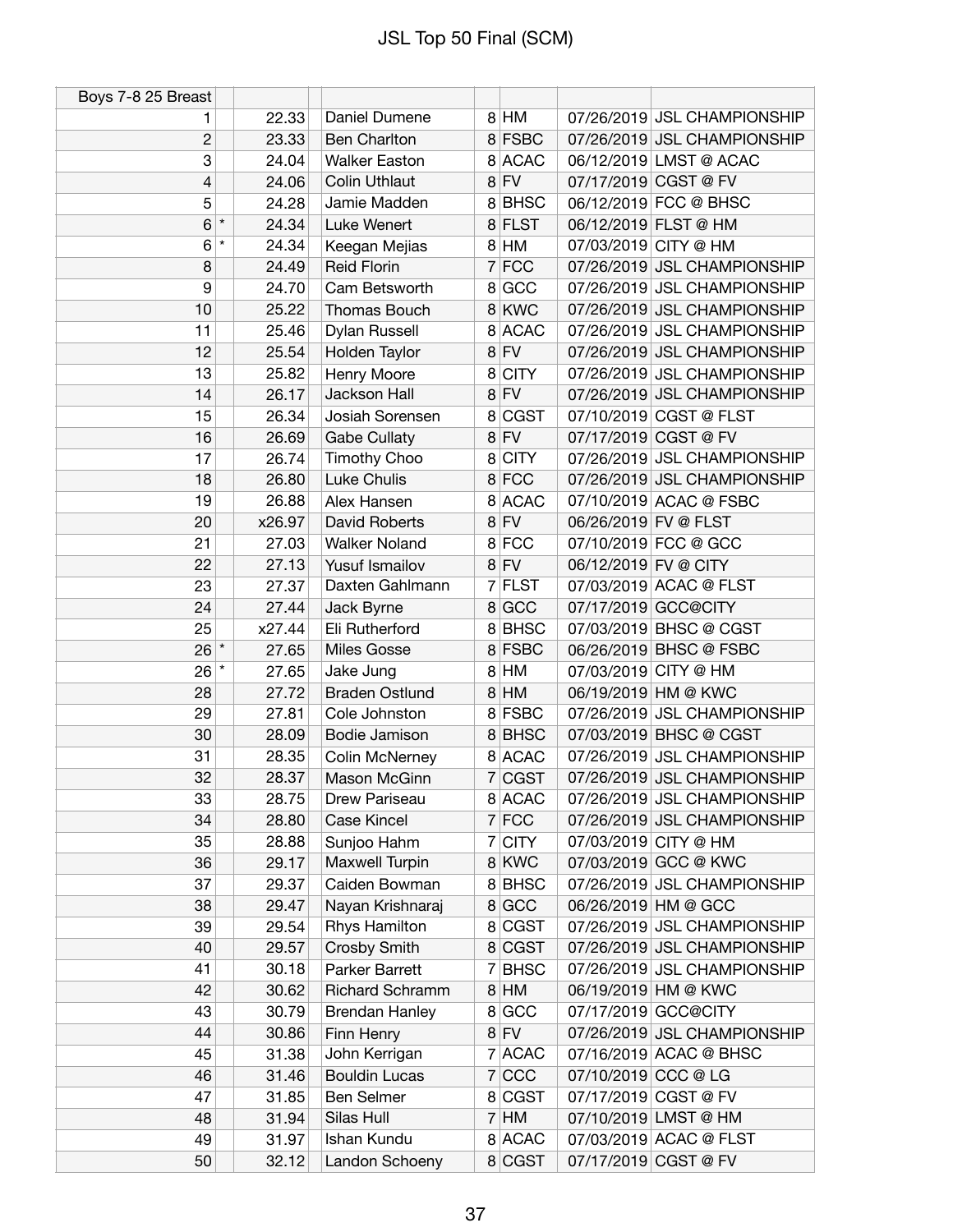| Boys 7-8 25 Fly |        |                          |   |             |                      |                             |
|-----------------|--------|--------------------------|---|-------------|----------------------|-----------------------------|
| 1               | 18.34  | Luke Wenert              |   | 8 FLST      |                      | 07/26/2019 JSL CHAMPIONSHIP |
| 2               | 18.35  | <b>Walker Easton</b>     |   | 8 ACAC      |                      | 07/26/2019 JSL CHAMPIONSHIP |
| 3               | 18.37  | David Roberts            |   | $8$ FV      |                      | 07/26/2019 JSL CHAMPIONSHIP |
| 4               | 18.43  | Eli Rutherford           |   | 8BHSC       |                      | 07/26/2019 JSL CHAMPIONSHIP |
| 5               | 19.29  | Bowen Hunt               |   | 8 CGST      |                      | 07/26/2019 JSL CHAMPIONSHIP |
| 6               | 19.88  | Thomas Bouch             |   | 8 KWC       |                      | 07/03/2019 GCC @ KWC        |
| 7               | 19.93  | Jamie Madden             |   | 8BHSC       |                      | 06/12/2019 FCC @ BHSC       |
| 8               | 21.00  | Keegan Mejias            |   | 8 HM        | 07/17/2019 HM @ FCC  |                             |
| 9               | 21.11  | <b>Tommy Rockwell</b>    |   | 8 CGST      |                      | 07/26/2019 JSL CHAMPIONSHIP |
| $10^*$          | 21.30  | Alex Hansen              |   | 8 ACAC      |                      | 07/26/2019 JSL CHAMPIONSHIP |
| $10*$           | 21.30  | Henry Moore              |   | 8 CITY      |                      | 07/26/2019 JSL CHAMPIONSHIP |
| 12              | 21.57  | Jake Jung                |   | 8 HM        |                      | 06/26/2019 HM @ GCC         |
| 13              | 22.00  | <b>Colin Uthlaut</b>     |   | $8$ FV      |                      | 07/26/2019 JSL CHAMPIONSHIP |
| 14              | 22.06  | Jack Byrne               |   | 8 GCC       |                      | 07/26/2019 JSL CHAMPIONSHIP |
| 15              | 22.18  | Bodie Jamison            |   | 8 BHSC      |                      | 06/12/2019 FCC @ BHSC       |
| 16              | 23.00  | <b>Ben Charlton</b>      |   | 8 FSBC      |                      | 07/03/2019 FSBC @ FV        |
| 17              | 23.44  | <b>Braden Ostlund</b>    |   | 8 HM        |                      | 07/26/2019 JSL CHAMPIONSHIP |
| 18              | 23.65  | Max Friesen              |   | 8 FCC       |                      | 07/26/2019 JSL CHAMPIONSHIP |
| 19              | 23.82  | Cam Betsworth            |   | 8 GCC       |                      | 07/26/2019 JSL CHAMPIONSHIP |
| 20              | 24.89  | Cade McCall              | 7 | <b>BHSC</b> |                      | 07/26/2019 JSL CHAMPIONSHIP |
| 21              | 24.98  | <b>Braden Luck</b>       |   | 8 FSBC      |                      | 07/26/2019 JSL CHAMPIONSHIP |
| 22              | x25.02 | Daniel Dumene            |   | 8 HM        |                      | 06/12/2019 FLST @ HM        |
| 23              | 25.10  | Jackson Hall             |   | $8$ FV      |                      | 06/19/2019 FV @ ACAC        |
| 24              | 25.15  | <b>Bennie Lineweaver</b> |   | 8 CGST      |                      | 06/26/2019 CGST @ ACAC      |
| 25              | 25.31  | <b>Woods Austin</b>      |   | $7$ CITY    |                      | 07/26/2019 JSL CHAMPIONSHIP |
| 26              | 25.32  | Gavin McClellan          |   | 8 LG        | 07/10/2019 CCC @ LG  |                             |
| 27              | x25.61 | <b>Gabe Cullaty</b>      |   | $8$ FV      |                      | 07/17/2019 CGST @ FV        |
| 28              | 25.63  | Luca Perrone             |   | 8 FCC       |                      | 07/26/2019 JSL CHAMPIONSHIP |
| 29              | 25.71  | <b>Brendan Hanley</b>    |   | 8 GCC       |                      | 06/19/2019 LMST @ GCC       |
|                 | 26.41  | Yusuf Ismailov           |   | $8$ FV      | 06/26/2019 FV @ FLST |                             |
| 30              |        |                          |   |             |                      | 07/26/2019 JSL CHAMPIONSHIP |
| 31              | 26.46  | John Kerrigan            |   | 7 ACAC      |                      |                             |
| 32              | 26.56  | Levi Rochester           |   | 7 LMST      |                      | 07/02/2019 FCC @ LMST       |
| 33              | 26.59  | Reid Florin              |   | $7$ FCC     |                      | 07/10/2019 FCC @ GCC        |
| 34              | 27.06  | Daxten Gahlmann          |   | 7 FLST      |                      | 07/10/2019 CGST @ FLST      |
| 35              | 27.22  | Sam Beuttenmuller        |   | 7 CITY      |                      | 07/03/2019 CITY @ HM        |
| 36              | 27.44  | Nate Earnhardt           |   | 8 FCC       |                      | 07/26/2019 JSL CHAMPIONSHIP |
| 37              | 27.85  | Corban Rapp              |   | 7 FSBC      |                      | 07/26/2019 JSL CHAMPIONSHIP |
| 38              | 27.96  | Nate Marshall            |   | 8 CITY      |                      | 07/26/2019 JSL CHAMPIONSHIP |
| 39              | 28.18  | Ryan Gander              |   | 7 ACAC      |                      | 07/26/2019 JSL CHAMPIONSHIP |
| 40              | 28.44  | Ryan Dumene              |   | 7 HM        |                      | 07/26/2019 JSL CHAMPIONSHIP |
| 41              | 28.59  | Cole Johnston            |   | 8 FSBC      |                      | 06/26/2019 BHSC @ FSBC      |
| 42              | 28.66  | Landon Schoeny           |   | 8 CGST      |                      | 07/17/2019 CGST @ FV        |
| 43              | 28.69  | Thomas Statuta           |   | $7$ FCC     |                      | 07/26/2019 JSL CHAMPIONSHIP |
| 44              | 28.76  | Derrick Groff            |   | 7 CITY      |                      | 07/26/2019 JSL CHAMPIONSHIP |
| 45              | 28.93  | Gabin Finot              |   | 8BHSC       |                      | 07/16/2019 ACAC @ BHSC      |
| 46              | 28.94  | Finn Henry               |   | $8$ FV      | 06/26/2019 FV @ FLST |                             |
| 47              | 29.36  | Mason McGinn             |   | 7 CGST      |                      | 07/26/2019 JSL CHAMPIONSHIP |
| 48              | 29.39  | <b>Matthew Blevins</b>   |   | 8 LMST      |                      | 07/26/2019 JSL CHAMPIONSHIP |
| 49              | 29.65  | Will Huffman             |   | $7$ FV      |                      | 07/26/2019 JSL CHAMPIONSHIP |
| 50              | 29.77  | Parker Envall            |   | 8 BHSC      |                      | 07/26/2019 JSL CHAMPIONSHIP |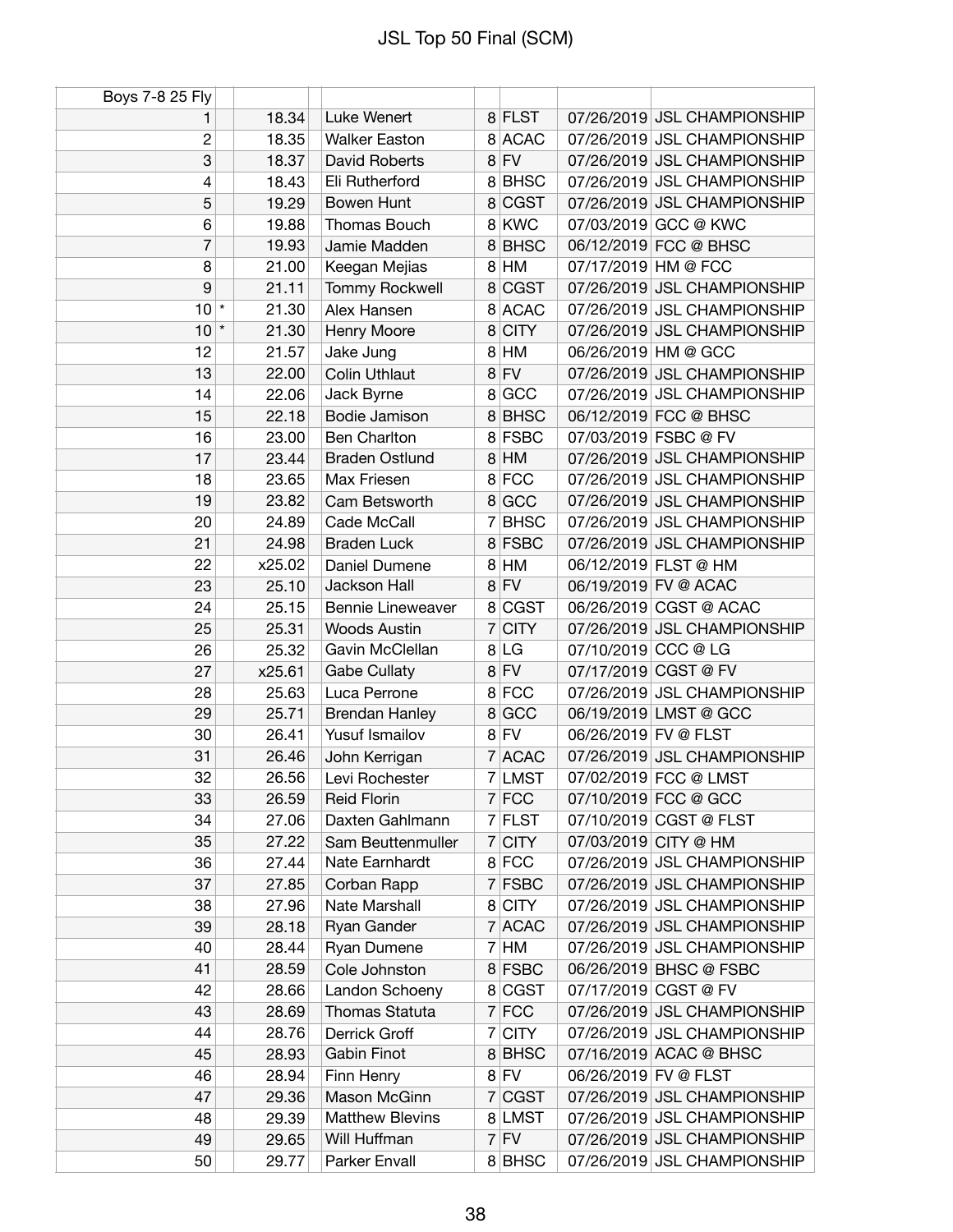| Boys 9-10 50 Free |        |                          |           |                     |                             |
|-------------------|--------|--------------------------|-----------|---------------------|-----------------------------|
| 1                 | 30.61  | Chase Easton             | 10 ACAC   |                     | 06/19/2019 FV @ ACAC        |
| $\overline{c}$    | 31.30  | Charlie Alexander        | 10 CGST   |                     | 07/26/2019 JSL CHAMPIONSHIP |
| 3                 | x32.90 | Allen Klingel            | $10$ FCC  |                     | 06/12/2019 FCC @ BHSC       |
| 4                 | 33.25  | Chase Davidson           | 9 GCC     |                     | 07/10/2019 FCC @ GCC        |
| 5                 | 33.80  | Beau Bloxsom             | $10$ FCC  |                     | 07/26/2019 JSL CHAMPIONSHIP |
| $6\phantom{1}$    | 34.01  | Jack Suggs DeSorbo 10 FV |           |                     | 06/19/2019 FV @ ACAC        |
| 7                 | 34.51  | Henry Adams              | 9 FSBC    |                     | 06/26/2019 BHSC @ FSBC      |
| 8                 | 34.70  | Benjamin Tungate         | 10 CGST   |                     | 06/26/2019 CGST @ ACAC      |
| 9                 | 34.84  | <b>Dalton Weiss</b>      | 10 GCC    |                     | 06/19/2019 LMST @ GCC       |
| 10                | 35.26  | Liam Baldwin             | 9BHSC     |                     | 07/26/2019 JSL CHAMPIONSHIP |
| 11                | 35.41  | Ronan Smith              | $10$ CCC  |                     | 07/03/2019 GHG @ CCC        |
| 12                | 35.46  | Jack Hansen              | 10 ACAC   |                     | 06/19/2019 FV @ ACAC        |
| 13                | 35.48  | <b>Brendan Taylor</b>    | 10 ACAC   |                     | 07/10/2019 ACAC @ FSBC      |
| 14                | 35.85  | Samuel Roberts           | $10$ FV   |                     | 07/26/2019 JSL CHAMPIONSHIP |
| 15                | 35.91  | Andrew Wang              | 9 FLST    |                     | 07/17/2019 FLST @ FSBC      |
| 16                | 36.00  | Henry Dennis             | $9$ HM    | 06/26/2019 HM @ GCC |                             |
| 17                | 36.18  | Padraic Bodenstein       | $10$ FV   |                     | 07/17/2019 CGST @ FV        |
| 18                | 36.31  | <b>Charlie Sanders</b>   | 10 BHSC   |                     | 07/16/2019 ACAC @ BHSC      |
| 19                | 36.37  | Jake Syms                | $10$ FLST |                     | 07/10/2019 CGST @ FLST      |
| $20^{*}$          | 36.77  | Matteo Rannigan          | $10$ FCC  | 07/17/2019 HM @ FCC |                             |
| $20^{*}$          | 36.77  | Jack Kelly               | $10$ FCC  |                     | 07/26/2019 JSL CHAMPIONSHIP |
| 22                | 36.82  | Henry Smith              | 9BHSC     |                     | 07/16/2019 ACAC @ BHSC      |
| 23                | 37.21  | Christophe Escobar       | 9 FLST    |                     | 07/17/2019 FLST @ FSBC      |
| 24                | 37.22  | Isaiah Thompson          | 10 ACAC   |                     | 07/16/2019 ACAC @ BHSC      |
| 25                | 37.23  | <b>Forrest Schnell</b>   | 10 CGST   |                     | 06/26/2019 CGST @ ACAC      |
| 26                | 37.69  | Maximilian Alhusen       | 9 CGST    |                     | 06/12/2019 GCC @ CGST       |
| 27                | x37.78 | Collin Hall              | $9$ FV    |                     | 07/17/2019 CGST @ FV        |
| 28                | 38.01  | Jay Lineweaver           | 10 CGST   |                     | 06/26/2019 CGST @ ACAC      |
| 29                | 38.03  | Mason Bendall            | $10$ FV   |                     | 07/03/2019 FSBC @ FV        |
| 30                | 38.12  | Andrew Maslaney          | 9 CGST    |                     | 07/10/2019 CGST @ FLST      |
| 31                | 38.28  | Owen Haas                | 9 FLST    |                     | 07/10/2019 CGST @ FLST      |
| 32                | 38.33  | <b>Teddy Murphy</b>      | $9$ FCC   |                     | 07/26/2019 JSL CHAMPIONSHIP |
| 33                | x38.40 | Graham Johnston          | $9$ FCC   | 07/17/2019 HM @ FCC |                             |
| 34                | 38.43  | <b>Tyson Boyd</b>        | 10 BHSC   |                     | 07/26/2019 JSL CHAMPIONSHIP |
| 35                | 38.48  | Matthew Czekner          | 10 CGST   |                     | 06/26/2019 CGST @ ACAC      |
| 36                | 38.49  | Kai Clark                | $10$ BHSC |                     | 07/26/2019 JSL CHAMPIONSHIP |
| 37                | x38.68 | Garrett Britt            | $9$ FV    |                     | 07/17/2019 CGST @ FV        |
| 38                | 38.84  | Caleb Byrne              | 10 GCC    |                     | 07/17/2019 GCC@CITY         |
| 39                | 39.13  | Pierce Reuter            | 10 GCC    |                     | 06/26/2019 HM @ GCC         |
| 40                | 39.22  | Trey Hathaway            | 9 GCC     |                     | 07/17/2019 GCC@CITY         |
| 41                | 39.28  | Jackson Hankins          | 10 CGST   |                     | 06/19/2019 FSBC @ CGST      |
| 42                | 39.29  | Hart Pate                | 9 FSBC    |                     | 07/10/2019 ACAC @ FSBC      |
| 43                | 39.35  | Aaron Fairbanks          | 10 LMST   |                     | 07/26/2019 JSL CHAMPIONSHIP |
| 44                | 39.40  | <b>Noah Estes</b>        | 9 CGST    |                     | 06/19/2019 FSBC @ CGST      |
| 45                | 39.64  | Evan Pariseau            | 10 ACAC   |                     | 07/10/2019 ACAC @ FSBC      |
| 46                | x39.65 | Mukund Marri             | $10$ HM   |                     | 06/12/2019 FLST @ HM        |
| 47                | 39.73  | Owen Taylor              | $9$ FV    |                     | 06/19/2019 FV @ ACAC        |
| 48 *              | 39.78  | <b>Oliver Wray</b>       | $10$ FCC  |                     | 07/26/2019 JSL CHAMPIONSHIP |
| $48$ *            | 39.78  | <b>Beckett Ritter</b>    | 9BHSC     |                     | 06/26/2019 BHSC @ FSBC      |
| 50                | 39.81  | Nick Welsch              | $10$ FCC  |                     | 06/19/2019 CITY @ FCC       |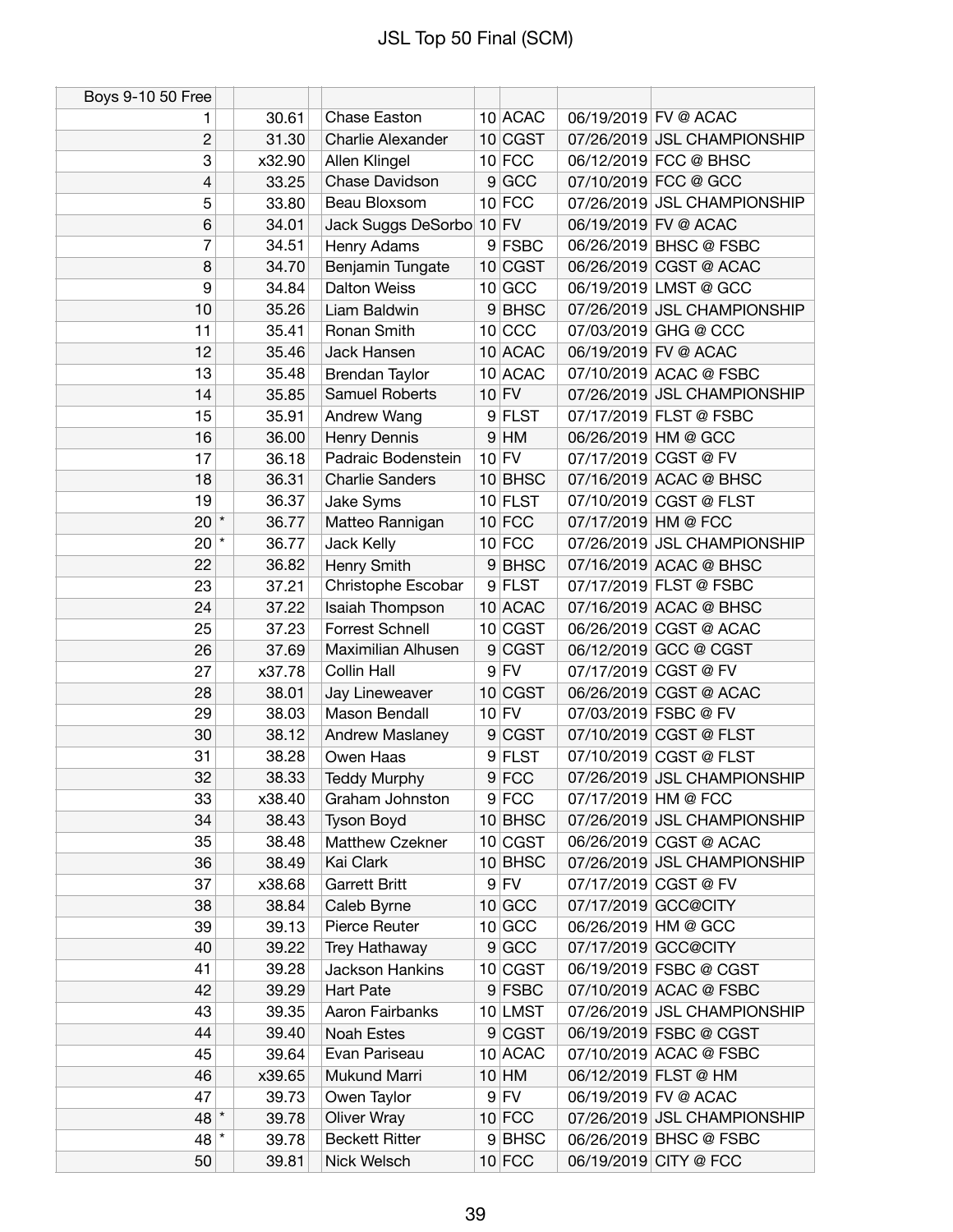| 10 ACAC<br>Chase Easton<br>06/19/2019 FV @ ACAC<br>1:07.67<br>1<br>$10$ FCC<br>06/12/2019 FCC @ BHSC<br>$\overline{c}$<br>1:08.79<br>Allen Klingel<br>3<br>10 CGST<br>1:14.34<br>Charlie Alexander<br>06/12/2019 GCC @ CGST<br>Ronan Smith<br>$10$ CCC<br>07/10/2019 CCC @ LG<br>4<br>1:14.81<br>9 FSBC<br>07/17/2019 FLST @ FSBC<br>5<br>1:16.14<br>Henry Adams<br>6<br>1:16.47<br>9 GCC<br>07/10/2019 FCC @ GCC<br>Chase Davidson<br>7<br>$10$ FV<br>06/26/2019 FV @ FLST<br>1:17.94<br>Jack Suggs DeSorbo<br>8<br>Samuel Roberts<br>$10$ FV<br>07/26/2019 JSL CHAMPIONSHIP<br>1:20.34<br>9<br>1:20.73<br>Henry Smith<br>9BHSC<br>06/26/2019 BHSC @ FSBC<br>10<br>$10$ FV<br>1:20.86<br>07/26/2019 JSL CHAMPIONSHIP<br>Padraic Bodenstein<br>07/17/2019 FLST @ FSBC<br>Jake Syms<br>$10$ FLST<br>11<br>1:21.78<br>07/26/2019 JSL CHAMPIONSHIP<br>12<br>1:22.60<br>Andrew Wang<br>9 FLST<br>13<br>x1:23.47<br>Beau Bloxsom<br>$10$ FCC<br>07/10/2019 FCC @ GCC<br>Jack Hansen<br>10 ACAC<br>07/10/2019 ACAC @ FSBC<br>14<br>1:23.62<br><b>Charlie Sanders</b><br>10 BHSC<br>07/26/2019 JSL CHAMPIONSHIP<br>15<br>1:24.48<br>16<br>9 GCC<br>07/10/2019 FCC @ GCC<br>1:24.75<br>Trey Hathaway<br>$10$ CGST<br>06/12/2019 GCC @ CGST<br>17<br>1:24.78<br>Benjamin Tungate<br>Forrest Schnell<br>10 CGST<br>07/26/2019 JSL CHAMPIONSHIP<br>18<br>1:25.36<br>9 FCC<br>07/26/2019 JSL CHAMPIONSHIP<br>19<br>1:25.44<br><b>Teddy Murphy</b><br>10 ACAC<br>07/26/2019 JSL CHAMPIONSHIP<br>1:25.66<br>Isaiah Thompson<br>20<br>$10$ GCC<br>Reid Strassheim<br>07/26/2019 JSL CHAMPIONSHIP<br>21<br>1:26.04<br>22<br>1:26.44<br>$10$ GCC<br>07/26/2019 JSL CHAMPIONSHIP<br>Caleb Byrne<br>Brendan Taylor<br>10 ACAC<br>07/10/2019 ACAC @ FSBC<br>23<br>1:26.56<br>24<br>1:26.59<br>Henry Dennis<br>$9$ HM<br>07/26/2019 JSL CHAMPIONSHIP<br>25<br>1:27.10<br><b>Andrew Maslaney</b><br>9 CGST<br>07/26/2019 JSL CHAMPIONSHIP<br>Mason Bendall<br>$10$ FV<br>07/26/2019 JSL CHAMPIONSHIP<br>26<br>1:27.96<br>27<br>1:28.44<br>06/26/2019 FV @ FLST<br>Christophe Escobar<br>9 FLST<br>Owen Haas<br>9 FLST<br>07/26/2019 JSL CHAMPIONSHIP<br>28<br>1:28.74<br><b>Dalton Weiss</b><br>$10$ GCC<br>06/26/2019 HM @ GCC<br>29<br>1:29.04<br>10 CGST<br>07/26/2019 JSL CHAMPIONSHIP<br>Jay Lineweaver<br>30<br>1:29.06<br>31<br>$10$ FCC<br>06/26/2019 KWC @ FCC<br>1:29.31<br>Matteo Rannigan<br>32<br>$9$ FCC<br>07/10/2019 FCC @ GCC<br>1:29.75<br>Graham Johnston<br>33<br>10 CGST<br>06/26/2019 CGST @ ACAC<br>1:29.87<br><b>Matthew Czekner</b><br>9 FSBC<br>1:30.35<br>07/26/2019 JSL CHAMPIONSHIP<br>34<br>Casper Koch<br>35<br>9BHSC<br>07/10/2019 BHSC @ FV<br>1:30.53<br><b>Beckett Ritter</b><br>9 ACAC<br>Jonny Jones<br>07/26/2019 JSL CHAMPIONSHIP<br>36<br>1:30.59<br>37<br><b>Garrett Britt</b><br>$9$ FV<br>07/10/2019 BHSC @ FV<br>1:31.10<br>1:32.15<br>$10$ FCC<br>06/26/2019 KWC @ FCC<br>38<br>Gage Sturman<br>Michael Kromkowski<br>10 CITY<br>07/10/2019 KWC @ CITY<br>39<br>1:32.30<br>James Nolde<br>9BHSC<br>07/26/2019 JSL CHAMPIONSHIP<br>40<br>1:32.61<br>$10$ FV<br>07/26/2019 JSL CHAMPIONSHIP<br>41<br>1:32.80<br>Garrett DeBoer<br>$9$ FV<br>07/26/2019 JSL CHAMPIONSHIP<br>1:33.65<br>Owen Taylor<br>42<br>07/26/2019 JSL CHAMPIONSHIP<br>43<br>1:33.66<br><b>Carter Epperly</b><br>10 ACAC<br>44<br>1:33.78<br><b>Brody Spangler</b><br>9 LG<br>07/26/2019 JSL CHAMPIONSHIP<br>$10$ GHG<br>07/26/2019 JSL CHAMPIONSHIP<br>45<br>1:33.82<br><b>Taylor Goff</b><br>10 LMST<br>07/10/2019 LMST @ HM<br>46<br>1:33.84<br>Jack Pace<br>$9$ HM<br>07/26/2019 JSL CHAMPIONSHIP<br>47<br>1:34.07<br>Charles Schramm<br>10 CITY<br>Simon Gewirtz<br>07/26/2019 JSL CHAMPIONSHIP<br>48<br>1:34.08<br>49<br>Harrison Williams<br>10 FAST<br>07/10/2019 FAST @ GHG<br>1:34.47<br>06/26/2019 BHSC @ FSBC<br>50<br>9 FSBC | Boys 9-10 100 Free |         |                  |  |  |
|-----------------------------------------------------------------------------------------------------------------------------------------------------------------------------------------------------------------------------------------------------------------------------------------------------------------------------------------------------------------------------------------------------------------------------------------------------------------------------------------------------------------------------------------------------------------------------------------------------------------------------------------------------------------------------------------------------------------------------------------------------------------------------------------------------------------------------------------------------------------------------------------------------------------------------------------------------------------------------------------------------------------------------------------------------------------------------------------------------------------------------------------------------------------------------------------------------------------------------------------------------------------------------------------------------------------------------------------------------------------------------------------------------------------------------------------------------------------------------------------------------------------------------------------------------------------------------------------------------------------------------------------------------------------------------------------------------------------------------------------------------------------------------------------------------------------------------------------------------------------------------------------------------------------------------------------------------------------------------------------------------------------------------------------------------------------------------------------------------------------------------------------------------------------------------------------------------------------------------------------------------------------------------------------------------------------------------------------------------------------------------------------------------------------------------------------------------------------------------------------------------------------------------------------------------------------------------------------------------------------------------------------------------------------------------------------------------------------------------------------------------------------------------------------------------------------------------------------------------------------------------------------------------------------------------------------------------------------------------------------------------------------------------------------------------------------------------------------------------------------------------------------------------------------------------------------------------------------------------------------------------------------------------------------------------------------------------------------------------------------------------------------------------------------------------------------------------------------------------------------------------------------------------------------------------------------------------------------------------------------------------------------------------------------------------------------------------------------------------------------------------------------------------------------------------------------------------------|--------------------|---------|------------------|--|--|
|                                                                                                                                                                                                                                                                                                                                                                                                                                                                                                                                                                                                                                                                                                                                                                                                                                                                                                                                                                                                                                                                                                                                                                                                                                                                                                                                                                                                                                                                                                                                                                                                                                                                                                                                                                                                                                                                                                                                                                                                                                                                                                                                                                                                                                                                                                                                                                                                                                                                                                                                                                                                                                                                                                                                                                                                                                                                                                                                                                                                                                                                                                                                                                                                                                                                                                                                                                                                                                                                                                                                                                                                                                                                                                                                                                                                                                   |                    |         |                  |  |  |
|                                                                                                                                                                                                                                                                                                                                                                                                                                                                                                                                                                                                                                                                                                                                                                                                                                                                                                                                                                                                                                                                                                                                                                                                                                                                                                                                                                                                                                                                                                                                                                                                                                                                                                                                                                                                                                                                                                                                                                                                                                                                                                                                                                                                                                                                                                                                                                                                                                                                                                                                                                                                                                                                                                                                                                                                                                                                                                                                                                                                                                                                                                                                                                                                                                                                                                                                                                                                                                                                                                                                                                                                                                                                                                                                                                                                                                   |                    |         |                  |  |  |
|                                                                                                                                                                                                                                                                                                                                                                                                                                                                                                                                                                                                                                                                                                                                                                                                                                                                                                                                                                                                                                                                                                                                                                                                                                                                                                                                                                                                                                                                                                                                                                                                                                                                                                                                                                                                                                                                                                                                                                                                                                                                                                                                                                                                                                                                                                                                                                                                                                                                                                                                                                                                                                                                                                                                                                                                                                                                                                                                                                                                                                                                                                                                                                                                                                                                                                                                                                                                                                                                                                                                                                                                                                                                                                                                                                                                                                   |                    |         |                  |  |  |
|                                                                                                                                                                                                                                                                                                                                                                                                                                                                                                                                                                                                                                                                                                                                                                                                                                                                                                                                                                                                                                                                                                                                                                                                                                                                                                                                                                                                                                                                                                                                                                                                                                                                                                                                                                                                                                                                                                                                                                                                                                                                                                                                                                                                                                                                                                                                                                                                                                                                                                                                                                                                                                                                                                                                                                                                                                                                                                                                                                                                                                                                                                                                                                                                                                                                                                                                                                                                                                                                                                                                                                                                                                                                                                                                                                                                                                   |                    |         |                  |  |  |
|                                                                                                                                                                                                                                                                                                                                                                                                                                                                                                                                                                                                                                                                                                                                                                                                                                                                                                                                                                                                                                                                                                                                                                                                                                                                                                                                                                                                                                                                                                                                                                                                                                                                                                                                                                                                                                                                                                                                                                                                                                                                                                                                                                                                                                                                                                                                                                                                                                                                                                                                                                                                                                                                                                                                                                                                                                                                                                                                                                                                                                                                                                                                                                                                                                                                                                                                                                                                                                                                                                                                                                                                                                                                                                                                                                                                                                   |                    |         |                  |  |  |
|                                                                                                                                                                                                                                                                                                                                                                                                                                                                                                                                                                                                                                                                                                                                                                                                                                                                                                                                                                                                                                                                                                                                                                                                                                                                                                                                                                                                                                                                                                                                                                                                                                                                                                                                                                                                                                                                                                                                                                                                                                                                                                                                                                                                                                                                                                                                                                                                                                                                                                                                                                                                                                                                                                                                                                                                                                                                                                                                                                                                                                                                                                                                                                                                                                                                                                                                                                                                                                                                                                                                                                                                                                                                                                                                                                                                                                   |                    |         |                  |  |  |
|                                                                                                                                                                                                                                                                                                                                                                                                                                                                                                                                                                                                                                                                                                                                                                                                                                                                                                                                                                                                                                                                                                                                                                                                                                                                                                                                                                                                                                                                                                                                                                                                                                                                                                                                                                                                                                                                                                                                                                                                                                                                                                                                                                                                                                                                                                                                                                                                                                                                                                                                                                                                                                                                                                                                                                                                                                                                                                                                                                                                                                                                                                                                                                                                                                                                                                                                                                                                                                                                                                                                                                                                                                                                                                                                                                                                                                   |                    |         |                  |  |  |
|                                                                                                                                                                                                                                                                                                                                                                                                                                                                                                                                                                                                                                                                                                                                                                                                                                                                                                                                                                                                                                                                                                                                                                                                                                                                                                                                                                                                                                                                                                                                                                                                                                                                                                                                                                                                                                                                                                                                                                                                                                                                                                                                                                                                                                                                                                                                                                                                                                                                                                                                                                                                                                                                                                                                                                                                                                                                                                                                                                                                                                                                                                                                                                                                                                                                                                                                                                                                                                                                                                                                                                                                                                                                                                                                                                                                                                   |                    |         |                  |  |  |
|                                                                                                                                                                                                                                                                                                                                                                                                                                                                                                                                                                                                                                                                                                                                                                                                                                                                                                                                                                                                                                                                                                                                                                                                                                                                                                                                                                                                                                                                                                                                                                                                                                                                                                                                                                                                                                                                                                                                                                                                                                                                                                                                                                                                                                                                                                                                                                                                                                                                                                                                                                                                                                                                                                                                                                                                                                                                                                                                                                                                                                                                                                                                                                                                                                                                                                                                                                                                                                                                                                                                                                                                                                                                                                                                                                                                                                   |                    |         |                  |  |  |
|                                                                                                                                                                                                                                                                                                                                                                                                                                                                                                                                                                                                                                                                                                                                                                                                                                                                                                                                                                                                                                                                                                                                                                                                                                                                                                                                                                                                                                                                                                                                                                                                                                                                                                                                                                                                                                                                                                                                                                                                                                                                                                                                                                                                                                                                                                                                                                                                                                                                                                                                                                                                                                                                                                                                                                                                                                                                                                                                                                                                                                                                                                                                                                                                                                                                                                                                                                                                                                                                                                                                                                                                                                                                                                                                                                                                                                   |                    |         |                  |  |  |
|                                                                                                                                                                                                                                                                                                                                                                                                                                                                                                                                                                                                                                                                                                                                                                                                                                                                                                                                                                                                                                                                                                                                                                                                                                                                                                                                                                                                                                                                                                                                                                                                                                                                                                                                                                                                                                                                                                                                                                                                                                                                                                                                                                                                                                                                                                                                                                                                                                                                                                                                                                                                                                                                                                                                                                                                                                                                                                                                                                                                                                                                                                                                                                                                                                                                                                                                                                                                                                                                                                                                                                                                                                                                                                                                                                                                                                   |                    |         |                  |  |  |
|                                                                                                                                                                                                                                                                                                                                                                                                                                                                                                                                                                                                                                                                                                                                                                                                                                                                                                                                                                                                                                                                                                                                                                                                                                                                                                                                                                                                                                                                                                                                                                                                                                                                                                                                                                                                                                                                                                                                                                                                                                                                                                                                                                                                                                                                                                                                                                                                                                                                                                                                                                                                                                                                                                                                                                                                                                                                                                                                                                                                                                                                                                                                                                                                                                                                                                                                                                                                                                                                                                                                                                                                                                                                                                                                                                                                                                   |                    |         |                  |  |  |
|                                                                                                                                                                                                                                                                                                                                                                                                                                                                                                                                                                                                                                                                                                                                                                                                                                                                                                                                                                                                                                                                                                                                                                                                                                                                                                                                                                                                                                                                                                                                                                                                                                                                                                                                                                                                                                                                                                                                                                                                                                                                                                                                                                                                                                                                                                                                                                                                                                                                                                                                                                                                                                                                                                                                                                                                                                                                                                                                                                                                                                                                                                                                                                                                                                                                                                                                                                                                                                                                                                                                                                                                                                                                                                                                                                                                                                   |                    |         |                  |  |  |
|                                                                                                                                                                                                                                                                                                                                                                                                                                                                                                                                                                                                                                                                                                                                                                                                                                                                                                                                                                                                                                                                                                                                                                                                                                                                                                                                                                                                                                                                                                                                                                                                                                                                                                                                                                                                                                                                                                                                                                                                                                                                                                                                                                                                                                                                                                                                                                                                                                                                                                                                                                                                                                                                                                                                                                                                                                                                                                                                                                                                                                                                                                                                                                                                                                                                                                                                                                                                                                                                                                                                                                                                                                                                                                                                                                                                                                   |                    |         |                  |  |  |
|                                                                                                                                                                                                                                                                                                                                                                                                                                                                                                                                                                                                                                                                                                                                                                                                                                                                                                                                                                                                                                                                                                                                                                                                                                                                                                                                                                                                                                                                                                                                                                                                                                                                                                                                                                                                                                                                                                                                                                                                                                                                                                                                                                                                                                                                                                                                                                                                                                                                                                                                                                                                                                                                                                                                                                                                                                                                                                                                                                                                                                                                                                                                                                                                                                                                                                                                                                                                                                                                                                                                                                                                                                                                                                                                                                                                                                   |                    |         |                  |  |  |
|                                                                                                                                                                                                                                                                                                                                                                                                                                                                                                                                                                                                                                                                                                                                                                                                                                                                                                                                                                                                                                                                                                                                                                                                                                                                                                                                                                                                                                                                                                                                                                                                                                                                                                                                                                                                                                                                                                                                                                                                                                                                                                                                                                                                                                                                                                                                                                                                                                                                                                                                                                                                                                                                                                                                                                                                                                                                                                                                                                                                                                                                                                                                                                                                                                                                                                                                                                                                                                                                                                                                                                                                                                                                                                                                                                                                                                   |                    |         |                  |  |  |
|                                                                                                                                                                                                                                                                                                                                                                                                                                                                                                                                                                                                                                                                                                                                                                                                                                                                                                                                                                                                                                                                                                                                                                                                                                                                                                                                                                                                                                                                                                                                                                                                                                                                                                                                                                                                                                                                                                                                                                                                                                                                                                                                                                                                                                                                                                                                                                                                                                                                                                                                                                                                                                                                                                                                                                                                                                                                                                                                                                                                                                                                                                                                                                                                                                                                                                                                                                                                                                                                                                                                                                                                                                                                                                                                                                                                                                   |                    |         |                  |  |  |
|                                                                                                                                                                                                                                                                                                                                                                                                                                                                                                                                                                                                                                                                                                                                                                                                                                                                                                                                                                                                                                                                                                                                                                                                                                                                                                                                                                                                                                                                                                                                                                                                                                                                                                                                                                                                                                                                                                                                                                                                                                                                                                                                                                                                                                                                                                                                                                                                                                                                                                                                                                                                                                                                                                                                                                                                                                                                                                                                                                                                                                                                                                                                                                                                                                                                                                                                                                                                                                                                                                                                                                                                                                                                                                                                                                                                                                   |                    |         |                  |  |  |
|                                                                                                                                                                                                                                                                                                                                                                                                                                                                                                                                                                                                                                                                                                                                                                                                                                                                                                                                                                                                                                                                                                                                                                                                                                                                                                                                                                                                                                                                                                                                                                                                                                                                                                                                                                                                                                                                                                                                                                                                                                                                                                                                                                                                                                                                                                                                                                                                                                                                                                                                                                                                                                                                                                                                                                                                                                                                                                                                                                                                                                                                                                                                                                                                                                                                                                                                                                                                                                                                                                                                                                                                                                                                                                                                                                                                                                   |                    |         |                  |  |  |
|                                                                                                                                                                                                                                                                                                                                                                                                                                                                                                                                                                                                                                                                                                                                                                                                                                                                                                                                                                                                                                                                                                                                                                                                                                                                                                                                                                                                                                                                                                                                                                                                                                                                                                                                                                                                                                                                                                                                                                                                                                                                                                                                                                                                                                                                                                                                                                                                                                                                                                                                                                                                                                                                                                                                                                                                                                                                                                                                                                                                                                                                                                                                                                                                                                                                                                                                                                                                                                                                                                                                                                                                                                                                                                                                                                                                                                   |                    |         |                  |  |  |
|                                                                                                                                                                                                                                                                                                                                                                                                                                                                                                                                                                                                                                                                                                                                                                                                                                                                                                                                                                                                                                                                                                                                                                                                                                                                                                                                                                                                                                                                                                                                                                                                                                                                                                                                                                                                                                                                                                                                                                                                                                                                                                                                                                                                                                                                                                                                                                                                                                                                                                                                                                                                                                                                                                                                                                                                                                                                                                                                                                                                                                                                                                                                                                                                                                                                                                                                                                                                                                                                                                                                                                                                                                                                                                                                                                                                                                   |                    |         |                  |  |  |
|                                                                                                                                                                                                                                                                                                                                                                                                                                                                                                                                                                                                                                                                                                                                                                                                                                                                                                                                                                                                                                                                                                                                                                                                                                                                                                                                                                                                                                                                                                                                                                                                                                                                                                                                                                                                                                                                                                                                                                                                                                                                                                                                                                                                                                                                                                                                                                                                                                                                                                                                                                                                                                                                                                                                                                                                                                                                                                                                                                                                                                                                                                                                                                                                                                                                                                                                                                                                                                                                                                                                                                                                                                                                                                                                                                                                                                   |                    |         |                  |  |  |
|                                                                                                                                                                                                                                                                                                                                                                                                                                                                                                                                                                                                                                                                                                                                                                                                                                                                                                                                                                                                                                                                                                                                                                                                                                                                                                                                                                                                                                                                                                                                                                                                                                                                                                                                                                                                                                                                                                                                                                                                                                                                                                                                                                                                                                                                                                                                                                                                                                                                                                                                                                                                                                                                                                                                                                                                                                                                                                                                                                                                                                                                                                                                                                                                                                                                                                                                                                                                                                                                                                                                                                                                                                                                                                                                                                                                                                   |                    |         |                  |  |  |
|                                                                                                                                                                                                                                                                                                                                                                                                                                                                                                                                                                                                                                                                                                                                                                                                                                                                                                                                                                                                                                                                                                                                                                                                                                                                                                                                                                                                                                                                                                                                                                                                                                                                                                                                                                                                                                                                                                                                                                                                                                                                                                                                                                                                                                                                                                                                                                                                                                                                                                                                                                                                                                                                                                                                                                                                                                                                                                                                                                                                                                                                                                                                                                                                                                                                                                                                                                                                                                                                                                                                                                                                                                                                                                                                                                                                                                   |                    |         |                  |  |  |
|                                                                                                                                                                                                                                                                                                                                                                                                                                                                                                                                                                                                                                                                                                                                                                                                                                                                                                                                                                                                                                                                                                                                                                                                                                                                                                                                                                                                                                                                                                                                                                                                                                                                                                                                                                                                                                                                                                                                                                                                                                                                                                                                                                                                                                                                                                                                                                                                                                                                                                                                                                                                                                                                                                                                                                                                                                                                                                                                                                                                                                                                                                                                                                                                                                                                                                                                                                                                                                                                                                                                                                                                                                                                                                                                                                                                                                   |                    |         |                  |  |  |
|                                                                                                                                                                                                                                                                                                                                                                                                                                                                                                                                                                                                                                                                                                                                                                                                                                                                                                                                                                                                                                                                                                                                                                                                                                                                                                                                                                                                                                                                                                                                                                                                                                                                                                                                                                                                                                                                                                                                                                                                                                                                                                                                                                                                                                                                                                                                                                                                                                                                                                                                                                                                                                                                                                                                                                                                                                                                                                                                                                                                                                                                                                                                                                                                                                                                                                                                                                                                                                                                                                                                                                                                                                                                                                                                                                                                                                   |                    |         |                  |  |  |
|                                                                                                                                                                                                                                                                                                                                                                                                                                                                                                                                                                                                                                                                                                                                                                                                                                                                                                                                                                                                                                                                                                                                                                                                                                                                                                                                                                                                                                                                                                                                                                                                                                                                                                                                                                                                                                                                                                                                                                                                                                                                                                                                                                                                                                                                                                                                                                                                                                                                                                                                                                                                                                                                                                                                                                                                                                                                                                                                                                                                                                                                                                                                                                                                                                                                                                                                                                                                                                                                                                                                                                                                                                                                                                                                                                                                                                   |                    |         |                  |  |  |
|                                                                                                                                                                                                                                                                                                                                                                                                                                                                                                                                                                                                                                                                                                                                                                                                                                                                                                                                                                                                                                                                                                                                                                                                                                                                                                                                                                                                                                                                                                                                                                                                                                                                                                                                                                                                                                                                                                                                                                                                                                                                                                                                                                                                                                                                                                                                                                                                                                                                                                                                                                                                                                                                                                                                                                                                                                                                                                                                                                                                                                                                                                                                                                                                                                                                                                                                                                                                                                                                                                                                                                                                                                                                                                                                                                                                                                   |                    |         |                  |  |  |
|                                                                                                                                                                                                                                                                                                                                                                                                                                                                                                                                                                                                                                                                                                                                                                                                                                                                                                                                                                                                                                                                                                                                                                                                                                                                                                                                                                                                                                                                                                                                                                                                                                                                                                                                                                                                                                                                                                                                                                                                                                                                                                                                                                                                                                                                                                                                                                                                                                                                                                                                                                                                                                                                                                                                                                                                                                                                                                                                                                                                                                                                                                                                                                                                                                                                                                                                                                                                                                                                                                                                                                                                                                                                                                                                                                                                                                   |                    |         |                  |  |  |
|                                                                                                                                                                                                                                                                                                                                                                                                                                                                                                                                                                                                                                                                                                                                                                                                                                                                                                                                                                                                                                                                                                                                                                                                                                                                                                                                                                                                                                                                                                                                                                                                                                                                                                                                                                                                                                                                                                                                                                                                                                                                                                                                                                                                                                                                                                                                                                                                                                                                                                                                                                                                                                                                                                                                                                                                                                                                                                                                                                                                                                                                                                                                                                                                                                                                                                                                                                                                                                                                                                                                                                                                                                                                                                                                                                                                                                   |                    |         |                  |  |  |
|                                                                                                                                                                                                                                                                                                                                                                                                                                                                                                                                                                                                                                                                                                                                                                                                                                                                                                                                                                                                                                                                                                                                                                                                                                                                                                                                                                                                                                                                                                                                                                                                                                                                                                                                                                                                                                                                                                                                                                                                                                                                                                                                                                                                                                                                                                                                                                                                                                                                                                                                                                                                                                                                                                                                                                                                                                                                                                                                                                                                                                                                                                                                                                                                                                                                                                                                                                                                                                                                                                                                                                                                                                                                                                                                                                                                                                   |                    |         |                  |  |  |
|                                                                                                                                                                                                                                                                                                                                                                                                                                                                                                                                                                                                                                                                                                                                                                                                                                                                                                                                                                                                                                                                                                                                                                                                                                                                                                                                                                                                                                                                                                                                                                                                                                                                                                                                                                                                                                                                                                                                                                                                                                                                                                                                                                                                                                                                                                                                                                                                                                                                                                                                                                                                                                                                                                                                                                                                                                                                                                                                                                                                                                                                                                                                                                                                                                                                                                                                                                                                                                                                                                                                                                                                                                                                                                                                                                                                                                   |                    |         |                  |  |  |
|                                                                                                                                                                                                                                                                                                                                                                                                                                                                                                                                                                                                                                                                                                                                                                                                                                                                                                                                                                                                                                                                                                                                                                                                                                                                                                                                                                                                                                                                                                                                                                                                                                                                                                                                                                                                                                                                                                                                                                                                                                                                                                                                                                                                                                                                                                                                                                                                                                                                                                                                                                                                                                                                                                                                                                                                                                                                                                                                                                                                                                                                                                                                                                                                                                                                                                                                                                                                                                                                                                                                                                                                                                                                                                                                                                                                                                   |                    |         |                  |  |  |
|                                                                                                                                                                                                                                                                                                                                                                                                                                                                                                                                                                                                                                                                                                                                                                                                                                                                                                                                                                                                                                                                                                                                                                                                                                                                                                                                                                                                                                                                                                                                                                                                                                                                                                                                                                                                                                                                                                                                                                                                                                                                                                                                                                                                                                                                                                                                                                                                                                                                                                                                                                                                                                                                                                                                                                                                                                                                                                                                                                                                                                                                                                                                                                                                                                                                                                                                                                                                                                                                                                                                                                                                                                                                                                                                                                                                                                   |                    |         |                  |  |  |
|                                                                                                                                                                                                                                                                                                                                                                                                                                                                                                                                                                                                                                                                                                                                                                                                                                                                                                                                                                                                                                                                                                                                                                                                                                                                                                                                                                                                                                                                                                                                                                                                                                                                                                                                                                                                                                                                                                                                                                                                                                                                                                                                                                                                                                                                                                                                                                                                                                                                                                                                                                                                                                                                                                                                                                                                                                                                                                                                                                                                                                                                                                                                                                                                                                                                                                                                                                                                                                                                                                                                                                                                                                                                                                                                                                                                                                   |                    |         |                  |  |  |
|                                                                                                                                                                                                                                                                                                                                                                                                                                                                                                                                                                                                                                                                                                                                                                                                                                                                                                                                                                                                                                                                                                                                                                                                                                                                                                                                                                                                                                                                                                                                                                                                                                                                                                                                                                                                                                                                                                                                                                                                                                                                                                                                                                                                                                                                                                                                                                                                                                                                                                                                                                                                                                                                                                                                                                                                                                                                                                                                                                                                                                                                                                                                                                                                                                                                                                                                                                                                                                                                                                                                                                                                                                                                                                                                                                                                                                   |                    |         |                  |  |  |
|                                                                                                                                                                                                                                                                                                                                                                                                                                                                                                                                                                                                                                                                                                                                                                                                                                                                                                                                                                                                                                                                                                                                                                                                                                                                                                                                                                                                                                                                                                                                                                                                                                                                                                                                                                                                                                                                                                                                                                                                                                                                                                                                                                                                                                                                                                                                                                                                                                                                                                                                                                                                                                                                                                                                                                                                                                                                                                                                                                                                                                                                                                                                                                                                                                                                                                                                                                                                                                                                                                                                                                                                                                                                                                                                                                                                                                   |                    |         |                  |  |  |
|                                                                                                                                                                                                                                                                                                                                                                                                                                                                                                                                                                                                                                                                                                                                                                                                                                                                                                                                                                                                                                                                                                                                                                                                                                                                                                                                                                                                                                                                                                                                                                                                                                                                                                                                                                                                                                                                                                                                                                                                                                                                                                                                                                                                                                                                                                                                                                                                                                                                                                                                                                                                                                                                                                                                                                                                                                                                                                                                                                                                                                                                                                                                                                                                                                                                                                                                                                                                                                                                                                                                                                                                                                                                                                                                                                                                                                   |                    |         |                  |  |  |
|                                                                                                                                                                                                                                                                                                                                                                                                                                                                                                                                                                                                                                                                                                                                                                                                                                                                                                                                                                                                                                                                                                                                                                                                                                                                                                                                                                                                                                                                                                                                                                                                                                                                                                                                                                                                                                                                                                                                                                                                                                                                                                                                                                                                                                                                                                                                                                                                                                                                                                                                                                                                                                                                                                                                                                                                                                                                                                                                                                                                                                                                                                                                                                                                                                                                                                                                                                                                                                                                                                                                                                                                                                                                                                                                                                                                                                   |                    |         |                  |  |  |
|                                                                                                                                                                                                                                                                                                                                                                                                                                                                                                                                                                                                                                                                                                                                                                                                                                                                                                                                                                                                                                                                                                                                                                                                                                                                                                                                                                                                                                                                                                                                                                                                                                                                                                                                                                                                                                                                                                                                                                                                                                                                                                                                                                                                                                                                                                                                                                                                                                                                                                                                                                                                                                                                                                                                                                                                                                                                                                                                                                                                                                                                                                                                                                                                                                                                                                                                                                                                                                                                                                                                                                                                                                                                                                                                                                                                                                   |                    |         |                  |  |  |
|                                                                                                                                                                                                                                                                                                                                                                                                                                                                                                                                                                                                                                                                                                                                                                                                                                                                                                                                                                                                                                                                                                                                                                                                                                                                                                                                                                                                                                                                                                                                                                                                                                                                                                                                                                                                                                                                                                                                                                                                                                                                                                                                                                                                                                                                                                                                                                                                                                                                                                                                                                                                                                                                                                                                                                                                                                                                                                                                                                                                                                                                                                                                                                                                                                                                                                                                                                                                                                                                                                                                                                                                                                                                                                                                                                                                                                   |                    |         |                  |  |  |
|                                                                                                                                                                                                                                                                                                                                                                                                                                                                                                                                                                                                                                                                                                                                                                                                                                                                                                                                                                                                                                                                                                                                                                                                                                                                                                                                                                                                                                                                                                                                                                                                                                                                                                                                                                                                                                                                                                                                                                                                                                                                                                                                                                                                                                                                                                                                                                                                                                                                                                                                                                                                                                                                                                                                                                                                                                                                                                                                                                                                                                                                                                                                                                                                                                                                                                                                                                                                                                                                                                                                                                                                                                                                                                                                                                                                                                   |                    |         |                  |  |  |
|                                                                                                                                                                                                                                                                                                                                                                                                                                                                                                                                                                                                                                                                                                                                                                                                                                                                                                                                                                                                                                                                                                                                                                                                                                                                                                                                                                                                                                                                                                                                                                                                                                                                                                                                                                                                                                                                                                                                                                                                                                                                                                                                                                                                                                                                                                                                                                                                                                                                                                                                                                                                                                                                                                                                                                                                                                                                                                                                                                                                                                                                                                                                                                                                                                                                                                                                                                                                                                                                                                                                                                                                                                                                                                                                                                                                                                   |                    |         |                  |  |  |
|                                                                                                                                                                                                                                                                                                                                                                                                                                                                                                                                                                                                                                                                                                                                                                                                                                                                                                                                                                                                                                                                                                                                                                                                                                                                                                                                                                                                                                                                                                                                                                                                                                                                                                                                                                                                                                                                                                                                                                                                                                                                                                                                                                                                                                                                                                                                                                                                                                                                                                                                                                                                                                                                                                                                                                                                                                                                                                                                                                                                                                                                                                                                                                                                                                                                                                                                                                                                                                                                                                                                                                                                                                                                                                                                                                                                                                   |                    |         |                  |  |  |
|                                                                                                                                                                                                                                                                                                                                                                                                                                                                                                                                                                                                                                                                                                                                                                                                                                                                                                                                                                                                                                                                                                                                                                                                                                                                                                                                                                                                                                                                                                                                                                                                                                                                                                                                                                                                                                                                                                                                                                                                                                                                                                                                                                                                                                                                                                                                                                                                                                                                                                                                                                                                                                                                                                                                                                                                                                                                                                                                                                                                                                                                                                                                                                                                                                                                                                                                                                                                                                                                                                                                                                                                                                                                                                                                                                                                                                   |                    |         |                  |  |  |
|                                                                                                                                                                                                                                                                                                                                                                                                                                                                                                                                                                                                                                                                                                                                                                                                                                                                                                                                                                                                                                                                                                                                                                                                                                                                                                                                                                                                                                                                                                                                                                                                                                                                                                                                                                                                                                                                                                                                                                                                                                                                                                                                                                                                                                                                                                                                                                                                                                                                                                                                                                                                                                                                                                                                                                                                                                                                                                                                                                                                                                                                                                                                                                                                                                                                                                                                                                                                                                                                                                                                                                                                                                                                                                                                                                                                                                   |                    |         |                  |  |  |
|                                                                                                                                                                                                                                                                                                                                                                                                                                                                                                                                                                                                                                                                                                                                                                                                                                                                                                                                                                                                                                                                                                                                                                                                                                                                                                                                                                                                                                                                                                                                                                                                                                                                                                                                                                                                                                                                                                                                                                                                                                                                                                                                                                                                                                                                                                                                                                                                                                                                                                                                                                                                                                                                                                                                                                                                                                                                                                                                                                                                                                                                                                                                                                                                                                                                                                                                                                                                                                                                                                                                                                                                                                                                                                                                                                                                                                   |                    |         |                  |  |  |
|                                                                                                                                                                                                                                                                                                                                                                                                                                                                                                                                                                                                                                                                                                                                                                                                                                                                                                                                                                                                                                                                                                                                                                                                                                                                                                                                                                                                                                                                                                                                                                                                                                                                                                                                                                                                                                                                                                                                                                                                                                                                                                                                                                                                                                                                                                                                                                                                                                                                                                                                                                                                                                                                                                                                                                                                                                                                                                                                                                                                                                                                                                                                                                                                                                                                                                                                                                                                                                                                                                                                                                                                                                                                                                                                                                                                                                   |                    |         |                  |  |  |
|                                                                                                                                                                                                                                                                                                                                                                                                                                                                                                                                                                                                                                                                                                                                                                                                                                                                                                                                                                                                                                                                                                                                                                                                                                                                                                                                                                                                                                                                                                                                                                                                                                                                                                                                                                                                                                                                                                                                                                                                                                                                                                                                                                                                                                                                                                                                                                                                                                                                                                                                                                                                                                                                                                                                                                                                                                                                                                                                                                                                                                                                                                                                                                                                                                                                                                                                                                                                                                                                                                                                                                                                                                                                                                                                                                                                                                   |                    |         |                  |  |  |
|                                                                                                                                                                                                                                                                                                                                                                                                                                                                                                                                                                                                                                                                                                                                                                                                                                                                                                                                                                                                                                                                                                                                                                                                                                                                                                                                                                                                                                                                                                                                                                                                                                                                                                                                                                                                                                                                                                                                                                                                                                                                                                                                                                                                                                                                                                                                                                                                                                                                                                                                                                                                                                                                                                                                                                                                                                                                                                                                                                                                                                                                                                                                                                                                                                                                                                                                                                                                                                                                                                                                                                                                                                                                                                                                                                                                                                   |                    | 1:35.09 | <b>Hart Pate</b> |  |  |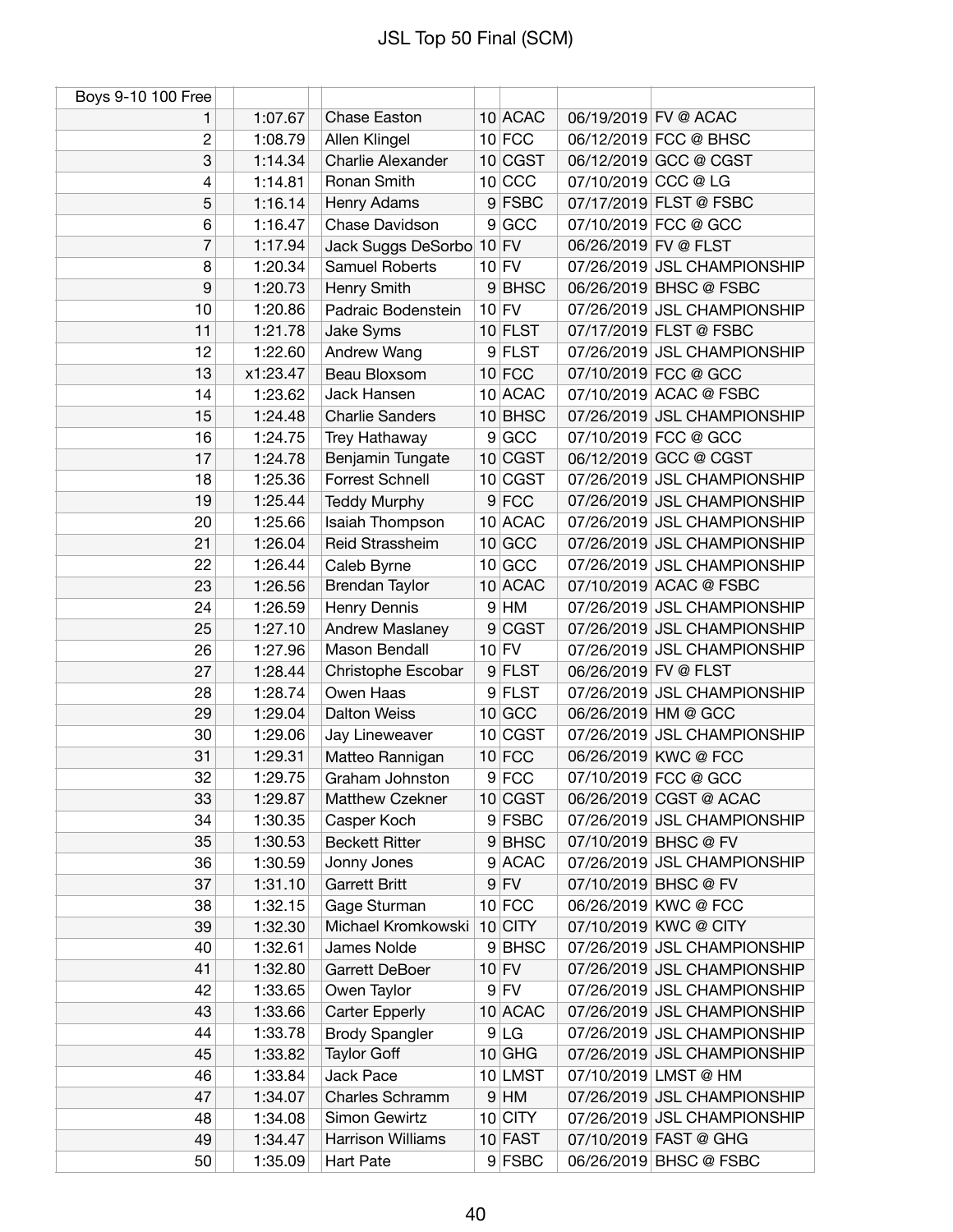| Boys 9-10 50 Back |        |                        |                |           |                     |                             |
|-------------------|--------|------------------------|----------------|-----------|---------------------|-----------------------------|
| 1                 | 37.37  | Chase Easton           |                | 10 ACAC   |                     | 06/26/2019 CGST @ ACAC      |
| $\overline{c}$    | 38.00  | Jake Syms              |                | $10$ FLST |                     | 07/26/2019 JSL CHAMPIONSHIP |
| 3                 | 39.34  | Beau Bloxsom           |                | $10$ FCC  |                     | 07/26/2019 JSL CHAMPIONSHIP |
| 4                 | 40.60  | Henry Adams            |                | 9 FSBC    |                     | 07/26/2019 JSL CHAMPIONSHIP |
| 5                 | 41.15  | Isaiah Thompson        |                | 10 ACAC   |                     | 07/16/2019 ACAC @ BHSC      |
| 6                 | 41.47  | Jack Hansen            |                | 10 ACAC   |                     | 07/16/2019 ACAC @ BHSC      |
| 7                 | 41.61  | Jack Suggs DeSorbo     |                | $10$ FV   |                     | 07/26/2019 JSL CHAMPIONSHIP |
| 8                 | 42.08  | Samuel Roberts         |                | $10$ FV   |                     | 07/26/2019 JSL CHAMPIONSHIP |
| 9                 | 42.33  | <b>Brendan Taylor</b>  |                | 10 ACAC   |                     | 07/03/2019 ACAC @ FLST      |
| 10                | 42.59  | Henry Dennis           |                | $9$ HM    | 07/17/2019 HM @ FCC |                             |
| 11                | 42.79  | Trey Hathaway          | 9 <sup>1</sup> | GCC       |                     | 07/10/2019 FCC @ GCC        |
| 12                | x43.25 | Charlie Alexander      |                | 10 CGST   |                     | 07/17/2019 CGST @ FV        |
| 13                | 43.57  | Chase Davidson         |                | 9 GCC     |                     | 07/03/2019 GCC @ KWC        |
| 14                | 43.60  | Casper Koch            |                | 9 FSBC    |                     | 07/26/2019 JSL CHAMPIONSHIP |
| 15                | 43.98  | Pierce Reuter          |                | $10$ GCC  |                     | 07/03/2019 GCC @ KWC        |
| 16                | 44.33  | Andrew Maslaney        |                | 9 CGST    |                     | 07/26/2019 JSL CHAMPIONSHIP |
| 17                | 44.44  | Andrew Wang            |                | 9 FLST    |                     | 07/10/2019 CGST @ FLST      |
| 18                | x44.97 | Henry Smith            |                | 9BHSC     |                     | 06/12/2019 FCC @ BHSC       |
| 19                | 45.07  | <b>Beckett Ritter</b>  |                | 9BHSC     |                     | 07/26/2019 JSL CHAMPIONSHIP |
| 20                | x46.03 | Padraic Bodenstein     |                | $10$ FV   |                     | 07/10/2019 BHSC @ FV        |
| 21                | 46.32  | James Nolde            |                | 9BHSC     |                     | 07/26/2019 JSL CHAMPIONSHIP |
| 22                | 46.38  | <b>Forrest Schnell</b> |                | 10 CGST   |                     | 07/17/2019 CGST @ FV        |
| 23                | 46.45  | Matteo Rannigan        |                | $10$ FCC  | 07/17/2019 HM @ FCC |                             |
| 24                | 46.71  | Liam Baldwin           |                | 9BHSC     |                     | 07/26/2019 JSL CHAMPIONSHIP |
| 25                | 47.26  | Peyton Skipper         |                | 9 BHSC    |                     | 07/26/2019 JSL CHAMPIONSHIP |
| 26                | 47.56  | Christophe Escobar     |                | 9 FLST    |                     | 07/26/2019 JSL CHAMPIONSHIP |
| 27                | 47.67  | <b>Tyson Boyd</b>      |                | 10 BHSC   |                     | 07/26/2019 JSL CHAMPIONSHIP |
| 28                | 48.06  | Henry Simmons          |                | $10$ CGST |                     | 06/26/2019 CGST @ ACAC      |
| 29                | 48.28  | Jack Kelly             |                | $10$ FCC  |                     | 06/12/2019 FCC @ BHSC       |
| 30                | 48.48  | <b>Oliver Wray</b>     |                | $10$ FCC  |                     | 07/26/2019 JSL CHAMPIONSHIP |
| 31                | 48.65  | Kai Clark              |                | 10 BHSC   |                     | 06/26/2019 BHSC @ FSBC      |
| 32                | 48.75  | <b>Dalton Weiss</b>    |                | $10$ GCC  |                     | 07/17/2019 GCC@CITY         |
| 33                | 48.80  | Owen Haas              |                | 9 FLST    |                     | 07/17/2019 FLST @ FSBC      |
| 34                | x49.00 | Evan Pariseau          |                | 10 ACAC   |                     | 07/16/2019 ACAC @ BHSC      |
| 35                | 49.04  | Mukund Marri           |                | $10$ HM   |                     | 07/26/2019 JSL CHAMPIONSHIP |
| 36                | x49.10 | <b>Will Park</b>       |                | 10 BHSC   |                     | 07/16/2019 ACAC @ BHSC      |
| 37                | 49.17  | Ethan Salvatierra      |                | 10 FSBC   |                     | 07/26/2019 JSL CHAMPIONSHIP |
| 38                | 49.22  | Matthew Czekner        |                | 10 CGST   |                     | 07/26/2019 JSL CHAMPIONSHIP |
| 39                | 49.25  | Harrison Williams      |                | 10 FAST   |                     | 07/26/2019 JSL CHAMPIONSHIP |
| 40                | 49.50  | Jacob Hubbard          |                | 9 ACAC    |                     | 06/26/2019 CGST @ ACAC      |
| 41                | 49.56  | Henry Bowman           |                | 9 CGST    |                     | 06/26/2019 CGST @ ACAC      |
| 42                | 49.62  | Maximilian Alhusen     |                | 9 CGST    |                     | 07/17/2019 CGST @ FV        |
| 43                | 49.68  | Devan Agarwal          |                | $10$ FLST |                     | 07/10/2019 CGST @ FLST      |
| 44                | 49.81  | Graham Johnston        |                | $9$ FCC   | 07/17/2019 HM @ FCC |                             |
| 45                | x49.88 | Brody Lawson           |                | 9 ACAC    |                     | 07/16/2019 ACAC @ BHSC      |
| 46                | 50.15  | Nick Welsch            |                | $10$ FCC  |                     | 07/26/2019 JSL CHAMPIONSHIP |
| 47                | 50.35  | Charles Schramm        |                | $9$ HM    |                     | 06/26/2019 HM @ GCC         |
| 48                | 50.45  | Jon David McClellan    |                | 10 LG     |                     | 07/26/2019 JSL CHAMPIONSHIP |
| 49                | 50.80  | Alex Elhart            |                | $10$ FV   |                     | 07/26/2019 JSL CHAMPIONSHIP |
| 50                | 51.33  | Gage Sturman           |                | $10$ FCC  |                     | 07/02/2019 FCC @ LMST       |
|                   |        |                        |                |           |                     |                             |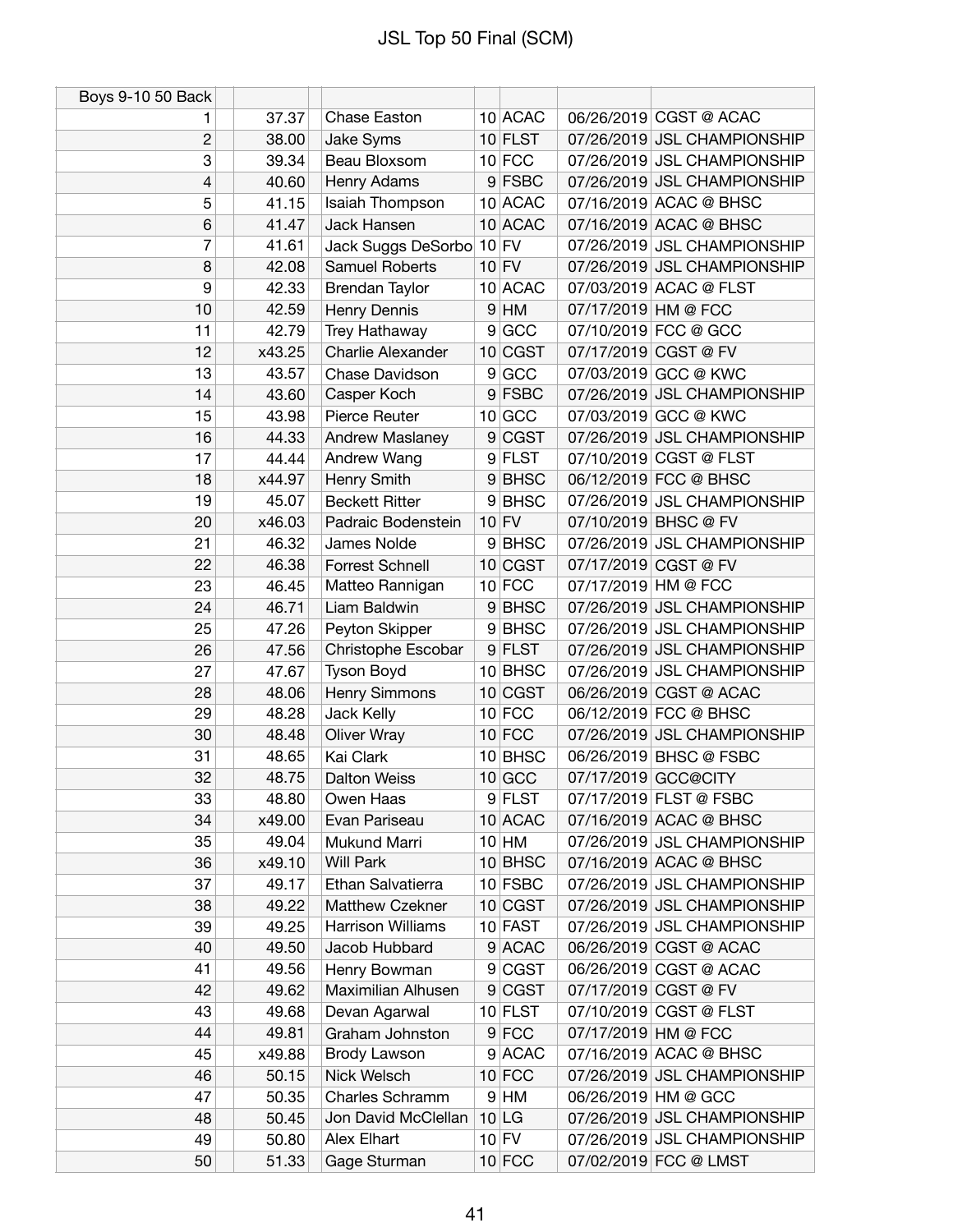| $9$ GCC<br>Chase Davidson<br>07/26/2019 JSL CHAMPIONSHIP<br>42.58<br>1<br>$\overline{c}$<br>44.20<br>Jack Suggs DeSorbo 10 FV<br>07/26/2019 JSL CHAMPIONSHIP<br>3<br>07/26/2019 JSL CHAMPIONSHIP<br>44.52<br><b>Charlie Sanders</b><br>10 BHSC<br>Benjamin Tungate<br>10 CGST<br>07/26/2019 JSL CHAMPIONSHIP<br>4<br>45.09<br><b>Beckett Ritter</b><br>$9$ BHSC<br>07/16/2019 ACAC @ BHSC<br>5<br>46.78<br>6<br>47.97<br>$10$ CCC<br>07/10/2019 CCC @ LG<br>Ronan Smith<br>$\overline{7}$<br>48.22<br>$10$ GCC<br>06/26/2019 HM @ GCC<br>Caleb Byrne<br>8<br>Jack Hansen<br>10 ACAC<br>07/16/2019 ACAC @ BHSC<br>48.25<br>9<br>10 ACAC<br>06/12/2019 LMST @ ACAC<br>48.63<br><b>Chase Easton</b><br>10<br>48.83<br>$10$ FCC<br>07/17/2019 HM @ FCC<br>Jack Kelly<br>$\star$<br>11<br>10 ACAC<br>07/03/2019 ACAC @ FLST<br>49.06<br><b>Brendan Taylor</b><br>$\star$<br>11<br>Jake Syms<br>$10$ FLST<br>07/17/2019 FLST @ FSBC<br>49.06<br>13<br>49.99<br>$10$ FV<br>07/26/2019 JSL CHAMPIONSHIP<br>Mason Bendall<br>9 FLST<br>06/26/2019 FV @ FLST<br>50.48<br>Andrew Wang<br>14<br>50.79<br>9 CGST<br>07/10/2019 CGST @ FLST<br>15<br><b>Noah Estes</b><br>16<br>51.19<br>9 FSBC<br>07/03/2019 FSBC @ FV<br>Henry Adams<br>17<br>$10$ CITY<br>06/12/2019 FV @ CITY<br>51.75<br><b>Mikey Poncy</b><br>$18$ <sup>*</sup><br>51.76<br>Seth Raffinan<br>10 BHSC<br>06/26/2019 BHSC @ FSBC<br>$18$ *<br>51.76<br>9 ACAC<br>06/26/2019 CGST @ ACAC<br>Tyler Kerrigan<br>9 FLST<br>07/26/2019 JSL CHAMPIONSHIP<br>20<br>52.59<br>Christophe Escobar<br>9BHSC<br>06/12/2019 FCC @ BHSC<br>21<br>52.97<br>Peter Madden<br>$10$ FV<br>22<br>53.00<br>Alex Elhart<br>07/26/2019 JSL CHAMPIONSHIP<br>Harrison Edwards<br>07/16/2019 ACAC @ BHSC<br>23<br>10 BHSC<br>53.06<br>53.22<br>Owen Haas<br>9 FLST<br>06/19/2019 FLST @ BHSC<br>24<br>25<br>53.24<br>07/26/2019 JSL CHAMPIONSHIP<br><b>Mitch Davis</b><br>$10$ GHG<br>Jones Kestner<br>10 FSBC<br>07/26/2019 JSL CHAMPIONSHIP<br>26<br>53.28<br>27<br>9 CGST<br>07/26/2019 JSL CHAMPIONSHIP<br>53.51<br>Max Tungate<br><b>Collin Hall</b><br>$9$ FV<br>07/17/2019 CGST @ FV<br>28<br>53.53<br>07/26/2019 JSL CHAMPIONSHIP<br>29<br>Simon Gewirtz<br>$10$ CITY<br>53.58<br>$9$ FV<br>07/03/2019 FSBC @ FV<br><b>Garrett Britt</b><br>x53.88<br>30<br>31<br>x53.97<br>Henry Dennis<br>$9$ HM<br>06/12/2019 FLST @ HM<br>32<br>54.03<br>10 CGST<br>07/26/2019 JSL CHAMPIONSHIP<br><b>Matthew Czekner</b><br>33<br>54.25<br>$10$ FV<br>06/12/2019 FV @ CITY<br>Samuel Roberts<br>34<br>x54.31<br>Isaiah Thompson<br>10 ACAC<br>07/03/2019 ACAC @ FLST<br>35<br>54.34<br><b>Jackson Hankins</b><br>10 CGST<br>06/26/2019 CGST @ ACAC<br>Henry Smith<br>9BHSC<br>06/26/2019 BHSC @ FSBC<br>36<br>54.57<br>37<br>9BHSC<br>07/26/2019 JSL CHAMPIONSHIP<br>54.58<br>Liam Little<br>$10$ FCC<br>38<br>x54.65<br>Beau Bloxsom<br>07/17/2019 HM @ FCC<br>Michael Kromkowski<br>$10$ CITY<br>07/03/2019 CITY @ HM<br>39<br>54.88<br>$9$ FCC<br>07/26/2019 JSL CHAMPIONSHIP<br>40<br>54.99<br>Sam Bloxsom<br>10 ACAC<br>06/26/2019 CGST @ ACAC<br>41<br>55.07<br>Jack Fisher<br>10 ACAC<br>07/26/2019 JSL CHAMPIONSHIP<br>55.08<br>Evan Pariseau<br>42<br>x55.25<br>$10$ FV<br>43<br>Padraic Bodenstein<br>06/26/2019 FV @ FLST<br>44<br>55.49<br>Casen Soriano<br>10 LG<br>06/26/2019 LG @ GHG<br>10 FSBC<br>07/17/2019 FLST @ FSBC<br>Reed Verbrugge<br>45<br>55.70<br>Jacob Miller<br>$10$ FLST<br>07/17/2019 FLST @ FSBC<br>46<br>55.72 | Boys 9-10 50 Breast |       |                |        |                             |
|---------------------------------------------------------------------------------------------------------------------------------------------------------------------------------------------------------------------------------------------------------------------------------------------------------------------------------------------------------------------------------------------------------------------------------------------------------------------------------------------------------------------------------------------------------------------------------------------------------------------------------------------------------------------------------------------------------------------------------------------------------------------------------------------------------------------------------------------------------------------------------------------------------------------------------------------------------------------------------------------------------------------------------------------------------------------------------------------------------------------------------------------------------------------------------------------------------------------------------------------------------------------------------------------------------------------------------------------------------------------------------------------------------------------------------------------------------------------------------------------------------------------------------------------------------------------------------------------------------------------------------------------------------------------------------------------------------------------------------------------------------------------------------------------------------------------------------------------------------------------------------------------------------------------------------------------------------------------------------------------------------------------------------------------------------------------------------------------------------------------------------------------------------------------------------------------------------------------------------------------------------------------------------------------------------------------------------------------------------------------------------------------------------------------------------------------------------------------------------------------------------------------------------------------------------------------------------------------------------------------------------------------------------------------------------------------------------------------------------------------------------------------------------------------------------------------------------------------------------------------------------------------------------------------------------------------------------------------------------------------------------------------------------------------------------------------------------------------------------------------------------------------------------------------------------------------------------------------------------------------------------------------------------------------------------------------------------------------------------------------------------------------------------------------------------------------------------------------------|---------------------|-------|----------------|--------|-----------------------------|
|                                                                                                                                                                                                                                                                                                                                                                                                                                                                                                                                                                                                                                                                                                                                                                                                                                                                                                                                                                                                                                                                                                                                                                                                                                                                                                                                                                                                                                                                                                                                                                                                                                                                                                                                                                                                                                                                                                                                                                                                                                                                                                                                                                                                                                                                                                                                                                                                                                                                                                                                                                                                                                                                                                                                                                                                                                                                                                                                                                                                                                                                                                                                                                                                                                                                                                                                                                                                                                                                           |                     |       |                |        |                             |
|                                                                                                                                                                                                                                                                                                                                                                                                                                                                                                                                                                                                                                                                                                                                                                                                                                                                                                                                                                                                                                                                                                                                                                                                                                                                                                                                                                                                                                                                                                                                                                                                                                                                                                                                                                                                                                                                                                                                                                                                                                                                                                                                                                                                                                                                                                                                                                                                                                                                                                                                                                                                                                                                                                                                                                                                                                                                                                                                                                                                                                                                                                                                                                                                                                                                                                                                                                                                                                                                           |                     |       |                |        |                             |
|                                                                                                                                                                                                                                                                                                                                                                                                                                                                                                                                                                                                                                                                                                                                                                                                                                                                                                                                                                                                                                                                                                                                                                                                                                                                                                                                                                                                                                                                                                                                                                                                                                                                                                                                                                                                                                                                                                                                                                                                                                                                                                                                                                                                                                                                                                                                                                                                                                                                                                                                                                                                                                                                                                                                                                                                                                                                                                                                                                                                                                                                                                                                                                                                                                                                                                                                                                                                                                                                           |                     |       |                |        |                             |
|                                                                                                                                                                                                                                                                                                                                                                                                                                                                                                                                                                                                                                                                                                                                                                                                                                                                                                                                                                                                                                                                                                                                                                                                                                                                                                                                                                                                                                                                                                                                                                                                                                                                                                                                                                                                                                                                                                                                                                                                                                                                                                                                                                                                                                                                                                                                                                                                                                                                                                                                                                                                                                                                                                                                                                                                                                                                                                                                                                                                                                                                                                                                                                                                                                                                                                                                                                                                                                                                           |                     |       |                |        |                             |
|                                                                                                                                                                                                                                                                                                                                                                                                                                                                                                                                                                                                                                                                                                                                                                                                                                                                                                                                                                                                                                                                                                                                                                                                                                                                                                                                                                                                                                                                                                                                                                                                                                                                                                                                                                                                                                                                                                                                                                                                                                                                                                                                                                                                                                                                                                                                                                                                                                                                                                                                                                                                                                                                                                                                                                                                                                                                                                                                                                                                                                                                                                                                                                                                                                                                                                                                                                                                                                                                           |                     |       |                |        |                             |
|                                                                                                                                                                                                                                                                                                                                                                                                                                                                                                                                                                                                                                                                                                                                                                                                                                                                                                                                                                                                                                                                                                                                                                                                                                                                                                                                                                                                                                                                                                                                                                                                                                                                                                                                                                                                                                                                                                                                                                                                                                                                                                                                                                                                                                                                                                                                                                                                                                                                                                                                                                                                                                                                                                                                                                                                                                                                                                                                                                                                                                                                                                                                                                                                                                                                                                                                                                                                                                                                           |                     |       |                |        |                             |
|                                                                                                                                                                                                                                                                                                                                                                                                                                                                                                                                                                                                                                                                                                                                                                                                                                                                                                                                                                                                                                                                                                                                                                                                                                                                                                                                                                                                                                                                                                                                                                                                                                                                                                                                                                                                                                                                                                                                                                                                                                                                                                                                                                                                                                                                                                                                                                                                                                                                                                                                                                                                                                                                                                                                                                                                                                                                                                                                                                                                                                                                                                                                                                                                                                                                                                                                                                                                                                                                           |                     |       |                |        |                             |
|                                                                                                                                                                                                                                                                                                                                                                                                                                                                                                                                                                                                                                                                                                                                                                                                                                                                                                                                                                                                                                                                                                                                                                                                                                                                                                                                                                                                                                                                                                                                                                                                                                                                                                                                                                                                                                                                                                                                                                                                                                                                                                                                                                                                                                                                                                                                                                                                                                                                                                                                                                                                                                                                                                                                                                                                                                                                                                                                                                                                                                                                                                                                                                                                                                                                                                                                                                                                                                                                           |                     |       |                |        |                             |
|                                                                                                                                                                                                                                                                                                                                                                                                                                                                                                                                                                                                                                                                                                                                                                                                                                                                                                                                                                                                                                                                                                                                                                                                                                                                                                                                                                                                                                                                                                                                                                                                                                                                                                                                                                                                                                                                                                                                                                                                                                                                                                                                                                                                                                                                                                                                                                                                                                                                                                                                                                                                                                                                                                                                                                                                                                                                                                                                                                                                                                                                                                                                                                                                                                                                                                                                                                                                                                                                           |                     |       |                |        |                             |
|                                                                                                                                                                                                                                                                                                                                                                                                                                                                                                                                                                                                                                                                                                                                                                                                                                                                                                                                                                                                                                                                                                                                                                                                                                                                                                                                                                                                                                                                                                                                                                                                                                                                                                                                                                                                                                                                                                                                                                                                                                                                                                                                                                                                                                                                                                                                                                                                                                                                                                                                                                                                                                                                                                                                                                                                                                                                                                                                                                                                                                                                                                                                                                                                                                                                                                                                                                                                                                                                           |                     |       |                |        |                             |
|                                                                                                                                                                                                                                                                                                                                                                                                                                                                                                                                                                                                                                                                                                                                                                                                                                                                                                                                                                                                                                                                                                                                                                                                                                                                                                                                                                                                                                                                                                                                                                                                                                                                                                                                                                                                                                                                                                                                                                                                                                                                                                                                                                                                                                                                                                                                                                                                                                                                                                                                                                                                                                                                                                                                                                                                                                                                                                                                                                                                                                                                                                                                                                                                                                                                                                                                                                                                                                                                           |                     |       |                |        |                             |
|                                                                                                                                                                                                                                                                                                                                                                                                                                                                                                                                                                                                                                                                                                                                                                                                                                                                                                                                                                                                                                                                                                                                                                                                                                                                                                                                                                                                                                                                                                                                                                                                                                                                                                                                                                                                                                                                                                                                                                                                                                                                                                                                                                                                                                                                                                                                                                                                                                                                                                                                                                                                                                                                                                                                                                                                                                                                                                                                                                                                                                                                                                                                                                                                                                                                                                                                                                                                                                                                           |                     |       |                |        |                             |
|                                                                                                                                                                                                                                                                                                                                                                                                                                                                                                                                                                                                                                                                                                                                                                                                                                                                                                                                                                                                                                                                                                                                                                                                                                                                                                                                                                                                                                                                                                                                                                                                                                                                                                                                                                                                                                                                                                                                                                                                                                                                                                                                                                                                                                                                                                                                                                                                                                                                                                                                                                                                                                                                                                                                                                                                                                                                                                                                                                                                                                                                                                                                                                                                                                                                                                                                                                                                                                                                           |                     |       |                |        |                             |
|                                                                                                                                                                                                                                                                                                                                                                                                                                                                                                                                                                                                                                                                                                                                                                                                                                                                                                                                                                                                                                                                                                                                                                                                                                                                                                                                                                                                                                                                                                                                                                                                                                                                                                                                                                                                                                                                                                                                                                                                                                                                                                                                                                                                                                                                                                                                                                                                                                                                                                                                                                                                                                                                                                                                                                                                                                                                                                                                                                                                                                                                                                                                                                                                                                                                                                                                                                                                                                                                           |                     |       |                |        |                             |
|                                                                                                                                                                                                                                                                                                                                                                                                                                                                                                                                                                                                                                                                                                                                                                                                                                                                                                                                                                                                                                                                                                                                                                                                                                                                                                                                                                                                                                                                                                                                                                                                                                                                                                                                                                                                                                                                                                                                                                                                                                                                                                                                                                                                                                                                                                                                                                                                                                                                                                                                                                                                                                                                                                                                                                                                                                                                                                                                                                                                                                                                                                                                                                                                                                                                                                                                                                                                                                                                           |                     |       |                |        |                             |
|                                                                                                                                                                                                                                                                                                                                                                                                                                                                                                                                                                                                                                                                                                                                                                                                                                                                                                                                                                                                                                                                                                                                                                                                                                                                                                                                                                                                                                                                                                                                                                                                                                                                                                                                                                                                                                                                                                                                                                                                                                                                                                                                                                                                                                                                                                                                                                                                                                                                                                                                                                                                                                                                                                                                                                                                                                                                                                                                                                                                                                                                                                                                                                                                                                                                                                                                                                                                                                                                           |                     |       |                |        |                             |
|                                                                                                                                                                                                                                                                                                                                                                                                                                                                                                                                                                                                                                                                                                                                                                                                                                                                                                                                                                                                                                                                                                                                                                                                                                                                                                                                                                                                                                                                                                                                                                                                                                                                                                                                                                                                                                                                                                                                                                                                                                                                                                                                                                                                                                                                                                                                                                                                                                                                                                                                                                                                                                                                                                                                                                                                                                                                                                                                                                                                                                                                                                                                                                                                                                                                                                                                                                                                                                                                           |                     |       |                |        |                             |
|                                                                                                                                                                                                                                                                                                                                                                                                                                                                                                                                                                                                                                                                                                                                                                                                                                                                                                                                                                                                                                                                                                                                                                                                                                                                                                                                                                                                                                                                                                                                                                                                                                                                                                                                                                                                                                                                                                                                                                                                                                                                                                                                                                                                                                                                                                                                                                                                                                                                                                                                                                                                                                                                                                                                                                                                                                                                                                                                                                                                                                                                                                                                                                                                                                                                                                                                                                                                                                                                           |                     |       |                |        |                             |
|                                                                                                                                                                                                                                                                                                                                                                                                                                                                                                                                                                                                                                                                                                                                                                                                                                                                                                                                                                                                                                                                                                                                                                                                                                                                                                                                                                                                                                                                                                                                                                                                                                                                                                                                                                                                                                                                                                                                                                                                                                                                                                                                                                                                                                                                                                                                                                                                                                                                                                                                                                                                                                                                                                                                                                                                                                                                                                                                                                                                                                                                                                                                                                                                                                                                                                                                                                                                                                                                           |                     |       |                |        |                             |
|                                                                                                                                                                                                                                                                                                                                                                                                                                                                                                                                                                                                                                                                                                                                                                                                                                                                                                                                                                                                                                                                                                                                                                                                                                                                                                                                                                                                                                                                                                                                                                                                                                                                                                                                                                                                                                                                                                                                                                                                                                                                                                                                                                                                                                                                                                                                                                                                                                                                                                                                                                                                                                                                                                                                                                                                                                                                                                                                                                                                                                                                                                                                                                                                                                                                                                                                                                                                                                                                           |                     |       |                |        |                             |
|                                                                                                                                                                                                                                                                                                                                                                                                                                                                                                                                                                                                                                                                                                                                                                                                                                                                                                                                                                                                                                                                                                                                                                                                                                                                                                                                                                                                                                                                                                                                                                                                                                                                                                                                                                                                                                                                                                                                                                                                                                                                                                                                                                                                                                                                                                                                                                                                                                                                                                                                                                                                                                                                                                                                                                                                                                                                                                                                                                                                                                                                                                                                                                                                                                                                                                                                                                                                                                                                           |                     |       |                |        |                             |
|                                                                                                                                                                                                                                                                                                                                                                                                                                                                                                                                                                                                                                                                                                                                                                                                                                                                                                                                                                                                                                                                                                                                                                                                                                                                                                                                                                                                                                                                                                                                                                                                                                                                                                                                                                                                                                                                                                                                                                                                                                                                                                                                                                                                                                                                                                                                                                                                                                                                                                                                                                                                                                                                                                                                                                                                                                                                                                                                                                                                                                                                                                                                                                                                                                                                                                                                                                                                                                                                           |                     |       |                |        |                             |
|                                                                                                                                                                                                                                                                                                                                                                                                                                                                                                                                                                                                                                                                                                                                                                                                                                                                                                                                                                                                                                                                                                                                                                                                                                                                                                                                                                                                                                                                                                                                                                                                                                                                                                                                                                                                                                                                                                                                                                                                                                                                                                                                                                                                                                                                                                                                                                                                                                                                                                                                                                                                                                                                                                                                                                                                                                                                                                                                                                                                                                                                                                                                                                                                                                                                                                                                                                                                                                                                           |                     |       |                |        |                             |
|                                                                                                                                                                                                                                                                                                                                                                                                                                                                                                                                                                                                                                                                                                                                                                                                                                                                                                                                                                                                                                                                                                                                                                                                                                                                                                                                                                                                                                                                                                                                                                                                                                                                                                                                                                                                                                                                                                                                                                                                                                                                                                                                                                                                                                                                                                                                                                                                                                                                                                                                                                                                                                                                                                                                                                                                                                                                                                                                                                                                                                                                                                                                                                                                                                                                                                                                                                                                                                                                           |                     |       |                |        |                             |
|                                                                                                                                                                                                                                                                                                                                                                                                                                                                                                                                                                                                                                                                                                                                                                                                                                                                                                                                                                                                                                                                                                                                                                                                                                                                                                                                                                                                                                                                                                                                                                                                                                                                                                                                                                                                                                                                                                                                                                                                                                                                                                                                                                                                                                                                                                                                                                                                                                                                                                                                                                                                                                                                                                                                                                                                                                                                                                                                                                                                                                                                                                                                                                                                                                                                                                                                                                                                                                                                           |                     |       |                |        |                             |
|                                                                                                                                                                                                                                                                                                                                                                                                                                                                                                                                                                                                                                                                                                                                                                                                                                                                                                                                                                                                                                                                                                                                                                                                                                                                                                                                                                                                                                                                                                                                                                                                                                                                                                                                                                                                                                                                                                                                                                                                                                                                                                                                                                                                                                                                                                                                                                                                                                                                                                                                                                                                                                                                                                                                                                                                                                                                                                                                                                                                                                                                                                                                                                                                                                                                                                                                                                                                                                                                           |                     |       |                |        |                             |
|                                                                                                                                                                                                                                                                                                                                                                                                                                                                                                                                                                                                                                                                                                                                                                                                                                                                                                                                                                                                                                                                                                                                                                                                                                                                                                                                                                                                                                                                                                                                                                                                                                                                                                                                                                                                                                                                                                                                                                                                                                                                                                                                                                                                                                                                                                                                                                                                                                                                                                                                                                                                                                                                                                                                                                                                                                                                                                                                                                                                                                                                                                                                                                                                                                                                                                                                                                                                                                                                           |                     |       |                |        |                             |
|                                                                                                                                                                                                                                                                                                                                                                                                                                                                                                                                                                                                                                                                                                                                                                                                                                                                                                                                                                                                                                                                                                                                                                                                                                                                                                                                                                                                                                                                                                                                                                                                                                                                                                                                                                                                                                                                                                                                                                                                                                                                                                                                                                                                                                                                                                                                                                                                                                                                                                                                                                                                                                                                                                                                                                                                                                                                                                                                                                                                                                                                                                                                                                                                                                                                                                                                                                                                                                                                           |                     |       |                |        |                             |
|                                                                                                                                                                                                                                                                                                                                                                                                                                                                                                                                                                                                                                                                                                                                                                                                                                                                                                                                                                                                                                                                                                                                                                                                                                                                                                                                                                                                                                                                                                                                                                                                                                                                                                                                                                                                                                                                                                                                                                                                                                                                                                                                                                                                                                                                                                                                                                                                                                                                                                                                                                                                                                                                                                                                                                                                                                                                                                                                                                                                                                                                                                                                                                                                                                                                                                                                                                                                                                                                           |                     |       |                |        |                             |
|                                                                                                                                                                                                                                                                                                                                                                                                                                                                                                                                                                                                                                                                                                                                                                                                                                                                                                                                                                                                                                                                                                                                                                                                                                                                                                                                                                                                                                                                                                                                                                                                                                                                                                                                                                                                                                                                                                                                                                                                                                                                                                                                                                                                                                                                                                                                                                                                                                                                                                                                                                                                                                                                                                                                                                                                                                                                                                                                                                                                                                                                                                                                                                                                                                                                                                                                                                                                                                                                           |                     |       |                |        |                             |
|                                                                                                                                                                                                                                                                                                                                                                                                                                                                                                                                                                                                                                                                                                                                                                                                                                                                                                                                                                                                                                                                                                                                                                                                                                                                                                                                                                                                                                                                                                                                                                                                                                                                                                                                                                                                                                                                                                                                                                                                                                                                                                                                                                                                                                                                                                                                                                                                                                                                                                                                                                                                                                                                                                                                                                                                                                                                                                                                                                                                                                                                                                                                                                                                                                                                                                                                                                                                                                                                           |                     |       |                |        |                             |
|                                                                                                                                                                                                                                                                                                                                                                                                                                                                                                                                                                                                                                                                                                                                                                                                                                                                                                                                                                                                                                                                                                                                                                                                                                                                                                                                                                                                                                                                                                                                                                                                                                                                                                                                                                                                                                                                                                                                                                                                                                                                                                                                                                                                                                                                                                                                                                                                                                                                                                                                                                                                                                                                                                                                                                                                                                                                                                                                                                                                                                                                                                                                                                                                                                                                                                                                                                                                                                                                           |                     |       |                |        |                             |
|                                                                                                                                                                                                                                                                                                                                                                                                                                                                                                                                                                                                                                                                                                                                                                                                                                                                                                                                                                                                                                                                                                                                                                                                                                                                                                                                                                                                                                                                                                                                                                                                                                                                                                                                                                                                                                                                                                                                                                                                                                                                                                                                                                                                                                                                                                                                                                                                                                                                                                                                                                                                                                                                                                                                                                                                                                                                                                                                                                                                                                                                                                                                                                                                                                                                                                                                                                                                                                                                           |                     |       |                |        |                             |
|                                                                                                                                                                                                                                                                                                                                                                                                                                                                                                                                                                                                                                                                                                                                                                                                                                                                                                                                                                                                                                                                                                                                                                                                                                                                                                                                                                                                                                                                                                                                                                                                                                                                                                                                                                                                                                                                                                                                                                                                                                                                                                                                                                                                                                                                                                                                                                                                                                                                                                                                                                                                                                                                                                                                                                                                                                                                                                                                                                                                                                                                                                                                                                                                                                                                                                                                                                                                                                                                           |                     |       |                |        |                             |
|                                                                                                                                                                                                                                                                                                                                                                                                                                                                                                                                                                                                                                                                                                                                                                                                                                                                                                                                                                                                                                                                                                                                                                                                                                                                                                                                                                                                                                                                                                                                                                                                                                                                                                                                                                                                                                                                                                                                                                                                                                                                                                                                                                                                                                                                                                                                                                                                                                                                                                                                                                                                                                                                                                                                                                                                                                                                                                                                                                                                                                                                                                                                                                                                                                                                                                                                                                                                                                                                           |                     |       |                |        |                             |
|                                                                                                                                                                                                                                                                                                                                                                                                                                                                                                                                                                                                                                                                                                                                                                                                                                                                                                                                                                                                                                                                                                                                                                                                                                                                                                                                                                                                                                                                                                                                                                                                                                                                                                                                                                                                                                                                                                                                                                                                                                                                                                                                                                                                                                                                                                                                                                                                                                                                                                                                                                                                                                                                                                                                                                                                                                                                                                                                                                                                                                                                                                                                                                                                                                                                                                                                                                                                                                                                           |                     |       |                |        |                             |
|                                                                                                                                                                                                                                                                                                                                                                                                                                                                                                                                                                                                                                                                                                                                                                                                                                                                                                                                                                                                                                                                                                                                                                                                                                                                                                                                                                                                                                                                                                                                                                                                                                                                                                                                                                                                                                                                                                                                                                                                                                                                                                                                                                                                                                                                                                                                                                                                                                                                                                                                                                                                                                                                                                                                                                                                                                                                                                                                                                                                                                                                                                                                                                                                                                                                                                                                                                                                                                                                           |                     |       |                |        |                             |
|                                                                                                                                                                                                                                                                                                                                                                                                                                                                                                                                                                                                                                                                                                                                                                                                                                                                                                                                                                                                                                                                                                                                                                                                                                                                                                                                                                                                                                                                                                                                                                                                                                                                                                                                                                                                                                                                                                                                                                                                                                                                                                                                                                                                                                                                                                                                                                                                                                                                                                                                                                                                                                                                                                                                                                                                                                                                                                                                                                                                                                                                                                                                                                                                                                                                                                                                                                                                                                                                           |                     |       |                |        |                             |
|                                                                                                                                                                                                                                                                                                                                                                                                                                                                                                                                                                                                                                                                                                                                                                                                                                                                                                                                                                                                                                                                                                                                                                                                                                                                                                                                                                                                                                                                                                                                                                                                                                                                                                                                                                                                                                                                                                                                                                                                                                                                                                                                                                                                                                                                                                                                                                                                                                                                                                                                                                                                                                                                                                                                                                                                                                                                                                                                                                                                                                                                                                                                                                                                                                                                                                                                                                                                                                                                           |                     |       |                |        |                             |
|                                                                                                                                                                                                                                                                                                                                                                                                                                                                                                                                                                                                                                                                                                                                                                                                                                                                                                                                                                                                                                                                                                                                                                                                                                                                                                                                                                                                                                                                                                                                                                                                                                                                                                                                                                                                                                                                                                                                                                                                                                                                                                                                                                                                                                                                                                                                                                                                                                                                                                                                                                                                                                                                                                                                                                                                                                                                                                                                                                                                                                                                                                                                                                                                                                                                                                                                                                                                                                                                           |                     |       |                |        |                             |
|                                                                                                                                                                                                                                                                                                                                                                                                                                                                                                                                                                                                                                                                                                                                                                                                                                                                                                                                                                                                                                                                                                                                                                                                                                                                                                                                                                                                                                                                                                                                                                                                                                                                                                                                                                                                                                                                                                                                                                                                                                                                                                                                                                                                                                                                                                                                                                                                                                                                                                                                                                                                                                                                                                                                                                                                                                                                                                                                                                                                                                                                                                                                                                                                                                                                                                                                                                                                                                                                           |                     |       |                |        |                             |
|                                                                                                                                                                                                                                                                                                                                                                                                                                                                                                                                                                                                                                                                                                                                                                                                                                                                                                                                                                                                                                                                                                                                                                                                                                                                                                                                                                                                                                                                                                                                                                                                                                                                                                                                                                                                                                                                                                                                                                                                                                                                                                                                                                                                                                                                                                                                                                                                                                                                                                                                                                                                                                                                                                                                                                                                                                                                                                                                                                                                                                                                                                                                                                                                                                                                                                                                                                                                                                                                           |                     |       |                |        |                             |
|                                                                                                                                                                                                                                                                                                                                                                                                                                                                                                                                                                                                                                                                                                                                                                                                                                                                                                                                                                                                                                                                                                                                                                                                                                                                                                                                                                                                                                                                                                                                                                                                                                                                                                                                                                                                                                                                                                                                                                                                                                                                                                                                                                                                                                                                                                                                                                                                                                                                                                                                                                                                                                                                                                                                                                                                                                                                                                                                                                                                                                                                                                                                                                                                                                                                                                                                                                                                                                                                           |                     |       |                |        |                             |
|                                                                                                                                                                                                                                                                                                                                                                                                                                                                                                                                                                                                                                                                                                                                                                                                                                                                                                                                                                                                                                                                                                                                                                                                                                                                                                                                                                                                                                                                                                                                                                                                                                                                                                                                                                                                                                                                                                                                                                                                                                                                                                                                                                                                                                                                                                                                                                                                                                                                                                                                                                                                                                                                                                                                                                                                                                                                                                                                                                                                                                                                                                                                                                                                                                                                                                                                                                                                                                                                           |                     |       |                |        |                             |
|                                                                                                                                                                                                                                                                                                                                                                                                                                                                                                                                                                                                                                                                                                                                                                                                                                                                                                                                                                                                                                                                                                                                                                                                                                                                                                                                                                                                                                                                                                                                                                                                                                                                                                                                                                                                                                                                                                                                                                                                                                                                                                                                                                                                                                                                                                                                                                                                                                                                                                                                                                                                                                                                                                                                                                                                                                                                                                                                                                                                                                                                                                                                                                                                                                                                                                                                                                                                                                                                           |                     |       |                |        |                             |
|                                                                                                                                                                                                                                                                                                                                                                                                                                                                                                                                                                                                                                                                                                                                                                                                                                                                                                                                                                                                                                                                                                                                                                                                                                                                                                                                                                                                                                                                                                                                                                                                                                                                                                                                                                                                                                                                                                                                                                                                                                                                                                                                                                                                                                                                                                                                                                                                                                                                                                                                                                                                                                                                                                                                                                                                                                                                                                                                                                                                                                                                                                                                                                                                                                                                                                                                                                                                                                                                           |                     |       |                |        |                             |
|                                                                                                                                                                                                                                                                                                                                                                                                                                                                                                                                                                                                                                                                                                                                                                                                                                                                                                                                                                                                                                                                                                                                                                                                                                                                                                                                                                                                                                                                                                                                                                                                                                                                                                                                                                                                                                                                                                                                                                                                                                                                                                                                                                                                                                                                                                                                                                                                                                                                                                                                                                                                                                                                                                                                                                                                                                                                                                                                                                                                                                                                                                                                                                                                                                                                                                                                                                                                                                                                           | 47                  | 55.83 | Zachary Binter | 9 FLST | 07/26/2019 JSL CHAMPIONSHIP |
| Cj McCall<br>$10$ BHSC<br>07/16/2019 ACAC @ BHSC<br>48<br>56.00                                                                                                                                                                                                                                                                                                                                                                                                                                                                                                                                                                                                                                                                                                                                                                                                                                                                                                                                                                                                                                                                                                                                                                                                                                                                                                                                                                                                                                                                                                                                                                                                                                                                                                                                                                                                                                                                                                                                                                                                                                                                                                                                                                                                                                                                                                                                                                                                                                                                                                                                                                                                                                                                                                                                                                                                                                                                                                                                                                                                                                                                                                                                                                                                                                                                                                                                                                                                           |                     |       |                |        |                             |
| 49<br>Will Scanlon<br>10 ACAC<br>06/26/2019 CGST @ ACAC<br>56.50                                                                                                                                                                                                                                                                                                                                                                                                                                                                                                                                                                                                                                                                                                                                                                                                                                                                                                                                                                                                                                                                                                                                                                                                                                                                                                                                                                                                                                                                                                                                                                                                                                                                                                                                                                                                                                                                                                                                                                                                                                                                                                                                                                                                                                                                                                                                                                                                                                                                                                                                                                                                                                                                                                                                                                                                                                                                                                                                                                                                                                                                                                                                                                                                                                                                                                                                                                                                          |                     |       |                |        |                             |
| 50<br>56.58<br>Callum Hamilton<br>07/26/2019 JSL CHAMPIONSHIP<br>9 CGST                                                                                                                                                                                                                                                                                                                                                                                                                                                                                                                                                                                                                                                                                                                                                                                                                                                                                                                                                                                                                                                                                                                                                                                                                                                                                                                                                                                                                                                                                                                                                                                                                                                                                                                                                                                                                                                                                                                                                                                                                                                                                                                                                                                                                                                                                                                                                                                                                                                                                                                                                                                                                                                                                                                                                                                                                                                                                                                                                                                                                                                                                                                                                                                                                                                                                                                                                                                                   |                     |       |                |        |                             |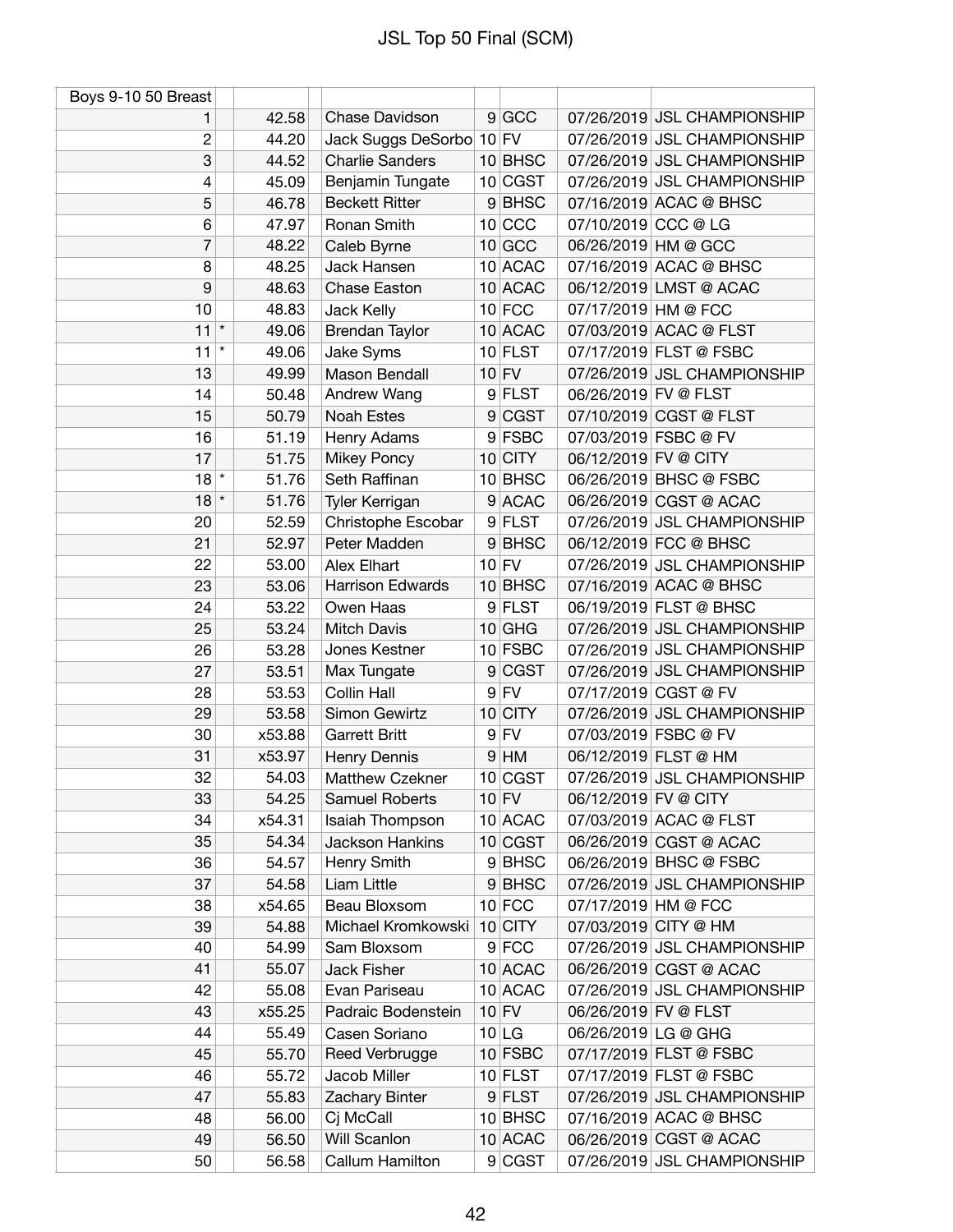| Boys 9-10 50 Fly |        |                          |                |             |                      |                             |
|------------------|--------|--------------------------|----------------|-------------|----------------------|-----------------------------|
| 1                | 34.61  | Chase Easton             |                | 10 ACAC     |                      | 06/26/2019 CGST @ ACAC      |
| $\overline{c}$   | 34.74  | Charlie Alexander        |                | 10 CGST     |                      | 07/26/2019 JSL CHAMPIONSHIP |
| 3                | 35.44  | Allen Klingel            |                | $10$ FCC    |                      | 06/12/2019 FCC @ BHSC       |
| $\overline{4}$   | 37.47  | Jake Syms                |                | $10$ FLST   |                      | 07/17/2019 FLST @ FSBC      |
| 5                | 38.51  | Ronan Smith              |                | 10 CCC      | 07/10/2019 CCC @ LG  |                             |
| 6                | 39.07  | Beau Bloxsom             |                | $10$ FCC    |                      | 07/26/2019 JSL CHAMPIONSHIP |
| 7                | x40.47 | Jack Suggs DeSorbo 10 FV |                |             |                      | 07/17/2019 CGST @ FV        |
| 8                | 40.69  | Padraic Bodenstein       |                | $10$ FV     |                      | 07/26/2019 JSL CHAMPIONSHIP |
| 9                | 41.10  | Henry Smith              |                | 9BHSC       |                      | 07/26/2019 JSL CHAMPIONSHIP |
| 10               | 41.38  | <b>Dalton Weiss</b>      |                | 10 GCC      |                      | 07/26/2019 JSL CHAMPIONSHIP |
| 11               | 41.43  | <b>Garrett Britt</b>     |                | $9$ FV      |                      | 07/26/2019 JSL CHAMPIONSHIP |
| 12               | 41.45  | Casper Koch              |                | 9 FSBC      |                      | 07/26/2019 JSL CHAMPIONSHIP |
| 13               | 42.17  | Jack Hansen              |                | 10 ACAC     |                      | 07/26/2019 JSL CHAMPIONSHIP |
| 14               | x42.47 | Chase Davidson           |                | $9$ GCC     |                      | 06/26/2019 HM @ GCC         |
| 15               | 42.96  | Benjamin Tungate         |                | 10 CGST     |                      | 07/26/2019 JSL CHAMPIONSHIP |
| 16               | 43.47  | Trey Hathaway            |                | 9 GCC       |                      | 07/17/2019 GCC@CITY         |
| 17               | 43.72  | Andrew Wang              |                | 9 FLST      |                      | 07/03/2019 ACAC @ FLST      |
| 18               | 44.79  | <b>Samuel Roberts</b>    |                | $10$ FV     | 06/26/2019 FV @ FLST |                             |
| 19               | 44.98  | <b>Taylor Goff</b>       |                | 10 GHG      |                      | 07/26/2019 JSL CHAMPIONSHIP |
| 20               | x45.03 | Caleb Byrne              |                | $10$ GCC    |                      | 07/17/2019 GCC@CITY         |
| 21               | 45.25  | <b>Hart Pate</b>         |                | 9 FSBC      |                      | 06/26/2019 BHSC @ FSBC      |
| 22               | 45.45  | Owen Haas                |                | $9$ FLST    |                      | 07/26/2019 JSL CHAMPIONSHIP |
| 23               | 45.66  | <b>Charlie Sanders</b>   |                | 10 BHSC     |                      | 07/10/2019 BHSC @ FV        |
| 24               | 45.82  | Henry Adams              |                | 9 FSBC      |                      | 07/10/2019 ACAC @ FSBC      |
| 25               | 46.29  | Alex Elhart              |                | $10$ FV     |                      | 07/26/2019 JSL CHAMPIONSHIP |
| 26               | 46.60  | Isaiah Thompson          |                | 10 ACAC     |                      | 07/16/2019 ACAC @ BHSC      |
| 27               | 48.12  | Garrett DeBoer           |                | $10$ FV     |                      | 07/26/2019 JSL CHAMPIONSHIP |
| 28               | 48.33  | Henry Dennis             |                | $9$ HM      |                      | 07/26/2019 JSL CHAMPIONSHIP |
| 29               | 48.82  | <b>Beckett Ritter</b>    | 9 <sup>°</sup> | <b>BHSC</b> |                      | 06/26/2019 BHSC @ FSBC      |
| 30               | 48.84  | Collin Hall              |                | $9$ FV      |                      | 07/17/2019 CGST @ FV        |
| 31               | 49.22  | Peyton Skipper           |                | 9BHSC       |                      | 07/26/2019 JSL CHAMPIONSHIP |
| 32               | 49.72  | Simon Gewirtz            |                | 10 CITY     |                      | 07/10/2019 KWC @ CITY       |
| 33               | 49.80  | Tyler Kerrigan           |                | 9 ACAC      |                      | 06/26/2019 CGST @ ACAC      |
| 34               | 49.87  | Liam Baldwin             |                | 9BHSC       |                      | 07/03/2019 BHSC @ CGST      |
| 35               | 49.99  | Jackson Hankins          |                | 10 CGST     |                      | 06/26/2019 CGST @ ACAC      |
| 36               | 50.10  | Michael Kromkowski       |                | $10$ CITY   |                      | 07/10/2019 KWC @ CITY       |
| 37               | 50.56  | Graham Johnston          |                | $9$ FCC     |                      | 06/12/2019 FCC @ BHSC       |
| 38               | 50.75  | Pierce Reuter            |                | $10$ GCC    |                      | 06/26/2019 HM @ GCC         |
| 39               | 50.79  | <b>Forrest Schnell</b>   |                | $10$ CGST   |                      | 07/17/2019 CGST @ FV        |
| 40               | 50.88  | Andrew Maslaney          |                | 9 CGST      |                      | 07/10/2019 CGST @ FLST      |
| 41               | x51.08 | Mason Bendall            |                | $10$ FV     |                      | 07/03/2019 FSBC @ FV        |
| 42               | 51.22  | <b>Carter Epperly</b>    |                | 10 ACAC     |                      | 07/26/2019 JSL CHAMPIONSHIP |
| 43               | 51.57  | Maximilian Alhusen       |                | 9 CGST      |                      | 07/17/2019 CGST @ FV        |
| 44               | 51.84  | <b>Gray Thacker</b>      |                | 10 CGST     |                      | 07/03/2019 BHSC @ CGST      |
| 45               | 52.33  | <b>Teddy Murphy</b>      |                | $9$ FCC     |                      | 07/26/2019 JSL CHAMPIONSHIP |
| 46               | 53.07  | Charlie Smith            |                | 9 GCC       |                      | 07/03/2019 GCC @ KWC        |
| 47               | 53.55  | Owen Taylor              |                | $9$ FV      |                      | 06/19/2019 FV @ ACAC        |
| 48               | 54.38  | Henry Bowman             |                | 9 CGST      |                      | 07/10/2019 CGST @ FLST      |
| 49               | 54.39  | Ethan Salvatierra        |                | 10 FSBC     |                      | 07/26/2019 JSL CHAMPIONSHIP |
| 50               | 54.65  | Christophe Escobar       |                | 9 FLST      | 06/26/2019 FV @ FLST |                             |
|                  |        |                          |                |             |                      |                             |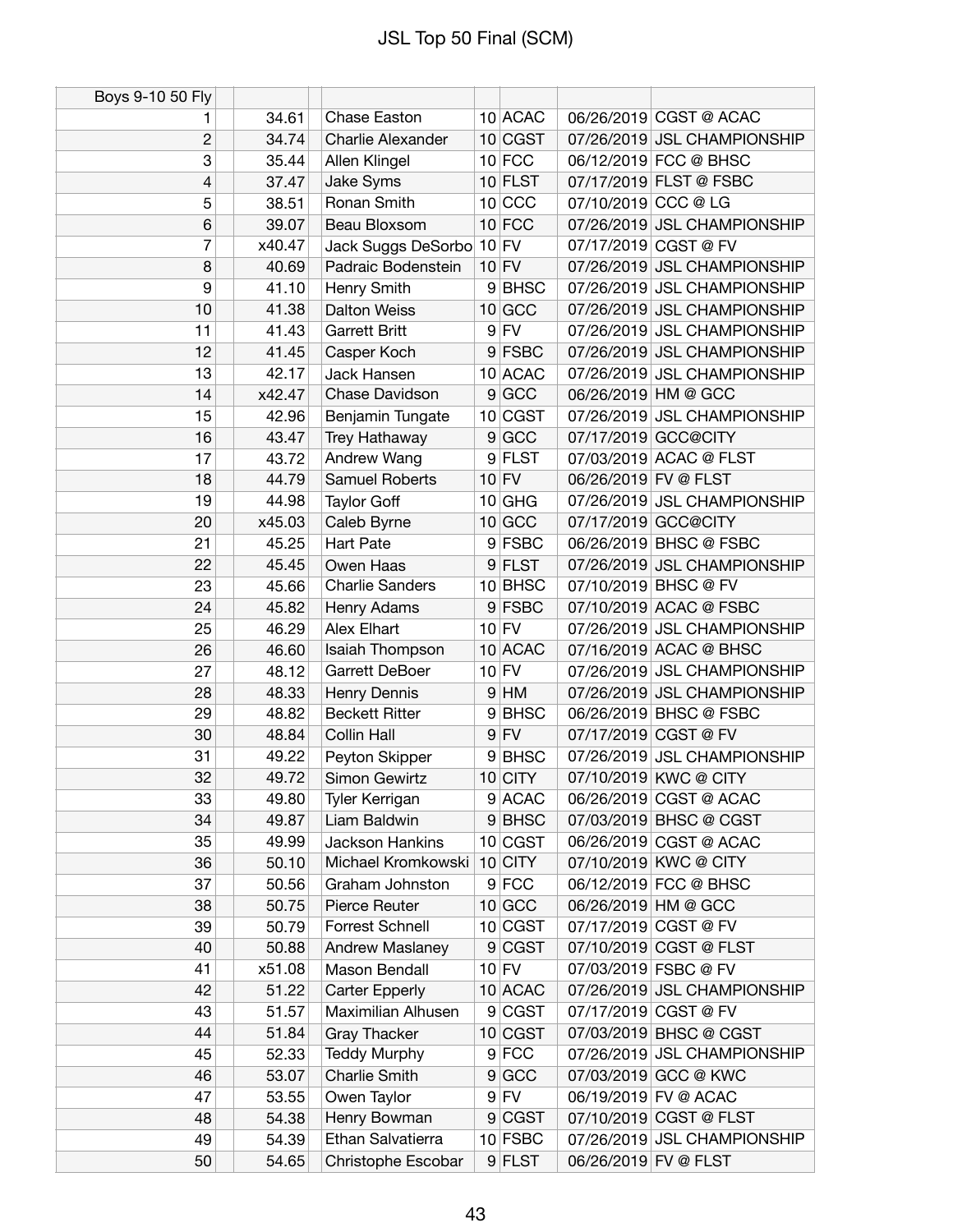| Boys 9-10 100 IM |          |                          |           |                      |                             |
|------------------|----------|--------------------------|-----------|----------------------|-----------------------------|
| 1                | 1:22.53  | <b>Chase Easton</b>      | 10 ACAC   |                      | 07/16/2019 ACAC @ BHSC      |
| $\overline{c}$   | 1:22.54  | Charlie Alexander        | 10 CGST   |                      | 07/26/2019 JSL CHAMPIONSHIP |
| 3                | 1:24.55  | Jack Suggs DeSorbo 10 FV |           |                      | 07/26/2019 JSL CHAMPIONSHIP |
| 4                | 1:25.34  | Chase Davidson           | 9 GCC     |                      | 07/26/2019 JSL CHAMPIONSHIP |
| 5                | 1:27.72  | Ronan Smith              | $10$ CCC  |                      | 06/19/2019 CCC @ FAST       |
| 6                | 1:29.52  | Henry Smith              | 9BHSC     |                      | 07/26/2019 JSL CHAMPIONSHIP |
| $\overline{7}$   | 1:30.13  | Jake Syms                | $10$ FLST |                      | 07/26/2019 JSL CHAMPIONSHIP |
| 8                | 1:30.31  | Benjamin Tungate         | 10 CGST   |                      | 07/26/2019 JSL CHAMPIONSHIP |
| 9                | 1:30.32  | Jack Hansen              | 10 ACAC   |                      | 07/26/2019 JSL CHAMPIONSHIP |
| 10               | 1:31.84  | Beau Bloxsom             | $10$ FCC  |                      | 07/02/2019 FCC @ LMST       |
| 11               | x1:33.25 | Padraic Bodenstein       | $10$ FV   |                      | 07/17/2019 CGST @ FV        |
| 12               | 1:34.00  | Henry Adams              | 9 FSBC    |                      | 07/03/2019 FSBC @ FV        |
| 13               | 1:34.78  | Andrew Wang              | 9 FLST    |                      | 06/19/2019 FLST @ BHSC      |
| 14               | 1:35.46  | <b>Beckett Ritter</b>    | 9BHSC     |                      | 07/26/2019 JSL CHAMPIONSHIP |
| 15               | 1:35.94  | Caleb Byrne              | $10$ GCC  |                      | 07/17/2019 GCC@CITY         |
| 16               | 1:36.43  | <b>Samuel Roberts</b>    | $10$ FV   |                      | 07/17/2019 CGST @ FV        |
| 17               | 1:38.35  | <b>Dalton Weiss</b>      | $10$ GCC  |                      | 06/19/2019 LMST @ GCC       |
| 18               | 1:39.34  | Trey Hathaway            | 9 GCC     |                      | 07/03/2019 GCC @ KWC        |
| 19               | 1:39.38  | Owen Haas                | 9 FLST    |                      | 07/26/2019 JSL CHAMPIONSHIP |
| $20^{*}$         | 1:40.03  | <b>Charlie Sanders</b>   | 10 BHSC   |                      | 06/19/2019 FLST @ BHSC      |
| $20$ $*$         | 1:40.03  | <b>Garrett Britt</b>     | $9$ FV    |                      | 07/17/2019 CGST @ FV        |
| 22               | 1:40.13  | Henry Dennis             | $9$ HM    | 07/17/2019 HM @ FCC  |                             |
| 23               | 1:40.32  | <b>Taylor Goff</b>       | $10$ GHG  |                      | 07/26/2019 JSL CHAMPIONSHIP |
| 24               | 1:41.11  | Mason Bendall            | $10$ FV   |                      | 07/26/2019 JSL CHAMPIONSHIP |
| 25               | 1:41.22  | Isaiah Thompson          | 10 ACAC   |                      | 07/03/2019 ACAC @ FLST      |
| 26               | 1:41.37  | Liam Baldwin             | 9BHSC     |                      | 06/19/2019 FLST @ BHSC      |
| 27               | 1:42.18  | Tyler Kerrigan           | 9 ACAC    |                      | 07/26/2019 JSL CHAMPIONSHIP |
| 28               | 1:42.53  | Evan Pariseau            | 10 ACAC   |                      | 07/16/2019 ACAC @ BHSC      |
| 29               | 1:42.88  | Christophe Escobar       | 9 FLST    |                      | 06/19/2019 FLST @ BHSC      |
| 30               | 1:43.34  | Reid Strassheim          | $10$ GCC  |                      | 07/26/2019 JSL CHAMPIONSHIP |
| 31               | 1:43.49  | Graham Johnston          | $9$ FCC   |                      | 07/26/2019 JSL CHAMPIONSHIP |
| 32               | 1:43.65  | Pierce Reuter            | 10 GCC    |                      | 07/03/2019 GCC @ KWC        |
| 33               | 1:43.81  | Peter Madden             | 9 BHSC    |                      | 06/19/2019 FLST @ BHSC      |
| 34               | 1:44.13  | Peyton Skipper           | 9BHSC     |                      | 07/16/2019 ACAC @ BHSC      |
| 35               | 1:44.19  | Jackson Hankins          | 10 CGST   |                      | 07/03/2019 BHSC @ CGST      |
| 36               | 1:44.35  | Harrison Williams        | 10 FAST   |                      | 07/26/2019 JSL CHAMPIONSHIP |
| 37               | 1:44.77  | Garrett DeBoer           | $10$ FV   |                      | 07/26/2019 JSL CHAMPIONSHIP |
| 38               | 1:45.00  | Collin Hall              | $9$ FV    |                      | 07/03/2019 FSBC @ FV        |
| 39               | 1:45.19  | Michael Kromkowski       | $10$ CITY |                      | 07/17/2019 GCC@CITY         |
| 40               | 1:45.87  | Maximilian Alhusen       | 9 CGST    |                      | 06/19/2019 FSBC @ CGST      |
| 41               | 1:46.82  | Charles Schramm          | $9$ HM    |                      | 07/26/2019 JSL CHAMPIONSHIP |
| 42               | 1:47.50  | <b>Gray Thacker</b>      | $10$ CGST |                      | 07/03/2019 BHSC @ CGST      |
| 43               | 1:47.57  | James Nolde              | 9BHSC     |                      | 07/16/2019 ACAC @ BHSC      |
| 44               | 1:47.61  | Gage Sturman             | $10$ FCC  |                      | 07/26/2019 JSL CHAMPIONSHIP |
| 45               | 1:47.64  | Hart Pate                | 9 FSBC    |                      | 07/26/2019 JSL CHAMPIONSHIP |
| 46               | 1:47.77  | Nick Welsch              | $10$ FCC  | 07/17/2019 HM @ FCC  |                             |
| 47               | 1:49.92  | <b>Brody Spangler</b>    | 9 LG      | 07/17/2019 FAST @ LG |                             |
| 48               | 1:50.29  | Brody Lawson             | 9 ACAC    |                      | 07/26/2019 JSL CHAMPIONSHIP |
| 49               | 1:50.50  | Jay Lineweaver           | 10 CGST   |                      | 07/26/2019 JSL CHAMPIONSHIP |
| 50               | 1:51.75  | Judah Kenner             | $10$ CITY |                      | 07/03/2019 CITY @ HM        |
|                  |          |                          |           |                      |                             |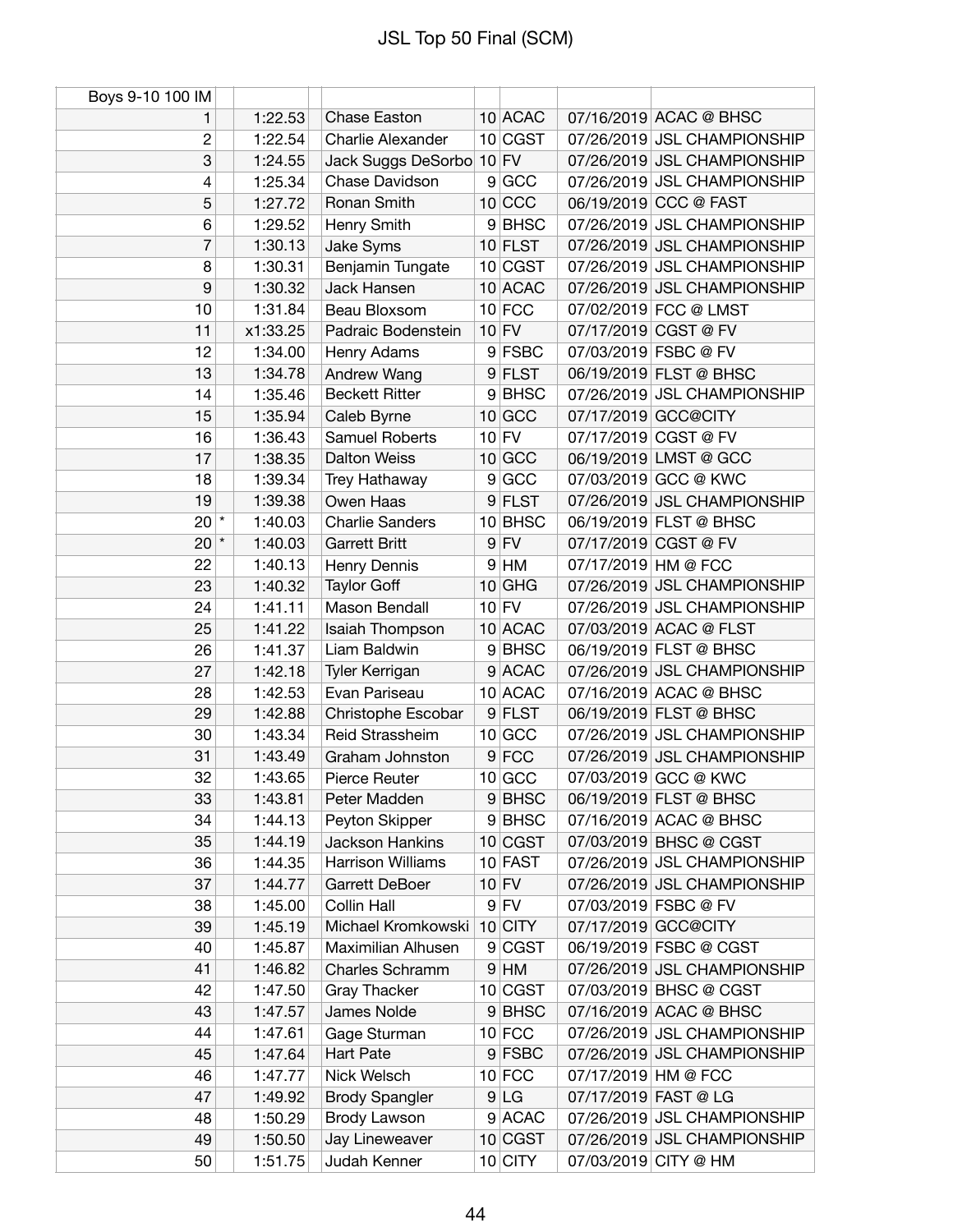| Boys 11-12 50 Free |        |                       |           |                             |
|--------------------|--------|-----------------------|-----------|-----------------------------|
| 1                  | 25.83  | Thomas Heilman        | 12 CGST   | 06/26/2019 CGST @ ACAC      |
| $\mathbf{2}$       | 27.68  | Lance Elmore          | 12 ACAC   | 07/26/2019 JSL CHAMPIONSHIP |
| 3                  | x28.12 | Will Browne           | $12$ FCC  | 07/10/2019 FCC @ GCC        |
| 4                  | 28.33  | Joshua Hodges         | 12 ACAC   | 06/26/2019 CGST @ ACAC      |
| 5                  | 28.94  | <b>Travis Hitt</b>    | $12$ BHSC | 07/10/2019 BHSC @ FV        |
| $6\phantom{1}$     | 29.40  | <b>Tanner Kidd</b>    | $12$ HM   | 07/10/2019 LMST @ HM        |
| 7                  | 29.65  | Ben Wesson            | $12$ FV   | 07/26/2019 JSL CHAMPIONSHIP |
| 8                  | 29.81  | <b>Colby Grimes</b>   | $12$ BHSC | 07/26/2019 JSL CHAMPIONSHIP |
| 9                  | 30.34  | <b>Bradley Sawyer</b> | 11 ACAC   | 06/19/2019 FV @ ACAC        |
| 10                 | 30.98  | Aiden Zhu             | $12$ ACAC | 06/19/2019 FV @ ACAC        |
| 11                 | 30.99  | Ryan Fix              | $11$ HM   | 07/26/2019 JSL CHAMPIONSHIP |
| 12                 | x31.16 | Cooper Weiss          | 12 GCC    | 07/10/2019 FCC @ GCC        |
| 13                 | 31.16  | Graham Dugas          | 12 ACAC   | 06/19/2019 FV @ ACAC        |
| 14                 | 31.47  | Andy Pham             | $12$ ACAC | 06/19/2019 FV @ ACAC        |
| 15                 | 31.48  | <b>Chase Owens</b>    | 12 CGST   | 06/26/2019 CGST @ ACAC      |
| 16                 | 31.70  | Will Charlton         | 11 FSBC   | 06/26/2019 BHSC @ FSBC      |
| 17                 | 32.06  | <b>Brady Davis</b>    | 12 GCC    | 07/03/2019 GCC @ KWC        |
| 18                 | 32.32  | Jackson Skipper       | 11 BHSC   | 07/26/2019 JSL CHAMPIONSHIP |
| 19                 | 32.35  | Carter Boyd           | $12$ BHSC | 07/26/2019 JSL CHAMPIONSHIP |
| 20                 | 32.53  | Alex Root             | $12$ FLST | 07/03/2019 ACAC @ FLST      |
| 21                 | 32.73  | Asa Moody             | $12$ FV   | 06/19/2019 FV @ ACAC        |
| 22                 | 32.77  | Andrew Killian        | $11$ FV   | 06/19/2019 FV @ ACAC        |
| 23                 | 32.97  | Nate Dixon            | $11$ CGST | 07/17/2019 CGST @ FV        |
| 24                 | 32.98  | Sam Bledsoe           | $12$ BHSC | 06/26/2019 BHSC @ FSBC      |
| 25                 | 33.03  | Aiden Ding            | $11$ FLST | 06/26/2019 FV @ FLST        |
| 26                 | 33.14  | Sam Mahoney           | $12$ CCC  | 07/26/2019 JSL CHAMPIONSHIP |
| 27                 | 33.46  | Alex Ashby            | 11 ACAC   | 06/19/2019 FV @ ACAC        |
| 28                 | 33.52  | Jack Hathaway         | $12$ BHSC | 06/26/2019 BHSC @ FSBC      |
| 29                 | 33.60  | John Zevgolis         | $11$ CGST | 07/10/2019 CGST @ FLST      |
| 30                 | 33.65  | Vincent Chung         | $12$ FLST | 06/26/2019 FV @ FLST        |
| 31                 | 34.11  | Nolan Liang           | 12 CGST   | 06/26/2019 CGST @ ACAC      |
| 32                 | x34.12 | <b>Brayden King</b>   | $11$ FLST | 06/26/2019 FV @ FLST        |
| 33                 | 34.20  | Daniel Cramer         | 11 FSBC   | 06/26/2019 BHSC @ FSBC      |
| 34                 | 34.26  | Dylan Halbert         | 12 FSBC   | 06/26/2019 BHSC @ FSBC      |
| 35                 | 34.37  | Ryan Bersuder         | $12$ ACAC | 07/26/2019 JSL CHAMPIONSHIP |
| 36                 | 34.42  | Larson Moreno         | $12$ LG   | 07/26/2019 JSL CHAMPIONSHIP |
| 37                 | 34.71  | Carter Kelly          | $11$ FCC  | 07/26/2019 JSL CHAMPIONSHIP |
| 38                 | 34.86  | <b>Collier Easton</b> | $12$ ACAC | 07/10/2019 ACAC @ FSBC      |
| 39                 | 34.95  | Sam Guiffre           | $12$ FLST | 07/26/2019 JSL CHAMPIONSHIP |
| 40                 | 35.02  | Kyle Rajapakse        | $11$ FV   | 06/19/2019 FV @ ACAC        |
| 41                 | 35.24  | Taylen Soriano        | 12 LG     | 07/10/2019 CCC @ LG         |
| 42                 | 35.25  | Matthew Mayo          | $12$ FLST | 06/26/2019 FV @ FLST        |
| 43                 | 35.28  | <b>Teddy Buckner</b>  | $12$ CITY | 07/10/2019 KWC @ CITY       |
| 44                 | 35.30  | Finnegan Driscoll     | 12 CGST   | 06/26/2019 CGST @ ACAC      |
| 45                 | 35.40  | Ryan Steeper          | 12 ACAC   | 07/26/2019 JSL CHAMPIONSHIP |
| 46                 | 35.51  | Grady Wilkerson       | 11 ACAC   | 07/26/2019 JSL CHAMPIONSHIP |
| 47                 | 35.54  | <b>Edward Jung</b>    | $11$ HM   | 07/26/2019 JSL CHAMPIONSHIP |
| 48                 | x35.63 | Easton English        | $12$ FCC  | 06/12/2019 FCC @ BHSC       |
| 49                 | 35.64  | Ashton Hunt           | 11 CGST   | 06/26/2019 CGST @ ACAC      |
| 50                 | x35.82 | linus malone          | $11$ HM   | 07/17/2019 HM @ FCC         |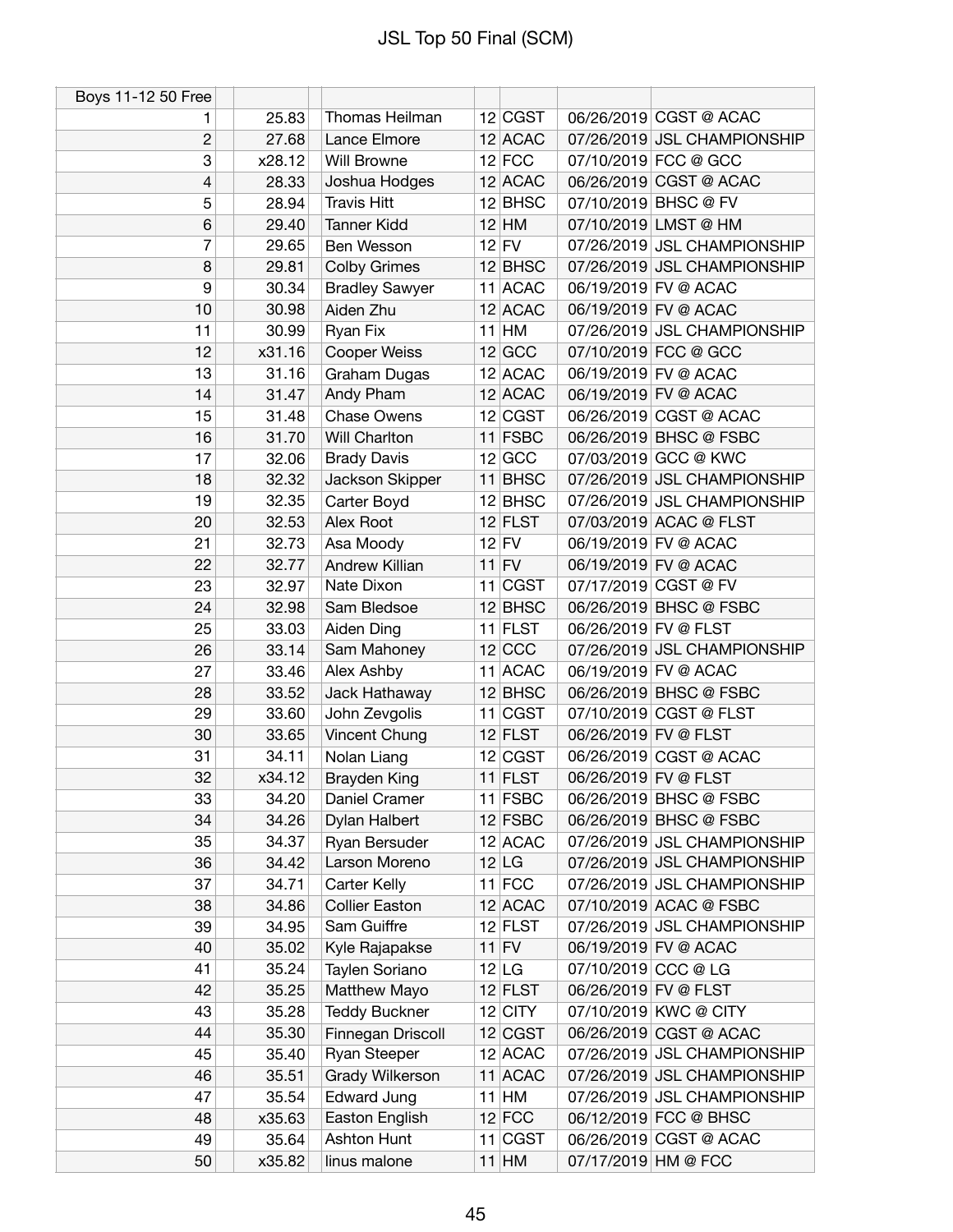| Boys 11-12 100 Free |          |                       |           |                      |                             |
|---------------------|----------|-----------------------|-----------|----------------------|-----------------------------|
| 1                   | 58.67    | Thomas Heilman        | 12 CGST   |                      | 06/26/2019 CGST @ ACAC      |
| $\overline{c}$      | 1:01.35  | <b>Will Browne</b>    | $12$ FCC  |                      | 07/10/2019 FCC @ GCC        |
| 3                   | 1:01.60  | <b>Travis Hitt</b>    | $12$ BHSC |                      | 06/12/2019 FCC @ BHSC       |
| 4                   | 1:01.68  | Joshua Hodges         | 12 ACAC   |                      | 07/26/2019 JSL CHAMPIONSHIP |
| 5                   | 1:02.96  | <b>Tanner Kidd</b>    | $12$ HM   |                      | 07/26/2019 JSL CHAMPIONSHIP |
| 6                   | 1:05.63  | <b>Colby Grimes</b>   | $12$ BHSC |                      | 07/26/2019 JSL CHAMPIONSHIP |
| $\overline{7}$      | 1:05.79  | Ben Wesson            | $12$ FV   |                      | 07/26/2019 JSL CHAMPIONSHIP |
| 8                   | 1:06.52  | Lance Elmore          | 12 ACAC   |                      | 06/26/2019 CGST @ ACAC      |
| 9                   | 1:07.81  | <b>Bradley Sawyer</b> | 11 ACAC   |                      | 06/26/2019 CGST @ ACAC      |
| 10                  | 1:09.02  | <b>Brayden King</b>   | $11$ FLST |                      | 07/26/2019 JSL CHAMPIONSHIP |
| 11                  | 1:09.41  | Will Charlton         | 11 FSBC   |                      | 07/26/2019 JSL CHAMPIONSHIP |
| 12                  | 1:10.22  | Cooper Weiss          | 12 GCC    |                      | 07/10/2019 FCC @ GCC        |
| 13                  | 1:10.81  | Alex Ashby            | 11 ACAC   |                      | 07/26/2019 JSL CHAMPIONSHIP |
| 14                  | 1:11.00  | Aiden Ding            | $11$ FLST |                      | 07/26/2019 JSL CHAMPIONSHIP |
| 15                  | 1:11.96  | Aiden Zhu             | 12 ACAC   |                      | 06/12/2019 LMST @ ACAC      |
| 16                  | 1:12.49  | Ryan Fix              | $11$ HM   |                      | 07/26/2019 JSL CHAMPIONSHIP |
| 17                  | 1:12.67  | Sam Bledsoe           | $12$ BHSC |                      | 07/10/2019 BHSC @ FV        |
| 18                  | 1:12.77  | Jackson Skipper       | $11$ BHSC |                      | 07/26/2019 JSL CHAMPIONSHIP |
| 19                  | 1:15.11  | <b>Chase Owens</b>    | 12 CGST   |                      | 07/26/2019 JSL CHAMPIONSHIP |
|                     |          |                       | $12$ FV   | 06/26/2019 FV @ FLST |                             |
| 20                  | x1:15.31 | Asa Moody             |           |                      |                             |
| 21                  | 1:15.62  | Carter Boyd           | $12$ BHSC |                      | 07/26/2019 JSL CHAMPIONSHIP |
| 22                  | 1:15.69  | Alex Root             | $12$ FLST |                      | 07/10/2019 CGST @ FLST      |
| 23                  | 1:16.56  | John Zevgolis         | $11$ CGST |                      | 07/10/2019 CGST @ FLST      |
| 24                  | 1:17.12  | <b>Brady Davis</b>    | $12$ GCC  |                      | 07/26/2019 JSL CHAMPIONSHIP |
| 25                  | 1:17.68  | Graham Dugas          | 12 ACAC   |                      | 06/19/2019 FV @ ACAC        |
| 26                  | 1:17.72  | Nate Dixon            | 11 CGST   |                      | 07/10/2019 CGST @ FLST      |
| 27                  | 1:18.11  | Dylan Halbert         | 12 FSBC   |                      | 07/26/2019 JSL CHAMPIONSHIP |
| 28                  | 1:18.40  | <b>Collier Easton</b> | $12$ ACAC |                      | 07/26/2019 JSL CHAMPIONSHIP |
| 29                  | 1:18.50  | <b>Walter Pilkey</b>  | $11$ KWC  |                      | 07/26/2019 JSL CHAMPIONSHIP |
| 30                  | 1:18.90  | Jack Hathaway         | $12$ BHSC |                      | 06/26/2019 BHSC @ FSBC      |
| 31                  | 1:19.24  | Ryan Bersuder         | 12 ACAC   |                      | 07/26/2019 JSL CHAMPIONSHIP |
| 32                  | 1:19.29  | Andrew Killian        | $11$ FV   | 06/26/2019 FV @ FLST |                             |
| 33                  | x1:20.05 | Kyle Rajapakse        | $11$ FV   |                      | 07/10/2019 BHSC @ FV        |
| $34$ $*$            | 1:20.50  | linus malone          | $11$ HM   |                      | 07/10/2019 LMST @ HM        |
| $34$ $*$            | 1:20.50  | Charlie Gillespie     | $11$ FCC  |                      | 07/26/2019 JSL CHAMPIONSHIP |
| 36                  | 1:20.90  | Daniel Cramer         | 11 FSBC   |                      | 06/12/2019 FSBC @ KWC       |
| 37                  | 1:21.34  | Easton English        | $12$ FCC  |                      | 06/12/2019 FCC @ BHSC       |
| 38                  | 1:21.64  | Finnegan Driscoll     | 12 CGST   |                      | 07/26/2019 JSL CHAMPIONSHIP |
| 39                  | 1:21.86  | Lukas Alton           | $11$ CGST |                      | 07/26/2019 JSL CHAMPIONSHIP |
| 40                  | 1:21.91  | <b>Teddy Buckner</b>  | $12$ CITY |                      | 07/10/2019 KWC @ CITY       |
| 41                  | 1:21.97  | Landon Creamer        | 12 LMST   |                      | 07/10/2019 LMST @ HM        |
| 42                  | x1:22.22 | Vincent Chung         | $12$ FLST |                      | 06/26/2019 FV @ FLST        |
| 43                  | 1:22.34  | <b>Andrew Davis</b>   | 12 GCC    |                      | 06/26/2019 HM @ GCC         |
| 44                  | 1:22.59  | Henry Messinger       | $12$ KWC  |                      | 07/10/2019 KWC @ CITY       |
| 45                  | 1:22.66  | Carter Kelly          | $11$ FCC  |                      | 07/26/2019 JSL CHAMPIONSHIP |
| 46                  | 1:22.99  | Matthew Mayo          | $12$ FLST |                      | 07/17/2019 FLST @ FSBC      |
| 47                  | 1:23.49  | Sam Mahoney           | $12$ CCC  | 07/10/2019 CCC @ LG  |                             |
| 48                  | 1:24.12  | Ryan Mahoney          | $11$ CCC  |                      | 06/12/2019 CCC @ GHG        |
| 49                  | 1:24.13  | Owen Cullaty          | $11$ FV   |                      | 07/10/2019 BHSC @ FV        |
| 50                  | 1:24.29  | Jaxon Brooks          | $12$ LMST |                      | 07/26/2019 JSL CHAMPIONSHIP |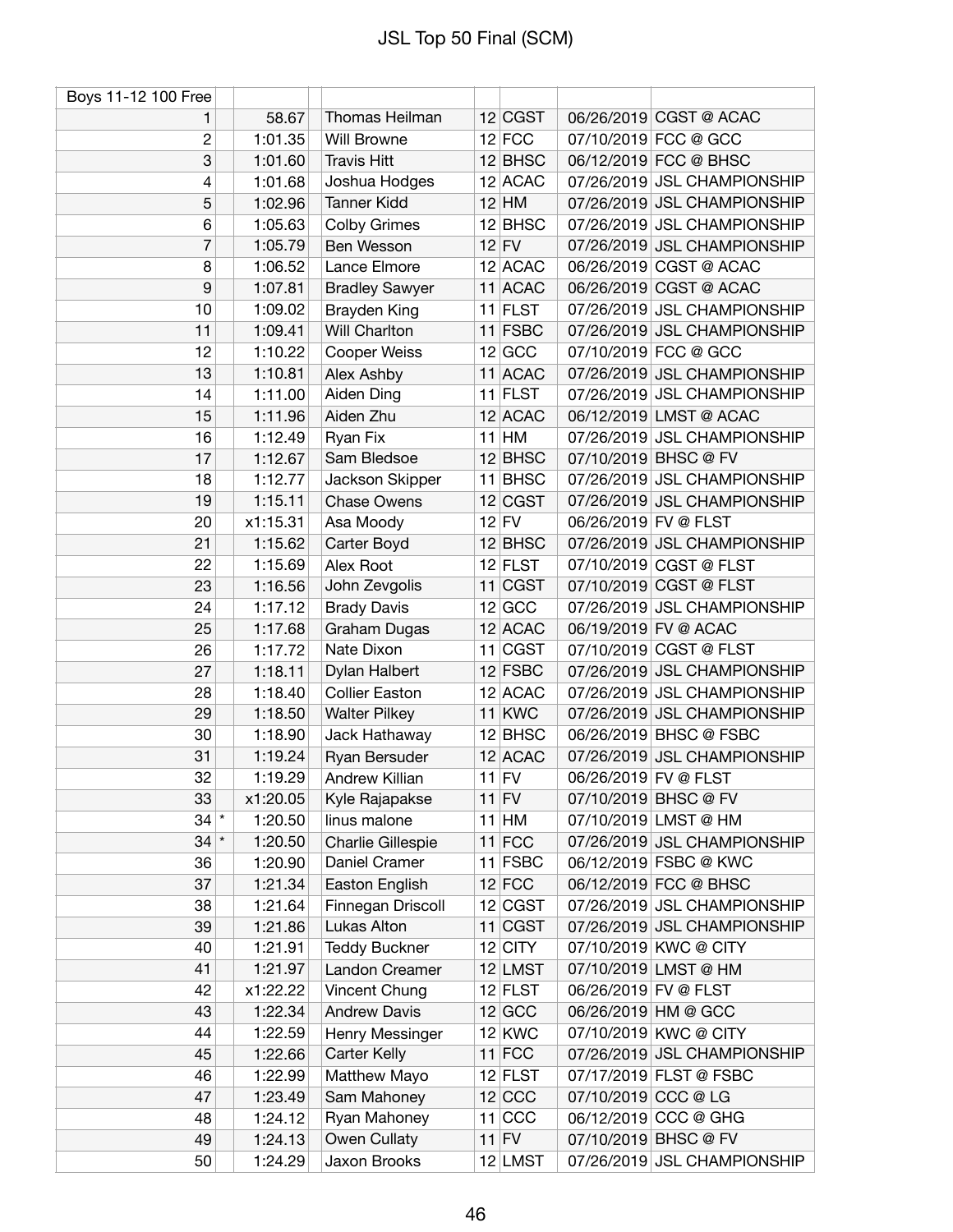| Boys 11-12 50 Back |                 |                               |                      |                      |                                                            |
|--------------------|-----------------|-------------------------------|----------------------|----------------------|------------------------------------------------------------|
| 1                  | x30.65          | Thomas Heilman                | 12 CGST              |                      | 07/10/2019 CGST @ FLST                                     |
| $\overline{c}$     | 31.88           | <b>Tanner Kidd</b>            | $12$ HM              |                      | 07/26/2019 JSL CHAMPIONSHIP                                |
| 3                  | x32.35          | <b>Travis Hitt</b>            | $12$ BHSC            |                      | 06/12/2019 FCC @ BHSC                                      |
| 4                  | x32.69          | Will Browne                   | $12$ FCC             |                      | 06/12/2019 FCC @ BHSC                                      |
| 5                  | 33.68           | Aiden Zhu                     | $12$ ACAC            |                      | 07/26/2019 JSL CHAMPIONSHIP                                |
| 6                  | 33.80           | Ben Wesson                    | $12$ FV              |                      | 07/26/2019 JSL CHAMPIONSHIP                                |
| 7                  | 33.81           | <b>Cooper Weiss</b>           | 12 GCC               |                      | 07/26/2019 JSL CHAMPIONSHIP                                |
| 8                  | 35.91           | <b>Bradley Sawyer</b>         | 11 ACAC              |                      | 07/03/2019 ACAC @ FLST                                     |
| 9                  | 36.16           | Lance Elmore                  | $12$ ACAC            |                      | 06/19/2019 FV @ ACAC                                       |
| 10                 | 36.53           | Sam Bledsoe                   | 12 BHSC              |                      | 07/26/2019 JSL CHAMPIONSHIP                                |
| 11                 | 36.90           | Will Charlton                 | 11 FSBC              |                      | 07/10/2019 ACAC @ FSBC                                     |
| 12                 | 37.14           | <b>Ryan Steeper</b>           | $12$ ACAC            |                      | 07/10/2019 ACAC @ FSBC                                     |
| 13                 | 37.52           | Joshua Hodges                 | 12 ACAC              |                      | 06/12/2019 LMST @ ACAC                                     |
| 14                 | x38.34          | Alex Root                     | $12$ FLST            | 06/26/2019 FV @ FLST |                                                            |
| 15                 | 38.37           | Brayden King                  | $11$ FLST            |                      | 07/26/2019 JSL CHAMPIONSHIP                                |
| 16                 | 38.52           | Sam Mahoney                   | $12$ CCC             |                      | 07/26/2019 JSL CHAMPIONSHIP                                |
| 17                 | 38.56           | Andy Pham                     | 12 ACAC              |                      | 07/26/2019 JSL CHAMPIONSHIP                                |
| 18                 | 38.79           | Kyle Rajapakse                | $11$ FV              |                      | 07/26/2019 JSL CHAMPIONSHIP                                |
| 19                 | 39.12           | Aiden Ding                    | $11$ FLST            |                      | 07/10/2019 CGST @ FLST                                     |
| 20                 | 39.36           | <b>Chase Owens</b>            | 12 CGST              |                      | 06/26/2019 CGST @ ACAC                                     |
| 21                 | 39.77           | <b>Colby Grimes</b>           | $12$ BHSC            |                      | 06/26/2019 BHSC @ FSBC                                     |
| 22                 | 40.22           | Alex Ashby                    | 11 ACAC              |                      | 07/16/2019 ACAC @ BHSC                                     |
| 23                 | 40.27           | Carter Boyd                   | $12$ BHSC            |                      | 07/26/2019 JSL CHAMPIONSHIP                                |
| 24                 | x41.06          | John Zevgolis                 | 11 CGST              |                      | 07/03/2019 BHSC @ CGST                                     |
| 25                 | x41.25          | Jack Hathaway                 | $12$ BHSC            |                      | 06/12/2019 FCC @ BHSC                                      |
| 26                 | 41.42           | Graham Dugas                  | $12$ ACAC            |                      | 06/19/2019 FV @ ACAC                                       |
| 27                 | 41.52           | Nolan Liang                   | 12 CGST              |                      | 06/26/2019 CGST @ ACAC                                     |
| 28                 | 41.86           | Taylen Soriano                | $12$ LG              |                      | 07/17/2019 FAST @ LG                                       |
| 29                 | 41.87           | Henry Baumann                 | $11$ KWC             |                      | 07/26/2019 JSL CHAMPIONSHIP                                |
| 30                 | 41.91           | Asa Moody                     | $12$ FV              |                      | 07/10/2019 BHSC @ FV                                       |
| 31                 | 41.93           | Vincent Chung                 | $12$ FLST            | 06/26/2019 FV @ FLST |                                                            |
| 32                 | 42.39           | <b>Teddy Buckner</b>          | 12 CITY              |                      | 07/26/2019 JSL CHAMPIONSHIP                                |
| 33                 | 42.42           | <b>Andrew Davis</b>           | 12 GCC               |                      | 07/03/2019 GCC @ KWC                                       |
| 34                 | 42.50           | Ryan Mahoney                  | $11$ CCC             |                      | 06/12/2019 CCC @ GHG                                       |
| 35                 | 42.53           | Grady Rajagopalan             | $12$ BHSC            |                      | 07/16/2019 ACAC @ BHSC                                     |
| 36                 | 42.60           | Ryan Fix                      | $11$ HM              |                      | 06/19/2019 HM @ KWC                                        |
| 37                 | x42.62          | Owen Cullaty                  | $11$ FV              |                      | 06/26/2019 FV @ FLST                                       |
| 38                 | 42.63           | Eli Shue                      | $11$ FLST            | 06/26/2019 FV @ FLST |                                                            |
| 39                 | 42.66           | Lucas Daniero                 | 11 BHSC              |                      | 07/03/2019 BHSC @ CGST                                     |
| 40                 | 42.75           | Matthew Mayo                  | $12$ FLST            |                      | 07/03/2019 ACAC @ FLST                                     |
| $41$ $*$           | 42.95           |                               | 12 LG                |                      |                                                            |
| 41                 | $\star$         | Larson Moreno<br>Jaxon Brooks | 12 LMST              |                      | 07/17/2019 FAST @ LG<br>07/26/2019 JSL CHAMPIONSHIP        |
|                    | 42.95           |                               |                      |                      |                                                            |
| 43<br>44           | 43.34<br>x43.34 | Ryan Bersuder<br>linus malone | 12 ACAC<br>$11$ HM   |                      | 06/26/2019 CGST @ ACAC<br>07/10/2019 LMST @ HM             |
|                    |                 |                               |                      |                      |                                                            |
| 45                 | 44.09           | Dylan Halbert                 | $12$ FSBC<br>$11$ FV |                      | 07/17/2019 FLST @ FSBC<br>07/03/2019 FSBC @ FV             |
| 46                 | 44.15           | Andrew Killian                |                      |                      |                                                            |
| 47                 | 44.17           | Harper Shegda<br>Ashton Hunt  | $11$ BHSC            |                      | 07/26/2019 JSL CHAMPIONSHIP<br>07/26/2019 JSL CHAMPIONSHIP |
| 48                 | 44.56           |                               | $11$ CGST            |                      |                                                            |
| 49                 | 44.79           | Art Maqani                    | 12 LMST              |                      | 07/10/2019 LMST @ HM                                       |
| 50                 | 45.15           | Aidan McMurray                | $11$ FLST            |                      | 07/10/2019 CGST @ FLST                                     |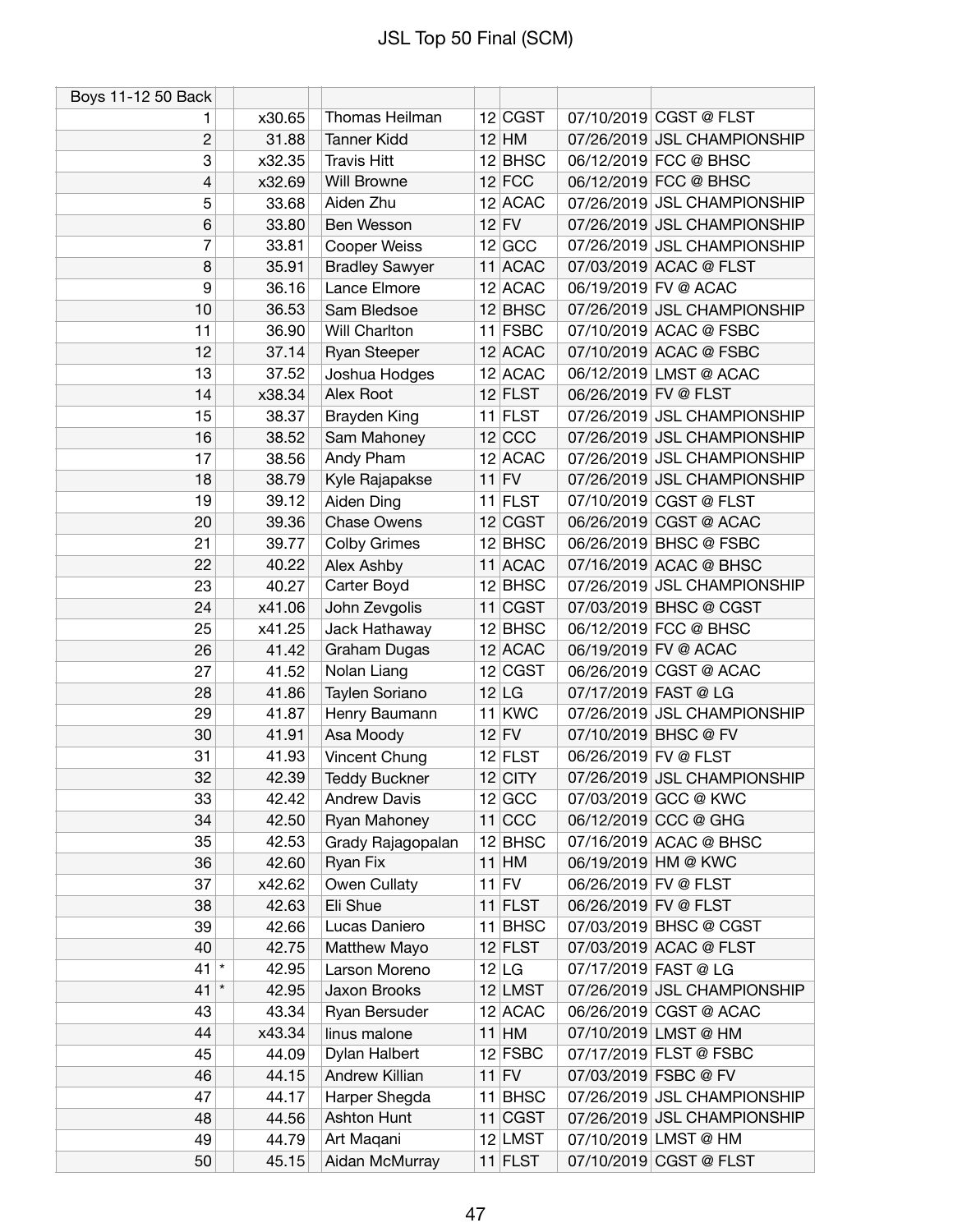| Boys 11-12 50 Breast |         |        |                         |           |                      |                             |
|----------------------|---------|--------|-------------------------|-----------|----------------------|-----------------------------|
| 1                    |         | 33.65  | Thomas Heilman          | 12 CGST   |                      | 07/03/2019 BHSC @ CGST      |
| $\boldsymbol{2}$     | $\star$ | 34.78  | Joshua Hodges           | $12$ ACAC |                      | 07/26/2019 JSL CHAMPIONSHIP |
| $\overline{c}$       | $\star$ | 34.78  | Will Browne             | $12$ FCC  |                      | 07/10/2019 FCC @ GCC        |
| 4                    |         | 34.94  | <b>Travis Hitt</b>      | $12$ BHSC |                      | 07/16/2019 ACAC @ BHSC      |
| 5                    |         | 39.18  | Aiden Zhu               | $12$ ACAC |                      | 07/26/2019 JSL CHAMPIONSHIP |
| 6                    |         | 39.84  | Jack Hathaway           | $12$ BHSC |                      | 07/26/2019 JSL CHAMPIONSHIP |
| 7                    |         | 39.95  | Aiden Ding              | 11 FLST   |                      | 07/26/2019 JSL CHAMPIONSHIP |
| 8                    |         | x39.97 | <b>Tanner Kidd</b>      | $12$ HM   |                      | 07/03/2019 CITY @ HM        |
| 9                    |         | 40.22  | <b>Colby Grimes</b>     | $12$ BHSC |                      | 07/26/2019 JSL CHAMPIONSHIP |
| 10                   |         | 40.27  | Nolan Liang             | 12 CGST   |                      | 07/26/2019 JSL CHAMPIONSHIP |
| 11                   |         | 40.69  | Graham Dugas            | $12$ ACAC |                      | 06/12/2019 LMST @ ACAC      |
| 12                   |         | 40.75  | Lance Elmore            | 12 ACAC   |                      | 06/12/2019 LMST @ ACAC      |
| 13                   |         | 40.93  | Alex Ashby              | 11 ACAC   |                      | 07/26/2019 JSL CHAMPIONSHIP |
| 14                   |         | 40.97  | <b>Bradley Sawyer</b>   | 11 ACAC   |                      | 06/12/2019 LMST @ ACAC      |
| 15                   |         | 41.38  | Andrew Killian          | $11$ FV   |                      | 07/26/2019 JSL CHAMPIONSHIP |
| 16                   |         | 42.12  | <b>Chase Owens</b>      | 12 CGST   |                      | 07/17/2019 CGST @ FV        |
| $17$ *               |         | 42.85  | Brayden King            | $11$ FLST |                      | 07/26/2019 JSL CHAMPIONSHIP |
| $17$ $*$             |         | 42.85  | linus malone            | $11$ HM   |                      | 07/26/2019 JSL CHAMPIONSHIP |
| 19                   |         | 43.50  | Cooper Weiss            | $12$ GCC  |                      | 07/03/2019 GCC @ KWC        |
| 20                   |         | 43.70  | Taylen Soriano          | $12$ LG   |                      | 07/26/2019 JSL CHAMPIONSHIP |
| 21                   |         | 43.97  | Sam Bledsoe             | $12$ BHSC |                      | 06/19/2019 FLST @ BHSC      |
| 22                   |         | 44.01  | Asa Moody               | $12$ FV   |                      | 06/19/2019 FV @ ACAC        |
| $23$ $*$             |         | 44.09  | Joshua Bleakley         | $12$ FSBC |                      | 07/26/2019 JSL CHAMPIONSHIP |
| $23$ $^*$            |         | 44.09  | Ben Wesson              | $12$ FV   |                      | 06/19/2019 FV @ ACAC        |
| 25                   |         | 44.58  | Alex Root               | $12$ FLST |                      | 06/19/2019 FLST @ BHSC      |
| 26                   |         | 44.83  | <b>Charlie Stiffler</b> | 11 ACAC   |                      | 06/26/2019 CGST @ ACAC      |
| 27                   |         | 44.91  | Andy Pham               | 12 ACAC   |                      | 07/03/2019 ACAC @ FLST      |
| 28                   |         | 45.06  | Kyle Rajapakse          | $11$ FV   |                      | 07/10/2019 BHSC @ FV        |
| 29                   |         | 45.75  | Joseph Stein            | $12$ ACAC |                      | 07/26/2019 JSL CHAMPIONSHIP |
| 30                   |         | 45.84  | Dylan Halbert           | $12$ FSBC |                      | 07/26/2019 JSL CHAMPIONSHIP |
| 31                   |         | 45.93  | Will Charlton           | 11 FSBC   |                      | 07/17/2019 FLST @ FSBC      |
| 32                   |         | 45.95  | <b>Collier Easton</b>   | 12 ACAC   |                      | 07/26/2019 JSL CHAMPIONSHIP |
| 33                   |         | x46.16 | Edward Jung             | $11$ HM   |                      | 06/12/2019 FLST @ HM        |
| 34                   |         | 46.60  | Ivan Patchett           | 11 LMST   |                      | 06/19/2019 LMST @ GCC       |
| 35                   |         | 47.04  | Matthew Mayo            | $12$ FLST | 06/26/2019 FV @ FLST |                             |
| 36                   |         | 47.30  | Ben Schulz              | 12 LG     |                      | 07/26/2019 JSL CHAMPIONSHIP |
| 37                   |         | 47.33  | Charlie Gillespie       | $11$ FCC  |                      | 07/26/2019 JSL CHAMPIONSHIP |
| 38                   |         | 47.54  | Henry Baumann           | $11$ KWC  |                      | 07/10/2019 KWC @ CITY       |
| 39                   |         | 47.61  | Adam Coppi              | $12$ HM   |                      | 07/26/2019 JSL CHAMPIONSHIP |
| 40                   |         | 47.62  | Daniel Cao              | $11$ CGST |                      | 06/26/2019 CGST @ ACAC      |
| $41$ *               |         | 47.81  | Jackson Skipper         | 11 BHSC   |                      | 07/10/2019 BHSC @ FV        |
| 41                   | $\star$ | 47.81  | <b>Holland Hallock</b>  | $11$ KWC  |                      | 07/17/2019 KWC @ LMST       |
| 43                   |         | 47.85  | Sean McLaughlin         | $12$ FLST |                      | 07/03/2019 ACAC @ FLST      |
| 44                   |         | 48.23  | Dq Richmond             | $12$ BHSC |                      | 07/26/2019 JSL CHAMPIONSHIP |
| 45                   |         | 48.32  | Owen Reynolds           | $11$ CCC  |                      | 07/26/2019 JSL CHAMPIONSHIP |
| 46                   |         | 48.37  | Landon Creamer          | 12 LMST   |                      | 07/10/2019 LMST @ HM        |
| 47                   |         | 48.47  | Gabe Yoder              | $12$ CITY |                      | 07/26/2019 JSL CHAMPIONSHIP |
| 48                   |         | 48.74  | <b>Andrew Davis</b>     | 12 GCC    |                      | 07/03/2019 GCC @ KWC        |
| 49                   |         | 48.76  | Ryan Fix                | $11$ HM   |                      | 06/19/2019 HM @ KWC         |
| 50                   |         | 48.86  | <b>Taylor Starr</b>     | 11 ACAC   |                      | 07/26/2019 JSL CHAMPIONSHIP |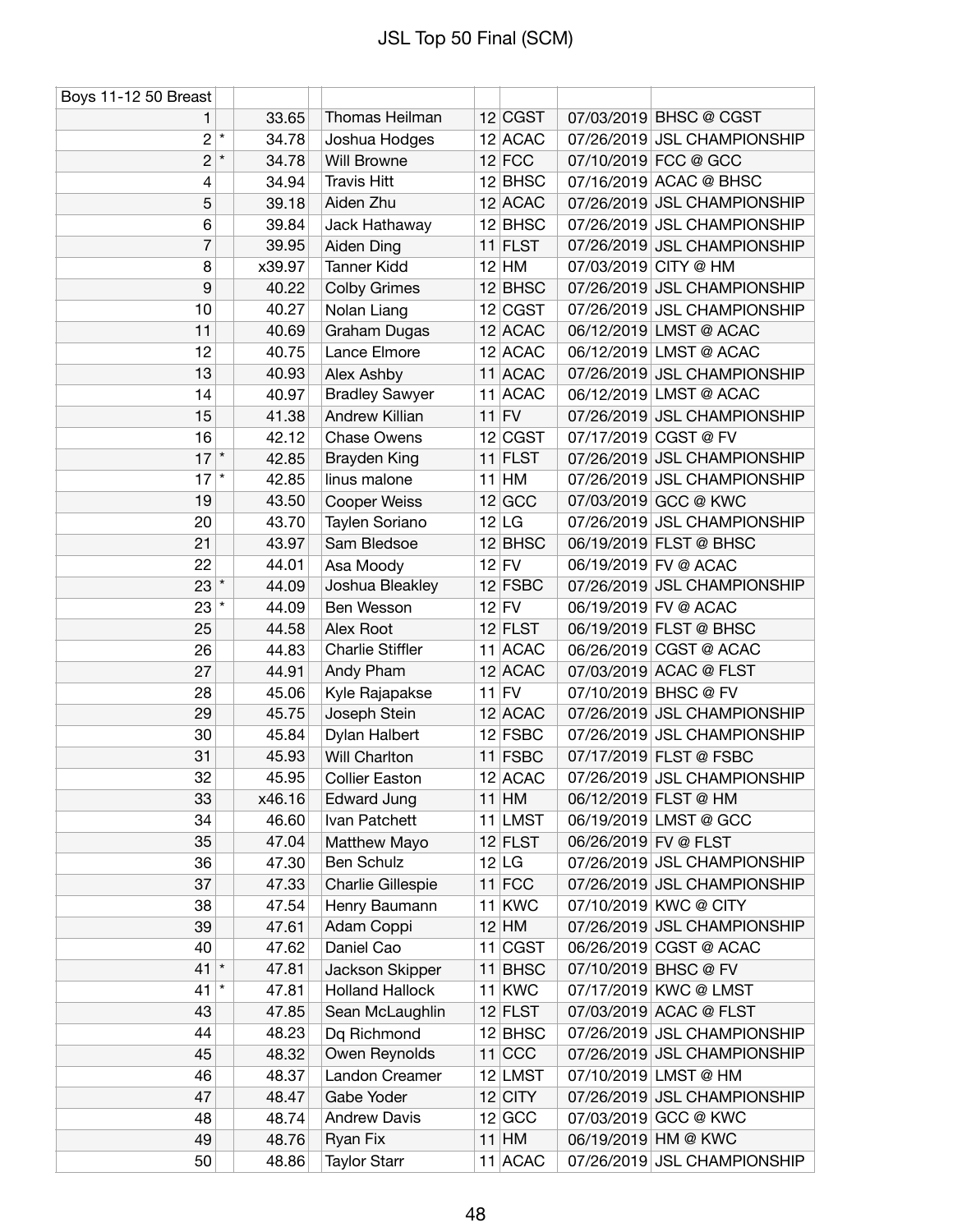| Boys 11-12 50 Fly |                  |                       |         |           |                      |                             |
|-------------------|------------------|-----------------------|---------|-----------|----------------------|-----------------------------|
| 1                 | 27.32            | Thomas Heilman        |         | 12 CGST   |                      | 06/26/2019 CGST @ ACAC      |
| $2^{\star}$       | 30.16            | Lance Elmore          |         | 12 ACAC   |                      | 07/26/2019 JSL CHAMPIONSHIP |
| $\overline{c}$    | $\star$<br>30.16 | <b>Will Browne</b>    |         | $12$ FCC  |                      | 07/10/2019 FCC @ GCC        |
| 4                 | 31.77            | Cooper Weiss          |         | $12$ GCC  |                      | 07/26/2019 JSL CHAMPIONSHIP |
| 5                 | 32.43            | Aiden Zhu             |         | 12 ACAC   |                      | 07/26/2019 JSL CHAMPIONSHIP |
| 6                 | x33.34           | <b>Travis Hitt</b>    |         | $12$ BHSC |                      | 07/16/2019 ACAC @ BHSC      |
| 7                 | x33.44           | <b>Tanner Kidd</b>    |         | $12$ HM   | 07/17/2019 HM @ FCC  |                             |
| 8                 | 33.49            | Joshua Hodges         |         | $12$ ACAC |                      | 06/12/2019 LMST @ ACAC      |
| 9                 | 33.71            | <b>Bradley Sawyer</b> |         | 11 ACAC   |                      | 06/19/2019 FV @ ACAC        |
| 10                | 34.07            | Graham Dugas          |         | 12 ACAC   |                      | 07/26/2019 JSL CHAMPIONSHIP |
| 11                | 34.75            | Sam Bledsoe           |         | $12$ BHSC |                      | 07/26/2019 JSL CHAMPIONSHIP |
| 12                | x35.38           | Ben Wesson            | $12$ FV |           |                      | 07/10/2019 BHSC @ FV        |
| 13                | 35.55            | Will Charlton         |         | $11$ FSBC |                      | 06/12/2019 FSBC @ KWC       |
| 14                | 36.26            | Andy Pham             |         | 12 ACAC   |                      | 06/26/2019 CGST @ ACAC      |
| 15                | 36.50            | John Zevgolis         |         | $11$ CGST |                      | 07/10/2019 CGST @ FLST      |
| 16                | 36.76            | Sam Mahoney           |         | $12$ CCC  | 07/10/2019 CCC @ LG  |                             |
| 17                | 36.92            | Ryan Fix              |         | $11$ HM   |                      | 07/26/2019 JSL CHAMPIONSHIP |
| 18                | 37.12            | <b>Colby Grimes</b>   |         | 12 BHSC   |                      | 07/10/2019 BHSC @ FV        |
| 19                | 37.66            | Kyle Rajapakse        | $11$ FV |           |                      | 07/26/2019 JSL CHAMPIONSHIP |
| 20                | 37.71            | linus malone          |         | $11$ HM   |                      | 07/26/2019 JSL CHAMPIONSHIP |
| 21                | 37.84            | Henry Messinger       |         | $12$ KWC  |                      | 07/10/2019 KWC @ CITY       |
| 22                | 37.88            | Taylen Soriano        |         | $12$ LG   | 07/10/2019 CCC @ LG  |                             |
| 23                | 38.20            | Daniel Cramer         |         | $11$ FSBC |                      | 07/03/2019 FSBC @ FV        |
| 24                | 38.23            | Alex Ashby            |         | 11 ACAC   |                      | 06/26/2019 CGST @ ACAC      |
| 25                | 38.62            | Ryan Bersuder         |         | 12 ACAC   |                      | 07/26/2019 JSL CHAMPIONSHIP |
| 26                | 38.66            | Jack Hathaway         |         | $12$ BHSC |                      | 07/26/2019 JSL CHAMPIONSHIP |
| 27                | 38.69            | Owen Cullaty          | $11$ FV |           |                      | 07/10/2019 BHSC @ FV        |
| 28                | 38.91            | <b>Chase Owens</b>    |         | 12 CGST   |                      | 07/03/2019 BHSC @ CGST      |
| 29                | 39.74            | Sam Guiffre           |         | $12$ FLST |                      | 07/26/2019 JSL CHAMPIONSHIP |
| 30                | 39.77            | Joshua Jones          |         | 11 ACAC   |                      | 07/26/2019 JSL CHAMPIONSHIP |
| 31                | 40.14            | Lucas Daniero         |         | 11 BHSC   |                      | 07/26/2019 JSL CHAMPIONSHIP |
| 32                | 40.16            | Nate Dixon            |         | 11 CGST   |                      | 07/17/2019 CGST @ FV        |
| 33                | 40.42            | <b>Walter Pilkey</b>  |         | $11$ KWC  |                      | 07/26/2019 JSL CHAMPIONSHIP |
| 34                | 40.78            | Landon Creamer        |         | 12 LMST   |                      | 07/26/2019 JSL CHAMPIONSHIP |
| 35                | x41.03           | Andrew Killian        | $11$ FV |           |                      | 07/17/2019 CGST @ FV        |
| 36                | 41.07            | Ryan Mahoney          |         | $11$ CCC  | 07/10/2019 CCC @ LG  |                             |
| 37                | 41.08            | Aiden Ding            |         | $11$ FLST |                      | 06/12/2019 FLST @ HM        |
| 38                | 41.98            | <b>Eddie Stemland</b> |         | $11$ GCC  |                      | 07/26/2019 JSL CHAMPIONSHIP |
| 39                | 42.00            | Alex Root             |         | $12$ FLST |                      | 06/12/2019 FLST @ HM        |
| 40                | 42.59            | Matthew Mayo          |         | $12$ FLST |                      | 06/12/2019 FLST @ HM        |
| 41                | 42.63            | Finnegan Driscoll     |         | 12 CGST   |                      | 07/17/2019 CGST @ FV        |
| 42                | 42.87            | Nolan Liang           |         | 12 CGST   |                      | 06/12/2019 GCC @ CGST       |
| 43                | 42.89            | Akhil Marri           |         | $12$ HM   |                      | 07/26/2019 JSL CHAMPIONSHIP |
| 44                | 42.92            | <b>Collier Easton</b> |         | 12 ACAC   |                      | 07/10/2019 ACAC @ FSBC      |
| 45                | 43.10            | Joshua Bleakley       |         | $12$ FSBC |                      | 07/26/2019 JSL CHAMPIONSHIP |
| 46                | 43.19            | Eli Shue              |         | $11$ FLST |                      | 06/12/2019 FLST @ HM        |
| 47                | 43.63            | Asa Moody             | $12$ FV |           | 06/26/2019 FV @ FLST |                             |
| 48                | 43.99            | <b>Ryan Steeper</b>   |         | 12 ACAC   |                      | 07/26/2019 JSL CHAMPIONSHIP |
| 49                | 44.88            | Jaxon Brooks          |         | 12 LMST   |                      | 07/26/2019 JSL CHAMPIONSHIP |
| 50                | 45.00            | <b>Edward Jung</b>    |         | $11$ HM   |                      | 06/12/2019 FLST @ HM        |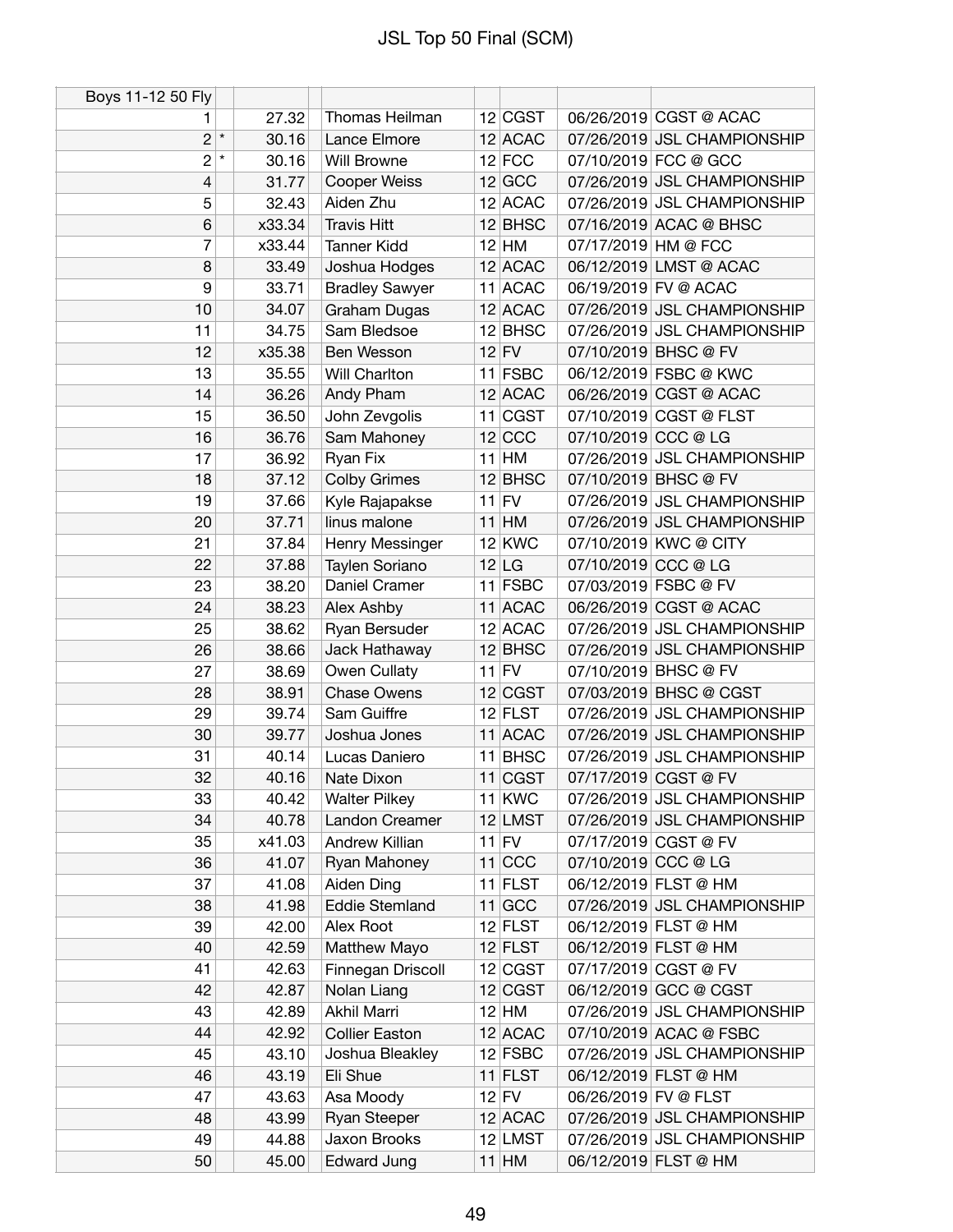| Boys 11-12 100 IM |          |                       |           |                     |                             |
|-------------------|----------|-----------------------|-----------|---------------------|-----------------------------|
| 1                 | 1:03.53  | Thomas Heilman        | 12 CGST   |                     | 07/03/2019 BHSC @ CGST      |
| $\overline{c}$    | 1:07.87  | <b>Will Browne</b>    | $12$ FCC  |                     | 07/02/2019 FCC @ LMST       |
| 3                 | 1:09.44  | <b>Travis Hitt</b>    | $12$ BHSC |                     | 07/16/2019 ACAC @ BHSC      |
| 4                 | 1:09.85  | Joshua Hodges         | 12 ACAC   |                     | 07/26/2019 JSL CHAMPIONSHIP |
| 5                 | 1:11.22  | <b>Tanner Kidd</b>    | $12$ HM   |                     | 07/26/2019 JSL CHAMPIONSHIP |
| 6                 | 1:14.02  | Lance Elmore          | 12 ACAC   |                     | 07/16/2019 ACAC @ BHSC      |
| $\overline{7}$    | 1:14.69  | <b>Cooper Weiss</b>   | $12$ GCC  |                     | 07/26/2019 JSL CHAMPIONSHIP |
| 8                 | 1:15.19  | <b>Bradley Sawyer</b> | 11 ACAC   |                     | 07/26/2019 JSL CHAMPIONSHIP |
| 9                 | 1:17.02  | Sam Bledsoe           | $12$ BHSC |                     | 07/26/2019 JSL CHAMPIONSHIP |
| 10                | 1:18.85  | Aiden Zhu             | 12 ACAC   |                     | 07/03/2019 ACAC @ FLST      |
| 11                | 1:18.88  | <b>Colby Grimes</b>   | $12$ BHSC |                     | 07/16/2019 ACAC @ BHSC      |
| 12                | 1:18.91  | Aiden Ding            | $11$ FLST |                     | 07/26/2019 JSL CHAMPIONSHIP |
| 13                | 1:20.34  | Will Charlton         | 11 FSBC   |                     | 07/26/2019 JSL CHAMPIONSHIP |
| 14                | 1:20.47  | Ben Wesson            | $12$ FV   |                     | 07/03/2019 FSBC @ FV        |
| 15                | 1:21.40  | Andy Pham             | $12$ ACAC |                     | 07/26/2019 JSL CHAMPIONSHIP |
| 16                | 1:22.18  | Jack Hathaway         | $12$ BHSC |                     | 07/26/2019 JSL CHAMPIONSHIP |
| 17                | 1:22.36  | Nolan Liang           | 12 CGST   |                     | 07/26/2019 JSL CHAMPIONSHIP |
| 18                | 1:23.66  | linus malone          | $11$ HM   |                     | 07/26/2019 JSL CHAMPIONSHIP |
| 19                | 1:24.15  | Alex Root             | $12$ FLST |                     | 06/19/2019 FLST @ BHSC      |
| 20                | x1:24.25 | <b>Chase Owens</b>    | $12$ CGST |                     | 07/03/2019 BHSC @ CGST      |
| 21                | 1:24.28  | Andrew Killian        | $11$ FV   |                     | 07/17/2019 CGST @ FV        |
| 22                | 1:24.65  | Kyle Rajapakse        | $11$ FV   |                     | 07/26/2019 JSL CHAMPIONSHIP |
| 23                | 1:25.06  | <b>Brayden King</b>   | $11$ FLST |                     | 06/19/2019 FLST @ BHSC      |
| 24                | 1:25.31  | John Zevgolis         | $11$ CGST |                     | 07/17/2019 CGST @ FV        |
| 25                | 1:25.50  | Graham Dugas          | 12 ACAC   |                     | 07/03/2019 ACAC @ FLST      |
| 26                | 1:26.55  | Daniel Cramer         | 11 FSBC   |                     | 07/26/2019 JSL CHAMPIONSHIP |
| 27                | 1:26.68  | Nate Dixon            | $11$ CGST |                     | 07/17/2019 CGST @ FV        |
| 28                | 1:26.97  | Ryan Fix              | $11$ HM   |                     | 06/19/2019 HM @ KWC         |
| 29                | 1:27.32  | Alex Ashby            | 11 ACAC   |                     | 07/03/2019 ACAC @ FLST      |
| 30                | 1:27.60  | <b>Collier Easton</b> | 12 ACAC   |                     | 07/16/2019 ACAC @ BHSC      |
| 31                | 1:28.44  | Ryan Bersuder         | 12 ACAC   |                     | 07/16/2019 ACAC @ BHSC      |
| 32                | 1:30.02  | Owen Cullaty          | $11$ FV   |                     | 07/26/2019 JSL CHAMPIONSHIP |
| 33                | 1:30.24  | Asa Moody             | $12$ FV   |                     | 07/03/2019 FSBC @ FV        |
| 34                | 1:30.63  | Taylen Soriano        | 12 LG     |                     | 07/17/2019 FAST @ LG        |
| 35                | 1:30.85  | Landon Creamer        | 12 LMST   |                     | 07/26/2019 JSL CHAMPIONSHIP |
| 36                | 1:31.16  | <b>Teddy Buckner</b>  | $12$ CITY |                     | 07/26/2019 JSL CHAMPIONSHIP |
| 37                | 1:31.84  | Jackson Skipper       | $11$ BHSC |                     | 07/03/2019 BHSC @ CGST      |
| 38                | 1:31.92  | Lukas Alton           | $11$ CGST |                     | 07/26/2019 JSL CHAMPIONSHIP |
| 39                | 1:32.41  | Sam Mahoney           | $12$ CCC  |                     | 06/19/2019 CCC @ FAST       |
| 40                | 1:32.52  | <b>Taylor Starr</b>   | 11 ACAC   |                     | 07/26/2019 JSL CHAMPIONSHIP |
| 41                | 1:32.71  | <b>Walter Pilkey</b>  | 11 KWC    |                     | 07/17/2019 KWC @ LMST       |
| 42                | 1:33.68  | Matthew Mayo          | $12$ FLST |                     | 07/03/2019 ACAC @ FLST      |
| 43                | 1:34.08  | Easton English        | $12$ FCC  | 07/17/2019 HM @ FCC |                             |
| $44$ *            | 1:34.25  | <b>Andrew Davis</b>   | $12$ GCC  |                     | 07/03/2019 GCC @ KWC        |
| $44$ $*$          | 1:34.25  | Edward Jung           | $11$ HM   |                     | 07/03/2019 CITY @ HM        |
| 46                | 1:34.27  | Akhil Marri           | $12$ HM   |                     | 07/26/2019 JSL CHAMPIONSHIP |
| 47                | 1:34.71  | Nathaniel Corradino   | $12$ KWC  |                     | 07/26/2019 JSL CHAMPIONSHIP |
| 48                | 1:34.76  | Henry Baumann         | $11$ KWC  |                     | 07/03/2019 GCC @ KWC        |
| 49                | 1:34.78  | Lucas Daniero         | 11 BHSC   |                     | 07/26/2019 JSL CHAMPIONSHIP |
| 50                | 1:34.84  | <b>Eddie Stemland</b> | $11$ GCC  |                     | 07/26/2019 JSL CHAMPIONSHIP |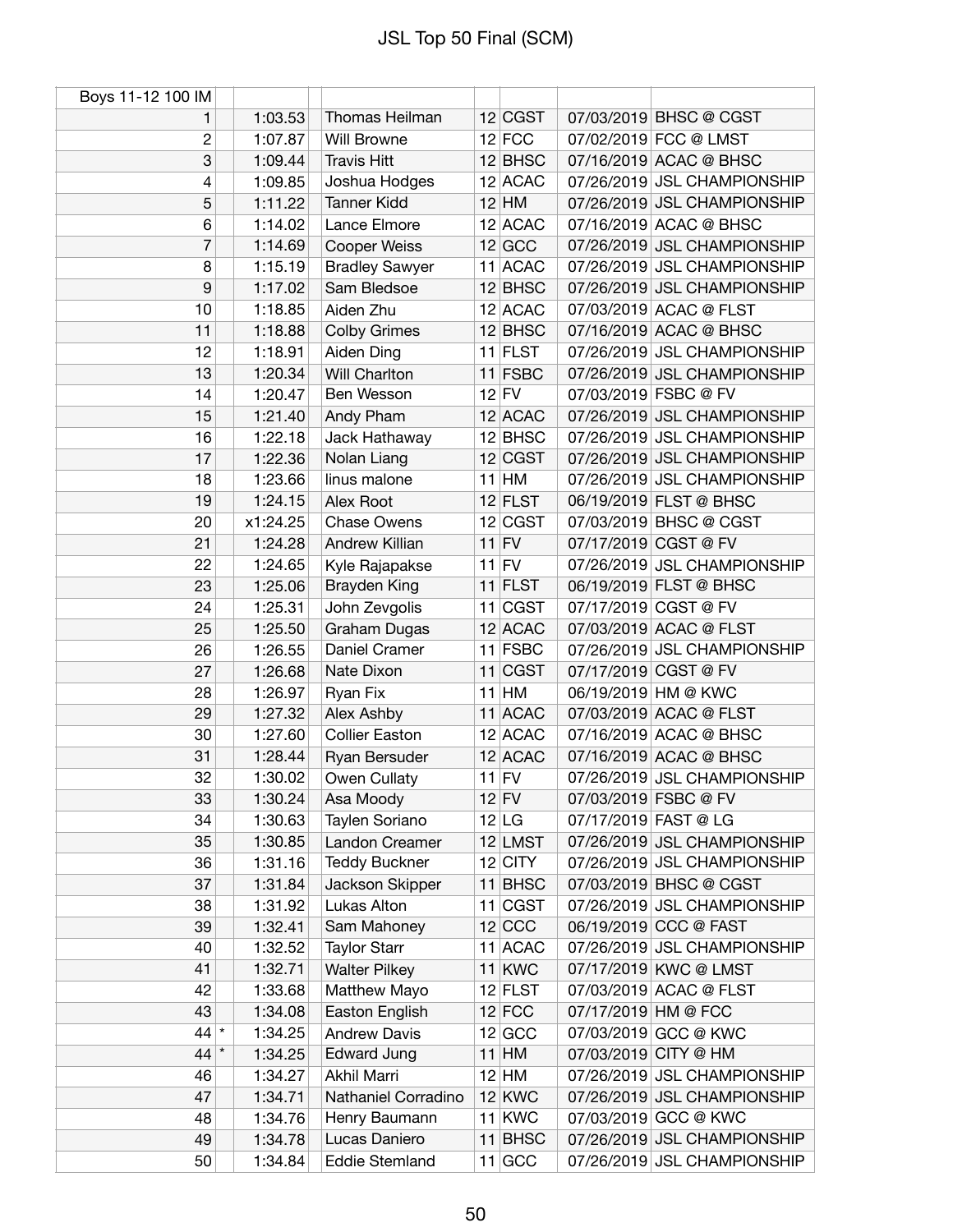| Boys 13-14 50 Free |                  |                         |           |                      |                             |
|--------------------|------------------|-------------------------|-----------|----------------------|-----------------------------|
| 1                  | 25.86            | Jack Dofflemyer         | $13$ FV   |                      | 07/26/2019 JSL CHAMPIONSHIP |
| $\overline{2}$     | 25.90            | <b>Teddy Cross</b>      | $14$ HM   |                      | 07/10/2019 LMST @ HM        |
| 3                  | x26.00           | Carter Wesson           | $14$ FV   | 06/26/2019 FV @ FLST |                             |
| 4                  | 26.24            | Anthony Garono          | 14 CGST   |                      | 07/26/2019 JSL CHAMPIONSHIP |
| 5                  | 26.66            | Ryan Katstra            | $14$ FLST |                      | 07/10/2019 CGST @ FLST      |
| 6                  | 27.39            | Jack Smith              | $14$ BHSC |                      | 06/26/2019 BHSC @ FSBC      |
| 7                  | x27.56           | Maxwell Moore           | $13$ FCC  |                      | 07/10/2019 FCC @ GCC        |
| 8                  | 27.63            | <b>Braeden Weiss</b>    | $14$ GCC  |                      | 07/26/2019 JSL CHAMPIONSHIP |
| 9                  | 27.64            | William Keenan          | 14 FSBC   |                      | 07/26/2019 JSL CHAMPIONSHIP |
| 10                 | 27.66            | Jonathan Alexander      | 13 CGST   |                      | 06/26/2019 CGST @ ACAC      |
| 11                 | 27.67            | <b>Justin Enser</b>     | 13 LG     |                      | 07/02/2019 LG @ ELKS        |
| 12                 | 27.79            | Jesse Bambrick          | 14 ACAC   |                      | 07/10/2019 ACAC @ FSBC      |
| 13                 | 27.85            | Jackson Hunt            | 14 CGST   |                      | 06/26/2019 CGST @ ACAC      |
| 14                 | 27.89            | Luke Velasquez          | $14$ HM   |                      | 07/26/2019 JSL CHAMPIONSHIP |
| 15                 | 28.19            | Jackson Schundler       | $14$ BHSC |                      | 07/10/2019 BHSC @ FV        |
| 16                 | 28.56            | Elias Vaughn            | $13$ BHSC |                      | 07/03/2019 BHSC @ CGST      |
| 17                 | 28.58            | Soren Corbett           | 13 CGST   |                      | 07/26/2019 JSL CHAMPIONSHIP |
| 18                 | 28.82            | David King              | $13$ FLST |                      | 07/26/2019 JSL CHAMPIONSHIP |
| 19                 | 28.83            | Sawyer Strickler        | $13$ FV   |                      | 07/26/2019 JSL CHAMPIONSHIP |
| 20                 | 28.89            | Cole Gustafson          | 13 LMST   |                      | 07/17/2019 KWC @ LMST       |
| 21                 | 29.05            | Henry Addison           | 14 CGST   |                      | 07/26/2019 JSL CHAMPIONSHIP |
| 22                 | 29.09            | Simon Wray              | $13$ FCC  | 07/17/2019 HM @ FCC  |                             |
| 23                 | 29.34            | Cooper Roy              | $14$ FSBC |                      | 06/19/2019 FSBC @ CGST      |
| 24                 | 29.39            | Lincoln Ashcom          | 14 CGST   |                      | 07/26/2019 JSL CHAMPIONSHIP |
| 25                 | 29.63            | Eli Cook                | $14$ CITY |                      | 07/26/2019 JSL CHAMPIONSHIP |
| 26                 | x29.66           | <b>Gabriel Alms</b>     | $13$ FV   |                      | 07/17/2019 CGST @ FV        |
| 27                 | 29.69            | Lucas Quatrara          | $13$ BHSC |                      | 07/26/2019 JSL CHAMPIONSHIP |
| 28                 | 29.97            | Alden Worrall           | 14 FSBC   |                      | 07/26/2019 JSL CHAMPIONSHIP |
| 29                 | 29.98            | Quinn Ragsdale          | $13$ FSBC |                      | 07/17/2019 FLST @ FSBC      |
| 30                 | 30.06            | Logan Hamil             | 13 FSBC   |                      | 07/26/2019 JSL CHAMPIONSHIP |
| 31                 | 30.11            | <b>Gus Moore</b>        | 13 CGST   |                      | 06/26/2019 CGST @ ACAC      |
| 32                 | 30.22            | Hayden Slater           | $14$ KWC  |                      | 07/17/2019 KWC @ LMST       |
| 33                 | 30.30            | <b>Tyler Helmick</b>    | $14$ CCC  |                      | 07/26/2019 JSL CHAMPIONSHIP |
| 34                 | 30.33            | Jackson Kinsella        | $14$ FAST |                      | 07/17/2019 FAST @ LG        |
| 35                 | 30.47            | <b>Gus Wise</b>         | $13$ FCC  |                      | 07/10/2019 FCC @ GCC        |
| 36                 | 30.75            | William Graham          | $14$ BHSC |                      | 06/12/2019 FCC @ BHSC       |
| 37                 | 30.86            | Ezra Andres             | 14 CGST   |                      | 07/26/2019 JSL CHAMPIONSHIP |
| 38                 | 30.90            | Benjamin Bouch          | $14$ KWC  |                      | 06/19/2019 HM @ KWC         |
| 39                 | 30.98            | Franklin He             | 14 CGST   |                      | 07/26/2019 JSL CHAMPIONSHIP |
| 40                 | 31.06            | <b>Tucker Shifflett</b> | $14$ GHG  |                      | 07/03/2019 GHG @ CCC        |
| 41                 | 31.09            | Seth Winchel            | $14$ KWC  |                      | 07/26/2019 JSL CHAMPIONSHIP |
| 42                 | 31.16            | Micah Yost              | $14$ HM   |                      | 07/03/2019 CITY @ HM        |
| 43                 | 31.19            | Daniel Nelson           | $14$ HM   |                      | 06/26/2019 HM @ GCC         |
| $44$ *             | 31.28            | <b>Jack Moriarty</b>    | 13 ACAC   |                      | 07/03/2019 ACAC @ FLST      |
| 44                 | $\star$<br>31.28 | <b>Wilson Forloines</b> | $13$ HM   |                      | 07/26/2019 JSL CHAMPIONSHIP |
| 46                 | 31.40            | <b>Archer Farrish</b>   | 14 CGST   |                      | 06/26/2019 CGST @ ACAC      |
| 47                 | 31.45            | Nicholas Haslam         | 13 CGST   |                      | 06/26/2019 CGST @ ACAC      |
| 48                 | 31.47            | McCallum Fulkerson      | $14$ GCC  |                      | 07/17/2019 GCC@CITY         |
| 49                 | 31.51            | Theo Adams              | $14$ FSBC |                      | 06/26/2019 BHSC @ FSBC      |
| 50                 | 31.65            | Will Acgtblu            | $14$ KWC  |                      | 06/26/2019 KWC @ FCC        |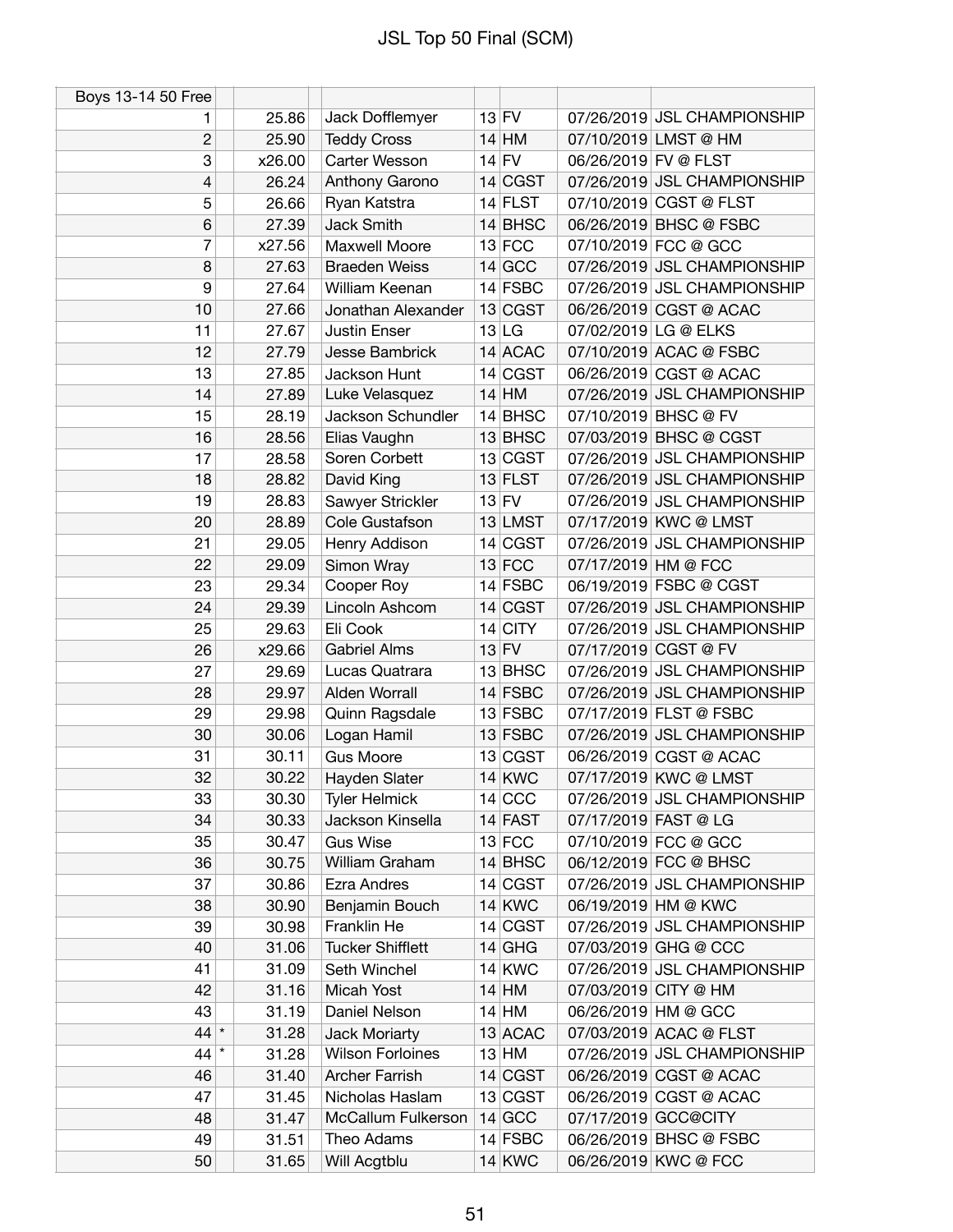| Boys 13-14 100 Free |          |                         |           |                             |
|---------------------|----------|-------------------------|-----------|-----------------------------|
| 1                   | 56.48    | Anthony Garono          | 14 CGST   | 07/26/2019 JSL CHAMPIONSHIP |
| $\overline{c}$      | 56.73    | Carter Wesson           | $14$ FV   | 07/26/2019 JSL CHAMPIONSHIP |
| 3                   | 58.44    | Ryan Katstra            | $14$ FLST | 07/10/2019 CGST @ FLST      |
| 4                   | 58.47    | <b>Teddy Cross</b>      | $14$ HM   | 07/10/2019 LMST @ HM        |
| 5                   | 59.35    | Maxwell Moore           | $13$ FCC  | 07/10/2019 FCC @ GCC        |
| 6                   | 1:00.00  | Jack Smith              | 14 BHSC   | 06/12/2019 FCC @ BHSC       |
| 7                   | x1:00.93 | Jack Dofflemyer         | $13$ FV   | 07/10/2019 BHSC @ FV        |
| 8                   | 1:01.09  | David King              | $13$ FLST | 07/26/2019 JSL CHAMPIONSHIP |
| 9                   | 1:01.44  | Jonathan Alexander      | 13 CGST   | 07/10/2019 CGST @ FLST      |
| 10                  | 1:01.58  | Jesse Bambrick          | 14 ACAC   | 07/26/2019 JSL CHAMPIONSHIP |
| 11                  | 1:02.57  | Elias Vaughn            | $13$ BHSC | 07/26/2019 JSL CHAMPIONSHIP |
| 12                  | 1:03.03  | Jackson Hunt            | 14 CGST   | 07/26/2019 JSL CHAMPIONSHIP |
| 13                  | x1:04.63 | Jackson Schundler       | 14 BHSC   | 06/12/2019 FCC @ BHSC       |
| 14                  | 1:04.70  | Luke Velasquez          | $14$ HM   | 07/26/2019 JSL CHAMPIONSHIP |
| 15                  | 1:05.09  | Sawyer Strickler        | $13$ FV   | 07/26/2019 JSL CHAMPIONSHIP |
| 16                  | 1:05.59  | <b>Braeden Weiss</b>    | $14$ GCC  | 07/10/2019 FCC @ GCC        |
| 17                  | 1:05.61  | William Keenan          | $14$ FSBC | 07/10/2019 ACAC @ FSBC      |
| 18                  | 1:05.83  | Cooper Roy              | 14 FSBC   | 07/26/2019 JSL CHAMPIONSHIP |
| 19                  | 1:05.90  | Simon Wray              | $13$ FCC  | 07/26/2019 JSL CHAMPIONSHIP |
| 20                  | 1:06.16  | Jack Moriarty           | 13 ACAC   | 07/26/2019 JSL CHAMPIONSHIP |
| 21                  | 1:07.01  | Quinn Ragsdale          | 13 FSBC   | 07/26/2019 JSL CHAMPIONSHIP |
| 22                  | 1:07.02  | Jackson Kinsella        | $14$ FAST | 06/12/2019 FAST, ELKS @ LG  |
| 23                  | 1:07.24  | <b>Gabriel Alms</b>     | $13$ FV   | 07/10/2019 BHSC @ FV        |
| 24                  | 1:07.27  | Nate Chatterson         | 13 CGST   | 07/26/2019 JSL CHAMPIONSHIP |
| 25                  | 1:07.65  | Soren Corbett           | 13 CGST   | 06/12/2019 GCC @ CGST       |
| 26                  | 1:08.34  | Eli Cook                | $14$ CITY | 07/26/2019 JSL CHAMPIONSHIP |
| 27                  | 1:08.50  | Cole Gustafson          | 13 LMST   | 07/26/2019 JSL CHAMPIONSHIP |
| 28                  | 1:08.59  | Benjamin Bouch          | $14$ KWC  | 07/10/2019 KWC @ CITY       |
| 29                  | 1:08.64  | Theo Adams              | $14$ FSBC | 07/26/2019 JSL CHAMPIONSHIP |
| 30                  | 1:08.87  | Lincoln Ashcom          | 14 CGST   | 06/26/2019 CGST @ ACAC      |
| 31                  | 1:08.94  | <b>Ezra Andres</b>      | 14 CGST   | 06/26/2019 CGST @ ACAC      |
| 32                  | 1:09.72  | McCallum Fulkerson      | 14 GCC    | 07/26/2019 JSL CHAMPIONSHIP |
| 33                  | 1:09.73  | William Moore           | 13 LG     | 07/26/2019 JSL CHAMPIONSHIP |
| 34                  | 1:09.79  | Logan Hamil             | 13 FSBC   | 06/12/2019 FSBC @ KWC       |
| 35                  | 1:10.19  | Lucas Quatrara          | $13$ BHSC | 07/10/2019 BHSC @ FV        |
| 36                  | 1:10.88  | Thomas Gresge           | 13 CGST   | 07/26/2019 JSL CHAMPIONSHIP |
| 37                  | 1:11.54  | William Graham          | $14$ BHSC | 07/26/2019 JSL CHAMPIONSHIP |
| 38                  | 1:11.75  | <b>Wilson Forloines</b> | $13$ HM   | 07/26/2019 JSL CHAMPIONSHIP |
| 39                  | 1:12.03  | Thomas Olson            | 13 CGST   | 07/26/2019 JSL CHAMPIONSHIP |
|                     |          |                         |           | 07/26/2019 JSL CHAMPIONSHIP |
| 40<br>41            | 1:12.17  | Anthony Caruso          | $14$ FAST |                             |
|                     | 1:12.34  | <b>Archer Farrish</b>   | 14 CGST   | 06/12/2019 GCC @ CGST       |
| 42                  | 1:13.30  | David Keppel            | $13$ FLST | 07/26/2019 JSL CHAMPIONSHIP |
| 43                  | 1:14.03  | Adam Hill               | $13$ GHG  | 07/26/2019 JSL CHAMPIONSHIP |
| 44                  | 1:14.63  | Seth Winchel            | 14 KWC    | 07/26/2019 JSL CHAMPIONSHIP |
| 45                  | 1:14.77  | Angus Munro             | $14$ FSBC | 07/26/2019 JSL CHAMPIONSHIP |
| 46                  | 1:15.03  | <b>Gus Wise</b>         | $13$ FCC  | 06/26/2019 KWC @ FCC        |
| 47                  | 1:15.06  | Eli Schulz              | $14$ LG   | 07/26/2019 JSL CHAMPIONSHIP |
| 48                  | 1:15.44  | Finn Thompson           | 13 LMST   | 07/10/2019 LMST @ HM        |
| 49                  | 1:15.86  | Peyton Booth            | $13$ KWC  | 07/26/2019 JSL CHAMPIONSHIP |
| 50                  | 1:15.88  | <b>Tucker Shifflett</b> | $14$ GHG  | 06/12/2019 CCC @ GHG        |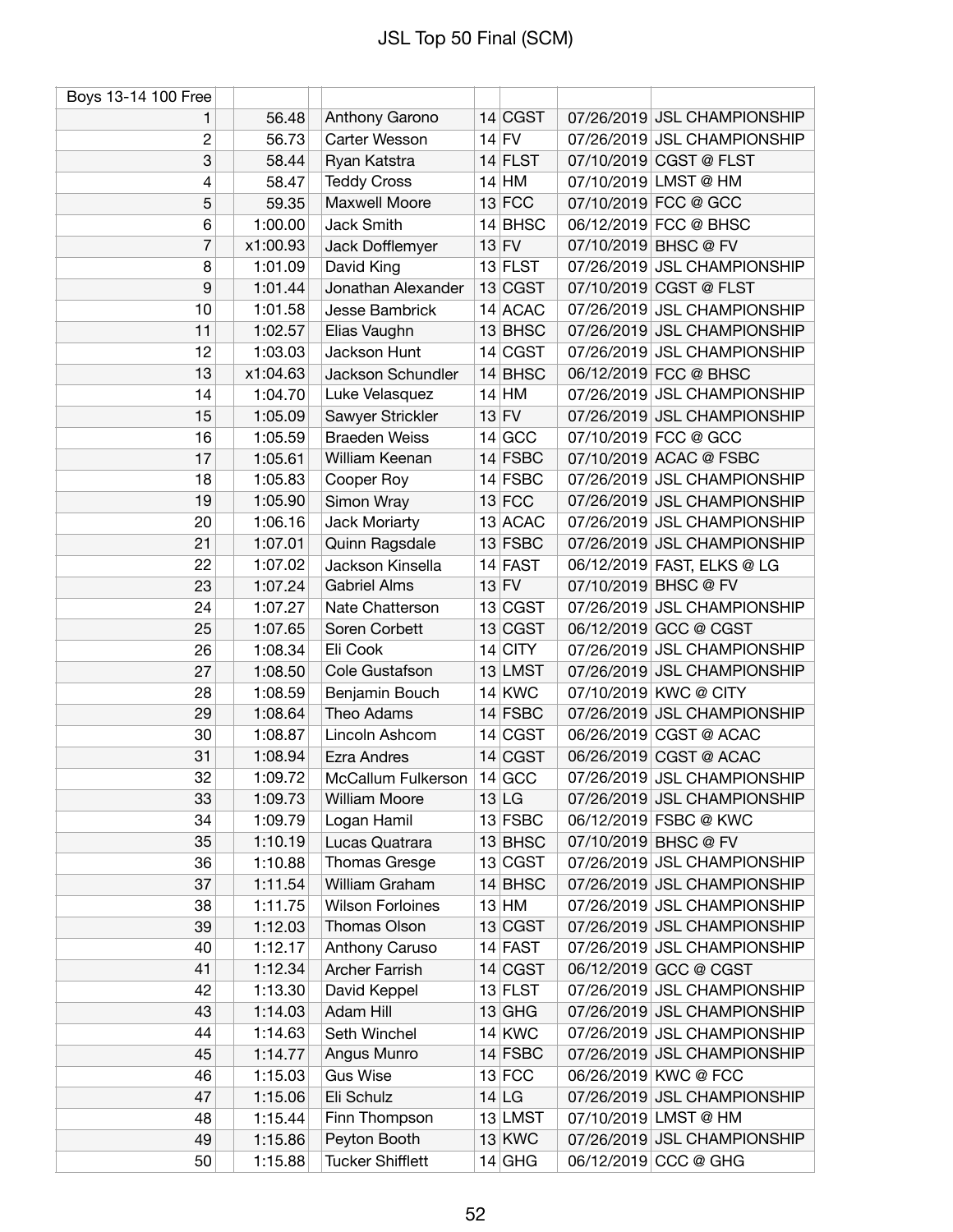| Boys 13-14 50 Back |        |                        |           |                      |                             |
|--------------------|--------|------------------------|-----------|----------------------|-----------------------------|
| 1                  | 27.84  | <b>Teddy Cross</b>     | $14$ HM   |                      | 07/26/2019 JSL CHAMPIONSHIP |
| $\overline{c}$     | 29.32  | Carter Wesson          | $14$ FV   |                      | 07/26/2019 JSL CHAMPIONSHIP |
| 3                  | 29.65  | Anthony Garono         | 14 CGST   |                      | 07/26/2019 JSL CHAMPIONSHIP |
| 4                  | 30.40  | Jack Dofflemyer        | $13$ FV   |                      | 07/26/2019 JSL CHAMPIONSHIP |
| 5                  | 31.28  | Jack Smith             | $14$ BHSC |                      | 07/16/2019 ACAC @ BHSC      |
| 6                  | 32.36  | Jesse Bambrick         | 14 ACAC   |                      | 07/16/2019 ACAC @ BHSC      |
| 7                  | 32.62  | Ryan Katstra           | $14$ FLST |                      | 07/10/2019 CGST @ FLST      |
| 8                  | 32.94  | Jackson Schundler      | 14 BHSC   |                      | 07/16/2019 ACAC @ BHSC      |
| 9                  | 33.01  | Elias Vaughn           | $13$ BHSC |                      | 07/26/2019 JSL CHAMPIONSHIP |
| 10                 | 33.10  | Jack Moriarty          | 13 ACAC   |                      | 07/26/2019 JSL CHAMPIONSHIP |
| 11                 | 33.19  | Jonathan Alexander     | 13 CGST   |                      | 06/12/2019 GCC @ CGST       |
| 12                 | 33.28  | Henry Addison          | 14 CGST   |                      | 07/10/2019 CGST @ FLST      |
| 13                 | 34.00  | Maxwell Moore          | $13$ FCC  |                      | 07/10/2019 FCC @ GCC        |
| 14                 | 34.07  | David King             | 13 FLST   |                      | 07/03/2019 ACAC @ FLST      |
| 15                 | 34.13  | Nate Chatterson        | 13 CGST   |                      | 07/26/2019 JSL CHAMPIONSHIP |
| 16                 | 34.37  | Jackson Kinsella       | 14 FAST   |                      | 07/26/2019 JSL CHAMPIONSHIP |
| 17                 | 34.55  | William Keenan         | $14$ FSBC |                      | 07/17/2019 FLST @ FSBC      |
| $18$ *             | 34.70  | Quinn Ragsdale         | 13 FSBC   |                      | 07/26/2019 JSL CHAMPIONSHIP |
| $18$ *             | 34.70  | Logan Hamil            | 13 FSBC   |                      | 07/26/2019 JSL CHAMPIONSHIP |
| 20                 | 34.81  | Theo Adams             | 14 FSBC   |                      | 07/26/2019 JSL CHAMPIONSHIP |
| 21                 | 35.16  | Jackson Hunt           | 14 CGST   |                      | 07/03/2019 BHSC @ CGST      |
| 22                 | 35.56  | <b>Gabriel Alms</b>    | $13$ FV   | 06/26/2019 FV @ FLST |                             |
| 23                 | 35.61  | <b>Gus Moore</b>       | 13 CGST   |                      | 07/26/2019 JSL CHAMPIONSHIP |
| 24                 | x35.84 | Sawyer Strickler       | $13$ FV   | 06/26/2019 FV @ FLST |                             |
| 25                 | 36.13  | Alden Worrall          | $14$ FSBC |                      | 07/26/2019 JSL CHAMPIONSHIP |
| 26                 | 36.65  | Luke Velasquez         | $14$ HM   | 07/17/2019 HM @ FCC  |                             |
| 27                 | 36.66  | Cole Gustafson         | 13 LMST   |                      | 07/10/2019 LMST @ HM        |
| 28                 | 36.78  | Benjamin Bouch         | $14$ KWC  |                      | 06/26/2019 KWC @ FCC        |
| 29                 | 36.81  | Lucas Quatrara         | $13$ BHSC |                      | 07/03/2019 BHSC @ CGST      |
| 30                 | 36.90  | Daniel Nelson          | $14$ HM   |                      | 07/10/2019 LMST @ HM        |
| 31                 | x37.31 | <b>Gus Wise</b>        | $13$ FCC  |                      | 07/10/2019 FCC @ GCC        |
| 32                 | 37.75  | Mason Bunyea           | $13$ GHG  |                      | 07/26/2019 JSL CHAMPIONSHIP |
| 33                 | 37.87  | William Graham         | $14$ BHSC |                      | 07/26/2019 JSL CHAMPIONSHIP |
| 34                 | 38.03  | Franklin He            | 14 CGST   |                      | 07/17/2019 CGST @ FV        |
| $35$ $*$           | 38.10  | Lincoln Ashcom         | 14 CGST   |                      | 06/26/2019 CGST @ ACAC      |
| $35$ $*$           | 38.10  | Benjamin Schnell       | 13 CGST   |                      | 07/26/2019 JSL CHAMPIONSHIP |
| 37                 | 38.21  | Cooper Roy             | $14$ FSBC |                      | 06/26/2019 BHSC @ FSBC      |
| 38                 | 38.58  | Simon Wray             | $13$ FCC  |                      | 06/19/2019 CITY @ FCC       |
| 39                 | 38.81  | Archer Farrish         | 14 CGST   |                      | 07/26/2019 JSL CHAMPIONSHIP |
| 40                 | 38.85  | Mitch Messier          | $14$ FAST |                      | 07/26/2019 JSL CHAMPIONSHIP |
| 41                 | x39.15 | Eli Cook               | $14$ CITY |                      | 07/17/2019 GCC@CITY         |
| 42                 | 39.24  | Carter Fortune         | $14$ CITY |                      | 07/26/2019 JSL CHAMPIONSHIP |
| 43                 | 39.37  | Andrew Kerber          | $14$ KWC  |                      | 07/10/2019 KWC @ CITY       |
| 44                 | 39.75  | Matthew Behm           | $13$ KWC  |                      | 07/26/2019 JSL CHAMPIONSHIP |
| 45                 | 39.88  | <b>Gavin Harris</b>    | $14$ BHSC |                      | 07/16/2019 ACAC @ BHSC      |
| 46                 | 40.04  | <b>Garrett Uthlaut</b> | $14$ FV   |                      | 07/26/2019 JSL CHAMPIONSHIP |
| 47                 | 40.55  | Thomas Gresge          | 13 CGST   |                      | 06/26/2019 CGST @ ACAC      |
| 48                 | 40.59  | Wyatt Brubaker         | $13$ ACAC |                      | 07/26/2019 JSL CHAMPIONSHIP |
| 49                 | 40.64  | Max Goff               | $13$ GHG  |                      | 07/26/2019 JSL CHAMPIONSHIP |
| 50                 | 41.38  | Angus Munro            | 14 FSBC   |                      | 07/03/2019 FSBC @ FV        |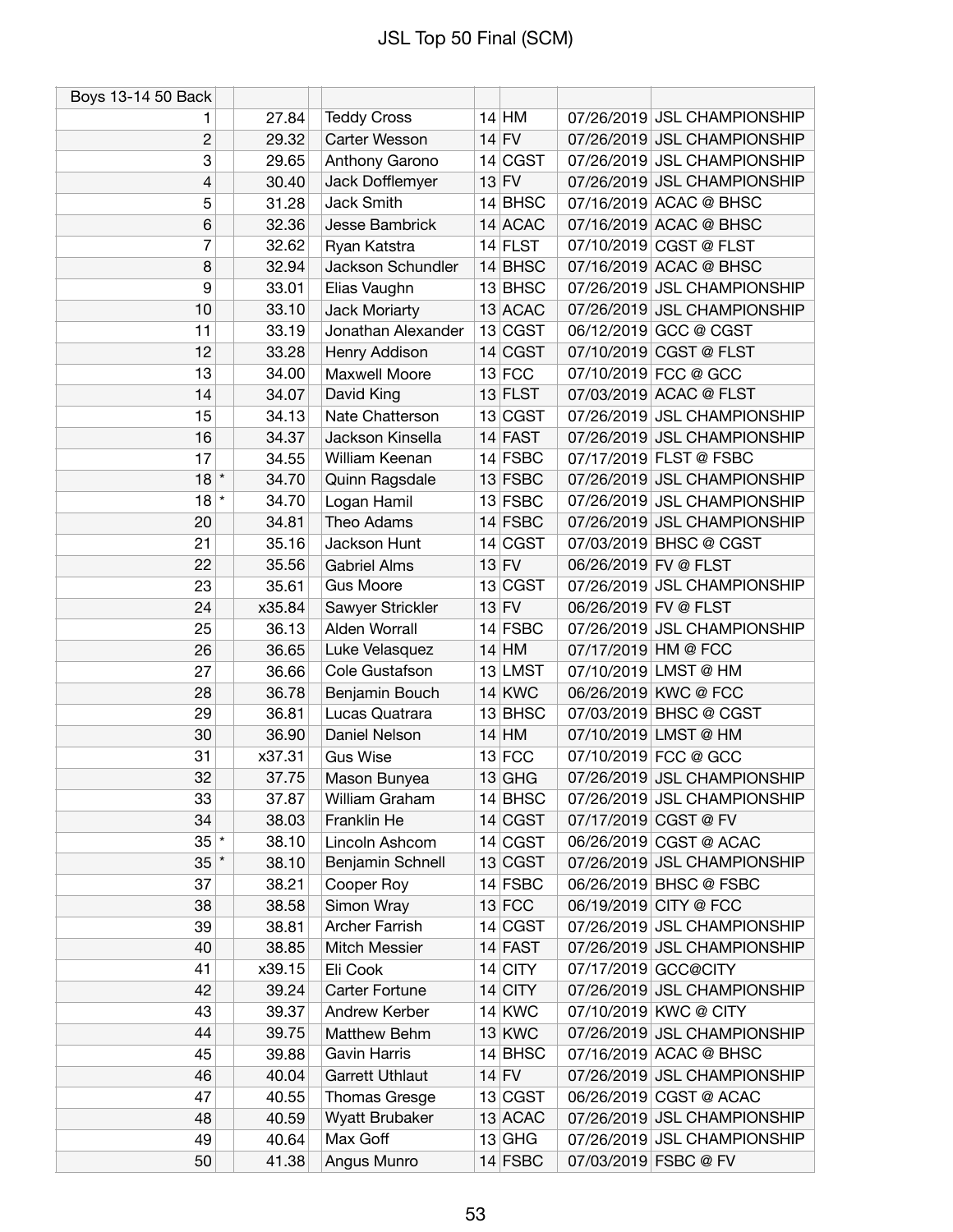| Boys 13-14 50 Breast |        |                        |           |                      |                             |
|----------------------|--------|------------------------|-----------|----------------------|-----------------------------|
| 1                    | 33.02  | Jack Smith             | 14 BHSC   |                      | 06/26/2019 BHSC @ FSBC      |
| $\overline{c}$       | 33.60  | Jackson Schundler      | 14 BHSC   |                      | 07/26/2019 JSL CHAMPIONSHIP |
| 3                    | 33.67  | Cooper Roy             | 14 FSBC   |                      | 07/26/2019 JSL CHAMPIONSHIP |
| 4                    | 34.81  | Maxwell Moore          | $13$ FCC  |                      | 07/10/2019 FCC @ GCC        |
| 5                    | 35.22  | Carter Wesson          | $14$ FV   | 06/26/2019 FV @ FLST |                             |
| 6                    | x35.53 | <b>Teddy Cross</b>     | $14$ HM   | 07/17/2019 HM @ FCC  |                             |
| 7                    | 35.55  | <b>Gus Moore</b>       | 13 CGST   |                      | 07/26/2019 JSL CHAMPIONSHIP |
| 8                    | 35.73  | Elias Vaughn           | 13 BHSC   |                      | 07/26/2019 JSL CHAMPIONSHIP |
| 9                    | 35.93  | <b>Ezra Andres</b>     | 14 CGST   |                      | 07/26/2019 JSL CHAMPIONSHIP |
| 10                   | 36.08  | Benjamin Bouch         | $14$ KWC  |                      | 07/26/2019 JSL CHAMPIONSHIP |
| 11                   | 36.16  | Ryan Katstra           | $14$ FLST |                      | 07/17/2019 FLST @ FSBC      |
| 12                   | 37.57  | Jack Dofflemyer        | $13$ FV   |                      | 07/03/2019 FSBC @ FV        |
| 13                   | 38.75  | Jesse Bambrick         | 14 ACAC   |                      | 07/03/2019 ACAC @ FLST      |
| 14                   | 39.09  | Anthony Garono         | 14 CGST   |                      | 06/12/2019 GCC @ CGST       |
| 15                   | 39.16  | <b>Gabriel Alms</b>    | $13$ FV   |                      | 07/26/2019 JSL CHAMPIONSHIP |
| 16                   | 39.47  | Eli Schulz             | 14 LG     |                      | 07/02/2019 LG @ ELKS        |
| 17                   | 40.07  | Franklin He            | 14 CGST   |                      | 07/26/2019 JSL CHAMPIONSHIP |
| 18                   | 40.18  | David King             | $13$ FLST | 06/26/2019 FV @ FLST |                             |
| 19                   | 40.19  | Jonathan Alexander     | 13 CGST   |                      | 06/12/2019 GCC @ CGST       |
| 20                   | 40.26  | Soren Corbett          | 13 CGST   |                      | 07/26/2019 JSL CHAMPIONSHIP |
| 21                   | 40.62  | Henry Addison          | 14 CGST   |                      | 06/12/2019 GCC @ CGST       |
| 22                   | 40.81  | McCallum Fulkerson     | 14 GCC    |                      | 07/26/2019 JSL CHAMPIONSHIP |
| 23                   | 40.88  | Sawyer Strickler       | $13$ FV   |                      | 07/10/2019 BHSC @ FV        |
| 24                   | 41.07  | <b>William Moore</b>   | 13 LG     |                      | 07/26/2019 JSL CHAMPIONSHIP |
| 25                   | 41.17  | Finn Thompson          | 13 LMST   |                      | 07/26/2019 JSL CHAMPIONSHIP |
| 26                   | 41.37  | <b>Tyler Helmick</b>   | 14 CCC    |                      | 07/26/2019 JSL CHAMPIONSHIP |
| 27                   | 41.58  | lan Scott              | $13$ HM   |                      | 07/26/2019 JSL CHAMPIONSHIP |
| $28*$                | 41.69  | <b>Gus Wise</b>        | $13$ FCC  |                      | 07/10/2019 FCC @ GCC        |
| $28$ $*$             | 41.69  | David Keppel           | $13$ FLST |                      | 07/26/2019 JSL CHAMPIONSHIP |
| 30                   | 41.72  | Quinn Ragsdale         | $13$ FSBC |                      | 07/03/2019 FSBC @ FV        |
| 31                   | 42.04  | <b>Mace Fraites</b>    | $14$ FV   |                      | 07/26/2019 JSL CHAMPIONSHIP |
| 32                   | 42.09  | Jackson Kinsella       | 14 FAST   |                      | 07/10/2019 FAST @ GHG       |
| 33                   | 42.16  | <b>Stuart Katz</b>     | $14$ FV   |                      | 07/26/2019 JSL CHAMPIONSHIP |
| 34                   | 42.28  | <b>Trevor Tharp</b>    | $13$ FV   |                      | 07/10/2019 BHSC @ FV        |
| 35                   | 42.34  | Jackson Hunt           | 14 CGST   |                      | 06/12/2019 GCC @ CGST       |
| 36                   | x42.56 | Peter Kronebusch       | $13$ FLST | 06/26/2019 FV @ FLST |                             |
| 37                   | 42.62  | Avery Wilkerson        | 13 ACAC   |                      | 07/26/2019 JSL CHAMPIONSHIP |
| 38                   | 42.69  | Thomas Olson           | 13 CGST   |                      | 07/26/2019 JSL CHAMPIONSHIP |
| 39                   | 42.74  | Anthony Caruso         | $14$ FAST |                      | 07/26/2019 JSL CHAMPIONSHIP |
| 40                   | 43.22  | Eli Cook               | $14$ CITY |                      | 06/26/2019 CITY @ LMST      |
| 41                   | x43.50 | Cole Gustafson         | 13 LMST   |                      | 07/17/2019 KWC @ LMST       |
| 42                   | 43.50  | Micah Yost             | $14$ HM   |                      | 07/26/2019 JSL CHAMPIONSHIP |
| 43                   | 43.53  | William Keenan         | $14$ FSBC |                      | 06/26/2019 BHSC @ FSBC      |
| 44                   | 43.62  | <b>Tyler Davis</b>     | $13$ FAST |                      | 07/26/2019 JSL CHAMPIONSHIP |
| 45                   | 43.68  | Thomas Gresge          | 13 CGST   |                      | 06/12/2019 GCC @ CGST       |
| 46                   | 43.92  | Mitch Messier          | $14$ FAST |                      | 07/26/2019 JSL CHAMPIONSHIP |
| 47                   | x43.97 | <b>Garrett Uthlaut</b> | $14$ FV   |                      | 07/03/2019 FSBC @ FV        |
| 48                   | 44.28  | Simon Wray             | $13$ FCC  | 07/17/2019 HM @ FCC  |                             |
| 49                   | x44.44 | William Graham         | $14$ BHSC |                      | 06/12/2019 FCC @ BHSC       |
| 50                   | 44.48  | Will Acgtblu           | 14 KWC    |                      | 07/03/2019 GCC @ KWC        |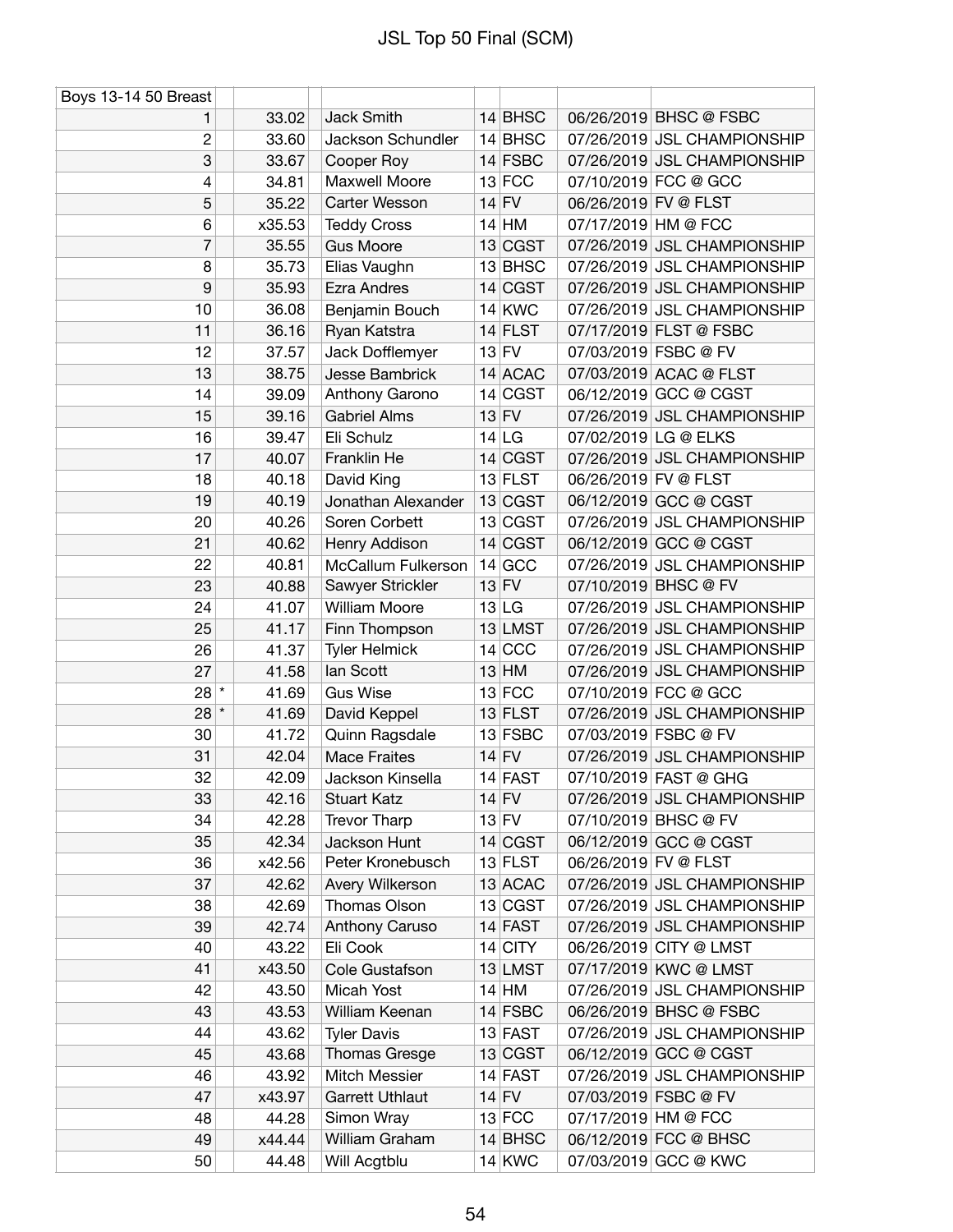| Boys 13-14 50 Fly |        |                        |           |                      |                             |
|-------------------|--------|------------------------|-----------|----------------------|-----------------------------|
| 1                 | 27.54  | <b>Teddy Cross</b>     | $14$ HM   |                      | 07/26/2019 JSL CHAMPIONSHIP |
| $\overline{c}$    | 28.36  | Jack Dofflemyer        | $13$ FV   |                      | 07/26/2019 JSL CHAMPIONSHIP |
| 3                 | 28.85  | Jackson Schundler      | $14$ BHSC |                      | 07/26/2019 JSL CHAMPIONSHIP |
| 4                 | 28.86  | Jackson Hunt           | 14 CGST   |                      | 06/26/2019 CGST @ ACAC      |
| 5                 | 29.35  | William Keenan         | $14$ FSBC |                      | 07/26/2019 JSL CHAMPIONSHIP |
| $6\phantom{1}$    | 29.39  | <b>Braeden Weiss</b>   | $14$ GCC  |                      | 07/26/2019 JSL CHAMPIONSHIP |
| 7                 | 29.44  | Jonathan Alexander     | 13 CGST   |                      | 07/17/2019 CGST @ FV        |
| 8                 | 29.62  | Jack Smith             | 14 BHSC   |                      | 06/26/2019 BHSC @ FSBC      |
| 9                 | x29.84 | Carter Wesson          | $14$ FV   |                      | 07/03/2019 FSBC @ FV        |
| 10                | 30.33  | Ryan Katstra           | 14 FLST   |                      | 07/17/2019 FLST @ FSBC      |
| 11                | 30.50  | Anthony Garono         | 14 CGST   |                      | 07/10/2019 CGST @ FLST      |
| 12                | 31.09  | Maxwell Moore          | $13$ FCC  |                      | 06/12/2019 FCC @ BHSC       |
| 13                | 31.46  | Benjamin Bouch         | $14$ KWC  |                      | 07/26/2019 JSL CHAMPIONSHIP |
| 14                | 31.55  | Lucas Quatrara         | 13 BHSC   |                      | 06/26/2019 BHSC @ FSBC      |
| 15                | 31.69  | Cooper Roy             | $14$ FSBC |                      | 07/26/2019 JSL CHAMPIONSHIP |
| 16                | 31.97  | <b>Justin Enser</b>    | 13 LG     |                      | 07/02/2019 LG @ ELKS        |
| 17                | 32.00  | Henry Addison          | 14 CGST   |                      | 07/26/2019 JSL CHAMPIONSHIP |
| 18                | 32.09  | Nate Chatterson        | 13 CGST   |                      | 07/26/2019 JSL CHAMPIONSHIP |
| 19                | 32.40  | David King             | $13$ FLST |                      | 07/10/2019 CGST @ FLST      |
| 20                | 32.43  | Jesse Bambrick         | 14 ACAC   |                      | 07/10/2019 ACAC @ FSBC      |
| 21                | 32.69  | Logan Hamil            | $13$ FSBC |                      | 07/26/2019 JSL CHAMPIONSHIP |
| 22                | 33.15  | Elias Vaughn           | 13 BHSC   |                      | 06/12/2019 FCC @ BHSC       |
| 23                | 33.25  | <b>Gabriel Alms</b>    | $13$ FV   | 06/26/2019 FV @ FLST |                             |
| 24                | 33.37  | Anthony Caruso         | $14$ FAST |                      | 07/26/2019 JSL CHAMPIONSHIP |
| 25                | 33.44  | Sawyer Strickler       | $13$ FV   | 06/26/2019 FV @ FLST |                             |
| 26                | 33.68  | Alden Worrall          | $14$ FSBC |                      | 07/26/2019 JSL CHAMPIONSHIP |
| 27                | 34.11  | Soren Corbett          | 13 CGST   |                      | 07/10/2019 CGST @ FLST      |
| 28                | 34.21  | Simon Wray             | $13$ FCC  |                      | 07/02/2019 FCC @ LMST       |
| 29                | 34.38  | Jack Moriarty          | 13 ACAC   |                      | 07/26/2019 JSL CHAMPIONSHIP |
| 30                | x34.50 | <b>Gus Moore</b>       | 13 CGST   |                      | 07/03/2019 BHSC @ CGST      |
| 31                | 34.70  | Daniel Nelson          | $14$ HM   |                      | 07/26/2019 JSL CHAMPIONSHIP |
| 32                | 34.91  | Jackson Kinsella       | 14 FAST   |                      | 06/19/2019 CCC @ FAST       |
| 33                | 34.92  | <b>Tyler Davis</b>     | 13 FAST   |                      | 07/26/2019 JSL CHAMPIONSHIP |
| 34                | 35.28  | <b>Thomas Gresge</b>   | 13 CGST   |                      | 07/26/2019 JSL CHAMPIONSHIP |
| 35                | 35.39  | <b>Garrett Uthlaut</b> | $14$ FV   |                      | 07/26/2019 JSL CHAMPIONSHIP |
| 36                | x35.78 | Luke Velasquez         | $14$ HM   |                      | 06/26/2019 HM @ GCC         |
| 37                | 35.83  | Will Acgtblu           | $14$ KWC  |                      | 07/03/2019 GCC @ KWC        |
| 38                | 35.95  | Mason Bunyea           | $13$ GHG  |                      | 07/10/2019 FAST @ GHG       |
| 39                | 36.12  | <b>Tyler Helmick</b>   | $14$ CCC  |                      | 07/26/2019 JSL CHAMPIONSHIP |
| 40                | 36.27  | Finn Thompson          | 13 LMST   |                      | 07/26/2019 JSL CHAMPIONSHIP |
| 41                | 36.31  | <b>Ezra Andres</b>     | 14 CGST   |                      | 07/17/2019 CGST @ FV        |
| 42                | 36.50  | <b>Stuart Katz</b>     | $14$ FV   |                      | 07/26/2019 JSL CHAMPIONSHIP |
| 43                | 36.66  | Eli Cook               | $14$ CITY |                      | 07/17/2019 GCC@CITY         |
| 44                | 37.02  | Nicholas Haslam        | 13 CGST   |                      | 06/26/2019 CGST @ ACAC      |
| 45                | 37.06  | Franklin He            | 14 CGST   |                      | 06/26/2019 CGST @ ACAC      |
| 46                | 37.15  | <b>William Moore</b>   | 13 LG     | 06/26/2019 LG @ GHG  |                             |
| 47                | 37.53  | Matthew Behm           | $13$ KWC  |                      | 07/03/2019 GCC @ KWC        |
| 48                | 37.57  | Avery Wilkerson        | 13 ACAC   |                      | 07/16/2019 ACAC @ BHSC      |
| 49                | 37.67  | Quinn Ragsdale         | $13$ FSBC |                      | 06/12/2019 FSBC @ KWC       |
| 50                | 37.68  | Carter Fortune         | $14$ CITY |                      | 07/26/2019 JSL CHAMPIONSHIP |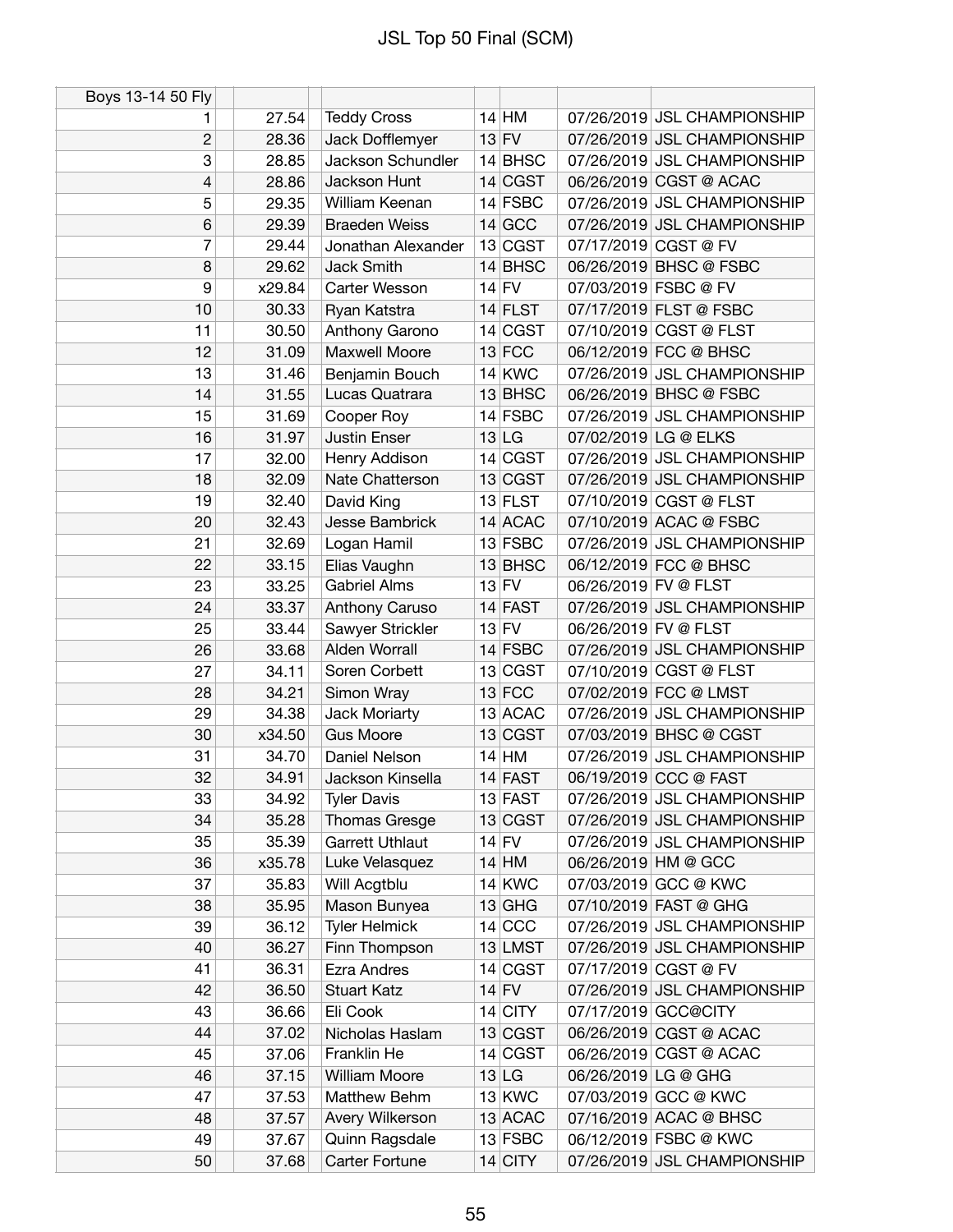| Boys 13-14 100 IM |          |                      |           |                     |                             |
|-------------------|----------|----------------------|-----------|---------------------|-----------------------------|
| 1                 | 1:01.96  | <b>Teddy Cross</b>   | $14$ HM   |                     | 07/26/2019 JSL CHAMPIONSHIP |
| 2                 | x1:04.58 | Jack Smith           | $14$ BHSC |                     | 07/16/2019 ACAC @ BHSC      |
| 3                 | 1:04.99  | Carter Wesson        | $14$ FV   |                     | 07/26/2019 JSL CHAMPIONSHIP |
| 4                 | 1:05.99  | Jackson Schundler    | $14$ BHSC |                     | 07/26/2019 JSL CHAMPIONSHIP |
| 5                 | 1:07.19  | Anthony Garono       | $14$ CGST |                     | 07/03/2019 BHSC @ CGST      |
| 6                 | 1:08.85  | Ryan Katstra         | $14$ FLST |                     | 06/19/2019 FLST @ BHSC      |
| 7                 | x1:09.25 | Jack Dofflemyer      | $13$ FV   |                     | 07/17/2019 CGST @ FV        |
| 8                 | 1:09.32  | Maxwell Moore        | $13$ FCC  | 07/17/2019 HM @ FCC |                             |
| 9                 | 1:10.20  | <b>Braeden Weiss</b> | $14$ GCC  |                     | 07/26/2019 JSL CHAMPIONSHIP |
| 10                | 1:11.23  | William Keenan       | $14$ FSBC |                     | 07/26/2019 JSL CHAMPIONSHIP |
| 11                | 1:11.48  | Jonathan Alexander   | 13 CGST   |                     | 07/03/2019 BHSC @ CGST      |
| 12                | 1:11.54  | David King           | 13 FLST   |                     | 07/26/2019 JSL CHAMPIONSHIP |
| 13                | 1:11.88  | <b>Justin Enser</b>  | 13 LG     |                     | 07/02/2019 LG @ ELKS        |
| 14                | 1:11.89  | Jesse Bambrick       | 14 ACAC   |                     | 07/26/2019 JSL CHAMPIONSHIP |
| 15                | 1:12.09  | Elias Vaughn         | 13 BHSC   |                     | 07/16/2019 ACAC @ BHSC      |
| 16                | 1:13.23  | <b>Ezra Andres</b>   | 14 CGST   |                     | 07/26/2019 JSL CHAMPIONSHIP |
| 17                | 1:13.29  | <b>Gabriel Alms</b>  | $13$ FV   |                     | 07/26/2019 JSL CHAMPIONSHIP |
| 18                | 1:13.70  | Benjamin Bouch       | $14$ KWC  |                     | 07/26/2019 JSL CHAMPIONSHIP |
| 19                | 1:13.94  | <b>Gus Moore</b>     | 13 CGST   |                     | 07/26/2019 JSL CHAMPIONSHIP |
| 20                | 1:14.10  | Henry Addison        | 14 CGST   |                     | 07/17/2019 CGST @ FV        |
| 21                | 1:14.65  | Soren Corbett        | 13 CGST   |                     | 07/26/2019 JSL CHAMPIONSHIP |
| 22                | 1:15.68  | Sawyer Strickler     | $13$ FV   |                     | 07/17/2019 CGST @ FV        |
| 23                | 1:16.66  | Jackson Kinsella     | $14$ FAST |                     | 07/17/2019 FAST @ LG        |
| 24                | 1:16.85  | Lucas Quatrara       | 13 BHSC   |                     | 07/16/2019 ACAC @ BHSC      |
| 25                | 1:16.94  | Cooper Roy           | 14 FSBC   |                     | 07/03/2019 FSBC @ FV        |
| 26                | 1:17.47  | Quinn Ragsdale       | $13$ FSBC |                     | 07/03/2019 FSBC @ FV        |
| 27                | 1:18.47  | Franklin He          | 14 CGST   |                     | 07/26/2019 JSL CHAMPIONSHIP |
| 28                | 1:18.90  | Theo Adams           | $14$ FSBC |                     | 06/19/2019 FSBC @ CGST      |
| 29                | 1:19.40  | Jack Moriarty        | 13 ACAC   |                     | 07/03/2019 ACAC @ FLST      |
| 30                | 1:19.83  | <b>William Moore</b> | 13 LG     |                     | 07/26/2019 JSL CHAMPIONSHIP |
| 31                | 1:20.00  | Cole Gustafson       | 13 LMST   |                     | 07/17/2019 KWC @ LMST       |
| 32                | x1:20.03 | Luke Velasquez       | $14$ HM   | 07/17/2019 HM @ FCC |                             |
| 33                | 1:21.00  | Nate Chatterson      | 13 CGST   |                     | 06/19/2019 FSBC @ CGST      |
| 34                | 1:21.02  | <b>Gus Wise</b>      | $13$ FCC  |                     | 07/02/2019 FCC @ LMST       |
| 35                | 1:21.10  | Finn Thompson        | 13 LMST   |                     | 07/17/2019 KWC @ LMST       |
| 36                | 1:22.08  | Simon Wray           | $13$ FCC  |                     | 06/19/2019 CITY @ FCC       |
| 37                | 1:22.40  | Thomas Olson         | 13 CGST   |                     | 07/17/2019 CGST @ FV        |
| 38                | 1:22.41  | Carter Fortune       | $14$ CITY |                     | 07/26/2019 JSL CHAMPIONSHIP |
| 39                | 1:22.66  | Eli Cook             | $14$ CITY |                     | 06/19/2019 CITY @ FCC       |
| 40                | 1:22.72  | Logan Hamil          | $13$ FSBC |                     | 06/19/2019 FSBC @ CGST      |
| 41                | 1:22.75  | <b>Tyler Davis</b>   | $13$ FAST |                     | 07/26/2019 JSL CHAMPIONSHIP |
| 42                | 1:23.22  | <b>Tyler Helmick</b> | $14$ CCC  |                     | 06/19/2019 CCC @ FAST       |
| 43                | 1:23.35  | Avery Wilkerson      | 13 ACAC   |                     | 07/16/2019 ACAC @ BHSC      |
| 44                | 1:23.95  | Eli Schulz           | 14 LG     |                     | 07/26/2019 JSL CHAMPIONSHIP |
| 45                | 1:24.47  | Anthony Caruso       | $14$ FAST |                     | 06/19/2019 CCC @ FAST       |
| 46                | 1:24.50  | Will Acgtblu         | $14$ KWC  |                     | 07/26/2019 JSL CHAMPIONSHIP |
| 47                | 1:24.86  | Andrew Kerber        | $14$ KWC  |                     | 07/26/2019 JSL CHAMPIONSHIP |
| 48                | 1:25.10  | David Keppel         | $13$ FLST |                     | 07/03/2019 ACAC @ FLST      |
| 49                | 1:25.37  | Micah Yost           | $14$ HM   |                     | 06/19/2019 HM @ KWC         |
| 50                | 1:26.04  | Angus Munro          | $14$ FSBC |                     | 07/26/2019 JSL CHAMPIONSHIP |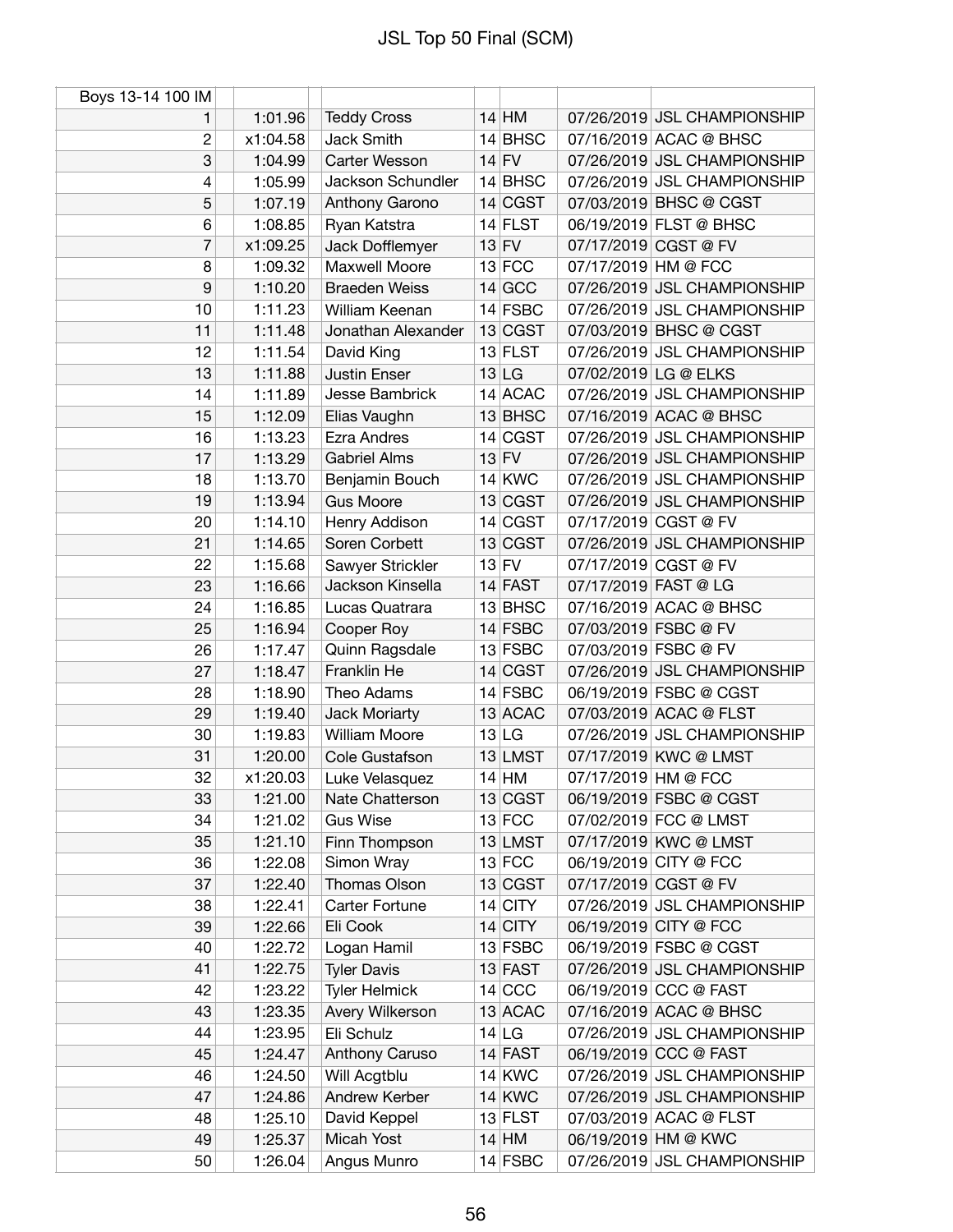| Boys 15-18 50 Free |        |                                          |           |                      |                             |
|--------------------|--------|------------------------------------------|-----------|----------------------|-----------------------------|
| 1                  | 23.05  | August Lamb                              | 18 BHSC   |                      | 07/26/2019 JSL CHAMPIONSHIP |
| $\overline{c}$     | 23.70  | <b>Tyce Winter</b>                       | $17$ BHSC |                      | 07/26/2019 JSL CHAMPIONSHIP |
| 3                  | 24.12  | <b>Walker Davis</b>                      | $16$ FCC  |                      | 07/26/2019 JSL CHAMPIONSHIP |
| 4                  | 24.46  | Luke Gustafson                           | 17 LMST   |                      | 07/26/2019 JSL CHAMPIONSHIP |
| 5                  | 24.60  | Sammy Johnson                            | 15 CGST   |                      | 07/26/2019 JSL CHAMPIONSHIP |
| 6                  | x24.66 | Noah Hargrove                            | 17 BHSC   |                      | 06/12/2019 FCC @ BHSC       |
| 7                  | 24.72  | Vijay Chhabra                            | 17 BHSC   |                      | 07/16/2019 ACAC @ BHSC      |
| 8                  | 25.22  | Preston Hutter                           | 15 BHSC   |                      | 07/26/2019 JSL CHAMPIONSHIP |
| 9                  | 25.35  | Victor Valovalo                          | $15$ FV   |                      | 07/26/2019 JSL CHAMPIONSHIP |
| 10                 | 25.40  | Lucas Smith                              | $16$ FV   |                      | 07/26/2019 JSL CHAMPIONSHIP |
| 11                 | 25.53  | Sebastian Cave                           | 18 FSBC   |                      | 07/26/2019 JSL CHAMPIONSHIP |
| 12                 | 25.55  | Eric Cypser                              | $18$ HM   |                      | 07/26/2019 JSL CHAMPIONSHIP |
| 13                 | 25.61  | Lamont Bullard                           | 16 FSBC   |                      | 07/26/2019 JSL CHAMPIONSHIP |
| 14                 | 25.65  | Stephane Karp                            | 17 CGST   |                      | 06/26/2019 CGST @ ACAC      |
| 15                 | 25.97  | Jack Stelter                             | $17$ FV   |                      | 07/10/2019 BHSC @ FV        |
| 16                 | 26.04  | Zachary Ashby                            | 16 ACAC   |                      | 07/16/2019 ACAC @ BHSC      |
| 17                 | 26.05  | Aidan Meyer                              | 15 ACAC   |                      | 07/26/2019 JSL CHAMPIONSHIP |
| 18                 | 26.09  | <b>Charlie Cross</b>                     | $17$ HM   |                      | 07/10/2019 LMST @ HM        |
| 19                 | 26.16  | Ahmad Woodson                            | 15 CGST   |                      | 07/26/2019 JSL CHAMPIONSHIP |
| 20                 | 26.18  | Matthew Heilman                          | 15 CGST   |                      | 07/26/2019 JSL CHAMPIONSHIP |
| 21                 | x26.18 | <b>Bracken Eddy</b>                      | $18$ FV   |                      | 07/17/2019 CGST @ FV        |
| 22                 | 26.20  | Aidan Shell                              | 17 FSBC   |                      | 06/26/2019 BHSC @ FSBC      |
| 23                 | 26.25  | John Hornsby                             | $18$ HM   |                      | 07/10/2019 LMST @ HM        |
| 24                 | 26.37  | Owen Strickland                          | 16 LMST   |                      | 07/26/2019 JSL CHAMPIONSHIP |
| 25                 | x26.41 | Hunter Strickland                        | 16 LMST   |                      | 07/10/2019 LMST @ HM        |
| 26                 | 26.57  | Andrew Holzwarth                         | 17 BHSC   |                      | 07/16/2019 ACAC @ BHSC      |
| 27                 | 26.58  | Duncan McDonald                          | $16$ HM   |                      | 07/26/2019 JSL CHAMPIONSHIP |
| 28                 | 26.72  | Peyton Wray                              | $15$ FCC  |                      | 07/10/2019 FCC @ GCC        |
| 29                 | 26.74  | David Coppi                              | $18$ HM   |                      | 07/26/2019 JSL CHAMPIONSHIP |
| 30                 | x26.81 | Noah Hochrein                            | $16$ FV   |                      | 07/03/2019 FSBC @ FV        |
| 31                 | 26.82  | Jake Hartogensis                         | 16 ACAC   |                      | 06/19/2019 FV @ ACAC        |
| 32                 | 26.84  | Connor Bridge                            | 16 LMST   |                      | 06/26/2019 CITY @ LMST      |
| 33                 | 26.88  | Nate Hargrove                            | 15 BHSC   |                      | 07/26/2019 JSL CHAMPIONSHIP |
| 34                 | 26.98  | Josiah Walcott                           | 18 CGST   |                      | 06/26/2019 CGST @ ACAC      |
| 35                 | x27.05 | Ryan Taylor                              | $16$ GHG  |                      | 06/18/2019 GHG @ ELKS       |
| 36                 | 27.09  | Noah Johnson                             | 15 CGST   |                      | 06/19/2019 FSBC @ CGST      |
| 37                 | 27.21  | Kevin Cain                               | $16$ FV   |                      | 07/26/2019 JSL CHAMPIONSHIP |
| 38                 | 27.28  | <b>Tyler Harris</b>                      | 15 LMST   |                      | 07/10/2019 LMST @ HM        |
| 39                 | 27.29  | Gus Jones                                | 15 ACAC   |                      | 06/19/2019 FV @ ACAC        |
| 40                 | 27.44  | Zakk Hodge                               | 17 ACAC   |                      | 07/26/2019 JSL CHAMPIONSHIP |
| 41                 | x27.47 | Howard Zhu                               | 15 ACAC   |                      | 07/03/2019 ACAC @ FLST      |
| 42                 | 27.51  | Harrison Greenhoe                        | $15$ FSBC |                      | 06/26/2019 BHSC @ FSBC      |
| 43                 | 27.52  | Luke Strickler                           | $17$ FV   |                      | 06/19/2019 FV @ ACAC        |
| 44                 | 27.53  | <b>William Peritz</b>                    | $17$ BHSC |                      | 07/26/2019 JSL CHAMPIONSHIP |
| 45 *               | 27.54  | <b>Charlie Butler</b>                    | $17$ FLST |                      | 07/17/2019 FLST @ FSBC      |
| $45$ *             | 27.54  | Liam Giuliano-Dunn                       | $17$ BHSC |                      | 07/26/2019 JSL CHAMPIONSHIP |
| 47                 | 27.66  |                                          | $15$ FLST | 06/26/2019 FV @ FLST |                             |
| 48                 | 27.69  | Jacob Mayo<br>Quinton Laughon-Wo 15 CITY |           |                      | 06/26/2019 CITY @ LMST      |
| 49                 | 27.71  | Sam Bickers                              | 17 GCC    |                      | 07/17/2019 GCC@CITY         |
| 50                 | 27.73  |                                          | $17$ HM   |                      | 07/26/2019 JSL CHAMPIONSHIP |
|                    |        | <b>Tyler Rodgers</b>                     |           |                      |                             |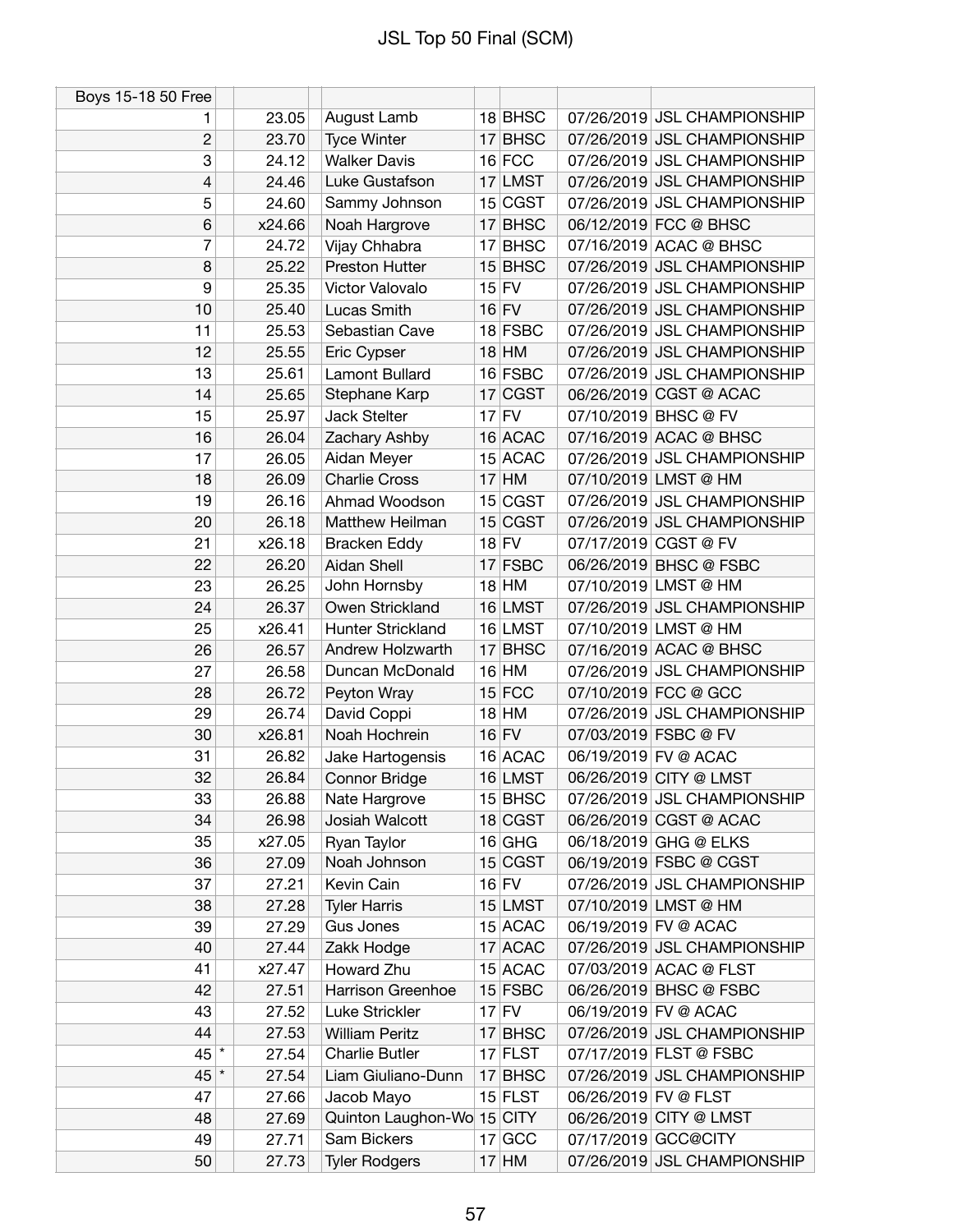| Boys 15-18 100 Free |               |         |                                 |         |           |                                                       |
|---------------------|---------------|---------|---------------------------------|---------|-----------|-------------------------------------------------------|
| 1                   |               | 50.66   | August Lamb                     |         | 18 BHSC   | 07/26/2019 JSL CHAMPIONSHIP                           |
| $\overline{c}$      |               | 52.98   | Sammy Johnson                   |         | 15 CGST   | 07/26/2019 JSL CHAMPIONSHIP                           |
| 3                   |               | 53.06   | Vijay Chhabra                   |         | 17 BHSC   | 07/26/2019 JSL CHAMPIONSHIP                           |
| 4                   |               | 53.28   | Noah Hargrove                   |         | $17$ BHSC | 06/12/2019 FCC @ BHSC                                 |
| 5                   |               | 54.43   | <b>Tyce Winter</b>              |         | 17 BHSC   | 06/12/2019 FCC @ BHSC                                 |
| 6                   |               | 55.33   | Peyton Wray                     |         | $15$ FCC  | 07/26/2019 JSL CHAMPIONSHIP                           |
| 7                   |               | 55.36   | Preston Hutter                  |         | 15 BHSC   | 07/26/2019 JSL CHAMPIONSHIP                           |
| 8                   |               | 55.44   | Jack Stelter                    | $17$ FV |           | 07/10/2019 BHSC @ FV                                  |
| 9                   |               | 55.72   | Luke Gustafson                  |         | 17 LMST   | 07/26/2019 JSL CHAMPIONSHIP                           |
| 10                  |               | 56.03   | <b>Walker Davis</b>             |         | $16$ FCC  | 07/10/2019 FCC @ GCC                                  |
| 11                  | $\vert \star$ | 56.70   | Zachary Ashby                   |         | 16 ACAC   | 06/26/2019 CGST @ ACAC                                |
| 11                  | $\star$       | 56.70   | Andrew Holzwarth                |         | 17 BHSC   | 07/26/2019 JSL CHAMPIONSHIP                           |
| 13                  |               | 56.98   | Jake Hartogensis                |         | 16 ACAC   | 07/26/2019 JSL CHAMPIONSHIP                           |
| 14                  |               | 57.49   | Matthew Heilman                 |         | 15 CGST   | 07/26/2019 JSL CHAMPIONSHIP                           |
| 15                  |               | 57.53   | Victor Valovalo                 | $15$ FV |           | 07/26/2019 JSL CHAMPIONSHIP                           |
| 16                  |               | 57.64   | <b>Charlie Butler</b>           |         | $17$ FLST | 07/26/2019 JSL CHAMPIONSHIP                           |
| 17                  |               | 57.68   | Luke Strickler                  |         | $17$ FV   | 07/26/2019 JSL CHAMPIONSHIP                           |
| 18                  |               | 57.76   | Aidan Meyer                     |         | 15 ACAC   | 07/26/2019 JSL CHAMPIONSHIP                           |
| 19                  |               | 58.00   | Noah Hochrein                   | $16$ FV |           | 07/26/2019 JSL CHAMPIONSHIP                           |
| 20                  |               | 58.28   | <b>Hunter Strickland</b>        |         | 16 LMST   | 07/10/2019 LMST @ HM                                  |
| 21                  | $\vert \star$ | 58.56   | <b>Lamont Bullard</b>           |         | 16 FSBC   | 07/26/2019 JSL CHAMPIONSHIP                           |
| 21                  | $\star$       | 58.56   | <b>Charlie Cross</b>            |         | $17$ HM   | 07/10/2019 LMST @ HM                                  |
| 23                  |               | 58.73   | Stephane Karp                   |         | 17 CGST   | 06/26/2019 CGST @ ACAC                                |
| 24                  |               | x59.06  | John Hornsby                    |         | $18$ HM   | 07/10/2019 LMST @ HM                                  |
| 25                  |               | 59.34   | Owen Strickland                 |         | 16 LMST   | 07/26/2019 JSL CHAMPIONSHIP                           |
| 26                  |               | 59.51   | Josiah Walcott                  |         | 18 CGST   | 07/26/2019 JSL CHAMPIONSHIP                           |
| 27                  |               | 59.58   | Harrison Greenhoe               |         | $15$ FSBC | 07/26/2019 JSL CHAMPIONSHIP                           |
| 28                  |               | 1:00.06 | Jacob Ondek                     |         | 15 LMST   | 07/26/2019 JSL CHAMPIONSHIP                           |
| 29                  |               | 1:00.08 | Ryan Taylor                     |         | $16$ GHG  | 07/10/2019 FAST @ GHG                                 |
| 30                  |               | 1:00.41 | Noah Johnson                    |         | 15 CGST   | 07/10/2019 CGST @ FLST                                |
| 31                  |               | 1:00.71 | Nathaniel Smith                 |         | 16 LMST   | 06/26/2019 CITY @ LMST                                |
| 32                  |               | 1:00.78 | Angel Pilkey                    |         | $16$ KWC  | 07/26/2019 JSL CHAMPIONSHIP                           |
| 33                  |               | 1:00.81 | Duncan Coppi                    |         | $16$ HM   | 07/26/2019 JSL CHAMPIONSHIP                           |
| 34                  |               | 1:00.87 | Aidan Shell                     |         | $17$ FSBC | 06/26/2019 BHSC @ FSBC                                |
| 35                  |               | 1:00.99 | Kevin Cain                      |         | $16$ FV   | 07/26/2019 JSL CHAMPIONSHIP                           |
|                     |               |         | Ahmad Woodson                   |         |           | 06/26/2019 CGST @ ACAC                                |
| 36                  |               | 1:01.03 | Sebastian Cave                  |         | 15 CGST   |                                                       |
| 37                  |               | 1:01.09 |                                 |         | 18 FSBC   | 07/17/2019 FLST @ FSBC                                |
| 38                  |               | 1:01.16 | Quinton Laughon-Wo<br>Gus Jones |         | $15$ CITY | 07/26/2019 JSL CHAMPIONSHIP<br>06/12/2019 LMST @ ACAC |
| 39                  |               | 1:01.28 |                                 |         | $15$ ACAC |                                                       |
| 40                  |               | 1:01.63 | <b>Austin Fairbanks</b>         |         | 15 LMST   | 07/26/2019 JSL CHAMPIONSHIP                           |
| 41                  |               | 1:01.76 | Andrew Lamb                     |         | $15$ KWC  | 07/26/2019 JSL CHAMPIONSHIP                           |
| 42                  |               | 1:02.17 | Nathaniel Reiner                |         | 15 ACAC   | 06/26/2019 CGST @ ACAC                                |
| 43                  |               | 1:02.23 | Jacob Mayo                      |         | $15$ FLST | 07/26/2019 JSL CHAMPIONSHIP                           |
| 44                  |               | 1:02.40 | Orion Kwon                      |         | $17$ HM   | 07/26/2019 JSL CHAMPIONSHIP                           |
| 45                  |               | 1:03.00 | Duncan McDonald                 |         | $16$ HM   | 07/10/2019 LMST @ HM                                  |
| 46                  |               | 1:03.41 | Chris Kelly                     |         | $16$ CITY | 07/10/2019 KWC @ CITY                                 |
| 47                  |               | 1:03.45 | William Lambert                 |         | 18 BHSC   | 07/26/2019 JSL CHAMPIONSHIP                           |
| 48                  |               | 1:03.93 | Zeke Brubaker                   |         | 15 ACAC   | 06/12/2019 LMST @ ACAC                                |
| 49                  |               | 1:04.40 | <b>Tyler Rodgers</b>            |         | $17$ HM   | 06/26/2019 HM @ GCC                                   |
| 50                  |               | 1:04.43 | Howard Zhu                      |         | $15$ ACAC | 06/12/2019 LMST @ ACAC                                |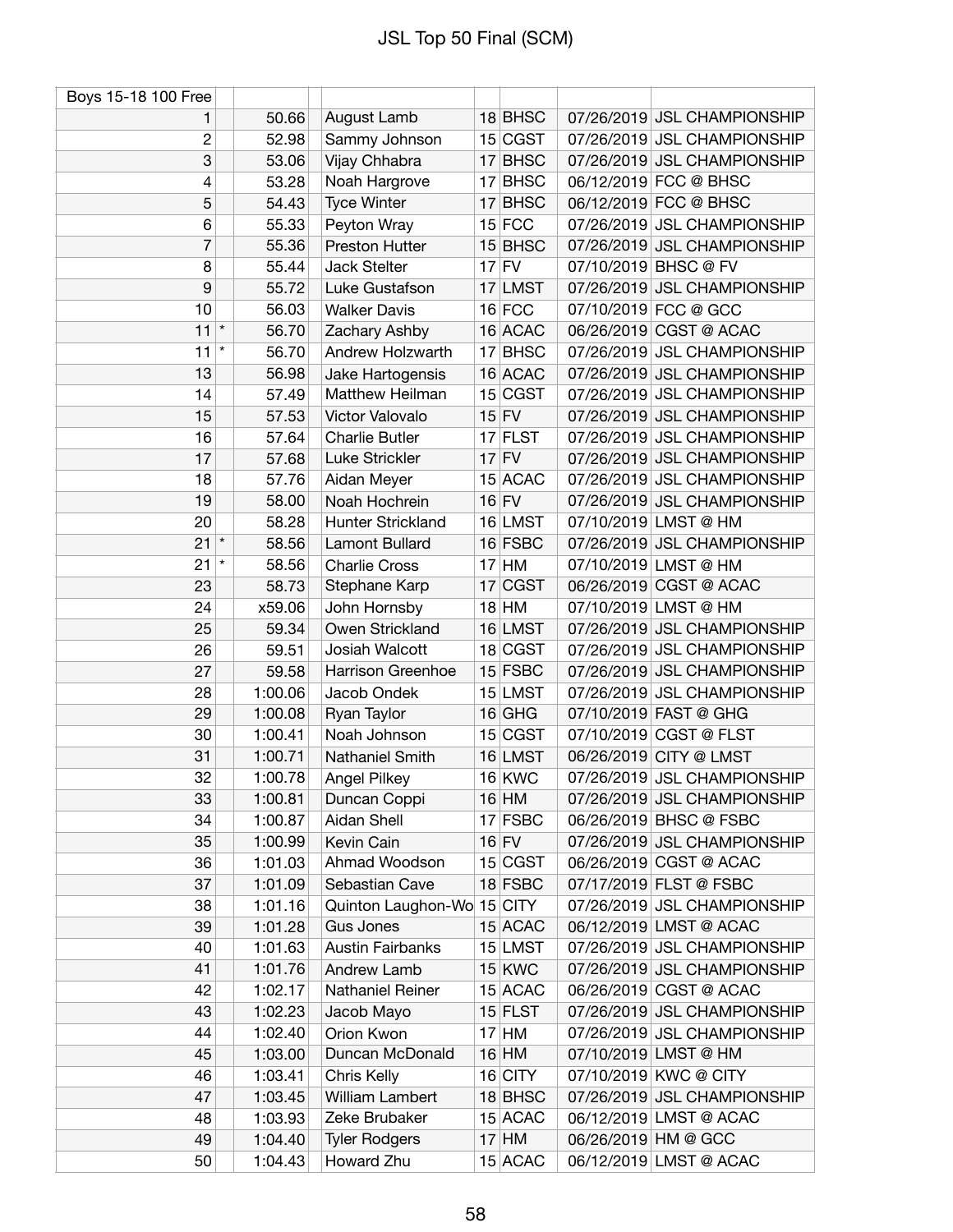| Boys 15-18 50 Back |        |                            |         |               |                      |                             |
|--------------------|--------|----------------------------|---------|---------------|----------------------|-----------------------------|
| 1                  | 25.84  | <b>Walker Davis</b>        |         | $16$ FCC      |                      | 07/26/2019 JSL CHAMPIONSHIP |
| $\overline{2}$     | 26.65  | Noah Hargrove              |         | 17 BHSC       |                      | 07/26/2019 JSL CHAMPIONSHIP |
| 3                  | 28.08  | Peyton Wray                |         | $15$ FCC      |                      | 07/26/2019 JSL CHAMPIONSHIP |
| 4                  | 28.22  | <b>Hunter Strickland</b>   |         | 16 LMST       |                      | 07/26/2019 JSL CHAMPIONSHIP |
| 5                  | 28.26  | John Hornsby               |         | $18$ HM       |                      | 07/26/2019 JSL CHAMPIONSHIP |
| 6                  | 28.35  | <b>Tyce Winter</b>         |         | $17$ BHSC     |                      | 07/16/2019 ACAC @ BHSC      |
| 7                  | 28.55  | Noah Johnson               |         | 15 CGST       |                      | 07/26/2019 JSL CHAMPIONSHIP |
| 8                  | 28.66  | Nathaniel Smith            |         | 16 LMST       |                      | 07/26/2019 JSL CHAMPIONSHIP |
| 9                  | 28.85  | Noah Hochrein              | $16$ FV |               |                      | 07/26/2019 JSL CHAMPIONSHIP |
| 10                 | 28.95  | <b>Charlie Butler</b>      |         | $17$ FLST     |                      | 07/26/2019 JSL CHAMPIONSHIP |
| 11                 | 29.32  | Andrew Holzwarth           |         | 17 BHSC       |                      | 07/26/2019 JSL CHAMPIONSHIP |
| 12                 | 29.39  | Zachary Ashby              |         | 16 ACAC       |                      | 06/26/2019 CGST @ ACAC      |
| 13                 | 30.24  | <b>Bracken Eddy</b>        | $18$ FV |               |                      | 07/26/2019 JSL CHAMPIONSHIP |
| 14                 | 30.41  | <b>Charlie Cross</b>       |         | $17$ HM       |                      | 07/03/2019 CITY @ HM        |
| 15                 | 30.57  | Zeke Brubaker              |         | 15 ACAC       |                      | 07/26/2019 JSL CHAMPIONSHIP |
| 16                 | 30.94  | Eric Cypser                |         | $18$ HM       |                      | 07/26/2019 JSL CHAMPIONSHIP |
| 17                 | 30.98  | Liam Giuliano-Dunn         |         | $17$ BHSC     |                      | 07/26/2019 JSL CHAMPIONSHIP |
| 18                 | 31.15  | <b>Nathaniel Reiner</b>    |         | 15 ACAC       |                      | 07/03/2019 ACAC @ FLST      |
| 19                 | x31.22 | Lucas Smith                | $16$ FV |               | 06/26/2019 FV @ FLST |                             |
| 20                 | x31.25 | <b>Jack Stelter</b>        | $17$ FV |               |                      | 07/10/2019 BHSC @ FV        |
| 21                 | 31.28  | Harrison Greenhoe          |         | $15$ FSBC     |                      | 07/26/2019 JSL CHAMPIONSHIP |
| 22                 | 31.35  | Victor Valovalo            | $15$ FV |               |                      | 07/03/2019 FSBC @ FV        |
| 23                 | 31.37  | Ahmad Woodson              |         | 15 CGST       |                      | 07/10/2019 CGST @ FLST      |
| 24                 | 31.50  | Sammy Johnson              |         | 15 CGST       |                      | 07/17/2019 CGST @ FV        |
| 25                 | 31.68  | <b>William Peritz</b>      |         | 17 BHSC       |                      | 07/26/2019 JSL CHAMPIONSHIP |
| 26                 | 31.90  | Matthew Heilman            |         | 15 CGST       |                      | 06/12/2019 GCC @ CGST       |
| 27                 | 31.95  | Sam Bickers                |         | $17$ GCC      |                      | 07/26/2019 JSL CHAMPIONSHIP |
| 28                 | 31.99  | <b>Austin Fairbanks</b>    |         | 15 LMST       |                      | 07/26/2019 JSL CHAMPIONSHIP |
| 29                 | 32.00  | Luke Strickler             | $17$ FV |               | 06/26/2019 FV @ FLST |                             |
| 30                 | 32.18  | Stephane Karp              |         | 17 CGST       |                      | 06/26/2019 CGST @ ACAC      |
| 31                 | 32.22  | Ryan Taylor                |         | $16$ GHG      | 06/26/2019 LG @ GHG  |                             |
| 32                 | 32.63  | Dyllan Hartman             |         | 15 LG         |                      | 07/26/2019 JSL CHAMPIONSHIP |
| 33                 | 32.65  | Jake Hartogensis           |         | 16 ACAC       |                      | 06/26/2019 CGST @ ACAC      |
| 34                 | 32.68  | Vijay Chhabra              |         | 17 BHSC       |                      | 06/26/2019 BHSC @ FSBC      |
| 35                 | 32.84  | <b>Gus Jones</b>           |         | 15 ACAC       |                      | 06/12/2019 LMST @ ACAC      |
| $36$ $*$           | 32.90  | Maxwell Kwon               |         | $16$ HM       |                      | 07/26/2019 JSL CHAMPIONSHIP |
| $36$ $*$           | 32.90  | Owen Strickland            |         | 16 LMST       |                      | 06/12/2019 LMST @ ACAC      |
| 38                 | 33.10  | Zakk Hodge                 |         | 17 ACAC       |                      | 07/26/2019 JSL CHAMPIONSHIP |
| 39                 | 33.33  | Quinton Laughon-Wo 15 CITY |         |               |                      | 07/26/2019 JSL CHAMPIONSHIP |
| 40                 | 33.52  | William Lambert            |         | 18 BHSC       |                      | 07/26/2019 JSL CHAMPIONSHIP |
| 41                 | 33.65  | Jacob Mayo                 |         | $15$ FLST     |                      | 06/12/2019 FLST @ HM        |
| 42                 | 33.69  | <b>Teddy Oakey</b>         |         | $15$ FCC      |                      | 07/02/2019 FCC @ LMST       |
| 43                 | 33.70  | David Coppi                |         | $18$ HM       |                      | 07/26/2019 JSL CHAMPIONSHIP |
| 44                 | 33.72  | Preston Hutter             |         | 15 BHSC       |                      | 07/03/2019 BHSC @ CGST      |
| 45                 | 33.84  | Kevin Cain                 |         | $16$ FV       |                      | 06/19/2019 FV @ ACAC        |
| 46                 | 33.94  | <b>Angel Pilkey</b>        |         | <b>16 KWC</b> |                      | 07/03/2019 GCC @ KWC        |
| 47                 | 34.09  | Levi Bouch                 |         | 16 KWC        |                      | 07/26/2019 JSL CHAMPIONSHIP |
| 48                 | 34.19  | Gibbs Gresge               |         | 16 CGST       |                      | 07/26/2019 JSL CHAMPIONSHIP |
| 49                 | 34.27  | Nate Hargrove              |         | 15 BHSC       |                      | 06/26/2019 BHSC @ FSBC      |
| 50                 | 34.28  | Jacob Ondek                |         | 15 LMST       |                      | 06/19/2019 LMST @ GCC       |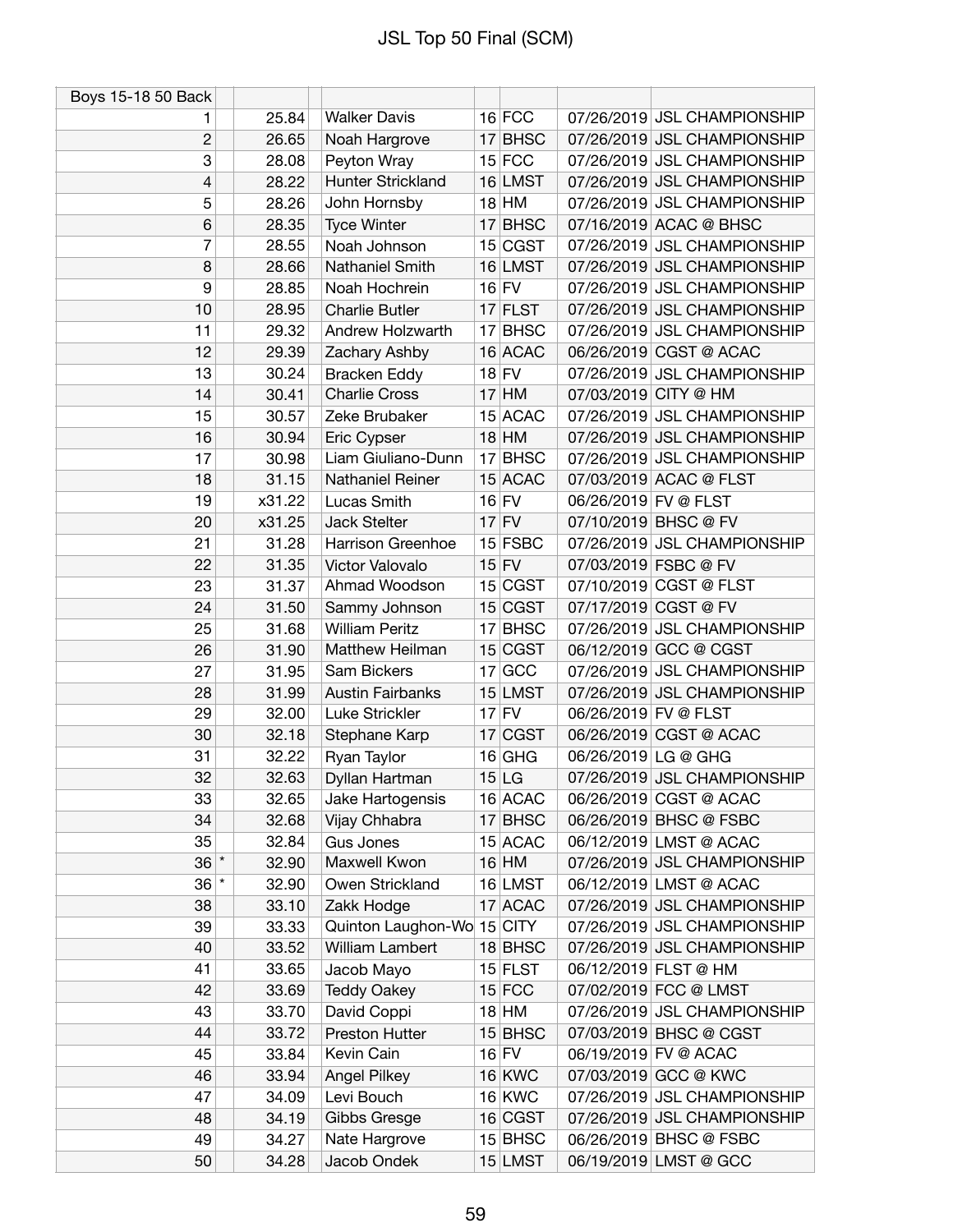| Boys 15-18 50 Breast |        |                      |           |                      |                             |
|----------------------|--------|----------------------|-----------|----------------------|-----------------------------|
| 1                    | 29.57  | <b>Tyce Winter</b>   | $17$ BHSC |                      | 07/26/2019 JSL CHAMPIONSHIP |
| $\overline{c}$       | 30.16  | Vijay Chhabra        | $17$ BHSC |                      | 07/26/2019 JSL CHAMPIONSHIP |
| 3                    | 30.75  | August Lamb          | 18 BHSC   |                      | 07/16/2019 ACAC @ BHSC      |
| 4                    | 31.34  | Noah Hargrove        | $17$ BHSC |                      | 07/03/2019 BHSC @ CGST      |
| 5                    | 31.46  | Matthew Heilman      | 15 CGST   |                      | 07/26/2019 JSL CHAMPIONSHIP |
| 6                    | 31.49  | Ryan Taylor          | $16$ GHG  |                      | 07/26/2019 JSL CHAMPIONSHIP |
| 7<br>$\vert \star$   | 31.59  | <b>Charlie Cross</b> | $17$ HM   |                      | 07/26/2019 JSL CHAMPIONSHIP |
| $\star$<br>7         | 31.59  | <b>Bracken Eddy</b>  | $18$ FV   |                      | 07/26/2019 JSL CHAMPIONSHIP |
| $7$ *                | 31.59  | Lucas Smith          | $16$ FV   |                      | 07/26/2019 JSL CHAMPIONSHIP |
| 10                   | 32.00  | Ahmad Woodson        | 15 CGST   |                      | 07/26/2019 JSL CHAMPIONSHIP |
| 11                   | 32.08  | Howard Zhu           | 15 ACAC   |                      | 07/26/2019 JSL CHAMPIONSHIP |
| 12                   | 32.77  | Zeke Brubaker        | 15 ACAC   |                      | 07/26/2019 JSL CHAMPIONSHIP |
| 13                   | 32.94  | Duncan McDonald      | $16$ HM   |                      | 07/26/2019 JSL CHAMPIONSHIP |
| 14                   | 33.27  | <b>Gus Jones</b>     | 15 ACAC   |                      | 06/26/2019 CGST @ ACAC      |
| 15                   | 33.66  | Alexander He         | 16 CGST   |                      | 06/26/2019 CGST @ ACAC      |
| 16                   | 33.91  | Victor Valovalo      | $15$ FV   |                      | 07/10/2019 BHSC @ FV        |
| 17                   | 34.07  | Josiah Walcott       | 18 CGST   |                      | 06/12/2019 GCC @ CGST       |
| 18                   | 34.19  | Joshua Yoder         | $15$ CITY |                      | 07/26/2019 JSL CHAMPIONSHIP |
| 19                   | 34.31  | Zachary Ashby        | 16 ACAC   |                      | 06/19/2019 FV @ ACAC        |
| 20                   | 34.37  | Owen Strickland      | 16 LMST   |                      | 07/26/2019 JSL CHAMPIONSHIP |
| 21                   | 34.55  | Jacob Mayo           | $15$ FLST |                      | 07/26/2019 JSL CHAMPIONSHIP |
| 22                   | 34.60  | Noah Hochrein        | $16$ FV   | 06/26/2019 FV @ FLST |                             |
| 23                   | x34.69 | Hunter Strickland    | 16 LMST   |                      | 07/10/2019 LMST @ HM        |
| 24                   | x34.81 | John Hornsby         | $18$ HM   |                      | 07/10/2019 LMST @ HM        |
| 25                   | 34.93  | Jett Shue            | $17$ FLST | 06/26/2019 FV @ FLST |                             |
| 26                   | 35.03  | Andrew Holzwarth     | $17$ BHSC |                      | 06/19/2019 FLST @ BHSC      |
| 27                   | 35.44  | Grayson Bush         | $17$ KWC  |                      | 07/26/2019 JSL CHAMPIONSHIP |
| 28                   | 35.53  | Peyton Wray          | $15$ FCC  |                      | 07/02/2019 FCC @ LMST       |
| 29                   | 35.69  | Sebastian Cave       | 18 FSBC   |                      | 07/17/2019 FLST @ FSBC      |
| 30                   | 35.97  | Sammy Johnson        | 15 CGST   |                      | 06/12/2019 GCC @ CGST       |
| 31                   | 36.03  | Noah Johnson         | 15 CGST   |                      | 06/12/2019 GCC @ CGST       |
| 32                   | 36.20  | Jacob Ondek          | 15 LMST   |                      | 07/26/2019 JSL CHAMPIONSHIP |
| 33                   | 36.36  | Gibbs Gresge         | 16 CGST   |                      | 07/26/2019 JSL CHAMPIONSHIP |
| 34                   | 36.66  | Harrison Greenhoe    | $15$ FSBC |                      | 07/03/2019 FSBC @ FV        |
| 35                   | 36.86  | Kevin Cain           | $16$ FV   |                      | 07/26/2019 JSL CHAMPIONSHIP |
| $36$ <sup>*</sup>    | 37.25  | Sam Bickers          | $17$ GCC  |                      | 06/19/2019 LMST @ GCC       |
| $36$ *               | 37.25  | Duncan Coppi         | $16$ HM   | 07/17/2019 HM @ FCC  |                             |
| 38                   | 37.31  | <b>Fields Craig</b>  | $16$ FCC  |                      | 07/26/2019 JSL CHAMPIONSHIP |
| 39                   | 37.44  | Aidan Meyer          | 15 ACAC   |                      | 07/03/2019 ACAC @ FLST      |
| 40                   | 37.85  | Jeff Nicol           | $17$ CCC  |                      | 07/26/2019 JSL CHAMPIONSHIP |
| 41                   | 37.91  | Preston Hutter       | $15$ BHSC |                      | 06/19/2019 FLST @ BHSC      |
| 42                   | 38.05  | Ayat Mohamed         | 18 FSBC   |                      | 07/26/2019 JSL CHAMPIONSHIP |
| 43                   | x38.06 | Eric Cypser          | $18$ HM   | 07/17/2019 HM @ FCC  |                             |
| 44                   | 38.10  | Xander Vaughn        | 16 BHSC   |                      | 07/03/2019 BHSC @ CGST      |
| 45                   | 38.12  | Maxwell Kwon         | $16$ HM   |                      | 07/26/2019 JSL CHAMPIONSHIP |
| 46                   | 38.17  | David Coppi          | $18$ HM   |                      | 07/26/2019 JSL CHAMPIONSHIP |
| 47                   | 38.30  | Cj Morton            | $15$ FV   |                      | 07/26/2019 JSL CHAMPIONSHIP |
| 48                   | 38.37  | Cleve Packer Jr.     | 18 BHSC   |                      | 07/26/2019 JSL CHAMPIONSHIP |
| 49                   | 38.52  | James Gunter         | 17 CITY   |                      | 07/26/2019 JSL CHAMPIONSHIP |
| 50                   | x38.52 | Orion Kwon           | $17$ HM   |                      | 07/10/2019 LMST @ HM        |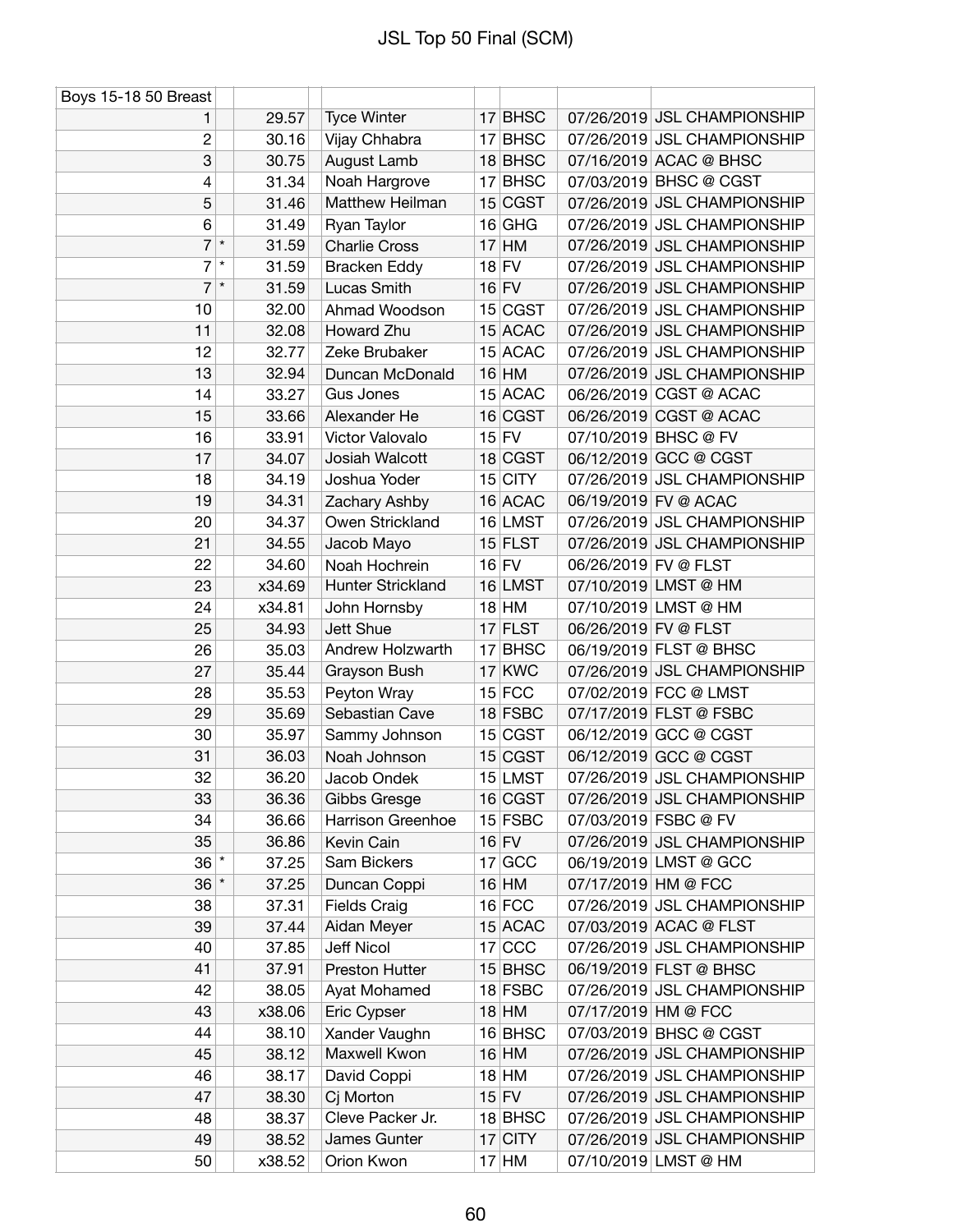| Boys 15-18 50 Fly |         |        |                            |         |           |                      |                             |
|-------------------|---------|--------|----------------------------|---------|-----------|----------------------|-----------------------------|
| 1                 |         | 25.16  | <b>Walker Davis</b>        |         | $16$ FCC  |                      | 07/26/2019 JSL CHAMPIONSHIP |
| $\overline{c}$    |         | 25.36  | Noah Hargrove              |         | 17 BHSC   |                      | 07/26/2019 JSL CHAMPIONSHIP |
| 3                 |         | 25.37  | August Lamb                |         | 18 BHSC   |                      | 07/26/2019 JSL CHAMPIONSHIP |
| 4                 |         | 26.64  | Sammy Johnson              |         | 15 CGST   |                      | 07/26/2019 JSL CHAMPIONSHIP |
| 5                 |         | 26.78  | Lucas Smith                | $16$ FV |           |                      | 07/26/2019 JSL CHAMPIONSHIP |
| 6                 |         | 27.12  | Sebastian Cave             |         | 18 FSBC   |                      | 07/26/2019 JSL CHAMPIONSHIP |
| 7                 |         | 27.28  | <b>Nathaniel Smith</b>     |         | 16 LMST   |                      | 07/26/2019 JSL CHAMPIONSHIP |
| 8                 |         | 27.36  | Josiah Walcott             |         | 18 CGST   |                      | 07/26/2019 JSL CHAMPIONSHIP |
| 9                 |         | x27.41 | <b>Tyce Winter</b>         |         | $17$ BHSC |                      | 06/12/2019 FCC @ BHSC       |
| $10^*$            |         | 27.44  | John Hornsby               |         | $18$ HM   |                      | 07/26/2019 JSL CHAMPIONSHIP |
| 10                | $\star$ | 27.44  | Howard Zhu                 |         | 15 ACAC   |                      | 07/26/2019 JSL CHAMPIONSHIP |
| 12                |         | 27.76  | Hunter Strickland          |         | 16 LMST   |                      | 07/26/2019 JSL CHAMPIONSHIP |
| 13                |         | 27.99  | <b>Preston Hutter</b>      |         | 15 BHSC   |                      | 07/26/2019 JSL CHAMPIONSHIP |
| 14                |         | 28.03  | <b>Charlie Butler</b>      |         | 17 FLST   |                      | 07/26/2019 JSL CHAMPIONSHIP |
| 15                |         | 28.04  | Ryan Taylor                |         | $16$ GHG  |                      | 07/26/2019 JSL CHAMPIONSHIP |
| 16                |         | 28.14  | Victor Valovalo            |         | $15$ FV   |                      | 07/26/2019 JSL CHAMPIONSHIP |
| 17                |         | 28.26  | Lamont Bullard             |         | 16 FSBC   |                      | 07/26/2019 JSL CHAMPIONSHIP |
| 18                |         | 28.48  | <b>Gus Jones</b>           |         | 15 ACAC   |                      | 06/26/2019 CGST @ ACAC      |
| 19                |         | 28.49  | Noah Johnson               |         | 15 CGST   |                      | 07/26/2019 JSL CHAMPIONSHIP |
| 20                |         | 28.53  | Peyton Wray                |         | $15$ FCC  |                      | 07/02/2019 FCC @ LMST       |
| 21                |         | 28.65  | Jake Hartogensis           |         | 16 ACAC   |                      | 07/26/2019 JSL CHAMPIONSHIP |
| 22                |         | 28.73  | Duncan Coppi               |         | $16$ HM   |                      | 07/26/2019 JSL CHAMPIONSHIP |
| 23                |         | 28.80  | Vijay Chhabra              |         | $17$ BHSC |                      | 06/26/2019 BHSC @ FSBC      |
| 24                |         | 28.85  | <b>Nathaniel Reiner</b>    |         | 15 ACAC   |                      | 06/19/2019 FV @ ACAC        |
| 25                |         | 28.87  | Jack Stelter               |         | $17$ FV   |                      | 07/10/2019 BHSC @ FV        |
| 26                |         | 29.03  | <b>Bracken Eddy</b>        |         | $18$ FV   | 06/26/2019 FV @ FLST |                             |
| 27                |         | 29.17  | Nate Hargrove              |         | 15 BHSC   |                      | 07/26/2019 JSL CHAMPIONSHIP |
| 28                |         | x29.31 | <b>Charlie Cross</b>       |         | $17$ HM   |                      | 06/26/2019 HM @ GCC         |
| 29                |         | 29.38  | Luke Gustafson             |         | $17$ LMST |                      | 06/19/2019 LMST @ GCC       |
| 30                |         | x29.50 | Noah Hochrein              |         | $16$ FV   |                      | 07/10/2019 BHSC @ FV        |
| 31                |         | 29.68  | <b>Angel Pilkey</b>        |         | $16$ KWC  |                      | 07/26/2019 JSL CHAMPIONSHIP |
| 32                |         | x29.72 | Luke Strickler             | $17$ FV |           | 06/26/2019 FV @ FLST |                             |
| 33                |         | 29.97  | Andrew Holzwarth           |         | 17 BHSC   |                      | 07/10/2019 BHSC @ FV        |
| 34                |         | 30.00  | Jacob Ondek                |         | 15 LMST   |                      | 07/26/2019 JSL CHAMPIONSHIP |
| 35                |         | 30.08  | <b>Ben Kunkel</b>          |         | 18 CGST   |                      | 07/26/2019 JSL CHAMPIONSHIP |
| $36$ $*$          |         | 30.13  | Grayson Bush               |         | 17 KWC    |                      | 07/26/2019 JSL CHAMPIONSHIP |
| $36$ $*$          |         | 30.13  | Eric Cypser                |         | $18$ HM   |                      | 07/10/2019 LMST @ HM        |
| 38                |         | 30.17  | Orion Kwon                 |         | $17$ HM   |                      | 07/26/2019 JSL CHAMPIONSHIP |
| 39                |         | 30.34  | Matthew Heilman            |         | 15 CGST   |                      | 06/12/2019 GCC @ CGST       |
| 40                |         | 30.36  | Sam Bickers                |         | 17 GCC    |                      | 07/26/2019 JSL CHAMPIONSHIP |
| 41                |         | 30.37  | <b>Tyler Rodgers</b>       |         | $17$ HM   |                      | 07/26/2019 JSL CHAMPIONSHIP |
| 42                |         | 30.54  | Charlie Vavrik             |         | 16 BHSC   |                      | 07/26/2019 JSL CHAMPIONSHIP |
| 43                |         | 30.55  | Zachary Ashby              |         | 16 ACAC   |                      | 06/12/2019 LMST @ ACAC      |
| 44                |         | 30.74  | Aidan Meyer                |         | 15 ACAC   |                      | 07/10/2019 ACAC @ FSBC      |
| 45                |         | 30.84  | Maxwell Kwon               |         | $16$ HM   |                      | 07/10/2019 LMST @ HM        |
| 46                |         | 30.88  | Joey Paulson               |         | 17 BHSC   |                      | 07/26/2019 JSL CHAMPIONSHIP |
| 47                |         | 30.91  | Quinton Laughon-Wo 15 CITY |         |           |                      | 07/17/2019 GCC@CITY         |
| 48                |         | 30.94  | Duncan McDonald            |         | $16$ HM   |                      | 06/26/2019 HM @ GCC         |
| 49                |         | 30.97  | Kevin Cain                 |         | $16$ FV   |                      | 06/19/2019 FV @ ACAC        |
| 50                |         | 31.03  | David Coppi                |         | $18$ HM   | 07/17/2019 HM @ FCC  |                             |